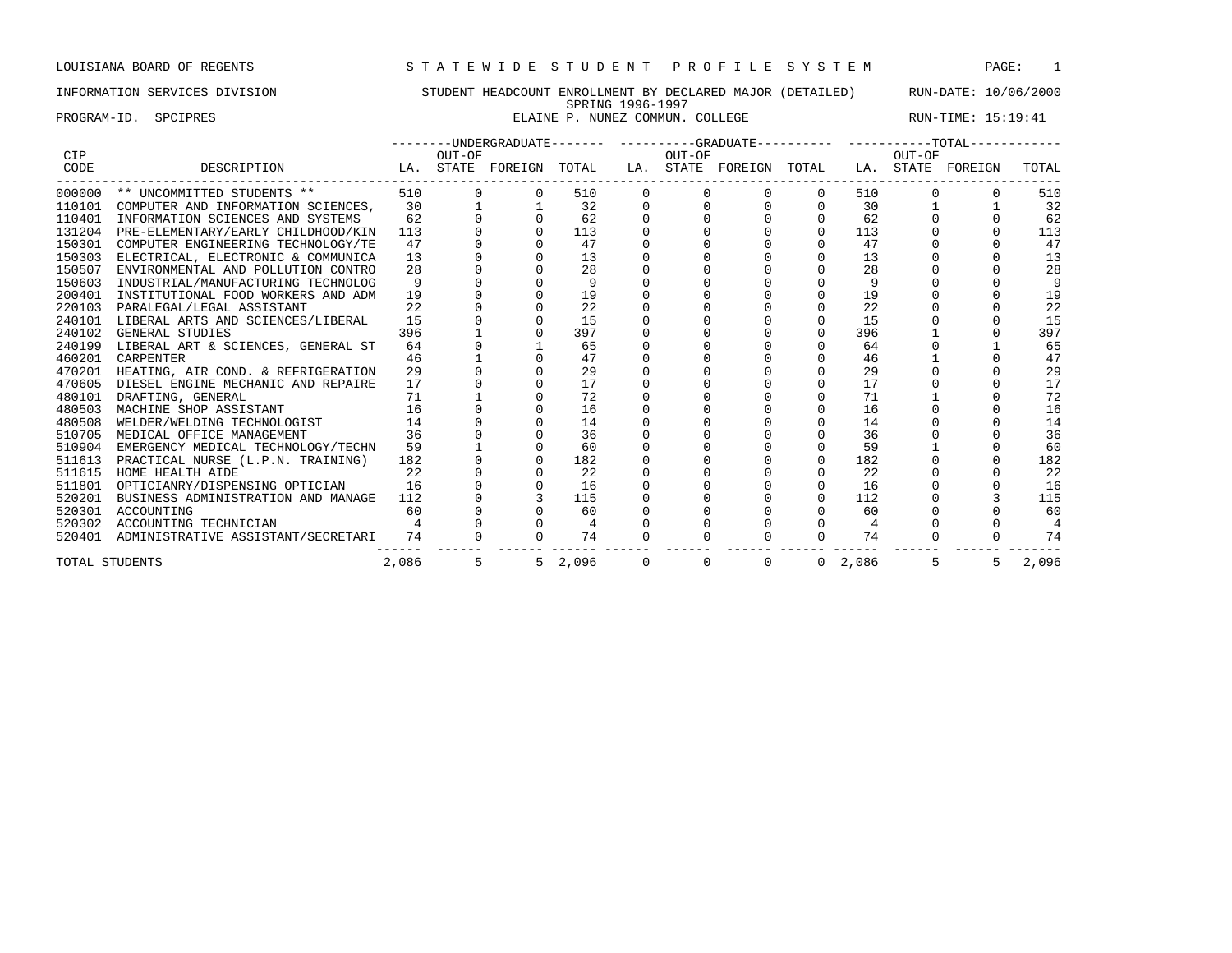PROGRAM-ID. SPCIPRES **DELGADO COMMUNITY COLLEGE** RUN-TIME: 15:19:41

|              |                                                                      |       |                         |                                                                                                    |           |                |              | --------UNDERGRADUATE------- ----------GRADUATE---------- -----------TOTAL------------                          |              |                 |                 |                               |       |
|--------------|----------------------------------------------------------------------|-------|-------------------------|----------------------------------------------------------------------------------------------------|-----------|----------------|--------------|-----------------------------------------------------------------------------------------------------------------|--------------|-----------------|-----------------|-------------------------------|-------|
| CIP          |                                                                      |       | OUT-OF                  |                                                                                                    |           |                | OUT-OF       |                                                                                                                 |              |                 | OUT-OF          |                               |       |
| CODE         | DESCRIPTION                                                          |       |                         |                                                                                                    |           |                |              | LA. STATE FOREIGN TOTAL LA. STATE FOREIGN TOTAL LA. STATE FOREIGN                                               |              |                 |                 |                               | TOTAL |
| . <u>.</u> . |                                                                      |       |                         |                                                                                                    |           |                |              |                                                                                                                 |              |                 |                 |                               |       |
| 000000       | ** UNCOMMITTED STUDENTS **                                           | 1,586 | 227                     |                                                                                                    | 118 1,931 | $\Omega$       | $\Omega$     | $\mathbf{0}$                                                                                                    |              | 0, 1, 586       | 227             | 118                           | 1,931 |
|              | 1 121 1<br>114 1<br>3Y/TECHNIC 698 9<br>040501 INTERIOR ARCHITECTURE |       |                         | $\frac{1}{2}$                                                                                      | 123       | $\overline{0}$ |              |                                                                                                                 |              | $0 \t 121$      | 1               | $\overline{1}$                | 123   |
| 099999       | COMMUNICATIONS, OTHER                                                |       |                         |                                                                                                    | 122       | $\mathbf 0$    |              |                                                                                                                 |              | 114             |                 | 1<br>$7\phantom{.0}$          | 122   |
|              | 110301 DATA PROCESSING TECHNOLOGY/TECHNIC 698                        |       |                         |                                                                                                    | 715       | 0              |              |                                                                                                                 |              | 698             |                 | 9                             | 715   |
|              | 120301 FUNERAL SERVICES AND MORTUARY SCIE                            | 128   |                         |                                                                                                    | 132       | 0              |              |                                                                                                                 |              | 128             | $\overline{4}$  | 0                             | 132   |
|              | 131204 PRE-ELEMENTARY/EARLY CHILDHOOD/KIN                            | 686   |                         | $\begin{array}{ccccc} 1 & & & 7 \\ 9 & & & 8 \\ 4 & & & 0 \\ 7 & & & 1 \\ 0 & & & 1 \end{array}$   | 694       | 0              |              | $\begin{array}{cccc} 0 & 0 & 0 & 0 \ 0 & 0 & 0 & 0 \ 0 & 0 & 0 & 0 \ 0 & 0 & 0 & 0 \ 0 & 0 & 0 & 0 \end{array}$ |              | 686             |                 | $\frac{4}{7}$<br>$\mathbf{1}$ | 694   |
|              | 150101 ARCHITECTURAL ENGINEERING TECHNOLO                            | 89    |                         |                                                                                                    | 90        | $\Omega$       | $\Omega$     | $\Omega$                                                                                                        | $\Omega$     | 89              | $\Omega$        | $\mathbf{1}$                  | 90    |
| 150201       | CIVIL ENGINEERING/CIVIL TECHNOLOGY                                   | 66    |                         |                                                                                                    | 70        | 0              | $\mathbf 0$  | $\mathbf 0$                                                                                                     | $\mathbf 0$  | 66              |                 |                               | 70    |
| 150303       | ELECTRICAL, ELECTRONIC & COMMUNICA                                   | 201   |                         |                                                                                                    | 204       | $\mathbf 0$    | $\mathbf 0$  | $\mathbf 0$                                                                                                     | $\mathbf 0$  | 201             | $\mathbf 0$     |                               | 204   |
| 150401       | BIOMEDICAL ENGINEERING-RELATED TEC                                   | 69    | $\overline{0}$          |                                                                                                    | 71        | 0              | $\mathbf{0}$ | $\mathbf 0$                                                                                                     | $\mathbf{0}$ | 69              | $\mathbf{0}$    |                               | 71    |
| 150701       | OCCUPATIONAL SAFETY AND HEALTH TEC                                   | 44    | $\overline{0}$          |                                                                                                    | 44        | 0              | $\Omega$     | $\mathbf 0$                                                                                                     | $\mathbf 0$  | 44              | $\mathbf 0$     | $\Omega$                      | 44    |
| 190503       | DIETETICS/HUMAN NUTRITIONAL SERVIC                                   | 84    | <sup>1</sup>            |                                                                                                    | 85        | $\mathbf 0$    | $\Omega$     | $\mathbf 0$                                                                                                     | $\Omega$     | 84              | $\mathbf{1}$    | $\Omega$                      | 85    |
|              | 200401 INSTITUTIONAL FOOD WORKERS AND ADM                            | 193   | 9                       |                                                                                                    | 203       | 0              | $\mathbf{0}$ | $\overline{0}$                                                                                                  | $\circ$      | 193             |                 | 9<br>1                        | 203   |
|              | 240102 GENERAL STUDIES                                               | 1,494 | 24                      |                                                                                                    | 1,523     | $\mathsf 0$    | $\mathbf 0$  | $\mathsf 0$                                                                                                     |              | $0 \quad 1,494$ | 24              | 5                             | 1,523 |
|              | 300101 BIOLOGICAL AND PHYSICAL SCIENCES                              | 251   | $\overline{\mathbf{3}}$ | $\begin{array}{c} 2 \\ 0 \\ 0 \\ 1 \\ 5 \\ 3 \end{array}$                                          | 257       | $\mathbf 0$    | $\mathbf 0$  | $\mathbf 0$                                                                                                     | $\mathsf{O}$ | 251             | 3               | 3                             | 257   |
|              | 430107 LAW ENFORCEMENT/POLICE SCIENCE                                | 457   |                         | $\overline{0}$                                                                                     | 459       | 0              | $\Omega$     | $\mathbf{0}$                                                                                                    | $\mathbf{0}$ | 457             |                 | $\Omega$                      | 459   |
|              | 430201 FIRE PROTECTION AND SAFETY TECHNOL                            | 114   | 1                       | $\Omega$                                                                                           | 115       | 0              | $\Omega$     | $\mathbf{0}$                                                                                                    | $\circ$      | 114             | 1               | $\Omega$                      | 115   |
| 460201       | CARPENTER                                                            | 12    | $\Omega$                | $\Omega$                                                                                           | 12        | 0              | $\Omega$     | $\mathbf{0}$                                                                                                    | $\mathbf{0}$ | 12              | $\Omega$        | $\Omega$                      | 12    |
|              | 460302 ELECTRICIAN                                                   | 41    | $\mathbf{1}$            | $\mathbf 0$                                                                                        | 42        | $\mathbf 0$    | 0            | $\mathbf 0$                                                                                                     | $\mathbf 0$  | 41              | $\mathbf{1}$    | $\mathbf 0$                   | 42    |
|              | 460401 BUILDING/PROPERTY MAINTENANCE AND                             | 20    | $\mathbf 0$             | $\overline{0}$                                                                                     | 20        | $\mathbf 0$    | $\mathbf 0$  | $\mathbf 0$                                                                                                     | $\mathsf{O}$ | 20              | $\mathbf 0$     | $\mathbf 0$                   | 20    |
|              | 470101 ELECTRICAL & ELECTRONIC EQUIPMENT                             | 77    | $\mathbf 0$             |                                                                                                    | 78        | $\mathbf 0$    | $\Omega$     | $\mathbf 0$                                                                                                     | $\mathbf 0$  | 77              | $\mathbf 0$     |                               | 78    |
|              | 470104 COMPUTER INSTALLER AND REPAIRER                               | 132   | $\mathbf{1}$            | 1                                                                                                  | 134       | 0              | 0            | $\mathbf 0$                                                                                                     | $\mathbf{0}$ | 132             | $\mathbf{1}$    | 1                             | 134   |
|              | 470201 HEATING, AIR COND. & REFRIGERATION                            | 52    | $\Omega$                | $\Omega$                                                                                           | 52        | $\mathbf 0$    | $\Omega$     | $\mathbf{0}$                                                                                                    | $\mathbf 0$  | 52              | $\Omega$        | $\Omega$                      | - 52  |
|              | 470604 AUTO/AUTOMOTIVE MECHANIC/TECHNICIA                            | 103   | $\Omega$                | $\Omega$                                                                                           | 103       | $\mathbf 0$    | $\Omega$     | $\Omega$                                                                                                        | $\Omega$     | 103             | $\mathbf 0$     | $\Omega$                      | 103   |
|              |                                                                      | 22    |                         | 1                                                                                                  | 25        | 0              | 0            | $\mathbf 0$                                                                                                     | $\mathbf 0$  | 22              | 2               | 1                             | -25   |
|              | 470607 AIRCRAFT MECHANIC/TECHNICIAN, AIRF                            | - 9   | $\mathbf{1}$            | $\mathbf{1}$                                                                                       | 11        | $\mathbf 0$    | $\mathbf 0$  | $\mathbf 0$                                                                                                     | $\mathbf 0$  | 9               | $\mathbf{1}$    | 1                             |       |
|              | 470608 AIRCRAFT MECHANIC/TECHNICIAN, POWE                            |       |                         |                                                                                                    | 190       |                |              |                                                                                                                 |              |                 |                 |                               | 11    |
| 480101       | DRAFTING, GENERAL                                                    | 187   |                         | $\mathbf 0$                                                                                        |           | $\mathbf 0$    | $\mathbf 0$  | $\mathbf 0$                                                                                                     | $\mathsf{O}$ | 187             |                 | $\mathbf 0$                   | 190   |
| 480503       | MACHINE SHOP ASSISTANT                                               | 20    | $\Omega$                | $\overline{0}$                                                                                     | 20        | 0              | $\Omega$     | $\mathbf{0}$                                                                                                    | $\mathbf 0$  | 20              | $\mathbf 0$     | $\mathbf 0$                   | 20    |
| 480508       | WELDER/WELDING TECHNOLOGIST                                          | 15    |                         | $\Omega$                                                                                           | 15        | $\mathbf 0$    | $\Omega$     | $\mathbf{0}$                                                                                                    | $\Omega$     | 15              | $\Omega$        | $\Omega$                      | 15    |
| 500402       | GRAPHIC DESIGN, COMMERCIAL ART AND 202                               |       |                         | $\mathbf{1}$                                                                                       | 207       | 0              | $\Omega$     | $\mathbf{0}$                                                                                                    | $\mathbf 0$  | 202             |                 | $\mathbf{1}$                  | 207   |
|              | 500701 ART, GENERAL                                                  | 93    |                         |                                                                                                    | 96        | $\mathbf 0$    | 0            | $\mathsf 0$                                                                                                     | $\mathbf 0$  | 93              | $\mathsf{O}$    |                               | 96    |
| 500901       | MUSIC, GENERAL<br>SIGN LANGUAGE INTERPRETER 112                      | 59    |                         | $\mathbf{1}$                                                                                       | 64        | $\mathbf 0$    | $\mathbf 0$  | $\mathsf 0$                                                                                                     | $\mathsf{O}$ | 59              | $\overline{4}$  | 1                             | 64    |
| 510205       |                                                                      |       |                         | $\overline{0}$                                                                                     | 115       | $\mathbf 0$    | $\Omega$     | $\mathbf{0}$                                                                                                    | $\mathbf 0$  | 112             | 3               | $\Omega$                      | 115   |
| 510602       | DENTAL HYGIENIST                                                     | 132   | 1                       | $\Omega$                                                                                           | 133       | 0              | 0            | $\mathbf{0}$                                                                                                    | $\Omega$     | 132             |                 | $\Omega$                      | 133   |
|              | 510603 DENTAL LABORATORY TECHNICIAN                                  | 14    | $\overline{0}$          | $\Omega$                                                                                           | 14        | 0              | $\Omega$     | $\mathbf{0}$                                                                                                    | $\Omega$     | 14              | $\mathbf 0$     | $\Omega$                      | 14    |
|              | 510707 MEDICAL RECORDS TECHNOLOGY/TECHNIC 128                        |       | $\mathbf 0$             | $\Omega$                                                                                           | 128       | $\mathbf 0$    | $\Omega$     | $\mathbf 0$                                                                                                     | $\mathbf{0}$ | 128             | $\mathbf 0$     | $\Omega$                      | 128   |
| 510803       | OCCUPATIONAL THERAPY ASSISTANT                                       | 131   |                         | $\overline{0}$                                                                                     | 133       | 0              | $\mathbf 0$  | $\mathbf 0$                                                                                                     | $\mathbf 0$  | 131             |                 | 0                             | 133   |
|              | 510804 OPHTHALMIC MEDICAL ASSISTANT                                  | 27    | $\mathbf{1}$            | $\overline{0}$                                                                                     | 28        | $\mathbf 0$    | $\mathbf 0$  | $\mathbf 0$                                                                                                     | $\mathbf 0$  | 27              | $\mathbf{1}$    | $\mathbf 0$                   | 28    |
| 510806       | PHYSICAL THERAPY ASSISTANT                                           | 713   | $5^{\circ}$             |                                                                                                    | 720       | 0              | $\mathbf{0}$ | $\mathbf 0$                                                                                                     | $\mathbf 0$  | 713             |                 |                               | 720   |
|              | 510904 EMERGENCY MEDICAL TECHNOLOGY/TECHN 108                        |       | $\mathbf{1}$            | $\overline{0}$                                                                                     | 109       | 0              | $\Omega$     | $\mathbf 0$                                                                                                     | $\mathbf{0}$ | 108             | $\mathbf{1}$    | $\Omega$                      | 109   |
| 510905       | NUCLEAR MEDICAL TECHNOLOGY/TECHNIC                                   | 2.4   |                         | $\begin{array}{ccc} 2 & \hspace{.2cm} 0 \\ 3 & \hspace{.2cm} 2 \\ 7 & \hspace{.2cm} 1 \end{array}$ | 26        | $\mathbf 0$    | $\Omega$     | $\mathbf 0$                                                                                                     | $\Omega$     | 2.4             |                 | $\Omega$                      | - 26  |
|              | 510907 MEDICAL RADIOLOGIC TECHNOLOGY/TECH                            | 522   |                         |                                                                                                    | 527       | 0              | $\mathbf{0}$ | $\mathbf 0$                                                                                                     | $\mathbf{0}$ | 522             |                 |                               | 527   |
|              | 510908 RESPIRATORY THERAPY TECHNICIAN                                | 212   |                         |                                                                                                    | 220       | $\mathbf 0$    | $\mathbf 0$  | $\mathbf 0$                                                                                                     | $\mathsf{O}$ | 212             | $7\phantom{.0}$ |                               | 220   |
| 510909       | SURGICAL/OPERATING ROOM TECHNICIAN                                   | 285   | $\overline{1}$          |                                                                                                    | 286       | $\mathbf 0$    | $\mathbf 0$  | $\mathbf 0$                                                                                                     | $\circ$      | 285             | $\mathbf{1}$    | $\mathbf 0$                   | 286   |
|              | 510910 DIAGNOSTIC MEDICAL SONOGRAPHY                                 | 42    |                         | $\begin{matrix}0\\0\end{matrix}$                                                                   |           | 0              | $\mathbf{0}$ | $\mathbf 0$                                                                                                     | $\mathbf{0}$ | 42              | $\mathbf{0}$    | $\Omega$                      | -42   |
|              | 511004 MEDICAL LABORATORY TECHNICIAN                                 | 95    |                         |                                                                                                    |           | 0              | $\mathbf{0}$ | $\mathbf 0$                                                                                                     | $\Omega$     | 95              | $\mathbf{1}$    | $\Omega$                      | 96    |
|              | 511601 NURSING (R.N. TRAINING)                                       | 1,886 |                         | $\begin{array}{cccc} 0 & 0 & 42 \\ 1 & 0 & 96 \\ 8 & 6 & 1,900 \\ 16 & 12 & 1,149 \\ \end{array}$  |           | $\mathbf{0}$   | 0            | $\mathbf{0}$                                                                                                    |              | $0 \quad 1,886$ | 8 <sup>1</sup>  | 6                             | 1,900 |
|              | 520201 BUSINESS ADMINISTRATION AND MANAGE 1,121                      |       |                         |                                                                                                    |           | $\mathbf 0$    | $\mathbf 0$  | $\mathbf 0$                                                                                                     | $\mathbf{0}$ | 1,121           | 16              | 12                            | 1,149 |
|              | 520301 ACCOUNTING                                                    | 443   | 6                       | $\overline{\mathbf{3}}$                                                                            | 452       | $\Omega$       | $\Omega$     | $\Omega$                                                                                                        | $\Omega$     | 443             | 6               | $\overline{\mathbf{3}}$       | 452   |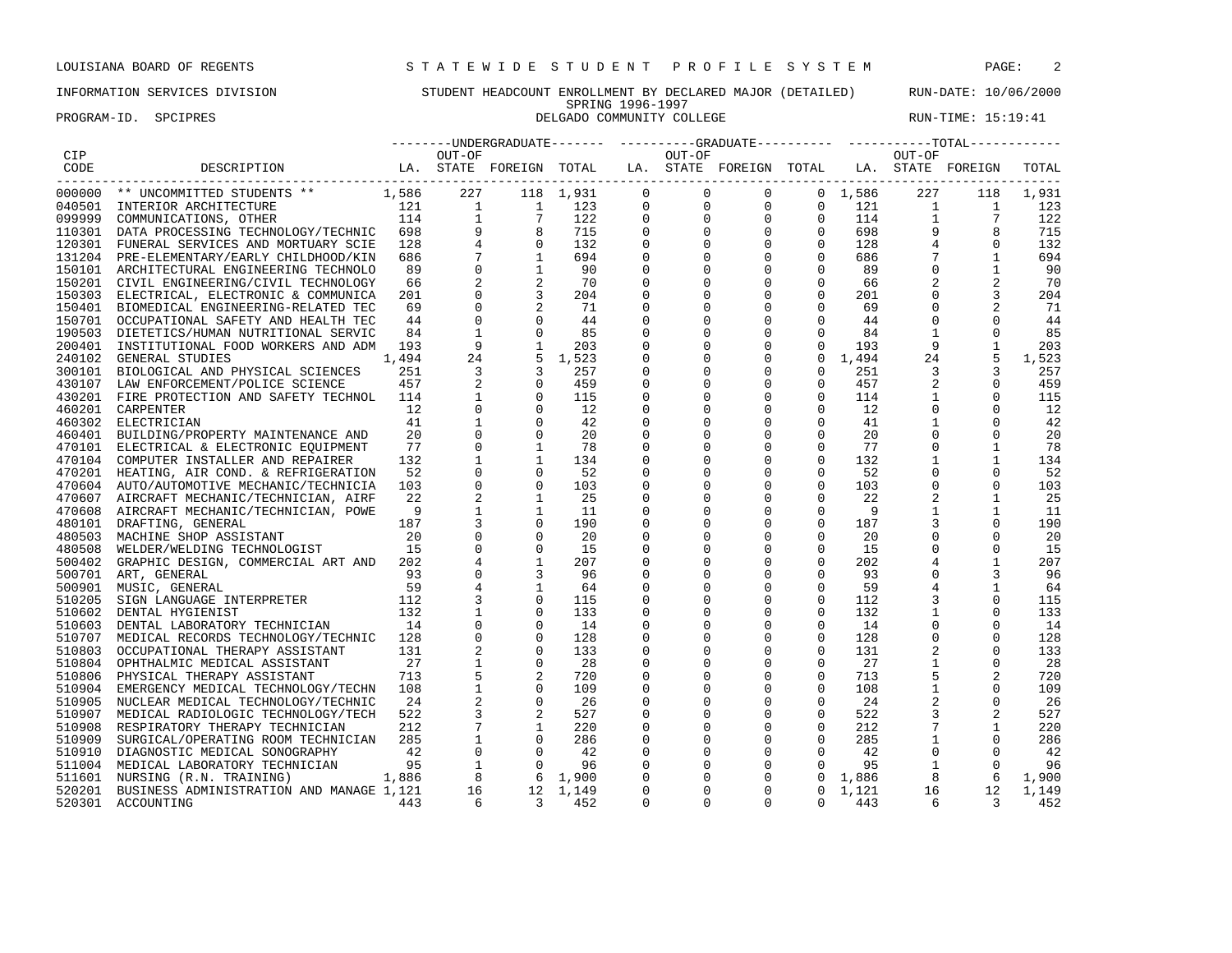LOUISIANA BOARD OF REGENTS STA TEWIDE STUDENT PROFILE SYSTEM PAGE: 3

PROGRAM-ID. SPCIPRES **DELGADO COMMUNITY COLLEGE** RUN-TIME: 15:19:41

| CIP<br>CODE      | DESCRIPTION                                                              | LA        | OUT-OF<br>STATE | -UNDERGRADUATE--<br>FOREIGN | TOTAL      | LA. | OUT-OF<br>STATE | -GRADUATE--<br>FOREIGN | TOTAL | LA.       | OUT-OF<br>STATE | $-$ TOTAL<br>FOREIGN | TOTAL     |
|------------------|--------------------------------------------------------------------------|-----------|-----------------|-----------------------------|------------|-----|-----------------|------------------------|-------|-----------|-----------------|----------------------|-----------|
| 520401<br>520901 | ADMINISTRATIVE ASSISTANT/SECRETARI<br>HOSPITALITY/ADMINISTRATION MANAGEM | 163<br>30 |                 |                             | 167<br>२२  |     | $\Omega$        | n.                     |       | 163<br>30 |                 |                      | 167<br>33 |
|                  | TOTAL STUDENTS                                                           | 13,627    | 36.             |                             | 191 14,185 |     |                 |                        |       | 0 13.627  | 367             |                      | 14,185    |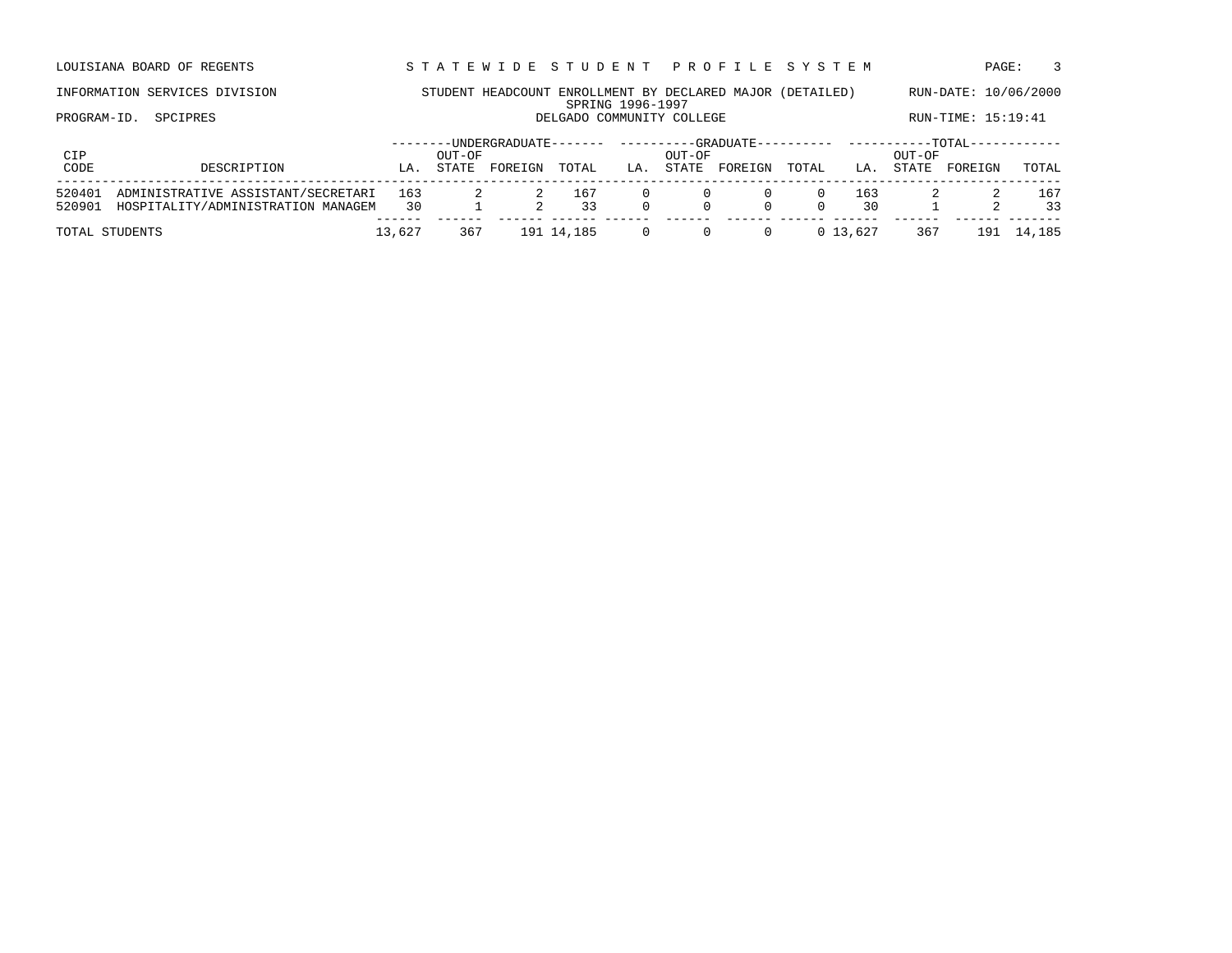### INFORMATION SERVICES DIVISION STUDENT HEADCOUNT ENROLLMENT BY DECLARED MAJOR (DETAILED) RUN-DATE: 10/06/2000 SPRING 1996-1997 SPRING 1996-1997<br>GRAMBLING STATE UNIVERSITY FROGRAM-ID. SPCIPRES STATE: 15:19:41

|             |                                                                                                                                                                                          |                          |                                                                 |                |                          |                |              |                                                                   |                |                 |                | --------UNDERGRADUATE------- ---------GRADUATE---------- -----------TOTAL------------ |                         |
|-------------|------------------------------------------------------------------------------------------------------------------------------------------------------------------------------------------|--------------------------|-----------------------------------------------------------------|----------------|--------------------------|----------------|--------------|-------------------------------------------------------------------|----------------|-----------------|----------------|---------------------------------------------------------------------------------------|-------------------------|
| CIP         |                                                                                                                                                                                          |                          | OUT-OF                                                          |                |                          |                | OUT-OF       |                                                                   |                |                 | OUT-OF         |                                                                                       |                         |
| CODE        | DESCRIPTION                                                                                                                                                                              |                          |                                                                 |                |                          |                |              | LA. STATE FOREIGN TOTAL LA. STATE FOREIGN TOTAL LA. STATE FOREIGN |                |                 |                |                                                                                       | TOTAL                   |
| $- - - - -$ | 000000 ** UNCOMMITTED STUDENTS **                                                                                                                                                        | 173                      | 177                                                             |                | 357                      | 50             | 9            | $\overline{2}$                                                    | 61             | 223             | 186            |                                                                                       | 418                     |
|             | 090403 MASS COMMUNICATIONS                                                                                                                                                               | 65                       |                                                                 | $\mathbf{0}$   | 214                      | $\mathbf{0}$   | $\mathsf{O}$ |                                                                   | 0              | $0\qquad 65$    | 149            | $\Omega$                                                                              | 214                     |
|             | 110401 INFORMATION SCIENCES AND SYSTEMS 140                                                                                                                                              |                          | $\begin{array}{cc} & 17 \\ 5 & 149 \\ & 101 \\ 0.7 \end{array}$ | 1              | 242                      | $\mathbf 0$    | $\mathbf 0$  | $\overline{0}$                                                    |                | 0<br>140        | 101            |                                                                                       | 242                     |
|             | 115<br>110701 COMPUTER SCIENCE                                                                                                                                                           |                          |                                                                 |                | 214                      | $\mathbf 0$    | $\mathbf 0$  | $\overline{0}$                                                    | $\circ$        | 115             | 91             |                                                                                       | 214                     |
|             | 130401 EDUCATION ADMINISTRATION AND SUPER                                                                                                                                                | $\overline{0}$           | $\overline{0}$                                                  | $\Omega$       | $\bigcirc$               |                | 1            | $\mathbf{0}$                                                      | 3              | -2              | $\overline{1}$ | $\Omega$                                                                              | $\overline{\mathbf{3}}$ |
|             | 131001 SPECIAL EDUCATION, GENERAL                                                                                                                                                        | 12                       | 11                                                              | 1              | 24                       | $\mathbf 0$    | $\mathbf 0$  | $\mathbf 0$                                                       | $\mathbf 0$    | 12              | 11             |                                                                                       | 24                      |
|             | 131202 ELEMENTARY TEACHER EDUCATION                                                                                                                                                      | 102                      | 83                                                              | 1              | 186                      | 17             | 8            | $\overline{0}$                                                    | 25             | 119             | 91             | 1                                                                                     | 211                     |
|             | 131204 PRE-ELEMENTARY/EARLY CHILDHOOD/KIN                                                                                                                                                | 40                       | 24                                                              | $\mathbf 0$    | 64                       | 6              | $\mathbf{1}$ | $\mathbf 0$                                                       | $\overline{7}$ | 46              | 25             |                                                                                       | 71                      |
|             | 131302 ART TEACHER EDUCATION                                                                                                                                                             | $7\phantom{.0}$          | 6                                                               | $\mathbf 0$    | 13                       | 0              | $\mathbf 0$  | $\overline{0}$                                                    | $\mathbf{0}$   | $7\phantom{.0}$ | 6              | $\Omega$                                                                              | 13                      |
|             | 131303 BUSINESS TEACHER EDUCATION (VOCATI                                                                                                                                                | 41                       | 48                                                              | 1              | 90                       | 0              | $\mathbf{0}$ | $\mathbf 0$                                                       | $\mathsf{O}$   | 41              | 48             | 1                                                                                     | 90                      |
|             | 131305 ENGLISH TEACHER EDUCATION                                                                                                                                                         | 20                       | 17                                                              | $\mathbf 0$    | 37                       | $\mathbf 0$    | 0            | $\mathbf 0$                                                       | $\mathbf 0$    | 20              | 17             |                                                                                       | 37                      |
|             | 131308 HOME ECONOMICS TEACHER EDUCATION (                                                                                                                                                | 2                        | $\overline{\phantom{a}}$                                        | $\mathbf 0$    | -5                       |                | $\Omega$     | $\mathbf 0$                                                       | $\mathbf 0$    | 2               | $\overline{3}$ |                                                                                       | 5                       |
|             | 131309 TECHNOLOGY TEACHER EDUCATION/INDUS                                                                                                                                                | $\mathbf{1}$             | $\overline{1}$                                                  | $\Omega$       | -2                       | $\Omega$       | $\Omega$     | $\Omega$                                                          | $\Omega$       | 1               | <sup>1</sup>   |                                                                                       | 2                       |
|             | 131312 MUSIC TEACHER EDUCATION                                                                                                                                                           | 15                       | 16                                                              | 0              | 31                       | 0              | $\Omega$     | $\mathbf 0$                                                       | $\mathbf 0$    | 15              | 16             | $\Omega$                                                                              | 31                      |
|             | 131314 PHYSICAL EDUCATION TEACHING AND CO                                                                                                                                                | 95                       | 75                                                              | $\mathbf 0$    | 170                      | $\mathbf 0$    | $\mathbf 0$  | $\mathbf 0$                                                       | $\mathbf 0$    | 95              | 75             | $\Omega$                                                                              | 170                     |
|             | 131316 SCIENCE TEACHER EDUCATION, GENERAL                                                                                                                                                | $\mathbf{1}$             | $\overline{0}$                                                  | $\mathbf 0$    | $\overline{1}$           | 11             | 7            | $\mathbf{1}$                                                      | 19             | 12              | 7              |                                                                                       | 20                      |
|             | 131317 SOCIAL SCIENCE TEACHER EDUCATION                                                                                                                                                  | 11                       | 20                                                              | $\mathbf 0$    | 31                       | 32             | 10           | $\mathbf 0$                                                       | 42             | 43              | 30             |                                                                                       | 73                      |
|             | 131399 TEACHER ED., SPECIFIC ACADEMIC & V                                                                                                                                                | 30                       | 18                                                              | $\mathbf 0$    | 48                       | $\mathbf 0$    | $\mathbf{0}$ | $\mathbf 0$                                                       | $\circ$        | 30              | 18             | 0                                                                                     | 48                      |
|             | 139999 EDUCATION, OTHER                                                                                                                                                                  | $\Omega$                 | $\overline{0}$                                                  | $\mathbf 0$    | $\overline{0}$           | 88             | 39           | 6                                                                 | 133            | 88              | 39             | 6                                                                                     | 133                     |
|             | 150303 ELECTRICAL, ELECTRONIC & COMMUNICA                                                                                                                                                | 62                       | 76                                                              | $\mathbf{1}$   | 139                      | $\Omega$       | $\mathbf 0$  | $\mathbf{0}$                                                      | $\Omega$       | 62              | 76             | $\mathbf{1}$                                                                          | 139                     |
|             | 150603 INDUSTRIAL/MANUFACTURING TECHNOLOG                                                                                                                                                | 6                        | 10                                                              | 1              | 17                       | $\Omega$       | $\Omega$     | $\mathbf 0$                                                       | $\mathbf{0}$   | 6               | 10             |                                                                                       | 17                      |
|             | 150803 AUTOMOTIVE ENGINEERING TECHNOLOGY/                                                                                                                                                | 8                        | 14                                                              | 1              | 23                       | $\mathbf 0$    | $\mathbf 0$  | $\mathbf 0$                                                       | $\mathbf 0$    | 8               | 14             |                                                                                       | 23                      |
|             |                                                                                                                                                                                          | 25                       | 28                                                              | 0              | 53                       | 0              | $\mathbf 0$  | $\mathbf 0$                                                       | $\mathbf 0$    | 25              | 28             | $\Omega$                                                                              | 53                      |
|             | 160901 FRENCH LANGUAGE AND LITERATURE                                                                                                                                                    | $\Omega$                 | $\overline{1}$                                                  | $\mathbf 0$    | $\overline{1}$           | 0              | $\mathbf 0$  | $\mathbf 0$                                                       | $\mathbf 0$    | $\overline{0}$  | <sup>1</sup>   |                                                                                       | 1                       |
| 160905      | SPANISH LANGUAGE AND LITERATURE                                                                                                                                                          | $\Omega$                 | $\mathbf{1}$                                                    | $\mathbf 0$    | 1                        | $\mathbf 0$    | $\Omega$     | $\mathbf{0}$                                                      | $\mathbf 0$    | $\Omega$        | $\mathbf{1}$   | $\Omega$                                                                              | 1                       |
|             | 190706 CHILD GROWTH, CARE AND DEVELOPMENT                                                                                                                                                | 13                       |                                                                 | $\mathbf 0$    | 15                       | $\mathbf 0$    | $\Omega$     | $\mathbf 0$                                                       | $\mathbf 0$    | 13              |                | $\Omega$                                                                              | 15                      |
|             | 200401 INSTITUTIONAL FOOD WORKERS AND ADM                                                                                                                                                | 5                        | $\Omega$                                                        | $\mathbf 0$    | -5                       | $\mathbf 0$    | $\mathbf 0$  | $\mathbf 0$                                                       | $\Omega$       | - 5             | $\mathbf 0$    |                                                                                       | 5                       |
|             | 220102 PRE-LAW STUDIES                                                                                                                                                                   | 28                       | 70                                                              | $\mathbf 0$    | 98                       | 0              | $\Omega$     | $\mathbf 0$                                                       | $\mathbf 0$    | 28              | 70             | $\Omega$                                                                              | 98                      |
|             | 230101 ENGLISH LANGUAGE AND LITERATURE, G                                                                                                                                                | 1.5                      | 25                                                              |                | 42                       | $\Omega$       | $\Omega$     | $\mathbf 0$                                                       | $\Omega$       | 15              | 25             |                                                                                       | 42                      |
|             | 240103 HUMANITIES/HUMANISTIC STUDIES                                                                                                                                                     | $\overline{0}$           | $\overline{0}$                                                  | $\mathbf 0$    | $\overline{\phantom{0}}$ | 12             | 7            | $\mathbf{1}$                                                      | 20             | 12              | $\overline{7}$ | 1                                                                                     | 20                      |
|             | 260101 BIOLOGY, GENERAL                                                                                                                                                                  | 108                      | 172                                                             |                | 282                      | $\mathbf 0$    | 0            | $\mathbf 0$                                                       | $\Omega$       | 108             | 172            | $\overline{c}$                                                                        | 282                     |
|             | 270101 MATHEMATICS                                                                                                                                                                       | 13                       | 11                                                              | $\mathbf{1}$   | 25                       | 0              | 0            | $\mathbf 0$                                                       | $\mathbf{0}$   | 13              | 11             | 1                                                                                     | 25                      |
|             | 310101 PARKS, RECREATION AND LEISURE STUD 180                                                                                                                                            |                          | 71                                                              | $\mathbf 0$    | 251                      | $\Omega$       | $\Omega$     | $\mathbf 0$                                                       | $\Omega$       | 180             | 71             |                                                                                       | 251                     |
|             | 310301 PARKS, RECREATION AND LEISURE FACI                                                                                                                                                | $\overline{0}$           | $\overline{0}$                                                  | 0              | $\overline{0}$           |                | 12           | $\mathbf 0$                                                       | 19             | 7               | 12             |                                                                                       | 19                      |
|             | 310502 ADAPTED PHYSICAL EDUCATION/THERAPE                                                                                                                                                | $\overline{\phantom{a}}$ | 5                                                               | $\mathbf 0$    | 8                        | $\mathbf 0$    | 0            | $\mathbf 0$                                                       | $\mathbf 0$    | $\overline{3}$  | 5              | $\Omega$                                                                              | 8                       |
|             | 400501 CHEMISTRY, GENERAL                                                                                                                                                                | 25                       | 18                                                              |                | 45                       | $\mathbf 0$    | $\mathbf 0$  | $\mathbf 0$                                                       | $\mathbf 0$    | 25              | 18             |                                                                                       | 45                      |
|             |                                                                                                                                                                                          |                          | 6                                                               | $\Omega$       | 13                       | $\Omega$       | $\Omega$     | $\Omega$                                                          | $\Omega$       | $7\phantom{.0}$ | - 6            |                                                                                       | 13                      |
|             |                                                                                                                                                                                          |                          | 165                                                             | $\mathbf 0$    | 298                      | $\mathbf 0$    | $\mathbf{0}$ | $\mathbf 0$                                                       | $\mathbf 0$    | 133             | 165            | $\Omega$                                                                              | 298                     |
|             |                                                                                                                                                                                          |                          | 271                                                             | 0              | 496                      | 46             | 25           | 2                                                                 | 73             | 271             | 296            | 2                                                                                     | 569                     |
|             | 400801 PHYSICS, GENERAL 7<br>420101 PSYCHOLOGY, GENERAL 133<br>430104 CRIMINAL JUSTICE STUDIES 225<br>430107 LAW ENFORCEMENT/POLICE SCIENCE 21                                           |                          | 16                                                              | $\mathbf 0$    | 37                       | $\overline{0}$ | $\mathbf 0$  | $\mathsf 0$                                                       | $\overline{0}$ | 21              | 16             | $\Omega$                                                                              | 37                      |
|             | 440401 PUBLIC ADMINISTRATION                                                                                                                                                             |                          | -6                                                              | $\mathbf 0$    | 17                       | 36             | 23           | $\mathbf{1}$                                                      | 60             | 47              | 29             | 1                                                                                     | 77                      |
|             | 440701 SOCIAL WORK                                                                                                                                                                       |                          | 68                                                              | $\mathbf 0$    | 225                      | 19             | 4            | $\overline{0}$                                                    | 23             | 176             | 72             | $\Omega$                                                                              | 248                     |
|             |                                                                                                                                                                                          |                          | $\Omega$                                                        | $\mathbf 0$    | $\mathbf{1}$             | $\mathbf 0$    | 0            | $\mathbf 0$                                                       | $\mathbf{0}$   | 1               | $\overline{0}$ | $\Omega$                                                                              | -1                      |
|             | 450701 GEOGRAPHY                                                                                                                                                                         |                          | 18                                                              | $\overline{0}$ | 37                       | 0              | $\Omega$     | $\mathbf 0$                                                       | $\overline{0}$ | 19              | 18             | $\Omega$                                                                              | 37                      |
|             | 450801 HISTORY, GENERAL                                                                                                                                                                  |                          | 51                                                              | $\mathbf 0$    | 100                      | $\mathbf 0$    | $\mathbf 0$  | $\mathbf 0$                                                       | $\mathbf 0$    | 49              | 51             | $\Omega$                                                                              | 100                     |
| 451101      | 451001 POLITICAL SCIENCE, GENERAL<br>SOCIOLOGY                                                                                                                                           |                          | 42                                                              | $\mathbf 0$    | 79                       | 0              | $\Omega$     | $\mathbf 0$                                                       | $\mathbf{0}$   | 37              | 42             | $\Omega$                                                                              | -79                     |
|             | $\begin{tabular}{cc} \bf \texttt{LENCE} & & & & \\ & & 11 & & \\ & & 157 & & \\ & & 19 & & \\ & & 19 & & \\ & & 49 & & \\ & & 37 & & \\ & & & \end{tabular}$<br>480101 DRAFTING, GENERAL | 45                       | 52                                                              | 2              | 99                       | $\Omega$       |              | $\mathbf 0$                                                       | $\Omega$       | 45              | 52             | 2                                                                                     | 99                      |
| 500501      | DRAMA/THEATER ARTS, GENERAL                                                                                                                                                              | $\cap$                   | 12                                                              | $\Omega$       | 12                       | $\Omega$       | $\Omega$     | $\Omega$                                                          | $\Omega$       | $\Omega$        | 12             |                                                                                       | 12                      |
|             |                                                                                                                                                                                          |                          |                                                                 |                |                          |                |              |                                                                   |                |                 |                |                                                                                       |                         |

500701 ART, GENERAL 5 16 0 21 0 0 0 0 5 16 0 21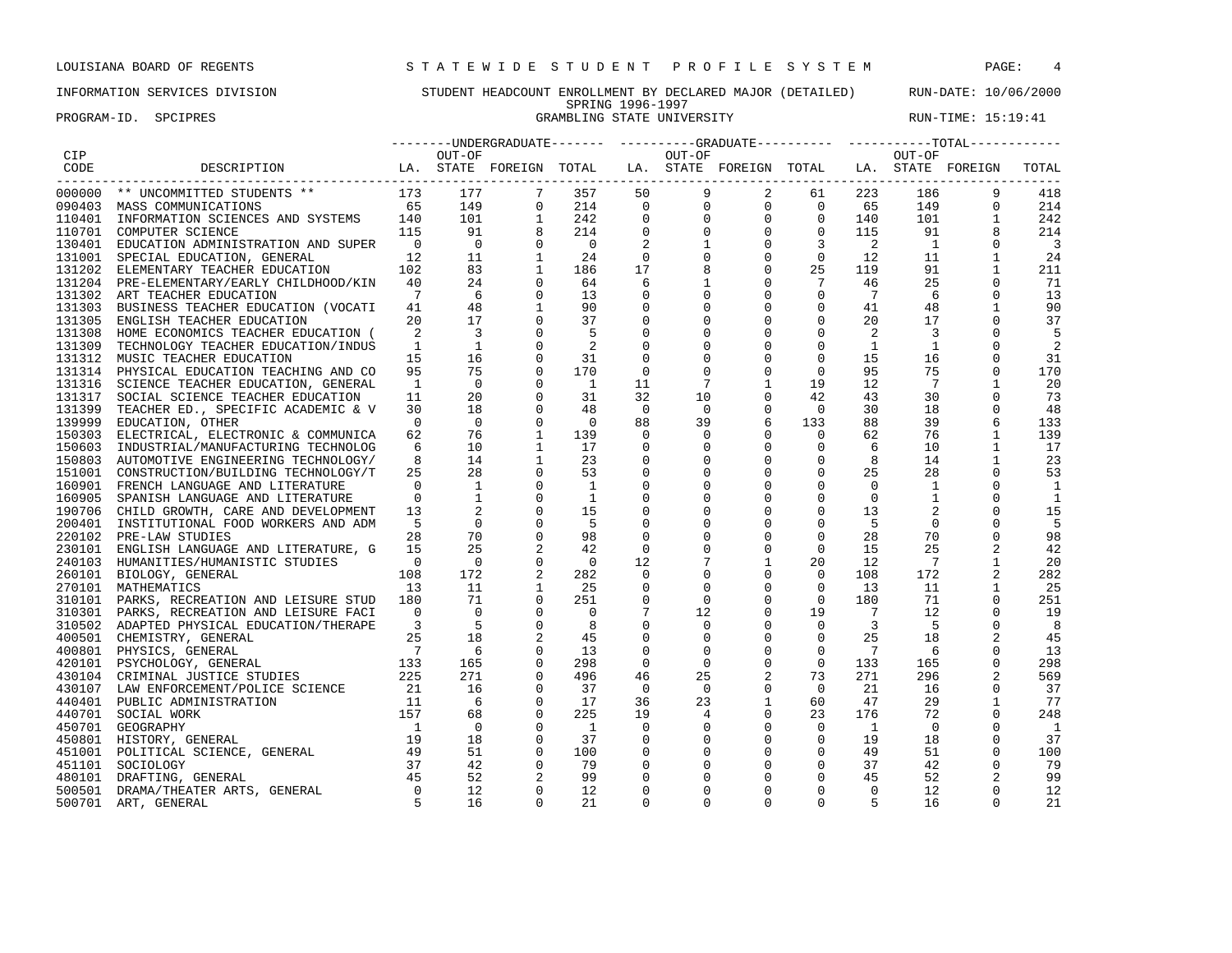PROGRAM-ID. SPCIPRES GRAMBLING STATE UNIVERSITY RUN-TIME: 15:19:41

| <b>CIP</b><br>CODE | DESCRIPTION                        | LA.   | OUT-OF<br>STATE | FOREIGN | TOTAL | LA. | OUT-OF<br>STATE | FOREIGN | TOTAL    | LA.   | OUT-OF<br>STATE | FOREIGN | TOTAL |
|--------------------|------------------------------------|-------|-----------------|---------|-------|-----|-----------------|---------|----------|-------|-----------------|---------|-------|
| 500903             | MUSIC - GENERAL PERFORMANCE        |       |                 |         |       |     |                 |         |          | 8     |                 |         | 17    |
| 510203             | SPEECH-LANGUAGE PATHOLOGY          | 14    | 10              |         | 25    |     |                 |         |          | 14    | 10              |         | 25    |
| 511601             | NURSING (R.N. TRAINING)            | 470   | 142             |         | 614   |     |                 |         | $\Omega$ | 470   | 142             |         | 614   |
| 520201             | BUSINESS ADMINISTRATION AND MANAGE | 94    | 118             |         | 213   |     |                 |         | 23       | 107   | 124             |         | 236   |
| 520204             | OFFICE SUPERVISION AND MANAGEMENT  | 28    | 15              |         | 43    |     |                 |         |          | 28    | 15              |         | 43    |
| 520301             | ACCOUNTING                         | 137   | 145             |         | 284   |     |                 |         | $\Omega$ | 137   | 145             |         | 284   |
| 520401             | ADMINISTRATIVE ASSISTANT/SECRETARI |       |                 |         |       |     |                 |         |          |       |                 |         |       |
| 520408             | GENERAL OFFICE/CLERICAL AND TYPING |       |                 |         |       |     |                 |         |          |       |                 |         |       |
| 520601             | BUSINESS/MANAGERIAL ECONOMICS      | 18    | 27              |         | 45    |     |                 |         |          | 18    |                 |         | 45    |
| 520902             | HOTEL/MOTEL AND RESTAURANT MANAGEM | 16    | 15              |         |       |     |                 |         |          | 16    | 15              |         | 31    |
| 521101             | INTERNATIONAL BUSINESS             |       |                 |         |       |     |                 |         |          |       |                 |         |       |
| 521401             | BUSINESS MARKETING AND MARKETING M | 101   | 115             |         | 220   |     |                 |         | $\Omega$ | 101   | 115             |         | 220   |
| TOTAL STUDENTS     |                                    | 2,958 | 2,664           | 41      | 5,663 | 339 | 152             | 18      | 509      | 3,297 | 2,816           | 59      | 6,172 |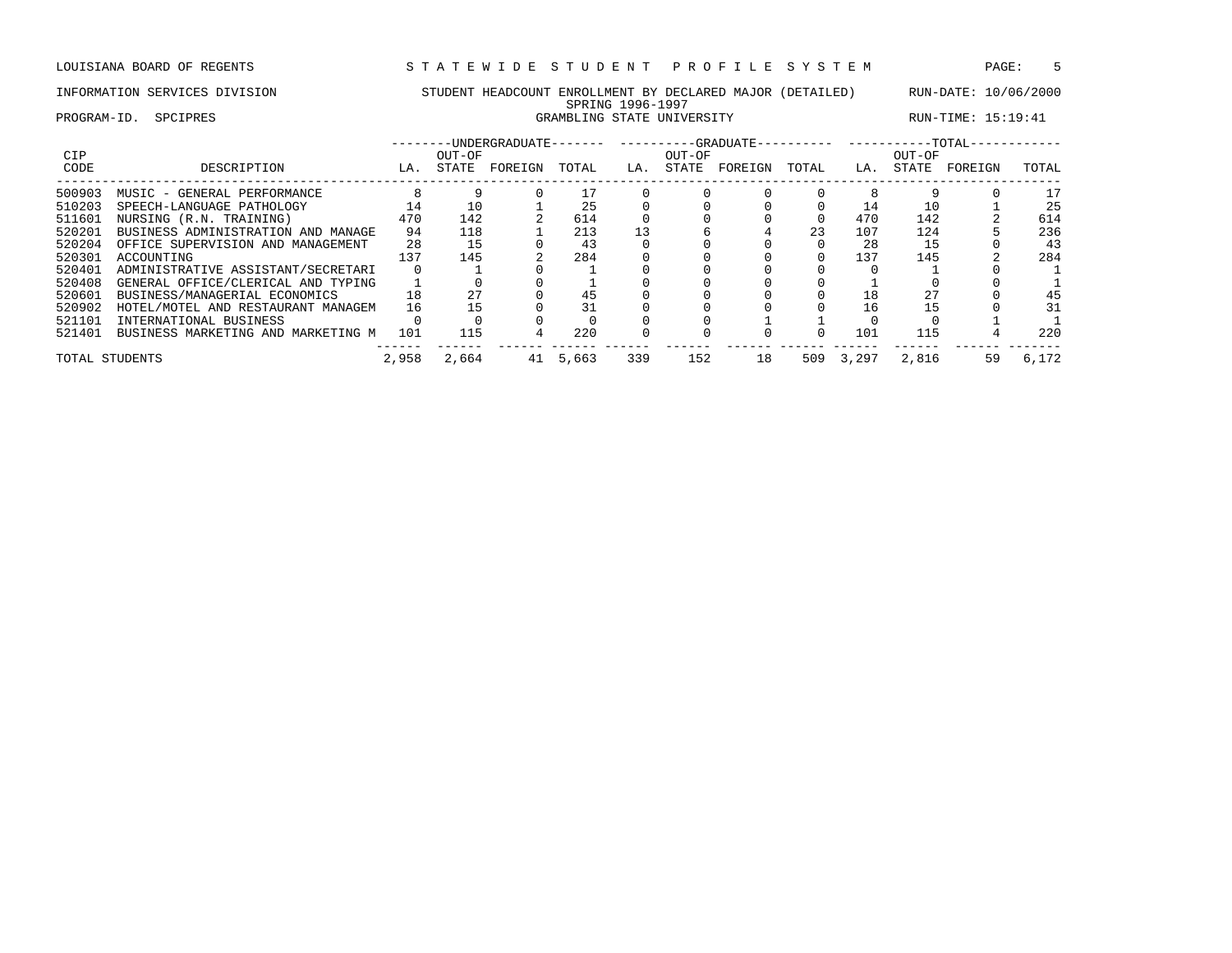PROGRAM-ID. SPCIPRES **LOUISIANA TECH UNIVERSITY** RUN-TIME: 15:19:41

## INFORMATION SERVICES DIVISION STUDENT HEADCOUNT ENROLLMENT BY DECLARED MAJOR (DETAILED) RUN-DATE: 10/06/2000 SPRING 1996-1997<br>LOUISIANA TECH UNIVERSITY

|        |                                                                                                                                                                                                                                                  |                |                |                                                                         |                         |                |                 |                                                                                                                                                                                                                                                   |                                                                                                                                                                                                                                                                                                                                                      |                |                 | --------UNDERGRADUATE------- ---------GRADUATE---------- ----------TOTAL----------- |                         |
|--------|--------------------------------------------------------------------------------------------------------------------------------------------------------------------------------------------------------------------------------------------------|----------------|----------------|-------------------------------------------------------------------------|-------------------------|----------------|-----------------|---------------------------------------------------------------------------------------------------------------------------------------------------------------------------------------------------------------------------------------------------|------------------------------------------------------------------------------------------------------------------------------------------------------------------------------------------------------------------------------------------------------------------------------------------------------------------------------------------------------|----------------|-----------------|-------------------------------------------------------------------------------------|-------------------------|
| CIP    |                                                                                                                                                                                                                                                  |                | OUT-OF         |                                                                         |                         |                | OUT-OF          |                                                                                                                                                                                                                                                   |                                                                                                                                                                                                                                                                                                                                                      |                | OUT-OF          |                                                                                     |                         |
| CODE   | DESCRIPTION LA. STATE FOREIGN TOTAL LA. STATE FOREIGN TOTAL LA. STATE FOREIGN<br>---------------------------------                                                                                                                               |                |                |                                                                         |                         |                |                 | REIGN TOTAL LA. STATE PORT<br>12 1,319 181 19 5 205 1,367 140<br>0 48 0 0 0 0 0 43 5<br>0 113 0 0 0 0 0 14 1<br>0 113 0 0 0 0 96 17<br>0 3 0 0 0 0 3 0<br>0 28 0 0 0 0 3 0<br>0 31 0 0 0 0 26 2<br>0 31 0 0 0 0 26 2<br>0 31 0 0 0 0 26 2<br>0 31 |                                                                                                                                                                                                                                                                                                                                                      |                |                 |                                                                                     | TOTAL                   |
|        | 000000 ** UNCOMMITTED STUDENTS ** 1,186 121                                                                                                                                                                                                      |                |                |                                                                         |                         |                |                 |                                                                                                                                                                                                                                                   |                                                                                                                                                                                                                                                                                                                                                      |                |                 | 17                                                                                  | 1,524                   |
|        |                                                                                                                                                                                                                                                  |                |                |                                                                         |                         |                |                 |                                                                                                                                                                                                                                                   |                                                                                                                                                                                                                                                                                                                                                      |                |                 | $\overline{0}$                                                                      | 48                      |
|        |                                                                                                                                                                                                                                                  |                |                |                                                                         |                         |                |                 |                                                                                                                                                                                                                                                   |                                                                                                                                                                                                                                                                                                                                                      |                |                 | $\mathbf 0$                                                                         | 15                      |
|        |                                                                                                                                                                                                                                                  |                |                |                                                                         |                         |                |                 |                                                                                                                                                                                                                                                   |                                                                                                                                                                                                                                                                                                                                                      |                |                 | $\Omega$                                                                            | 113                     |
|        |                                                                                                                                                                                                                                                  |                |                |                                                                         |                         |                |                 |                                                                                                                                                                                                                                                   |                                                                                                                                                                                                                                                                                                                                                      |                |                 |                                                                                     | $\overline{\mathbf{3}}$ |
|        |                                                                                                                                                                                                                                                  |                |                |                                                                         |                         |                |                 |                                                                                                                                                                                                                                                   |                                                                                                                                                                                                                                                                                                                                                      |                |                 | $\Omega$                                                                            | 28                      |
|        |                                                                                                                                                                                                                                                  |                |                |                                                                         |                         |                |                 |                                                                                                                                                                                                                                                   |                                                                                                                                                                                                                                                                                                                                                      |                |                 | $\Omega$                                                                            | 31                      |
|        | NATURAL RESOURCES CONSERVATION, GE 20<br>ENVIRONMENTAL SCIENCE/STUDIES 23<br>FORESTRY, GENERAL 118<br>ARCHITECTURE 118<br>ARCHITECTURE 91<br>INTERIOR ARCHITECTURE 34<br>JOURNALISM 32<br>COMPUTER SCIENCE 91<br>COMPUTER SCIENCE 91<br>COMPUTER |                |                |                                                                         |                         |                |                 |                                                                                                                                                                                                                                                   |                                                                                                                                                                                                                                                                                                                                                      |                |                 | $\mathbf 0$                                                                         | 142                     |
|        |                                                                                                                                                                                                                                                  |                |                |                                                                         |                         |                |                 |                                                                                                                                                                                                                                                   |                                                                                                                                                                                                                                                                                                                                                      |                |                 | 5                                                                                   | 122                     |
| 040501 |                                                                                                                                                                                                                                                  |                |                |                                                                         |                         |                |                 |                                                                                                                                                                                                                                                   |                                                                                                                                                                                                                                                                                                                                                      |                |                 | 4                                                                                   | 44                      |
| 090401 |                                                                                                                                                                                                                                                  |                | $\overline{9}$ | $\Omega$                                                                | 41                      | $\mathbf 0$    | $\mathbf 0$     | $\mathbf{0}$                                                                                                                                                                                                                                      | $\overline{0}$                                                                                                                                                                                                                                                                                                                                       | 32             | -9              | $\Omega$                                                                            | 41                      |
| 110701 |                                                                                                                                                                                                                                                  |                | 22             |                                                                         | 116                     | 4              | 3               | 15                                                                                                                                                                                                                                                | 22                                                                                                                                                                                                                                                                                                                                                   | 95             | 25              | 18                                                                                  | 138                     |
| 119999 |                                                                                                                                                                                                                                                  |                |                | $\Omega$                                                                | $\overline{0}$          | 4              | $\mathbf{1}$    | 12                                                                                                                                                                                                                                                | 17                                                                                                                                                                                                                                                                                                                                                   | $\overline{4}$ | $\mathbf{1}$    | 12                                                                                  | 17                      |
|        | 130101 EDUCATION, GENERAL                                                                                                                                                                                                                        |                |                |                                                                         | $\overline{0}$          | 23             |                 | $\overline{0}$                                                                                                                                                                                                                                    | 27                                                                                                                                                                                                                                                                                                                                                   | 23             | $\overline{4}$  | $\overline{0}$                                                                      | 27                      |
| 130301 | CURRICULUM AND INSTRUCTION                                                                                                                                                                                                                       |                |                |                                                                         | $\mathbf 0$             | 53             |                 | $\begin{array}{c} 4 \\ 2 \\ 0 \end{array}$<br>$\overline{0}$                                                                                                                                                                                      | 55                                                                                                                                                                                                                                                                                                                                                   | 53             | 2               | $\mathbf 0$                                                                         | 55                      |
| 130401 | EDUCATION ADMINISTRATION AND SUPER 0                                                                                                                                                                                                             |                |                | $\overline{0}$                                                          | $\mathbf 0$             | 8              |                 | $\mathbf 0$                                                                                                                                                                                                                                       | 8                                                                                                                                                                                                                                                                                                                                                    | 8              | $\Omega$        | $\Omega$                                                                            | 8                       |
|        | 130802 EDUCATIONAL PSYCHOLOGY                                                                                                                                                                                                                    | $\Omega$       | $\Omega$       |                                                                         | $\mathbf 0$             | 2              | 1               | $\mathbf 0$                                                                                                                                                                                                                                       | 3                                                                                                                                                                                                                                                                                                                                                    | 2              | 1               | $\Omega$                                                                            | 3                       |
|        | 131001 SPECIAL EDUCATION, GENERAL                                                                                                                                                                                                                |                |                | $\Omega$                                                                | 2                       | $\Omega$       | $\Omega$        | $\Omega$                                                                                                                                                                                                                                          | $\Omega$                                                                                                                                                                                                                                                                                                                                             |                | $\Omega$        |                                                                                     | 2                       |
|        | 131012 EDUCATION OF THE SPEECH IMPAIRED                                                                                                                                                                                                          |                |                | $\mathbf 0$<br>$\begin{array}{c} 1 \\ 0 \\ 17 \\ 6 \end{array}$         | $7\phantom{.0}$         | $\overline{0}$ | $\mathbf{0}$    | $\mathbf 0$                                                                                                                                                                                                                                       | $\mathbf{0}$                                                                                                                                                                                                                                                                                                                                         | - 6            | $\mathbf{1}$    | $\Omega$                                                                            | 7                       |
|        | 131101 COUNSELOR EDUCATION COUNSELING AND                                                                                                                                                                                                        | $\overline{0}$ |                | $\mathbf 0$                                                             | $\overline{0}$          | 130            | 13              | $\overline{a}$                                                                                                                                                                                                                                    | 145                                                                                                                                                                                                                                                                                                                                                  | 130            | 13              | 2                                                                                   | 145                     |
|        | 131202 ELEMENTARY TEACHER EDUCATION                                                                                                                                                                                                              | 185            | 17             | $\mathbf 0$                                                             | 202                     | $\mathbf 0$    | $\mathbf 0$     | $\mathbf 0$                                                                                                                                                                                                                                       |                                                                                                                                                                                                                                                                                                                                                      | 185            | 17              | $\Omega$                                                                            | 202                     |
|        | 131204 PRE-ELEMENTARY/EARLY CHILDHOOD/KIN 52                                                                                                                                                                                                     |                |                | $\overline{0}$                                                          | 58                      | $\mathbf{0}$   | $\mathbf{0}$    | $\overline{0}$                                                                                                                                                                                                                                    |                                                                                                                                                                                                                                                                                                                                                      | 52             | 6               | 0                                                                                   | 58                      |
|        | 131205 SECONDARY TEACHER EDUCATION                                                                                                                                                                                                               | 123            | 22             | <sup>1</sup>                                                            | 146                     | 0              | $\mathbf{0}$    | $\mathbf 0$                                                                                                                                                                                                                                       |                                                                                                                                                                                                                                                                                                                                                      | 123            | 22              | 1                                                                                   | 146                     |
|        | 131302 ART TEACHER EDUCATION                                                                                                                                                                                                                     | 12             | $\mathbf{1}$   | $\Omega$                                                                | 13                      | $\mathbf 0$    | $\Omega$        | $\mathbf 0$                                                                                                                                                                                                                                       |                                                                                                                                                                                                                                                                                                                                                      | 12             | $\mathbf{1}$    | $\Omega$                                                                            | 13                      |
|        | 131312 MUSIC TEACHER EDUCATION                                                                                                                                                                                                                   | 20             | $\overline{1}$ | $\overline{0}$                                                          | 21                      | $\mathbf 0$    | $\mathbf 0$     | $\overline{0}$                                                                                                                                                                                                                                    | $\begin{bmatrix} 1 \\ 0 \\ 0 \\ 0 \\ 0 \\ 0 \\ 0 \end{bmatrix}$                                                                                                                                                                                                                                                                                      | 20             | $\overline{1}$  | $\mathbf 0$                                                                         | 21                      |
|        | 131314 PHYSICAL EDUCATION TEACHING AND CO                                                                                                                                                                                                        | 72             | 13             |                                                                         | 85                      | 5              | $\mathbf{1}$    | 10                                                                                                                                                                                                                                                | 16                                                                                                                                                                                                                                                                                                                                                   | 77             | 14              | 10                                                                                  | 101                     |
|        | 131315 READING TEACHER EDUCATION                                                                                                                                                                                                                 | $\Omega$       | $\Omega$       |                                                                         | $\overline{0}$          | $\mathbf{1}$   | $\mathbf 0$     | $\mathbf 0$                                                                                                                                                                                                                                       | $\mathbf{1}$                                                                                                                                                                                                                                                                                                                                         | $\mathbf{1}$   | $\Omega$        | $\Omega$                                                                            | $\overline{1}$          |
|        | 131325 FRENCH LANGUAGE TEACHER EDUCATION                                                                                                                                                                                                         | $\overline{4}$ | $\Omega$       |                                                                         | 5                       | $\mathbf 0$    | $\Omega$        | $\mathbf 0$                                                                                                                                                                                                                                       | $\Omega$                                                                                                                                                                                                                                                                                                                                             | $\overline{4}$ | $\Omega$        | 1                                                                                   |                         |
|        | 131331 SPEECH TEACHER EDUCATION                                                                                                                                                                                                                  |                | $\Omega$       |                                                                         | -5                      | $\mathbf 0$    | $\Omega$        | $\mathbf{0}$                                                                                                                                                                                                                                      | $\Omega$                                                                                                                                                                                                                                                                                                                                             | -5             | $\Omega$        | $\Omega$                                                                            | 5                       |
|        | 140101 ENGINEERING, GENERAL                                                                                                                                                                                                                      | $\Omega$       | $\overline{0}$ |                                                                         | $\overline{0}$          | 34             | $7\overline{ }$ | 97                                                                                                                                                                                                                                                | 138                                                                                                                                                                                                                                                                                                                                                  | 34             | $7\phantom{.0}$ | 97                                                                                  | 138                     |
|        | 140501 BIOENGINEERING AND BIOMEDICAL ENGI                                                                                                                                                                                                        | 97             | 50             |                                                                         | 156                     | $\overline{3}$ | $\overline{1}$  | 8                                                                                                                                                                                                                                                 | 12                                                                                                                                                                                                                                                                                                                                                   | 100            | 51              | 17                                                                                  | 168                     |
|        | 140701 CHEMICAL ENGINEERING                                                                                                                                                                                                                      | 145            | 30             |                                                                         | 184                     | $\mathbf 0$    |                 | $\begin{array}{ccc} 1 & & 8 \\ 0 & & 0 \\ 0 & & 0 \\ 0 & & 0 \end{array}$                                                                                                                                                                         |                                                                                                                                                                                                                                                                                                                                                      | 145            | 30              | 9                                                                                   | 184                     |
|        | 140801 CIVIL ENGINEERING, GENERAL                                                                                                                                                                                                                | 103            | 34             |                                                                         | 141                     | $\mathbf 0$    |                 |                                                                                                                                                                                                                                                   |                                                                                                                                                                                                                                                                                                                                                      | 103            | 34              | $\overline{4}$                                                                      | 141                     |
|        | 141001 ELECTRICAL, ELECTRONICS AND COMMUN 126                                                                                                                                                                                                    |                | 34             |                                                                         | 173                     | 0              |                 |                                                                                                                                                                                                                                                   |                                                                                                                                                                                                                                                                                                                                                      | 126            | 34              | 13                                                                                  | 173                     |
|        | 141701 INDUSTRIAL/MANUFACTURING ENGINEERI                                                                                                                                                                                                        | 24             | 15             |                                                                         | 43                      | $\mathbf 0$    | $\Omega$        |                                                                                                                                                                                                                                                   |                                                                                                                                                                                                                                                                                                                                                      | 24             | 15              | $\overline{4}$                                                                      | 43                      |
|        | 141901 MECHANICAL ENGINEERING                                                                                                                                                                                                                    | 200            | 45             |                                                                         | 249                     | $\mathbf 0$    | $\Omega$        |                                                                                                                                                                                                                                                   |                                                                                                                                                                                                                                                                                                                                                      | 200            | 45              | 4                                                                                   | 249                     |
|        | 142501 PETROLEUM ENGINEERING                                                                                                                                                                                                                     | $\overline{a}$ | $\overline{0}$ |                                                                         | $\overline{\mathbf{3}}$ | $\mathbf 0$    | $\mathbf 0$     |                                                                                                                                                                                                                                                   |                                                                                                                                                                                                                                                                                                                                                      | 2              | $\overline{0}$  | $\mathbf{1}$                                                                        |                         |
|        | 142701 SYSTEMS ENGINEERING                                                                                                                                                                                                                       | $\Omega$       | $\overline{0}$ |                                                                         | $\overline{0}$          | $\mathbf{1}$   | $\mathbf 0$     |                                                                                                                                                                                                                                                   |                                                                                                                                                                                                                                                                                                                                                      | $\overline{1}$ | $\Omega$        |                                                                                     | $\overline{7}$          |
|        | 150201 CIVIL ENGINEERING/CIVIL TECHNOLOGY                                                                                                                                                                                                        | 42             |                |                                                                         | 50                      | $\mathbf 0$    | $\mathbf 0$     |                                                                                                                                                                                                                                                   |                                                                                                                                                                                                                                                                                                                                                      | 42             | 8               | 0                                                                                   | 50                      |
|        | 150303 ELECTRICAL, ELECTRONIC & COMMUNICA                                                                                                                                                                                                        | 52             | 19             | $\begin{array}{c} 4 \\ 13 \\ 4 \\ 4 \\ 1 \\ 0 \\ 0 \\ 4 \\ \end{array}$ | 75                      | $\mathbf 0$    | 0               | 0                                                                                                                                                                                                                                                 | $\begin{bmatrix} 0 & 0 & 0 \\ 0 & 0 & 0 \\ 0 & 0 & 0 \\ 0 & 0 & 7 \\ 0 & 0 & 0 \\ 0 & 0 & 0 \\ 0 & 0 & 0 \\ 0 & 0 & 0 \\ 0 & 0 & 0 \\ 0 & 0 & 0 \\ 0 & 0 & 0 \\ 0 & 0 & 0 \\ 0 & 0 & 0 \\ 0 & 0 & 0 \\ 0 & 0 & 0 \\ 0 & 0 & 0 \\ 0 & 0 & 0 \\ 0 & 0 & 0 \\ 0 & 0 & 0 \\ 0 & 0 & 0 \\ 0 & 0 & 0 \\ 0 & 0 & 0 \\ 0 & 0 & 0 \\ 0 & 0 & $<br>$\mathbf 0$ | 52             | 19              | 4                                                                                   | 75                      |
|        | 160901 FRENCH LANGUAGE AND LITERATURE                                                                                                                                                                                                            | 3              | $\Omega$       | $\Omega$                                                                | $\overline{3}$          | $\mathbf 0$    | $\Omega$        | $\mathbf 0$                                                                                                                                                                                                                                       | $\Omega$                                                                                                                                                                                                                                                                                                                                             | 3              | $\Omega$        |                                                                                     | 3                       |
|        | 160905 SPANISH LANGUAGE AND LITERATURE                                                                                                                                                                                                           |                | $\Omega$       | $\Omega$                                                                | - 5                     | $\Omega$       | $\Omega$        | $\mathbf 0$                                                                                                                                                                                                                                       | $\mathbf 0$                                                                                                                                                                                                                                                                                                                                          | -5             | $\Omega$        | $\Omega$                                                                            | - 5                     |
|        | 190101 HOME ECONOMICS, GENERAL                                                                                                                                                                                                                   | $\Omega$       | $\overline{0}$ |                                                                         | $\overline{0}$          | 24             | 1               | $\mathsf{O}$                                                                                                                                                                                                                                      | 25                                                                                                                                                                                                                                                                                                                                                   | 24             | $\mathbf{1}$    | $\mathbf 0$                                                                         | 25                      |
|        | 190402 CONSUMER ECONOMICS AND SCIENCE                                                                                                                                                                                                            | 39             |                |                                                                         | 41                      | $\overline{0}$ | $\mathbf 0$     | $\mathbf 0$                                                                                                                                                                                                                                       | $\overline{0}$                                                                                                                                                                                                                                                                                                                                       | 39             | 2               | $\mathbf 0$                                                                         | 41                      |
|        | 190503 DIETETICS/HUMAN NUTRITIONAL SERVIC                                                                                                                                                                                                        | 77             |                | $\overline{0}$                                                          | 87                      | 32             | 7               | $7\phantom{.0}$                                                                                                                                                                                                                                   | 46                                                                                                                                                                                                                                                                                                                                                   | 109            | 17              | 7                                                                                   | 133                     |
|        | 190706 CHILD GROWTH, CARE AND DEVELOPMENT                                                                                                                                                                                                        | 144            |                | 1                                                                       | 156                     | $\mathbf 0$    | $\mathbf 0$     | $\mathbf 0$                                                                                                                                                                                                                                       | $\Omega$                                                                                                                                                                                                                                                                                                                                             | 144            | 11              | $\mathbf{1}$                                                                        | 156                     |
|        | 220102 PRE-LAW STUDIES                                                                                                                                                                                                                           | 25             |                | $\frac{2}{10}$<br>11<br>8<br>2<br>$\Omega$                              | 33                      | $\Omega$       | $\mathbf 0$     | $\mathbf 0$                                                                                                                                                                                                                                       | $\overline{0}$                                                                                                                                                                                                                                                                                                                                       | 25             | - 8             | $\Omega$                                                                            | 33                      |
|        | 230101 ENGLISH LANGUAGE AND LITERATURE, G                                                                                                                                                                                                        | 52             | $\overline{2}$ | $\Omega$                                                                | 54                      | 9              | 5               | $\mathbf{1}$                                                                                                                                                                                                                                      | 15                                                                                                                                                                                                                                                                                                                                                   | 61             | $7\phantom{.0}$ | $\mathbf{1}$                                                                        | 69                      |
| 231001 | SPEECH AND RHETORICAL STUDIES                                                                                                                                                                                                                    | 39             | 21             | $\overline{1}$                                                          | 61                      | $\overline{a}$ |                 | $\Omega$                                                                                                                                                                                                                                          | 7                                                                                                                                                                                                                                                                                                                                                    | 41             | 26              | $\overline{1}$                                                                      | 68                      |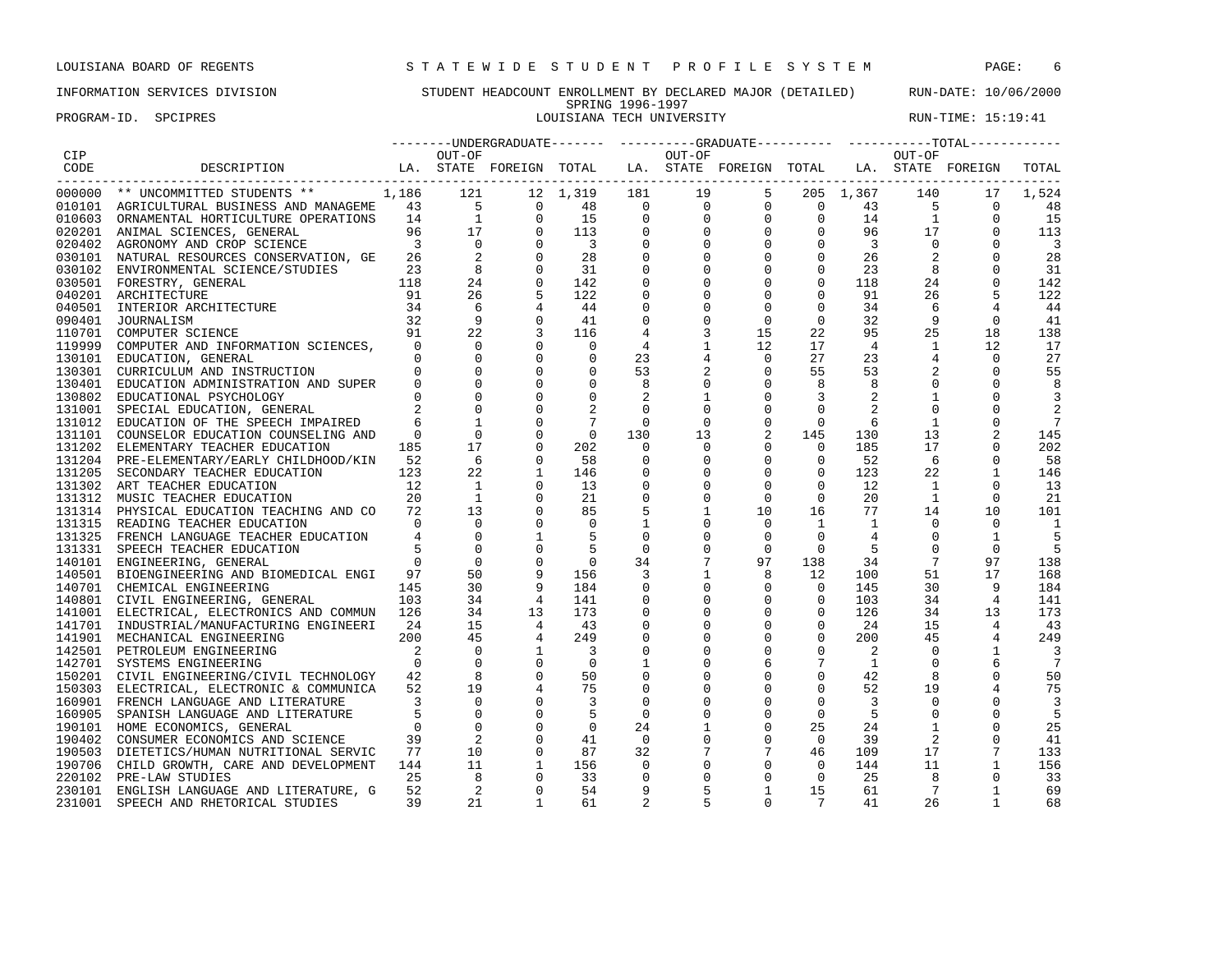PROGRAM-ID. SPCIPRES **EXECUTES** LOUISIANA TECH UNIVERSITY RUN-TIME: 15:19:41

| DESCRIPTION                               |                                                                                                                                                                                                                                                                                                                                                                                          |                                                                                                                                                    |                                                     |                |                                         |                         |                                  |                                                                                                                    |                                                        |                                                     |                    | TOTAL                                                                                                                                     |
|-------------------------------------------|------------------------------------------------------------------------------------------------------------------------------------------------------------------------------------------------------------------------------------------------------------------------------------------------------------------------------------------------------------------------------------------|----------------------------------------------------------------------------------------------------------------------------------------------------|-----------------------------------------------------|----------------|-----------------------------------------|-------------------------|----------------------------------|--------------------------------------------------------------------------------------------------------------------|--------------------------------------------------------|-----------------------------------------------------|--------------------|-------------------------------------------------------------------------------------------------------------------------------------------|
| 240000 ** TRANSFER STUDENTS **            | 231                                                                                                                                                                                                                                                                                                                                                                                      | 39                                                                                                                                                 |                                                     | 273            | $\Omega$                                |                         |                                  | $\Omega$                                                                                                           | 231                                                    | 39                                                  |                    | 273                                                                                                                                       |
| <b>GENERAL STUDIES</b>                    | 649                                                                                                                                                                                                                                                                                                                                                                                      | 56                                                                                                                                                 | 6                                                   | 711            | $\mathbf 0$                             |                         | $\mathbf 0$                      | $\mathbf 0$                                                                                                        | 649                                                    | 56                                                  |                    | 711                                                                                                                                       |
| BIOLOGY, GENERAL                          | 189                                                                                                                                                                                                                                                                                                                                                                                      | 36                                                                                                                                                 |                                                     | 227            | 31                                      |                         |                                  | 38                                                                                                                 | 220                                                    | 40                                                  |                    | 265                                                                                                                                       |
| MATHEMATICS                               | 12                                                                                                                                                                                                                                                                                                                                                                                       | 8                                                                                                                                                  |                                                     | 20             | 4                                       |                         |                                  | 8                                                                                                                  | 16                                                     | 10                                                  |                    | 28                                                                                                                                        |
|                                           | 80                                                                                                                                                                                                                                                                                                                                                                                       | 13                                                                                                                                                 |                                                     | 93             |                                         |                         | $\mathsf 0$                      | 0                                                                                                                  | 80                                                     | 13                                                  |                    | 93                                                                                                                                        |
| CHEMISTRY, GENERAL                        | 20                                                                                                                                                                                                                                                                                                                                                                                       |                                                                                                                                                    |                                                     | 27             |                                         |                         | 9                                | 10                                                                                                                 | 20                                                     |                                                     |                    | 37                                                                                                                                        |
| <b>GEOLOGY</b>                            | 19                                                                                                                                                                                                                                                                                                                                                                                       |                                                                                                                                                    |                                                     | 22             |                                         |                         | $\Omega$                         | $\Omega$                                                                                                           | 19                                                     |                                                     |                    | 22                                                                                                                                        |
|                                           | 11                                                                                                                                                                                                                                                                                                                                                                                       |                                                                                                                                                    |                                                     | 14             |                                         |                         |                                  |                                                                                                                    | 14                                                     |                                                     |                    | 22                                                                                                                                        |
| PSYCHOLOGY, GENERAL                       |                                                                                                                                                                                                                                                                                                                                                                                          | 14                                                                                                                                                 |                                                     | 156            |                                         |                         | $\Omega$                         | $\mathbf{0}$                                                                                                       | 141                                                    | 14                                                  |                    | 156                                                                                                                                       |
| COUNSELING PSYCHOLOGY                     | $\Omega$                                                                                                                                                                                                                                                                                                                                                                                 | $\Omega$                                                                                                                                           |                                                     | $\Omega$       |                                         |                         | $\mathbf 0$                      | 10                                                                                                                 | 7                                                      | 3                                                   |                    | 10                                                                                                                                        |
|                                           | $\Omega$                                                                                                                                                                                                                                                                                                                                                                                 |                                                                                                                                                    |                                                     | $\Omega$       | 62                                      |                         | $\mathbf{1}$                     | 75                                                                                                                 | 62                                                     | 12                                                  |                    | 75                                                                                                                                        |
| GEOGRAPHY                                 |                                                                                                                                                                                                                                                                                                                                                                                          |                                                                                                                                                    |                                                     |                | $\Omega$                                |                         | $\Omega$                         | $\Omega$                                                                                                           | 4                                                      |                                                     |                    | 5                                                                                                                                         |
| HISTORY, GENERAL                          | 40                                                                                                                                                                                                                                                                                                                                                                                       |                                                                                                                                                    |                                                     | 42             | 16                                      |                         | $\Omega$                         | 18                                                                                                                 | 56                                                     |                                                     |                    | 60                                                                                                                                        |
|                                           | 53                                                                                                                                                                                                                                                                                                                                                                                       | 5                                                                                                                                                  |                                                     | 58             | $\Omega$                                |                         |                                  | $\Omega$                                                                                                           | 53                                                     | 5                                                   |                    | 58                                                                                                                                        |
| SOCIOLOGY                                 | 93                                                                                                                                                                                                                                                                                                                                                                                       | 23                                                                                                                                                 |                                                     | 116            |                                         |                         |                                  | $\mathbf 0$                                                                                                        | 93                                                     | 23                                                  |                    | 116                                                                                                                                       |
|                                           | 93                                                                                                                                                                                                                                                                                                                                                                                       | 45                                                                                                                                                 |                                                     | 141            |                                         |                         | $\Omega$                         | $\Omega$                                                                                                           | 93                                                     | 45                                                  |                    | 141                                                                                                                                       |
|                                           | 67                                                                                                                                                                                                                                                                                                                                                                                       | 11                                                                                                                                                 |                                                     | 78             |                                         |                         | $\Omega$                         | 0                                                                                                                  | 67                                                     | 11                                                  |                    | 78                                                                                                                                        |
| PHOTOGRAPHY                               | 12                                                                                                                                                                                                                                                                                                                                                                                       |                                                                                                                                                    |                                                     | 17             |                                         |                         |                                  | $\Omega$                                                                                                           | 12                                                     | $\overline{4}$                                      |                    | 17                                                                                                                                        |
| ART, GENERAL                              | 18                                                                                                                                                                                                                                                                                                                                                                                       |                                                                                                                                                    |                                                     | 19             |                                         |                         |                                  | 10                                                                                                                 | 24                                                     |                                                     |                    | 29                                                                                                                                        |
|                                           | 13                                                                                                                                                                                                                                                                                                                                                                                       |                                                                                                                                                    |                                                     | 16             |                                         |                         |                                  | $\Omega$                                                                                                           | 13                                                     |                                                     |                    | 16                                                                                                                                        |
| MUSIC - GENERAL PERFORMANCE               | 23                                                                                                                                                                                                                                                                                                                                                                                       |                                                                                                                                                    |                                                     | 27             | $\Omega$                                |                         | $\Omega$                         | $\Omega$                                                                                                           | 23                                                     |                                                     |                    | 27                                                                                                                                        |
| SPEECH-LANGUAGE PATHOLOGY AND AUDI        | 59                                                                                                                                                                                                                                                                                                                                                                                       | 12                                                                                                                                                 |                                                     | 71             | 36                                      |                         | $\Omega$                         | 64                                                                                                                 | 95                                                     | 40                                                  |                    | 135                                                                                                                                       |
| MEDICAL RECORDS ADMINISTRATION            | 61                                                                                                                                                                                                                                                                                                                                                                                       | 5                                                                                                                                                  |                                                     | 66             | $\Omega$                                |                         |                                  | $\Omega$                                                                                                           | 61                                                     |                                                     |                    | 66                                                                                                                                        |
|                                           | 38                                                                                                                                                                                                                                                                                                                                                                                       |                                                                                                                                                    |                                                     | 39             | 0                                       |                         |                                  | $\mathbf{0}$                                                                                                       | 38                                                     | $\mathbf{1}$                                        |                    | 39                                                                                                                                        |
| MEDICAL TECHNOLOGY                        | 69                                                                                                                                                                                                                                                                                                                                                                                       | 13                                                                                                                                                 |                                                     | 83             |                                         |                         | $\Omega$                         | $\mathbf 0$                                                                                                        | 69                                                     | 13                                                  |                    | 83                                                                                                                                        |
|                                           | 144                                                                                                                                                                                                                                                                                                                                                                                      | -5                                                                                                                                                 |                                                     | 149            | $\Omega$                                |                         | $\Omega$                         | $\Omega$                                                                                                           |                                                        | 5                                                   | $\Omega$           | 149                                                                                                                                       |
| BUSINESS ADMINISTRATION AND MANAGE        | 171                                                                                                                                                                                                                                                                                                                                                                                      | 25                                                                                                                                                 |                                                     | 203            | 67                                      |                         | 35                               | 145                                                                                                                | 238                                                    | 68                                                  |                    | 348                                                                                                                                       |
|                                           |                                                                                                                                                                                                                                                                                                                                                                                          | $\overline{4}$                                                                                                                                     |                                                     |                | $\Omega$                                |                         | $\Omega$                         | $\Omega$                                                                                                           |                                                        | $\overline{4}$                                      |                    | 33                                                                                                                                        |
|                                           | 174                                                                                                                                                                                                                                                                                                                                                                                      | 31                                                                                                                                                 |                                                     | 209            | 10                                      |                         |                                  | 14                                                                                                                 | 184                                                    | 32                                                  |                    | 223                                                                                                                                       |
|                                           |                                                                                                                                                                                                                                                                                                                                                                                          |                                                                                                                                                    |                                                     |                | $\Omega$                                |                         |                                  |                                                                                                                    |                                                        | $\Omega$                                            |                    | 8                                                                                                                                         |
|                                           |                                                                                                                                                                                                                                                                                                                                                                                          |                                                                                                                                                    |                                                     |                |                                         |                         | $\Omega$                         |                                                                                                                    |                                                        |                                                     |                    | 67                                                                                                                                        |
|                                           |                                                                                                                                                                                                                                                                                                                                                                                          | 5                                                                                                                                                  |                                                     |                |                                         |                         | $\Omega$                         | $\Omega$                                                                                                           |                                                        | 5                                                   |                    | 28                                                                                                                                        |
|                                           |                                                                                                                                                                                                                                                                                                                                                                                          |                                                                                                                                                    |                                                     |                |                                         |                         |                                  |                                                                                                                    |                                                        |                                                     |                    | 128                                                                                                                                       |
|                                           | $\overline{1}$                                                                                                                                                                                                                                                                                                                                                                           |                                                                                                                                                    | $\Omega$                                            | $\overline{1}$ |                                         |                         |                                  |                                                                                                                    | 1                                                      | $\Omega$                                            |                    | $\mathbf{1}$                                                                                                                              |
| 521401 BUSINESS MARKETING AND MARKETING M | 110                                                                                                                                                                                                                                                                                                                                                                                      | 19                                                                                                                                                 | 3                                                   | 132            |                                         |                         | $\mathsf 0$                      | $\Omega$                                                                                                           | 110                                                    | 19                                                  |                    | 132                                                                                                                                       |
| TOTAL STUDENTS                            | 6,213                                                                                                                                                                                                                                                                                                                                                                                    | 1,026                                                                                                                                              |                                                     |                | 758                                     |                         |                                  |                                                                                                                    |                                                        |                                                     | 341                | 8,508                                                                                                                                     |
|                                           | PHYSICS, GENERAL<br>POLITICAL SCIENCE, GENERAL<br>490101 AVIATION AND AIRWAY SCIENCE<br>MUSIC, GENERAL<br>MEDICAL RECORDS TECHNOLOGY/TECHNIC<br>511601 NURSING (R.N. TRAINING)<br>OPERATIONS MANAGEMENT AND SUPERVIS<br>ACCOUNTING<br>BUSINESS/MANAGERIAL ECONOMICS<br>FINANCE, GENERAL<br>HUMAN RESOURCES MANAGEMENT<br>MANAGEMENT INFO. SYSTEMS & BUSINES<br>521301 MANAGEMENT SCIENCE | HEALTH AND PHYSICAL EDUCATION, GEN<br>141<br>INDUSTRIAL AND ORGANIZATIONAL PSYC<br>GRAPHIC DESIGN, COMMERCIAL ART AND<br>28<br>8<br>47<br>23<br>99 | OUT-OF<br>$\mathbf 0$<br>15<br>22<br>$\overline{0}$ |                | 33<br>8<br>67<br>28<br>128<br>120 7,359 | LA. STATE FOREIGN TOTAL | $\Omega$<br>28<br>$\Omega$<br>43 | OUT-OF<br>$\Omega$<br>$\mathbf 0$<br>12<br>$\Omega$<br>$\Omega$<br>$\Omega$<br>3<br>$\Omega$<br>$\mathbf 0$<br>170 | $\mathbf 0$<br>$\mathbf{0}$<br>$\Omega$<br>$\mathbf 0$ | 144<br>28<br>8<br>47<br>23<br>99<br>221 1,149 6,971 | OUT-OF<br>15<br>22 | --------UNDERGRADUATE------- ---------GRADUATE---------- ----------TOTAL-----------<br>LA. STATE FOREIGN TOTAL LA. STATE FOREIGN<br>1,196 |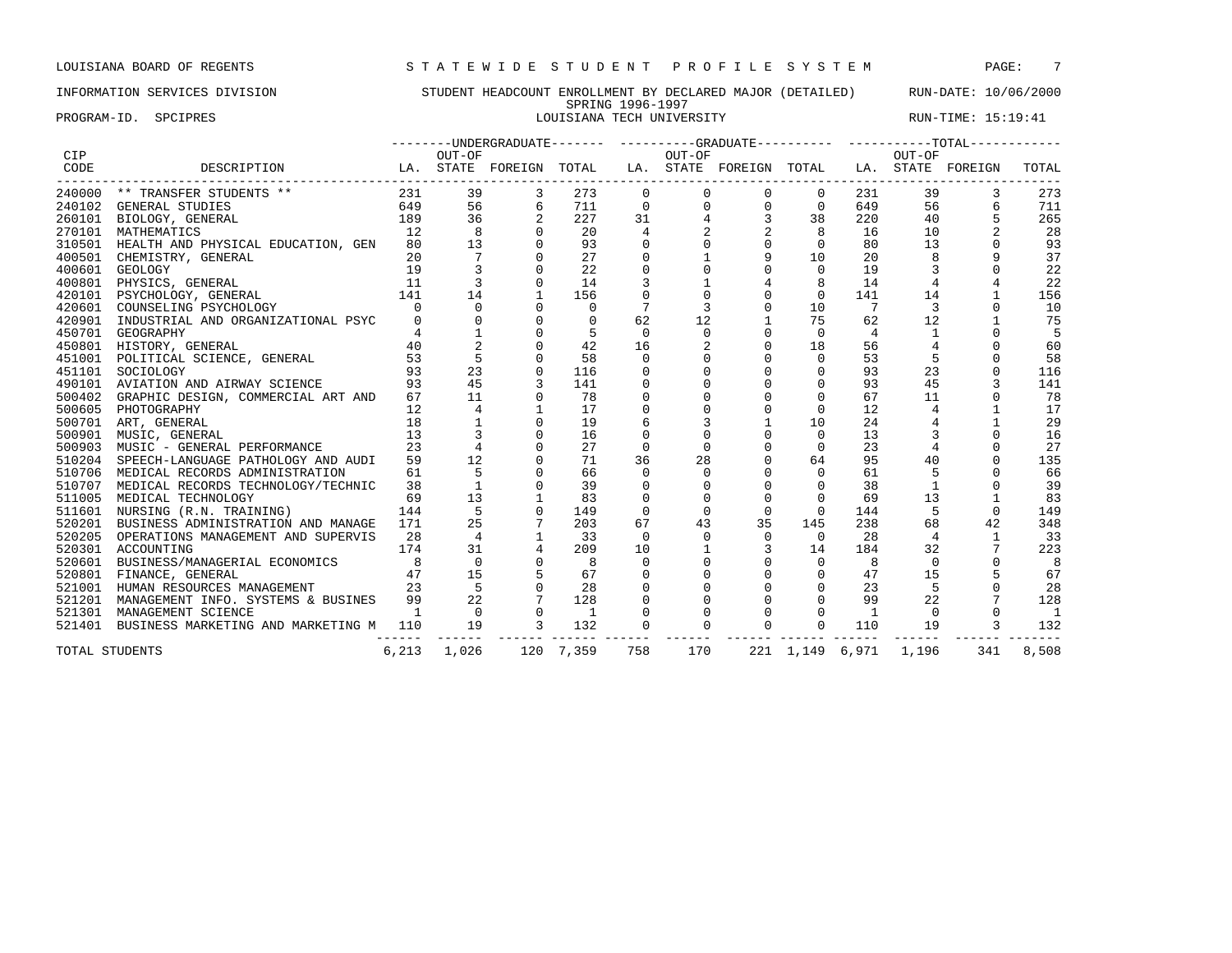# INFORMATION SERVICES DIVISION STUDENT HEADCOUNT ENROLLMENT BY DECLARED MAJOR (DETAILED) RUN-DATE: 10/06/2000

### SPRING 1996-1997<br>MCNEESE STATE UNIVERSITY PROGRAM-ID. SPCIPRES MONEESE STATE UNIVERSITY NONE RUN-TIME: 15:19:41

|            |                                                                                                                                                                                                                                              |                |                |                                                               |                          |                |              | --------UNDERGRADUATE------- ----------GRADUATE---------- ----------TOTAL-----------                                                                                                                                                                                                                                                                |                |                |                |              |                |
|------------|----------------------------------------------------------------------------------------------------------------------------------------------------------------------------------------------------------------------------------------------|----------------|----------------|---------------------------------------------------------------|--------------------------|----------------|--------------|-----------------------------------------------------------------------------------------------------------------------------------------------------------------------------------------------------------------------------------------------------------------------------------------------------------------------------------------------------|----------------|----------------|----------------|--------------|----------------|
| <b>CIP</b> |                                                                                                                                                                                                                                              |                | OUT-OF         |                                                               |                          |                | OUT-OF       |                                                                                                                                                                                                                                                                                                                                                     |                |                | OUT-OF         |              |                |
| CODE       | LA. STATE FOREIGN TOTAL<br>DESCRIPTION                                                                                                                                                                                                       |                |                |                                                               |                          |                |              | LA. STATE FOREIGN TOTAL LA. STATE FOREIGN                                                                                                                                                                                                                                                                                                           |                |                |                |              | TOTAL          |
|            |                                                                                                                                                                                                                                              |                |                |                                                               |                          |                |              |                                                                                                                                                                                                                                                                                                                                                     |                |                |                |              |                |
|            | 000000 ** UNCOMMITTED STUDENTS ** 466 35 2<br>020101 AGRICULTURE/AGRICULTURAL SCIENCES, 81 19 1<br>020601 WILDLIFE AND WILDLANDS MANAGEMENT 46 7 1<br>090403 MASS COMMUNICATIONS MANAGEMENT 104 10 1<br>110201 DATA PROCESSING TECHNOLOGY/   |                |                |                                                               | 503                      |                |              | $\begin{array}{cccccccc} 621 & & 15 & & 8 & & 644 & 1,087 & & 50 & & 10 \\ & 0 & & 0 & & 0 & & 0 & & 81 & & 19 & & 1 \\ & 0 & & 0 & & 0 & & 0 & & 46 & & 7 & & 1 \\ & 0 & & 0 & & 0 & & 0 & & 104 & & 10 & & 1 \\ & 0 & & 0 & & 0 & & 0 & & 25 & & 0 & & 0 \\ & 0 & & 0 & & 0 & & 67 & & 7 & & 6 & & 0 \\ & & 0 & & 0 & & 0 & & 67 & & 7 & & 6 & &$ |                |                |                |              | 1,147          |
|            |                                                                                                                                                                                                                                              |                |                |                                                               | 101                      |                |              |                                                                                                                                                                                                                                                                                                                                                     |                |                |                |              | 101            |
|            |                                                                                                                                                                                                                                              |                |                |                                                               | 54                       |                |              |                                                                                                                                                                                                                                                                                                                                                     |                |                |                |              | 54             |
|            |                                                                                                                                                                                                                                              |                |                |                                                               | 115                      |                |              |                                                                                                                                                                                                                                                                                                                                                     |                |                |                |              | 115            |
|            | 110301 DATA PROCESSING TECHNOLOGY/TECHNIC                                                                                                                                                                                                    |                |                |                                                               | 25                       |                |              |                                                                                                                                                                                                                                                                                                                                                     |                |                |                |              | 25             |
| 110701     | COMPUTER SCIENCE                                                                                                                                                                                                                             | 67             | $\overline{7}$ | 6                                                             | 80                       |                |              |                                                                                                                                                                                                                                                                                                                                                     |                |                |                |              | 80             |
|            | 130401 EDUCATION ADMINISTRATION AND SUPER                                                                                                                                                                                                    | $\overline{0}$ |                |                                                               | $\Omega$                 | 78             | 2            | $\mathsf{O}$                                                                                                                                                                                                                                                                                                                                        | 80             | 78             | 2              | $\mathbf 0$  | 80             |
| 130501     | EDUCATIONAL/INSTRUCTIONAL MEDIA DE                                                                                                                                                                                                           | $\overline{0}$ | $\mathbf 0$    |                                                               | $\Omega$                 | 47             |              | $\mathbf 0$                                                                                                                                                                                                                                                                                                                                         | 48             | 47             |                | $\mathbf 0$  | 48             |
|            | 130802 EDUCATIONAL PSYCHOLOGY                                                                                                                                                                                                                | $\overline{4}$ | $\Omega$       |                                                               | $\overline{4}$           | $\Omega$       | $\Omega$     | $\mathbf 0$                                                                                                                                                                                                                                                                                                                                         | $\Omega$       | $\overline{4}$ | $\Omega$       | $\Omega$     | $\overline{4}$ |
|            |                                                                                                                                                                                                                                              | 78             |                | $\mathbf 0$                                                   | 83                       | $\overline{3}$ |              | $\mathsf{O}\xspace$                                                                                                                                                                                                                                                                                                                                 |                | 81             | 5              | $\mathbf 0$  |                |
|            | 131001 SPECIAL EDUCATION, GENERAL                                                                                                                                                                                                            |                |                |                                                               |                          |                | $\mathbf 0$  |                                                                                                                                                                                                                                                                                                                                                     | $\overline{3}$ |                |                |              | 86             |
|            | 131101 COUNSELOR EDUCATION COUNSELING AND                                                                                                                                                                                                    | $\overline{0}$ | $\mathbf 0$    | $\mathbf 0$                                                   | $\overline{0}$           | 24             | 4            | $\mathsf 0$                                                                                                                                                                                                                                                                                                                                         | 28             | 24             | $\overline{4}$ | $\mathbf 0$  | 28             |
|            | 131202 ELEMENTARY TEACHER EDUCATION                                                                                                                                                                                                          | 374            | 13             | $\mathbf{1}$                                                  | 388                      | 24             | 0            | $\mathbf 0$                                                                                                                                                                                                                                                                                                                                         | 24             | 398            | 13             | $\mathbf{1}$ | 412            |
|            | 131204 PRE-ELEMENTARY/EARLY CHILDHOOD/KIN                                                                                                                                                                                                    | 225            | 10             |                                                               | 237                      | 13             | $\mathbf 0$  | $\mathbf 0$                                                                                                                                                                                                                                                                                                                                         | 13             | 238            | 10             |              | 250            |
|            | 131205 SECONDARY TEACHER EDUCATION                                                                                                                                                                                                           | 258            | 18             |                                                               | 281                      | 12             | 1            | $\mathbf 0$                                                                                                                                                                                                                                                                                                                                         | 13             | 270            | 19             | 5            | 294            |
|            | 131308 HOME ECONOMICS TEACHER EDUCATION (                                                                                                                                                                                                    | 35             | $\overline{0}$ |                                                               | 35                       | $\mathbf 0$    | 0            | $\mathsf{O}$                                                                                                                                                                                                                                                                                                                                        | $\overline{0}$ | 35             | $\overline{0}$ | $\Omega$     | 35             |
|            | 131312 MUSIC TEACHER EDUCATION                                                                                                                                                                                                               | 36             | 20             |                                                               | 56                       | $\overline{4}$ | $\mathbf 0$  | $\mathsf{O}\xspace$                                                                                                                                                                                                                                                                                                                                 | $\overline{4}$ | 40             | 20             | $\mathbf 0$  | 60             |
|            | 131314 PHYSICAL EDUCATION TEACHING AND CO                                                                                                                                                                                                    | 312            | 40             |                                                               | 357                      | 10             | $\mathbf{1}$ | $\mathbf 0$                                                                                                                                                                                                                                                                                                                                         | 11             | 322            | 41             | 5            | 368            |
| 140101     | ENGINEERING, GENERAL                                                                                                                                                                                                                         | 309            | 39             | 20                                                            | 368                      | 9              | $\mathbf{1}$ | 4                                                                                                                                                                                                                                                                                                                                                   | 14             | 318            | 40             | 24           | 382            |
|            | 150303 ELECTRICAL, ELECTRONIC & COMMUNICA                                                                                                                                                                                                    | 73             | $\overline{0}$ | $\overline{0}$                                                | 73                       | $\mathbf 0$    | $\mathbf 0$  | $\mathsf{O}$                                                                                                                                                                                                                                                                                                                                        | $\overline{0}$ | 73             | $\mathbf{0}$   | $\mathbf 0$  | 73             |
| 150404     | INSTRUMENTATION TECHNOLOGY/TECHNIC                                                                                                                                                                                                           | 49             | $\mathbf{1}$   |                                                               | 50                       | $\mathsf 0$    | $\mathbf 0$  | $\mathsf{O}$                                                                                                                                                                                                                                                                                                                                        | $\mathsf{O}$   | 49             | $\mathbf{1}$   | $\mathbf 0$  | 50             |
|            | 150903 PETROLEUM TECHNOLOGY/TECHNICIAN                                                                                                                                                                                                       | 18             | $\mathbf{0}$   |                                                               | 18                       | $\mathbf 0$    | $\mathbf 0$  | $\mathbf 0$                                                                                                                                                                                                                                                                                                                                         | $\mathbf 0$    | 18             | $\mathbf 0$    | $\Omega$     | 18             |
|            | 159999 ENGINEERING-RELATED TECHNOLOGIES/T                                                                                                                                                                                                    | 180            |                |                                                               | 182                      | $\mathbf 0$    | 0            | $\mathbf 0$                                                                                                                                                                                                                                                                                                                                         | $\mathbf 0$    | 180            | 2              | $\Omega$     | 182            |
|            | 160901 FRENCH LANGUAGE AND LITERATURE                                                                                                                                                                                                        | $\overline{4}$ | $\mathbf{0}$   |                                                               | $\overline{4}$           | $\mathbf 0$    | $\mathbf 0$  | $\mathsf{O}$                                                                                                                                                                                                                                                                                                                                        | $\mathbf{0}$   | $\overline{4}$ | $\mathbf 0$    | $\Omega$     | $\overline{4}$ |
|            | 160905 SPANISH LANGUAGE AND LITERATURE                                                                                                                                                                                                       | $\overline{4}$ | $\mathbf 0$    | $\begin{matrix} 0 \\ 0 \\ 0 \\ 0 \end{matrix}$<br>$\mathbf 0$ | $\overline{4}$           | $\mathbf 0$    | $\mathbf 0$  | $\mathsf{O}\xspace$                                                                                                                                                                                                                                                                                                                                 | $\overline{0}$ | $\overline{4}$ | $\mathbf 0$    | $\mathbf 0$  | $\overline{4}$ |
|            | 190101 HOME ECONOMICS, GENERAL                                                                                                                                                                                                               | 111            |                |                                                               | 113                      | $\mathbf 0$    | 0            | $\mathsf{O}\xspace$                                                                                                                                                                                                                                                                                                                                 | $\mathbf 0$    | 111            | $\overline{2}$ | $\mathbf 0$  | 113            |
|            | 67                                                                                                                                                                                                                                           |                |                |                                                               | 69                       | $\Omega$       | 0            | $\mathsf{O}$                                                                                                                                                                                                                                                                                                                                        | $\Omega$       | 67             | 2              | $\Omega$     | 69             |
|            | 220103 PARALEGAL/LEGAL ASSISTANT                                                                                                                                                                                                             |                |                |                                                               |                          |                |              | $\mathbf 0$                                                                                                                                                                                                                                                                                                                                         |                |                |                |              |                |
|            | 230101 ENGLISH LANGUAGE AND LITERATURE, G 36                                                                                                                                                                                                 |                |                |                                                               | 42                       | 10             | 2            |                                                                                                                                                                                                                                                                                                                                                     | 12             | 46             | 6              |              | 54             |
|            |                                                                                                                                                                                                                                              |                | $\mathbf 0$    | $\Omega$                                                      | $\overline{0}$           | 2              | 14           | $\mathbf 0$                                                                                                                                                                                                                                                                                                                                         | 16             | 2              | 14             | $\mathbf 0$  | 16             |
|            |                                                                                                                                                                                                                                              |                |                |                                                               | 49                       | $\mathbf 0$    | $\mathbf 0$  | $\mathbf 0$                                                                                                                                                                                                                                                                                                                                         | $\overline{0}$ | 43             | 6              | $\mathbf 0$  | 49             |
|            |                                                                                                                                                                                                                                              |                | $\mathbf{1}$   |                                                               | 26                       | $\mathbf 0$    | $\mathbf 0$  | $\mathsf{O}\xspace$                                                                                                                                                                                                                                                                                                                                 | $\mathbf 0$    | 25             | $\mathbf{1}$   | $\mathbf 0$  | 26             |
|            |                                                                                                                                                                                                                                              |                | 1              |                                                               | 50                       | $\mathbf 0$    | 0            | $\mathsf{O}$                                                                                                                                                                                                                                                                                                                                        | $\mathbf 0$    | 49             | 1              | $\Omega$     | 50             |
|            |                                                                                                                                                                                                                                              |                | 16             | $\Omega$                                                      | 126                      | $\mathbf 0$    | 0            | $\mathbf 0$                                                                                                                                                                                                                                                                                                                                         | $\mathbf 0$    | 110            | 16             | $\Omega$     | 126            |
|            |                                                                                                                                                                                                                                              |                | 17             | <sup>1</sup>                                                  | 197                      | $\mathbf 0$    | $\Omega$     | $\mathbf 0$                                                                                                                                                                                                                                                                                                                                         | $\Omega$       | 179            | 17             | $\mathbf{1}$ | 197            |
|            |                                                                                                                                                                                                                                              |                | $\overline{0}$ |                                                               | $\overline{\phantom{a}}$ | $\mathbf 0$    | 0            | $\mathsf{O}\xspace$                                                                                                                                                                                                                                                                                                                                 | $\overline{0}$ | $\overline{1}$ | $\mathbf{0}$   | $\mathbf 0$  | $\overline{1}$ |
|            | 230101 ENGLISH LANGUAGE AND LITERATURE, G<br>230501 ENGLISH CREATIVE WRITING 0<br>231001 SPEECH AND RHETORICAL STUDIES 43<br>240000 ** TRANSFER STUDENTS ** 25<br>240102 GENERAL STUDIES 49<br>240103 HUMANITIES/HUMANISTIC STUDIES 110<br>  |                | 5              | $\mathbf 0$                                                   | 101                      | 16             | 8            | $\mathsf{O}\xspace$                                                                                                                                                                                                                                                                                                                                 | 24             | 112            | 13             | $\mathsf 0$  | 125            |
|            |                                                                                                                                                                                                                                              |                | 2              | 1                                                             | 20                       | 9              | $\mathbf 0$  | $7\overline{ }$                                                                                                                                                                                                                                                                                                                                     | 16             | 26             | 2              | 8            | 36             |
|            |                                                                                                                                                                                                                                              |                |                | $\mathbf{1}$                                                  | 33                       | 8              | $\Omega$     | $\overline{3}$                                                                                                                                                                                                                                                                                                                                      | 11             | 38             | 2              | 4            | 44             |
|            | 400601 GEOLOGY                                                                                                                                                                                                                               | 5              | $\mathbf 0$    | $\mathbf 0$                                                   | -5                       | 0              | $\mathbf 0$  | $\mathsf 0$                                                                                                                                                                                                                                                                                                                                         | $\overline{0}$ | 5              | $\mathbf{0}$   | $\mathbf 0$  | -5             |
|            |                                                                                                                                                                                                                                              |                | $\mathsf 0$    | $\mathbf 0$                                                   | $\overline{\mathbf{3}}$  | $\mathsf 0$    | $\mathbf 0$  | $\mathsf 0$                                                                                                                                                                                                                                                                                                                                         | $\mathbf 0$    | $\overline{3}$ | $\mathbf 0$    | $\mathsf 0$  | $\overline{3}$ |
|            |                                                                                                                                                                                                                                              |                | 18             | <sup>1</sup>                                                  | 264                      | 46             | 0            | 0                                                                                                                                                                                                                                                                                                                                                   | 46             | 291            | 18             | $\mathbf{1}$ | 310            |
|            |                                                                                                                                                                                                                                              |                | 32             |                                                               | 243                      | $\mathbf 0$    | $\mathbf 0$  | $\mathsf{O}$                                                                                                                                                                                                                                                                                                                                        | $\mathbf 0$    | 211            | 32             | $\Omega$     | 243            |
|            |                                                                                                                                                                                                                                              |                | $\overline{0}$ |                                                               | $\overline{4}$           | $\mathbf 0$    | $\mathbf 0$  | $\mathsf{O}$                                                                                                                                                                                                                                                                                                                                        | $\mathbf 0$    | $\overline{4}$ | $\Omega$       | $\Omega$     | $\overline{4}$ |
|            |                                                                                                                                                                                                                                              |                |                | <sup>1</sup>                                                  | 35                       | $\mathbf 0$    | $\mathbf 0$  | $\mathsf{O}$                                                                                                                                                                                                                                                                                                                                        | $\mathbf 0$    | 33             | $\mathbf{1}$   | $\mathbf{1}$ | 35             |
|            |                                                                                                                                                                                                                                              |                | $\frac{1}{5}$  |                                                               |                          |                |              |                                                                                                                                                                                                                                                                                                                                                     |                |                |                |              |                |
|            |                                                                                                                                                                                                                                              |                |                | $\mathbf 0$                                                   | 41                       | $\mathsf 0$    | $\mathbf 0$  | $\mathsf{O}$                                                                                                                                                                                                                                                                                                                                        | $\mathbf 0$    | 36             | 5              | $\mathbf 0$  | 41             |
|            |                                                                                                                                                                                                                                              |                | 6              | <sup>1</sup>                                                  | 109                      | $\mathbf 0$    | 0            | $\mathsf{O}$                                                                                                                                                                                                                                                                                                                                        | $\mathbf 0$    | 102            | 6              | $\mathbf{1}$ | 109            |
|            |                                                                                                                                                                                                                                              |                | $\mathbf{0}$   |                                                               | $\overline{1}$           | 0              | $\Omega$     | 0                                                                                                                                                                                                                                                                                                                                                   | $\mathbf{0}$   | <sup>1</sup>   | $\Omega$       | $\Omega$     | - 1            |
|            |                                                                                                                                                                                                                                              |                | 1              | $\Omega$                                                      | 11                       | 0              | $\Omega$     | $\mathbf 0$                                                                                                                                                                                                                                                                                                                                         | $\mathbf 0$    | 10             | $\mathbf{1}$   | $\mathbf 0$  | 11             |
|            | 400601 GEOLOGY 5<br>400601 GEOLOGY 5<br>420101 PSYCHOLOGY, GENERAL 3<br>420101 PSYCHOLOGY, GENERAL 245<br>430104 CRIMINAL JUSTICE STUDIES 211<br>430107 LAW ENFORCEMENT/POLICE SCIENCE 4<br>450801 HISTORY, GENERAL 33<br>451001 POLITICAL S |                | 2              | $\overline{4}$                                                | 82                       | $\mathbf 0$    | $\Omega$     | $\mathbf 0$                                                                                                                                                                                                                                                                                                                                         | $\mathbf 0$    | 76             | 2              | 4            | 82             |
| 500903     | MUSIC - GENERAL PERFORMANCE                                                                                                                                                                                                                  | 22             | 10             | <sup>1</sup>                                                  | 33                       | $\Omega$       | $\Omega$     | $\Omega$                                                                                                                                                                                                                                                                                                                                            | $\Omega$       | 22             | 10             | $\mathbf{1}$ | 33             |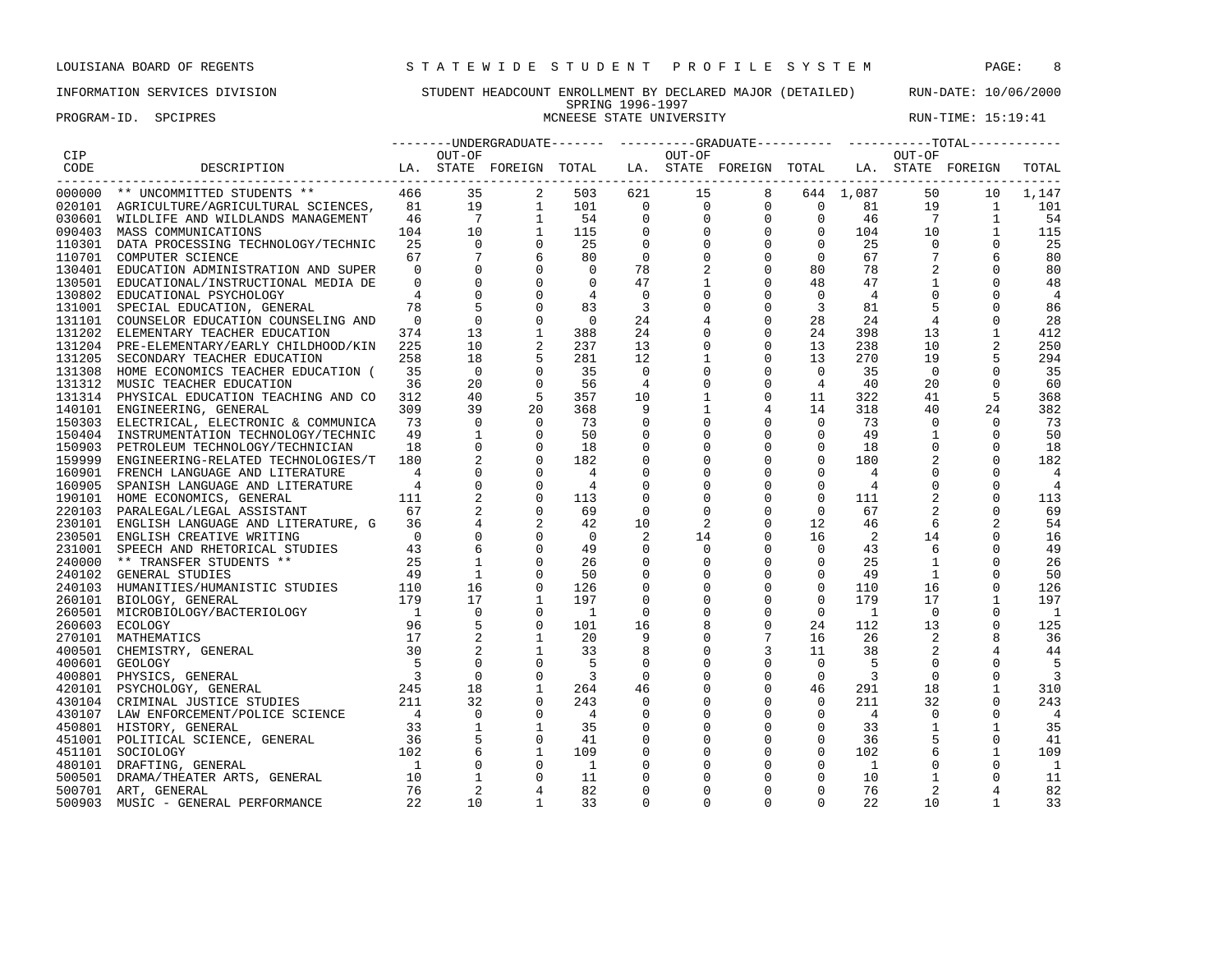PROGRAM-ID. SPCIPRES STATE UNIVERSITY SOLUTION RUN-TIME: 15:19:41

| <b>CIP</b> |                                    | OUT-OF<br>FOREIGN<br>STATE<br>TOTAL<br>LA. |     |    |       |       | OUT-OF |         |          | ---- ---------- | OUT-OF | $-TOTAL-$ |       |
|------------|------------------------------------|--------------------------------------------|-----|----|-------|-------|--------|---------|----------|-----------------|--------|-----------|-------|
| CODE       | DESCRIPTION                        |                                            |     |    |       | LA.   | STATE  | FOREIGN | TOTAL    | LA.             | STATE  | FOREIGN   | TOTAL |
| 510907     | MEDICAL RADIOLOGIC TECHNOLOGY/TECH | 166                                        |     |    | 175   |       |        |         |          | 166             |        |           | 175   |
| 511005     | MEDICAL TECHNOLOGY                 | 56                                         |     |    | 60    |       |        |         |          | 56              |        |           | 60    |
| 511101     | PRE-DENTISTRY STUDIES              |                                            |     |    |       |       |        |         |          |                 |        |           |       |
| 511601     | NURSING (R.N. TRAINING)            | 568                                        | 15  |    | 584   |       |        |         | $\Omega$ | 568             |        |           | 584   |
| 511603     | NURSING, ADULT HEALTH (POST-R.N.)  |                                            |     |    |       | 33    |        |         | 35       | 33              |        |           | 35    |
| 520201     | BUSINESS ADMINISTRATION AND MANAGE | 310                                        | 27  |    | 343   | 65    |        |         | 75       | 375             | 31     | 12        | 418   |
| 520301     | ACCOUNTING                         | 219                                        | 14  |    | 240   |       |        |         | $\Omega$ | 219             | 14     |           | 240   |
| 520401     | ADMINISTRATIVE ASSISTANT/SECRETARI | 74                                         |     |    | 74    |       |        |         |          | 74              |        |           | 74    |
| 520601     | BUSINESS/MANAGERIAL ECONOMICS      |                                            |     |    |       |       |        |         |          |                 |        |           |       |
| 520801     | FINANCE, GENERAL                   | 56                                         |     |    | 66    |       |        |         |          | 56              |        |           | 66    |
| 521401     | BUSINESS MARKETING AND MARKETING M | 80                                         |     |    | 92    |       |        |         |          | 80              |        |           | 92    |
|            | TOTAL STUDENTS                     | 5,791                                      | 443 | 79 | 6,313 | 1,034 | 55     | 28      | 1,117    | 6,825           | 498    | 107       | 7,430 |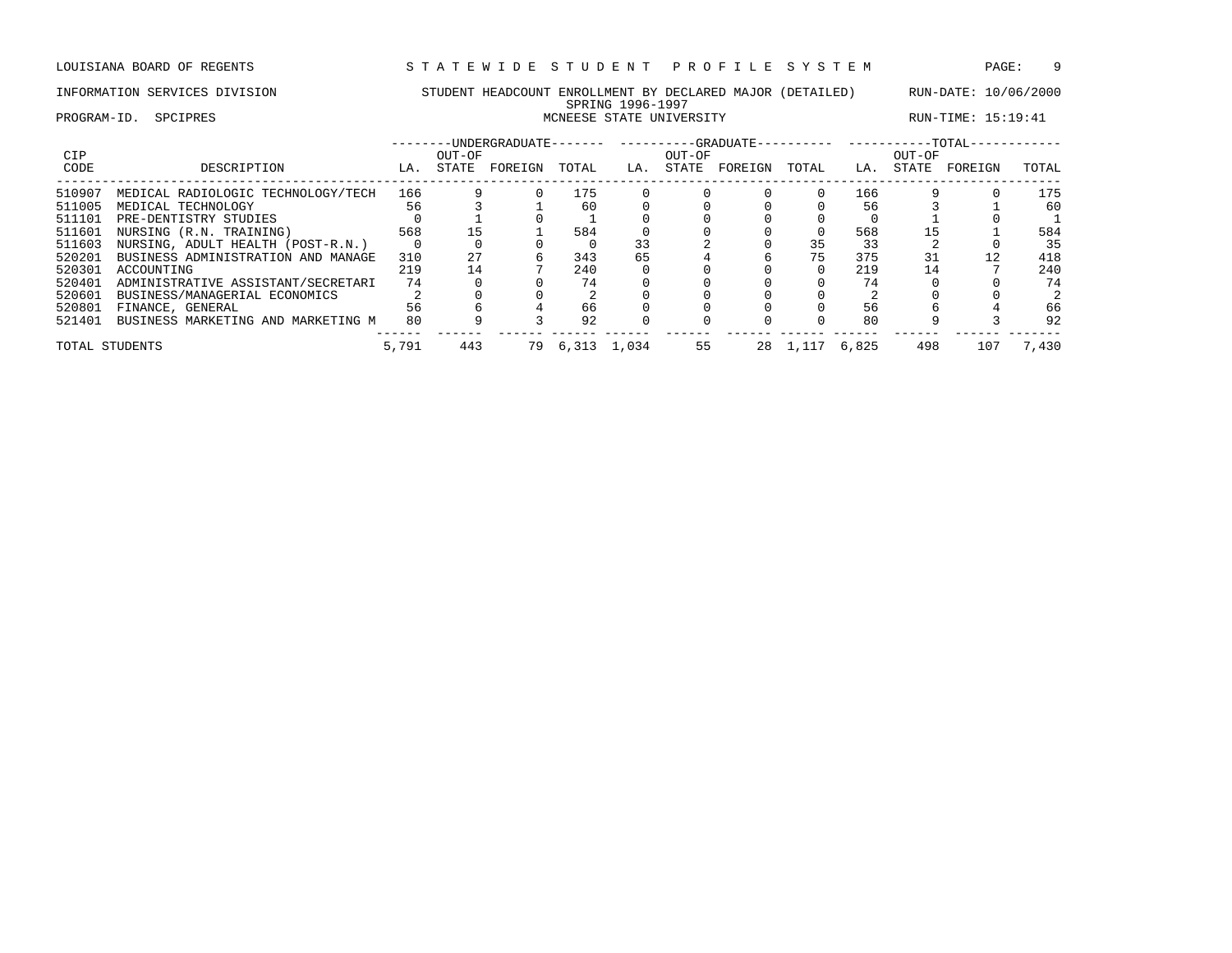### INFORMATION SERVICES DIVISION STUDENT HEADCOUNT ENROLLMENT BY DECLARED MAJOR (DETAILED) RUN-DATE: 10/06/2000 SPRING 1996-1997

PROGRAM-ID. SPCIPRES **NICHOLLS STATE UNIVERSITY** NICHOLLS STATE UNIVERSITY RUN-TIME: 15:19:41

|        |                                           |                          |                |                |                            |                          |                      | --------UNDERGRADUATE------- ---------GRADUATE---------- ----------TOTAL----------- |                |           |                   |              |                |
|--------|-------------------------------------------|--------------------------|----------------|----------------|----------------------------|--------------------------|----------------------|-------------------------------------------------------------------------------------|----------------|-----------|-------------------|--------------|----------------|
|        |                                           |                          |                |                |                            |                          | OUT-OF               |                                                                                     |                |           | OUT-OF            |              |                |
|        | LA. STATE FOREIGN TOTAL                   |                          |                |                |                            |                          |                      | LA. STATE FOREIGN TOTAL LA. STATE FOREIGN                                           |                |           |                   |              | TOTAL          |
|        |                                           |                          |                |                | 37 1,870                   |                          | $547$<br>0<br>0<br>0 |                                                                                     |                | 563 2,343 | 45                | 45           | 2,433          |
|        |                                           |                          |                |                | 31                         |                          |                      |                                                                                     |                |           | $\overline{0}$    | $\Omega$     | 31             |
|        |                                           |                          |                |                | $\overline{a}$             |                          |                      |                                                                                     |                |           | $\mathbf{0}$      | 0            | $\overline{2}$ |
|        |                                           |                          |                |                | 93                         |                          |                      |                                                                                     |                |           | 2                 | $\mathbf{1}$ | 93             |
|        |                                           |                          |                |                | 81                         | $\overline{0}$           |                      |                                                                                     |                |           | $\mathbf 0$       |              | 81             |
|        |                                           |                          |                |                | 24                         | $\overline{0}$           |                      |                                                                                     |                |           | 2                 | $\mathbf 0$  | 24             |
|        |                                           |                          |                |                | $\overline{0}$             | 52                       |                      | $\mathbf{1}$                                                                        | 54             | 52        | $\mathbf{1}$      | 1            | 54             |
|        | 130802 EDUCATIONAL PSYCHOLOGY             | $\bigcap$                |                |                | $\overline{0}$             | 12                       |                      | $\mathbf 0$                                                                         | 13             | 12        | $\mathbf{1}$      |              | 13             |
|        | 131001 SPECIAL EDUCATION, GENERAL         | 54                       |                | $\Omega$       | 54                         | $\overline{\phantom{0}}$ |                      | $\mathbf 0$                                                                         | $\overline{0}$ | 54        |                   | 0            | 54             |
|        | 131101 COUNSELOR EDUCATION COUNSELING AND | $\Omega$                 |                | $\Omega$       | $\Omega$                   | 13                       | 0                    | $\mathbf 0$                                                                         | 13             | 13        | $\Omega$          | $\Omega$     | 13             |
|        | 131202 ELEMENTARY TEACHER EDUCATION       | 442                      | $\overline{0}$ |                | 444                        | 49                       | $\Omega$             | $\mathbf 0$                                                                         | 49             | 491       | $\Omega$          |              | 493            |
|        | 131205 SECONDARY TEACHER EDUCATION        | 230                      | 12             |                | 248                        | 5                        | 0                    | $\mathbf 0$                                                                         | -5             | 235       | 12                |              | 253            |
|        | 131312 MUSIC TEACHER EDUCATION            | 23                       | $\overline{0}$ |                | 23                         | 0                        | 0                    | $\mathbf 0$                                                                         | $\overline{0}$ | 23        | $\mathbf{0}$      |              | 23             |
|        | 131315 READING TEACHER EDUCATION          | $\overline{0}$           |                | $\overline{0}$ | $\overline{0}$             | 22                       |                      | $\mathsf 0$                                                                         | 22             | 22        | $\mathbf 0$       | $\mathbf{0}$ | 22             |
|        | 150201 CIVIL ENGINEERING/CIVIL TECHNOLOGY | $\overline{\phantom{a}}$ | $\overline{0}$ | $\overline{0}$ | $\overline{3}$             | $\overline{0}$           |                      | $\mathbf 0$                                                                         | $\mathbf 0$    | 3         | $\mathbf 0$       | $\mathbf 0$  | $\overline{3}$ |
|        | 150303 ELECTRICAL, ELECTRONIC & COMMUNICA | 10                       |                |                | 10                         | $\mathbf 0$              |                      | $\mathbf 0$                                                                         | $\mathbf 0$    | 10        | $\mathbf 0$       | 0            | 10             |
|        | 150805 MECHANICAL ENGINEERING/MECHANICAL  | 2                        |                |                | $\overline{\phantom{0}}^2$ | $\overline{0}$           |                      | $\mathbf 0$                                                                         | $\mathbf 0$    | 2         | $\mathbf 0$       | 0            | 2              |
|        | 150903 PETROLEUM TECHNOLOGY/TECHNICIAN    | 80                       |                |                | 88                         | $\overline{0}$           | $\Omega$             | $\mathbf 0$                                                                         | $\mathbf 0$    | 80        | 5                 | 3            | 88             |
|        | 151101 ENGINEERING-RELATED TECHNOLOGY/TEC | 38                       |                |                | 41                         | $\mathbf 0$              |                      | $\mathbf 0$                                                                         | $\mathbf 0$    | 38        | 2                 | 1            | 41             |
|        | 160901 FRENCH LANGUAGE AND LITERATURE     | $\overline{2}$           |                |                | $\overline{2}$             | 0                        |                      | $\Omega$                                                                            | $\mathbf 0$    | 2         | $\Omega$          | 0            | 2              |
|        | 190101 HOME ECONOMICS, GENERAL            | 180                      |                |                | 180                        | 0                        |                      | $\mathbf 0$                                                                         | $\mathsf 0$    | 180       | $\mathbf 0$       | 0            | 180            |
|        | 190503 DIETETICS/HUMAN NUTRITIONAL SERVIC | 62                       |                |                | 62                         | 0                        |                      | $\mathbf 0$                                                                         | $\mathbf 0$    | 62        | $\mathbf 0$       | $\Omega$     | 62             |
|        | 220102 PRE-LAW STUDIES                    | 31                       |                |                | 31                         | 0                        | $\Omega$             | $\mathbf 0$                                                                         | $\mathbf 0$    | 31        | $\mathbf 0$       | 0            | 31             |
|        | 220103 PARALEGAL/LEGAL ASSISTANT          | 37                       | $\mathbf 0$    |                | 37                         | $\mathbf 0$              | $\Omega$             | $\mathbf 0$                                                                         | $\mathbf 0$    | 37        | $\mathbf 0$       | $\mathbf{0}$ | 37             |
|        |                                           |                          | $\mathbf{0}$   |                | 26                         | 0                        |                      | $\mathbf 0$                                                                         | $\mathsf{O}$   | 25        | $\mathbf 0$       | 1            | 26             |
|        |                                           |                          | 73             |                | 398                        | 0                        |                      | $\mathbf 0$                                                                         | $\mathbf 0$    | 318       | 73                |              | 398            |
|        |                                           |                          | 12             |                | 272                        | 0                        | 0                    | $\mathbf 0$                                                                         | $\mathbf{0}$   | 256       | $12 \overline{ }$ |              | 272            |
|        |                                           |                          | 8              |                | 186                        | $\overline{0}$           | $\Omega$             | $\Omega$                                                                            | $\Omega$       | 177       | 8                 | 1            | 186            |
|        |                                           |                          | $\Omega$       | $\Omega$       | - 2                        | $\overline{0}$           | $\Omega$             | $\mathbf 0$                                                                         | $\Omega$       | 2         | $\Omega$          | $\Omega$     | -2             |
|        |                                           |                          | $\mathbf 0$    | 1              | 21                         | 0                        | 0                    | $\mathsf 0$                                                                         | $\mathbf 0$    | 20        | $\mathbf 0$       | 1            | 21             |
|        |                                           |                          |                |                | $\overline{0}$             | 15                       | $\Omega$             | 3                                                                                   | 18             | 15        | $\mathbf 0$       | 3            | 18             |
|        |                                           |                          | $\mathbf 0$    |                | 40                         | $\mathbf 0$              |                      | $\mathbf 0$                                                                         | $\mathbf 0$    | 39        | $\mathbf 0$       | $\mathbf{1}$ | 40             |
|        |                                           |                          | $\Omega$       |                | 11                         | $\mathbf 0$              | $\Omega$             | $\mathbf 0$                                                                         | $\mathbf 0$    | 11        | $\mathbf 0$       | $\mathbf 0$  | 11             |
|        |                                           |                          |                | 1              | 117                        | $\mathbf 0$              | $\Omega$             | $\mathbf 0$                                                                         | $\Omega$       | 114       | 2                 | 1            | 117            |
|        | 420601 COUNSELING PSYCHOLOGY              | $\Omega$                 |                |                | $\overline{0}$             | 18                       | 2                    | $\mathbf 0$                                                                         | 20             | 18        | 2                 | $\Omega$     | 20             |
|        | 430107 LAW ENFORCEMENT/POLICE SCIENCE 44  |                          |                | $\overline{0}$ | 44                         | $\overline{0}$           | 0                    | $\mathbf 0$                                                                         | $\mathbf 0$    | 44        | $\mathbf 0$       | $\mathbf 0$  | 44             |
|        | 450801 HISTORY, GENERAL                   | 32                       |                |                | 32                         | $\overline{0}$           | $\Omega$             | $\mathbf 0$                                                                         | $\mathbf 0$    | 32        |                   | $\mathbf 0$  | 32             |
|        | 451001 POLITICAL SCIENCE, GENERAL 57      |                          |                |                | 57                         | $\overline{0}$           |                      | $\Omega$                                                                            | $\mathbf 0$    | 57        | $\Omega$          | $\Omega$     | 57             |
|        | 451101 SOCIOLOGY                          | 24                       |                |                | 24                         | 0                        |                      | 0                                                                                   | $\mathsf{O}$   | 24        | $\mathbf 0$       | $\mathbf 0$  | 24             |
|        | 500701 ART, GENERAL                       | 43                       | $\mathbf{1}$   |                | 46                         | $\overline{0}$           |                      | $\mathbf 0$                                                                         | $\mathsf{O}$   | 43        | $\mathbf{1}$      | 2            | 46             |
|        | 500901 MUSIC, GENERAL                     | 8                        |                |                | 8                          | $\mathbf 0$              |                      | $\mathbf 0$                                                                         | $\mathbf 0$    | 8         | $\mathbf 0$       | $\mathbf 0$  | 8              |
| 510204 | SPEECH-LANGUAGE PATHOLOGY AND AUDI        | 71                       |                |                | 71                         | $\mathbf 0$              | $\Omega$             | 0                                                                                   | $\mathsf{O}$   | 71        | $\mathbf 0$       | 0            | 71             |
|        | 510904 EMERGENCY MEDICAL TECHNOLOGY/TECHN | 28                       |                | $\Omega$       | 28                         | 0                        |                      | $\mathbf 0$                                                                         | $\mathbf 0$    | 28        | $\mathbf 0$       | 0            | 28             |
| 510908 | RESPIRATORY THERAPY TECHNICIAN            | 61                       | $\mathbf 0$    | $\Omega$       | 61                         | $\mathbf 0$              |                      | 0                                                                                   | $\mathbf{0}$   | 61        | 0                 | 0            | 61             |
|        | 511199 HEALTH AND MEDICAL PREPARATORY PRO | $\overline{\mathbf{3}}$  | $\Omega$       | $\overline{0}$ | $\overline{\phantom{a}}$   | $\mathbf 0$              |                      | 0                                                                                   | 0              | 3         | $\mathbf 0$       | $\Omega$     | $\overline{3}$ |
|        | 511601 NURSING (R.N. TRAINING)            | 491                      |                | 2              | 497                        | $\mathbf 0$              |                      | $\Omega$                                                                            | $\Omega$       | 491       | 4                 |              | 497            |
|        | 520101 BUSINESS, GENERAL                  | 50                       | $\Omega$       | $\overline{1}$ | 51                         | $\mathbf 0$              |                      | $\Omega$                                                                            | $\Omega$       | 50        | $\Omega$          | 1            | -51            |
|        | 520201 BUSINESS ADMINISTRATION AND MANAGE | 171                      |                | 30             | 203                        | 47                       |                      | 34                                                                                  | 82             | 218       |                   | 64           | 285            |
| 520301 | ACCOUNTING                                | 159                      | 3              | $\overline{1}$ | 163                        | $\Omega$                 | $\Omega$             | $\Omega$                                                                            | $\Omega$       | 159       | 3                 | $\mathbf{1}$ | 163            |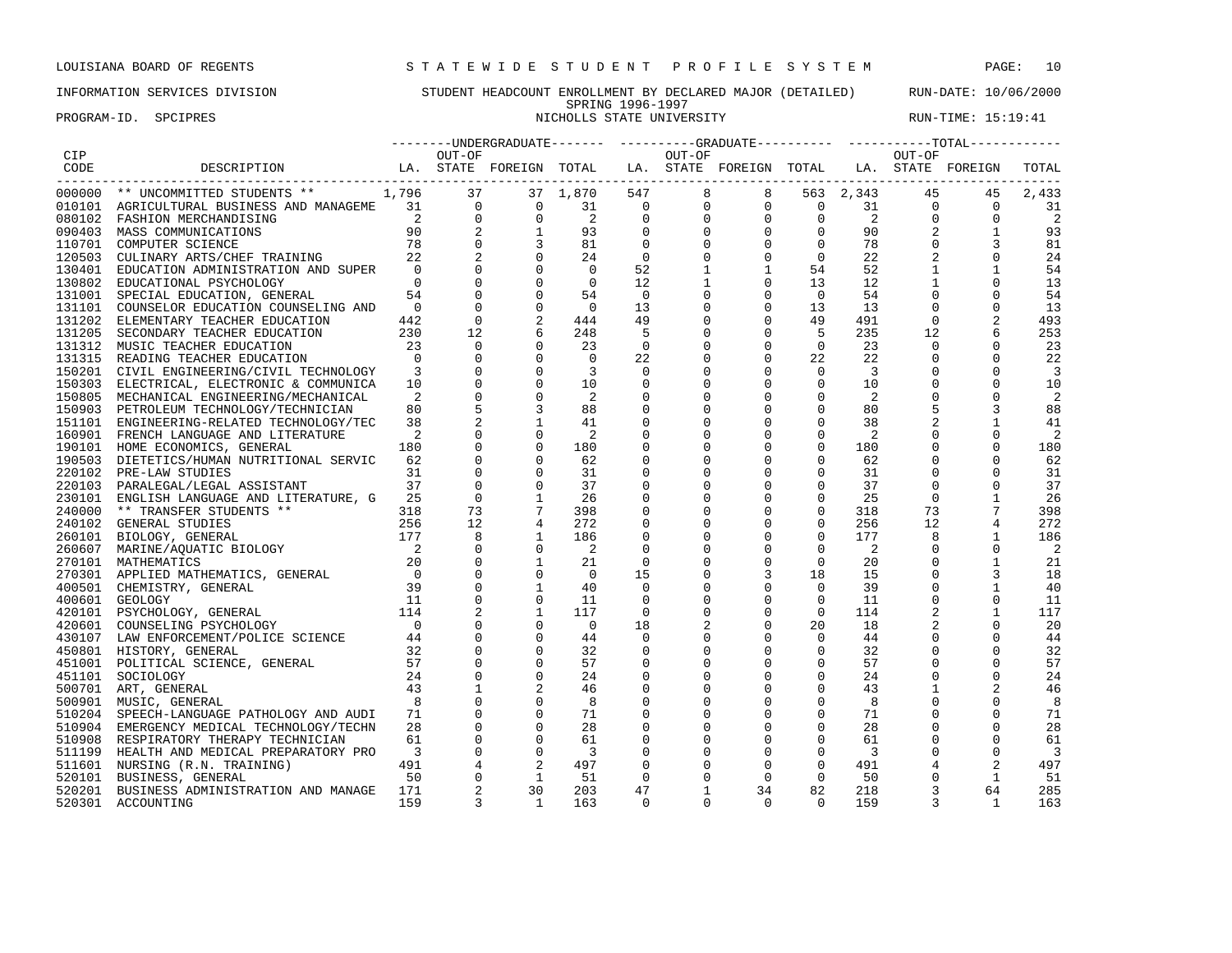LOUISIANA BOARD OF REGENTS STA TEWIDE STUDENT PROFILE SYSTEM PAGE: 11

### INFORMATION SERVICES DIVISION STUDENT HEADCOUNT ENROLLMENT BY DECLARED MAJOR (DETAILED) RUN-DATE: 10/06/2000 SPRING 1996-1997 PROGRAM-ID. SPCIPRES **NICHOLLS STATE UNIVERSITY** NICHOLLS STATE UNIVERSITY RUN-TIME: 15:19:41

| CIP<br>CODE                                    | DESCRIPTION                                                                                                                                                         | LA.                  | OUT-OF<br>STATE | --------UNDERGRADUATE-<br>FOREIGN | TOTAL                | LA. | OUT-OF<br>STATE | --GRADUATE---<br>FOREIGN | TOTAL | LA.                  | OUT-OF<br><b>STATE</b> | --TOTAL-<br>FOREIGN | TOTAL                                  |
|------------------------------------------------|---------------------------------------------------------------------------------------------------------------------------------------------------------------------|----------------------|-----------------|-----------------------------------|----------------------|-----|-----------------|--------------------------|-------|----------------------|------------------------|---------------------|----------------------------------------|
| 520401<br>520601<br>520801<br>521201<br>521401 | ADMINISTRATIVE ASSISTANT/SECRETARI<br>BUSINESS/MANAGERIAL ECONOMICS<br>FINANCE, GENERAL<br>MANAGEMENT INFO. SYSTEMS & BUSINES<br>BUSINESS MARKETING AND MARKETING M | 32<br>34<br>57<br>63 |                 |                                   | 32<br>40<br>58<br>69 |     |                 |                          |       | 32<br>34<br>57<br>63 |                        |                     | 32<br>$\overline{2}$<br>40<br>58<br>69 |
| TOTAL STUDENTS                                 |                                                                                                                                                                     | 5,605                | 167             | 16.                               | 5,888                | 780 | 13              | 46                       | 839   | 6,385                | 180                    | 162                 | 6,727                                  |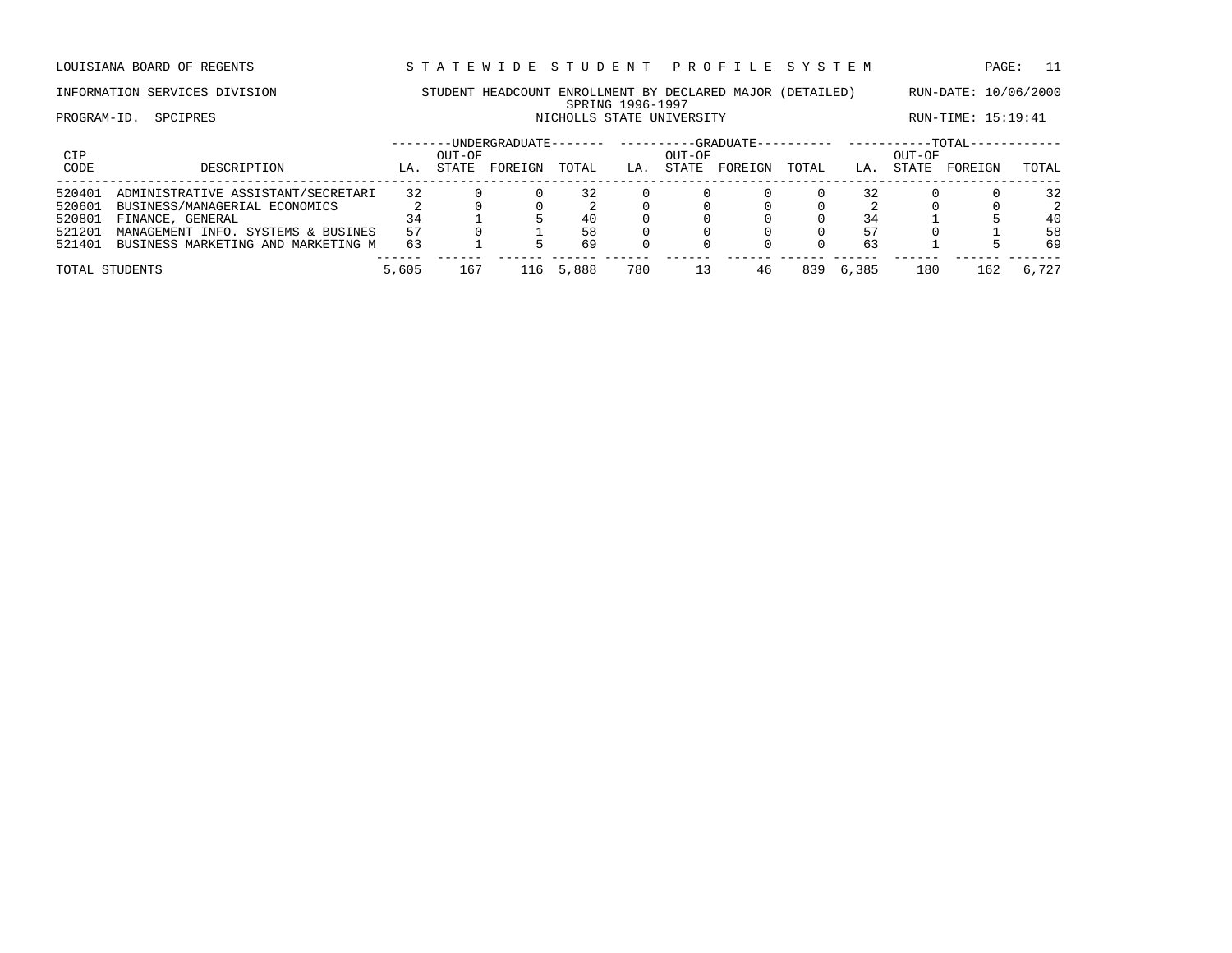PROGRAM-ID. SPCIPRES **EXECUTE:** 15:19:41

|      |                                                                                            |                                  |                         |                                |                                  |                      |                  |                                                 |                                              |                |                         | --------UNDERGRADUATE------- ---------GRADUATE---------- -----------TOTAL------------ |                      |
|------|--------------------------------------------------------------------------------------------|----------------------------------|-------------------------|--------------------------------|----------------------------------|----------------------|------------------|-------------------------------------------------|----------------------------------------------|----------------|-------------------------|---------------------------------------------------------------------------------------|----------------------|
| CIP  |                                                                                            |                                  | OUT-OF                  |                                |                                  |                      | OUT-OF           |                                                 |                                              |                | OUT-OF                  |                                                                                       |                      |
| CODE | DESCRIPTION                                                                                |                                  |                         |                                |                                  |                      |                  | LA. STATE FOREIGN TOTAL LA. STATE FOREIGN TOTAL |                                              |                |                         | LA. STATE FOREIGN                                                                     | TOTAL                |
|      | 000000 ** UNCOMMITTED STUDENTS **                                                          |                                  | 334 11                  |                                | 349                              | 335                  | 13               | $\sim$ 2                                        | 350                                          | 669            | 24                      | 6                                                                                     | 699                  |
|      | 010101 AGRICULTURAL BUSINESS AND MANAGEME 170                                              |                                  | $\sim$ 3                | $\mathbf 0$                    | 173                              | $\overline{0}$       | $\overline{0}$   | $\overline{0}$                                  | $\overline{0}$                               | 170            | 3                       | $\Omega$                                                                              | 173                  |
|      |                                                                                            | $\overline{\phantom{a}}$         |                         |                                | $\overline{\mathbf{3}}$          | $\overline{0}$       | $\overline{0}$   | $\mathbf{0}$                                    | $\mathbf 0$                                  | 2              | $\mathbf{1}$            | $\Omega$                                                                              | 3                    |
|      | 029999 AGRICULTURE/AGRICULTURAL SCIENCES,                                                  |                                  | $\overline{0}$          | $\frac{1}{2}$ 0<br>$\mathbf 0$ |                                  | $\overline{0}$       | $\overline{0}$   |                                                 |                                              | $4^{\circ}$    | $\overline{0}$          |                                                                                       |                      |
|      | 030509 WOOD SCIENCE AND PULP/PAPER TECH.                                                   | $\Omega$                         | $\overline{0}$          |                                | $\mathbf{0}$                     | 14                   |                  |                                                 |                                              | 14             | 10                      |                                                                                       |                      |
|      | 090101 COMMUNICATIONS, GENERAL                                                             |                                  | $\overline{\mathbf{3}}$ | $\mathbf 0$                    |                                  |                      | 10               |                                                 |                                              |                |                         |                                                                                       | 33                   |
|      | 090401 JOURNALISM                                                                          | 23                               | $\overline{4}$          |                                | 26                               | $\overline{0}$       | $\mathbf 0$      |                                                 | $\begin{array}{ccc}\n 9 & & 3\n \end{array}$ | 23             | $\overline{\mathbf{3}}$ | $\mathbf 0$                                                                           | 26                   |
|      | 090501 PUBLIC RELATIONS AND ORGANIZATIONA                                                  | 58                               |                         |                                | 64                               | $\mathbf 0$          | $\mathbf 0$      |                                                 |                                              | 58             | $\overline{4}$          |                                                                                       | 64                   |
|      | 090701 RADIO AND TELEVISION BROADCASTING                                                   | 82                               | 10<br>12                | $\overline{4}$                 | 96                               | $\overline{0}$       | $\Omega$         | $\Omega$                                        | $\Omega$                                     | 82             | 10 <sup>°</sup>         | 4                                                                                     | 96                   |
|      | 110701 COMPUTER SCIENCE                                                                    | 130                              |                         | 12                             | 154                              | $\overline{0}$       | $\mathbf 0$      | $\mathbf 0$                                     | $\circ$                                      | 130            | 12                      | 12                                                                                    | 154                  |
|      | 130301 CURRICULUM AND INSTRUCTION                                                          | $\overline{0}$                   | $\Omega$                | $\mathbf 0$                    | $\overline{0}$                   | 18                   | $\mathbf 0$      | $\mathbf 0$                                     | 18                                           | 18             | $\Omega$                | $\Omega$                                                                              | 18                   |
|      | 130401 EDUCATION ADMINISTRATION AND SUPER                                                  | $\Omega$                         | $\mathbf 0$             | $\overline{0}$                 | $\overline{0}$                   | 65                   | 4                | 5                                               | 74                                           | 65             | $\overline{4}$          | 5                                                                                     | 74                   |
|      | 130802 EDUCATIONAL PSYCHOLOGY                                                              | $\Omega$                         | $\mathbf 0$             | $\mathbf 0$                    | $\overline{0}$                   | 16                   | 3                | $\mathbf 0$                                     | 19                                           | 16             | 3                       | $\mathbf 0$                                                                           | 19                   |
|      | 131001 SPECIAL EDUCATION, GENERAL                                                          | 33                               | $\overline{3}$          | $\mathbf 0$                    | 36                               | 55                   | 3                | 2                                               | 60                                           | 88             | -6                      | 2                                                                                     | 96                   |
|      | 131101 COUNSELOR EDUCATION COUNSELING AND                                                  | $\overline{0}$                   |                         | $\mathbf 0$                    | $\overline{0}$                   | 49                   | 6                | $\mathbf{1}$                                    | 56                                           | 49             | 6                       | $\mathbf{1}$                                                                          | 56                   |
|      | 131202 ELEMENTARY TEACHER EDUCATION                                                        | 351                              |                         | $\mathbf{1}$                   | 361                              | 75                   | 1                | $\mathbf{0}$                                    | 76                                           | 426            | 10                      | $\mathbf{1}$                                                                          | 437                  |
|      | 131204 PRE-ELEMENTARY/EARLY CHILDHOOD/KIN 172                                              |                                  |                         |                                | 177                              | $\overline{0}$       | $\mathbf 0$      | $\overline{0}$                                  | $\Omega$                                     | 172            | 5                       | $\Omega$                                                                              | 177                  |
|      | 131205 SECONDARY TEACHER EDUCATION                                                         | $\Omega$                         |                         | $\mathbf 0$                    | $\overline{0}$                   | 35                   | 1                | 2                                               | 38                                           | 35             | 1                       | 2                                                                                     | 38                   |
|      | 131302 ART TEACHER EDUCATION                                                               | 10                               |                         |                                | 10                               | $\Omega$             | $\mathbf 0$      | $\mathbf 0$                                     | $\circ$                                      | 10             | $\Omega$                | $\Omega$                                                                              | 10                   |
|      | 131303 BUSINESS TEACHER EDUCATION (VOCATI                                                  | 10                               |                         |                                | 10                               | $\Omega$             | $\Omega$         | $\Omega$                                        | $\Omega$                                     | 10             | $\Omega$                | $\Omega$                                                                              | 10                   |
|      | 131305 ENGLISH TEACHER EDUCATION                                                           | 54                               |                         | $\mathbf 0$                    | 55                               | $\mathbf 0$          | $\overline{0}$   | $\mathbf 0$                                     | $\circ$                                      | 54             |                         | $\mathbf 0$                                                                           | 55                   |
|      | 131306 FOREIGN LANGUAGES TEACHER EDUCATIO                                                  | $\overline{4}$                   |                         |                                | $\overline{4}$                   | $\mathbf 0$          | $\mathbf 0$      | 0                                               | $\mathbf{0}$                                 | 4              | $\Omega$                |                                                                                       | $\overline{4}$       |
|      | 131311 MATHEMATICS TEACHER EDUCATION                                                       | 21                               |                         |                                | 26                               | $\mathbf 0$          | 0                | 0                                               | $\mathbf{0}$                                 | 21             |                         |                                                                                       | 26                   |
|      | 131312 MUSIC TEACHER EDUCATION                                                             | 46                               | $5^{\circ}$             | 0                              | 51                               | $\overline{0}$       | 0                | 0                                               | $\circ$                                      | 46             | 5                       | $\Omega$                                                                              | 51                   |
|      | 131314 PHYSICAL EDUCATION TEACHING AND CO                                                  | 169                              | 14                      |                                | 189                              | 36                   | 6                |                                                 | 44                                           | 205            | 20                      | 8                                                                                     | 233                  |
|      | 131315 READING TEACHER EDUCATION                                                           | $\overline{0}$                   | $\Omega$                |                                | $\overline{0}$                   | 11                   | 0                | 0                                               | 11                                           | 11             | $\mathbf{0}$            | $\mathbf 0$                                                                           | 11                   |
|      | 131316 SCIENCE TEACHER EDUCATION, GENERAL                                                  | 26                               | $\mathbf 0$             | $\mathbf 0$                    | 26                               | $\overline{0}$       | $\mathbf 0$      | $\mathbf 0$                                     | $\circ$                                      | 26             | $\mathbf 0$             |                                                                                       | 26                   |
|      | 131318 SOCIAL STUDIES TEACHER EDUCATION                                                    | 60                               | $\overline{3}$          |                                | 63                               | 0                    | $\mathbf 0$      | $\mathbf 0$                                     | $\mathbf{0}$                                 | 60             | 3                       |                                                                                       | 63                   |
|      | 131331 SPEECH TEACHER EDUCATION                                                            | $\overline{4}$                   | $\Omega$<br>19          | $\mathbf 0$                    | $\overline{4}$                   | 0                    | 0                | $\mathbf 0$                                     | $\Omega$<br>$\Omega$                         | $\overline{4}$ | $\Omega$                | $\Omega$                                                                              | $\overline{4}$       |
|      |                                                                                            | 135                              |                         |                                | 157                              | $\mathbf 0$          | $\Omega$         | $\mathbf 0$                                     |                                              | 135            | 19                      |                                                                                       | 157                  |
|      | 160901 FRENCH LANGUAGE AND LITERATURE                                                      | $\sim$ 4                         | 2<br>$\overline{3}$     |                                | - 6                              | $\mathbf 0$          | $\mathbf 0$      | $\mathbf 0$                                     | $\mathbf 0$                                  | 4              | 2                       |                                                                                       | - 6                  |
|      | 160905 SPANISH LANGUAGE AND LITERATURE                                                     | 11                               |                         | $\mathbf 0$                    | 14                               | $\mathbf 0$          | $\overline{0}$   | 0                                               | $\mathbf 0$                                  | 11             | $\overline{3}$          | $\mathbf 0$                                                                           | 14                   |
|      | 190101 HOME ECONOMICS, GENERAL                                                             | 85                               |                         | $\mathbf 0$                    | 89                               | $\overline{0}$       | $\overline{0}$   | $\mathbf 0$                                     | $\circ$                                      | 85             | $\overline{4}$          | $\mathbf 0$                                                                           | 89                   |
|      | 190703 FAMILY AND MARRIAGE COUNSELING                                                      | $\overline{0}$<br>$\overline{0}$ | $\overline{0}$          | $\mathbf 0$                    | $\overline{0}$<br>$\overline{0}$ | 19<br>10             | 13<br>0          | $\mathbf{1}$<br>$\mathbf 0$                     | 33                                           | 19             | 13<br>$\mathbf 0$       |                                                                                       | 33                   |
|      | 190705 GERONTOLOGICAL SERVICES                                                             | 38                               | $\overline{1}$          |                                | 39                               | $\Omega$             | $\mathbf 0$      | $\mathbf 0$                                     | 10<br>$\circ$                                | 10<br>38       | $\mathbf{1}$            | $\Omega$                                                                              | 10<br>39             |
|      | 200203 CHILD CARE SERVICES MANAGER<br>220102 PRE-LAW STUDIES                               | 81                               |                         |                                | 84                               | $\overline{0}$       | $\mathbf 0$      | $\mathbf 0$                                     | $\overline{0}$                               | 81             | 3                       | $\Omega$                                                                              | 84                   |
|      |                                                                                            |                                  |                         |                                | 58                               | 17                   |                  | 2                                               |                                              | 73             | 6                       |                                                                                       |                      |
|      | 230101 ENGLISH LANGUAGE AND LITERATURE, G 56<br>231001 SPEECH AND RHETORICAL STUDIES       | 43                               | $\overline{1}$          |                                | 44                               | $\Omega$             | 4<br>$\mathbf 0$ | $\mathbf 0$                                     | 23<br>$\Omega$                               | 43             | $\mathbf{1}$            |                                                                                       | 81<br>44             |
|      | 240000 ** TRANSFER STUDENTS **                                                             |                                  | $\overline{4}$          |                                | 56                               | 0                    | $\mathbf 0$      | 0                                               | $\circ$                                      | 52             | $\overline{4}$          | 0                                                                                     | 56                   |
|      |                                                                                            |                                  | 17                      |                                | 530                              | $\overline{0}$       | $\mathbf 0$      | $\mathbf 0$                                     | $\Omega$                                     | 510            | 17                      |                                                                                       |                      |
|      | 240102 GENERAL STUDIES                                                                     |                                  | 13                      | 3                              | 304                              |                      |                  |                                                 |                                              | 310            | 19                      | 3                                                                                     | 530<br>335           |
|      | $\begin{array}{r} +3 \\ 52 \\ 510 \\ 288 \\ 110 \\ \end{array}$<br>260101 BIOLOGY, GENERAL |                                  | 8                       | 3<br>1                         | 119                              | 22<br>$\overline{0}$ | 6<br>$\mathbf 0$ | 3<br>$\mathbf 0$                                | 31<br>$\mathbf{0}$                           | 110            | 8                       |                                                                                       | 119                  |
|      | 260612 TOXICOLOGY                                                                          | $\overline{1}$                   | $\mathbf 0$             | $\mathbf 0$                    | $\overline{1}$                   | $\mathbf 0$          | $\overline{0}$   | $\mathbf 0$                                     | $\Omega$                                     | $\overline{1}$ | $\mathbf 0$             |                                                                                       |                      |
|      | 260701 ZOOLOGY, GENERAL                                                                    | 11                               | $\overline{1}$          | $\mathbf 0$                    | 12                               | $\overline{0}$       | $\mathbf 0$      | $\mathbf 0$                                     | $\mathbf 0$                                  | 11             | $\mathbf{1}$            | 0                                                                                     | $\overline{1}$<br>12 |
|      | 270101 MATHEMATICS                                                                         | $\bigcirc$                       | $\overline{0}$          | 0                              | $\overline{\phantom{0}}$         | 36                   |                  | 3                                               | 41                                           |                | 2                       | 3                                                                                     | 41                   |
|      | 301101 GERONTOLOGY<br>310501 HEALTH AND PHYSICAL EDUCATION, GEN 112                        |                                  | 11                      |                                | 129                              | $\mathbf 0$          | 2<br>$\mathbf 0$ | $\mathbf 0$                                     | $\Omega$                                     | 36<br>112      | 11                      | -6                                                                                    | 129                  |
|      | 400401 ATMOSPHERIC SCIENCES AND METEOROLO                                                  | 28                               | 7                       | $\Omega$                       | 35                               | $\mathbf 0$          | $\Omega$         | $\mathbf 0$                                     | $\mathbf{0}$                                 | 28             | $7^{\circ}$             | $\Omega$                                                                              | 35                   |
|      | 400501 CHEMISTRY, GENERAL                                                                  | 21                               | $\Omega$                | $\mathbf{1}$                   | 22                               | $\mathbf{1}$         | -1               | 13                                              | 15                                           | 22             | $\overline{1}$          | 14                                                                                    | 37                   |
|      | 400601 GEOLOGY                                                                             | 12                               | $\Omega$                | $\Omega$                       | 12                               |                      | $\Omega$         | 2                                               | 10                                           | $20^{\circ}$   | $\Omega$                |                                                                                       | 22                   |
|      |                                                                                            |                                  |                         |                                |                                  |                      |                  |                                                 |                                              |                |                         |                                                                                       |                      |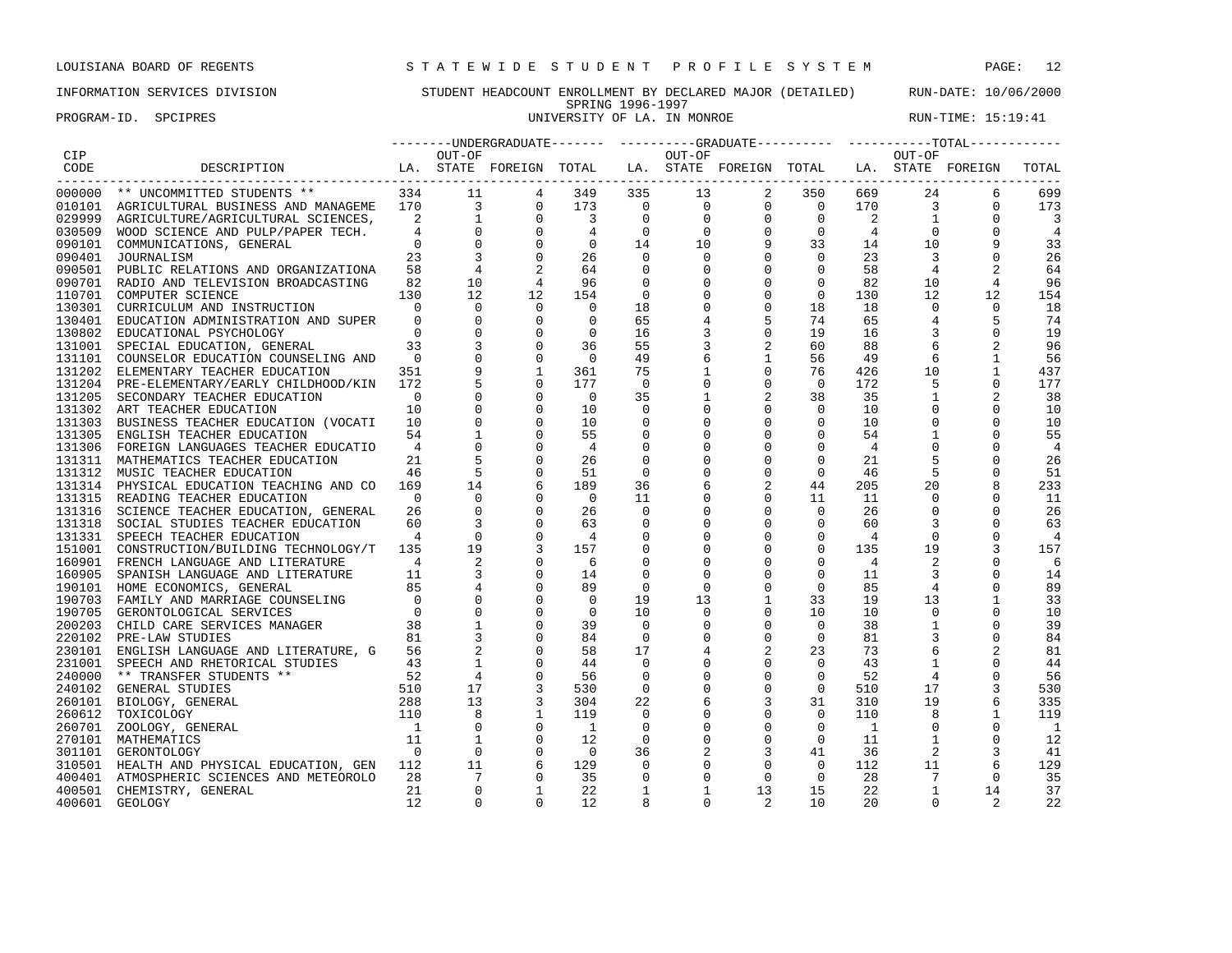### INFORMATION SERVICES DIVISION STUDENT HEADCOUNT ENROLLMENT BY DECLARED MAJOR (DETAILED) RUN-DATE: 10/06/2000 SPRING 1996-1997

PROGRAM-ID. SPCIPRES **EXECUTE:** 15:19:41

|        |                                                                                                 |                |                |          |                 |             |             | --------UNDERGRADUATE------- ---------GRADUATE---------- -----------TOTAL------------ |                 |     |                |          |            |
|--------|-------------------------------------------------------------------------------------------------|----------------|----------------|----------|-----------------|-------------|-------------|---------------------------------------------------------------------------------------|-----------------|-----|----------------|----------|------------|
| CIP    |                                                                                                 |                | OUT-OF         |          |                 |             | OUT-OF      |                                                                                       |                 |     | OUT-OF         |          |            |
| CODE   | DESCRIPTION<br>LA. STATE FOREIGN TOTAL<br>------------------------------<br>------------------- |                |                |          |                 |             |             | LA. STATE FOREIGN TOTAL LA. STATE FOREIGN                                             |                 |     |                |          | TOTAL      |
| 400801 | PHYSICS, GENERAL                                                                                | 8 <sup>8</sup> | $\mathbf 0$    | 0        | 8               | 0           | $\mathbf 0$ | $\circ$                                                                               | $\mathbf{0}$    | -8  | 0              |          | 8          |
| 420101 | 350<br>362<br>PSYCHOLOGY, GENERAL                                                               |                | 24             |          | 378             | 49          | 5           | $\mathsf{O}$                                                                          | 54              | 399 | 29             |          | 432        |
|        | 430104 CRIMINAL JUSTICE STUDIES                                                                 |                | 26             |          | 388             | 24          |             | $\mathbf 0$                                                                           | 25              | 386 | 27             |          | 413        |
| 430107 | LAW ENFORCEMENT/POLICE SCIENCE                                                                  | 70             | $\Omega$       | $\Omega$ | 70              | $\Omega$    |             | $\Omega$                                                                              | $\Omega$        | 70  | $\Omega$       |          | 70         |
| 440701 | SOCIAL WORK                                                                                     | 298            |                |          | 305             | $\Omega$    |             | $\Omega$                                                                              | $\Omega$        | 298 |                |          | 305        |
| 450701 | GEOGRAPHY                                                                                       | -6             |                |          | - 6             | 0           |             | $\Omega$                                                                              | $\Omega$        | 6   |                |          | 6          |
| 450801 | HISTORY, GENERAL                                                                                | 40             | $\overline{a}$ |          | 43              | 11          |             | $\Omega$                                                                              | 11              | 51  | $\overline{2}$ |          | 54         |
| 451001 | POLITICAL SCIENCE, GENERAL                                                                      | 13             |                |          | 14              | $\mathbf 0$ | 0           | $\mathbf 0$                                                                           | $\mathbf{0}$    | 13  |                |          | 14         |
| 451101 | SOCIOLOGY                                                                                       | 63             |                |          | 66              | 0           | $\mathbf 0$ | $\mathbf 0$                                                                           | $\mathbf 0$     | 63  |                |          | 66         |
| 490101 | AVIATION AND AIRWAY SCIENCE                                                                     | 50             |                |          | 59              | $\mathbf 0$ |             | $\Omega$                                                                              | $\mathbf{0}$    | 50  |                |          | 59         |
| 490106 | FLIGHT ATTENDANT                                                                                | 12             |                |          | 13              | 0           |             | $\Omega$                                                                              | $\mathbf 0$     | 12  |                |          | 13         |
| 500701 | ART, GENERAL                                                                                    | 68             |                |          | 73              | $\Omega$    | $\Omega$    | $\Omega$                                                                              | $\Omega$        | 68  |                |          | 73         |
| 500901 | MUSIC, GENERAL                                                                                  |                |                |          |                 |             | 3           | 4                                                                                     | 14              | 14  | 3              |          | 21         |
| 500903 | MUSIC - GENERAL PERFORMANCE                                                                     | 21             |                |          | 22              | $\mathbf 0$ | 0           | 0                                                                                     | $\mathbf 0$     | 21  |                |          | 22         |
| 510204 | SPEECH-LANGUAGE PATHOLOGY AND AUDI                                                              | 116            | 13             | $\Omega$ | 129             | 17          | 24          | $\mathbf 1$                                                                           | 42              | 133 | 37             |          | 171        |
| 510602 | DENTAL HYGIENIST                                                                                | 208            |                |          | 212             | $\Omega$    | 0           | $\mathbf 0$                                                                           | 0               | 208 | $\overline{4}$ |          | 212        |
| 510803 | OCCUPATIONAL THERAPY ASSISTANT                                                                  | 249            |                |          | 251             | $\Omega$    | $\Omega$    | $\Omega$                                                                              | $\Omega$        | 249 | $\overline{2}$ |          | 251        |
| 510907 | MEDICAL RADIOLOGIC TECHNOLOGY/TECH                                                              | 232            | 20             |          | 252             | $\mathbf 0$ | $\Omega$    | $\Omega$                                                                              | $\Omega$        | 232 | 20             |          | 252        |
| 511005 | MEDICAL TECHNOLOGY                                                                              | 134            | 27             |          | 162             | $\mathbf 0$ | 0           | $\mathbf 0$                                                                           | $\mathbf 0$     | 134 | 27             |          | 162        |
| 511199 | HEALTH AND MEDICAL PREPARATORY PRO                                                              | 33             | $\overline{3}$ |          | 36              | $\mathbf 0$ |             | $\mathsf{O}\xspace$                                                                   | $\mathbf 0$     | 33  | 3              |          | 36         |
| 511501 | ALCOHOL/DRUG ABUSE COUNSELING                                                                   | $\overline{0}$ | $\mathbf 0$    | $\Omega$ | $\Omega$        | 10          |             | $\mathbf 0$                                                                           | 14              | 10  | 4              |          | 14         |
| 511601 | NURSING (R.N. TRAINING)                                                                         | 751            | 20             |          | 771             | $\Omega$    |             | $\Omega$                                                                              | $\Omega$        | 751 | 20             |          | 771        |
| 512001 | PHARMACY (B. PHARM., PHARM.D.)                                                                  | 843            | 34             | $\Omega$ | 877             | $\Omega$    | $\Omega$    | $\Omega$                                                                              | $\Omega$        | 843 | 34             | $\Omega$ | 877        |
| 512003 | MEDICAL PHARMACOLOGY AND PHARMACEU                                                              | $\overline{0}$ | $\overline{0}$ | $\Omega$ | $\Omega$        | 17          | 2           | 28                                                                                    | 47              | 17  | 2              | 28       | 47         |
|        | 512306 OCCUPATIONAL THERAPY                                                                     | 387            | 15             | $\Omega$ | 402             | $\mathbf 0$ | 0           | $\mathbf{0}$                                                                          | $\mathbf{0}$    | 387 | 15             | $\Omega$ | 402        |
| 520201 | BUSINESS ADMINISTRATION AND MANAGE                                                              | 327            | 19             | 16       | 362             | 57          |             | 43                                                                                    | 106             | 384 | 25             | 59       | 468        |
| 520204 | OFFICE SUPERVISION AND MANAGEMENT                                                               | $\overline{1}$ | $\Omega$       | $\Omega$ | - 1             | 0           |             | $\mathbf{0}$                                                                          | $\circ$         | 1   | $\Omega$       |          | - 1        |
| 520205 | OPERATIONS MANAGEMENT AND SUPERVIS                                                              | $\overline{1}$ | $\Omega$       |          | $\overline{1}$  | $\Omega$    |             | $\Omega$                                                                              | 0               | 1   | $\Omega$       |          |            |
| 520301 | ACCOUNTING                                                                                      | 290            | 13             |          | 306             | $\Omega$    | $\Omega$    | $\Omega$                                                                              | $\Omega$        | 290 | 13             |          | 306        |
| 520401 | ADMINISTRATIVE ASSISTANT/SECRETARI                                                              | 49             | $\mathbf{1}$   |          | 50              | $\mathbf 0$ | $\Omega$    | $\mathbf 0$                                                                           | $\Omega$        | 49  |                |          | 50         |
| 520601 | BUSINESS/MANAGERIAL ECONOMICS                                                                   | 8              |                |          | 11              | $\mathbf 0$ | $\Omega$    | $\mathsf{O}\xspace$                                                                   | 0               | 8   |                |          | 11         |
| 520801 | FINANCE, GENERAL                                                                                | 70             |                | 11       | 85              | $\mathbf 0$ | 0           | $\mathbf 0$                                                                           | $\mathbf 0$     | 70  |                | 11       | 85         |
| 521203 | BUSINESS SYSTEMS ANALYSIS AND DESI                                                              | 255            |                | 13       | 275             | $\mathbf 0$ | $\Omega$    | 0                                                                                     | $\Omega$        | 255 |                | 13       | 275        |
| 521401 | BUSINESS MARKETING AND MARKETING M                                                              | 99             |                | 11       | 112             | 0           | $\Omega$    | $\Omega$                                                                              | $\Omega$        | 99  |                | 11       | 112        |
| 529999 | BUSINESS MANAGEMENT AND ADMINISTRA                                                              | 41             |                | $\Omega$ | 42              | $\Omega$    | $\Omega$    | $\Omega$                                                                              | $\Omega$        | 41  | $\mathbf{1}$   | $\Omega$ | 42         |
|        | TOTAL STUDENTS                                                                                  | 8,823          | 448            |          | 110 9,381 1,014 |             | 118         |                                                                                       | 123 1,255 9,837 |     | 566            |          | 233 10,636 |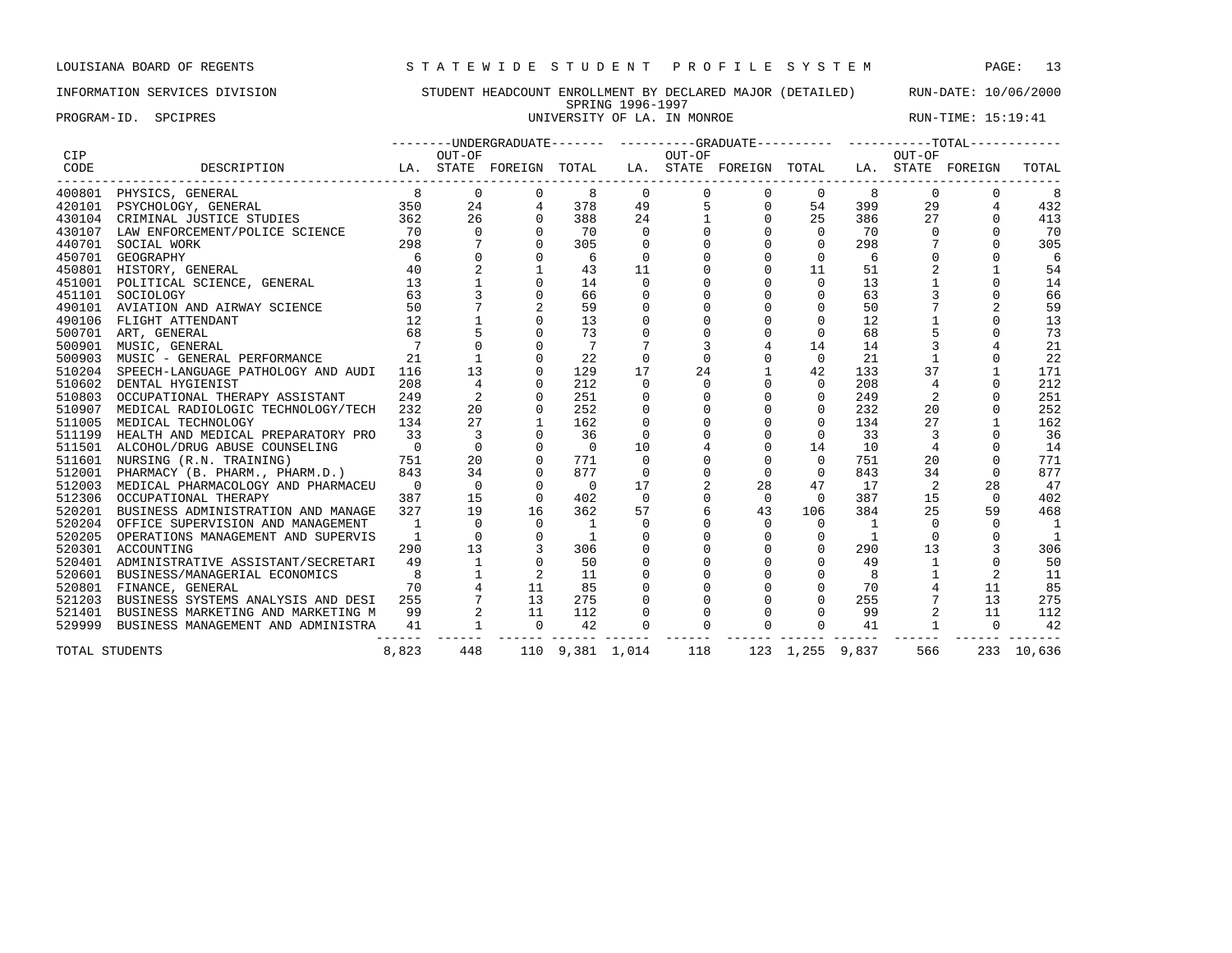### INFORMATION SERVICES DIVISION STUDENT HEADCOUNT ENROLLMENT BY DECLARED MAJOR (DETAILED) RUN-DATE: 10/06/2000 SPRING 1996-1997 PROGRAM-ID. SPCIPRES NORTHWESTERN STATE UNIVERSITY NORTHWESTERN STATE UNIVERSITY

|        |                                                                                                          |                |                 |                 |                |                |                |                     |                                                |                 |                         | --------UNDERGRADUATE------- ----------GRADUATE---------- ------------TOTAL------------ |                |
|--------|----------------------------------------------------------------------------------------------------------|----------------|-----------------|-----------------|----------------|----------------|----------------|---------------------|------------------------------------------------|-----------------|-------------------------|-----------------------------------------------------------------------------------------|----------------|
|        |                                                                                                          |                |                 |                 |                |                | OUT-OF         |                     |                                                |                 | OUT-OF                  |                                                                                         |                |
|        | DESCRIPTION                       LA. STATE FOREIGN TOTAL    LA. STATE FOREIGN TOTAL   LA. STATE FOREIGN |                |                 |                 |                |                |                |                     |                                                |                 |                         |                                                                                         | TOTAL          |
|        |                                                                                                          |                |                 |                 | 67             | 379            | $\overline{4}$ |                     |                                                | 1 384 441       | 9                       | 1                                                                                       | 451            |
|        |                                                                                                          |                |                 |                 | 141            | $\overline{0}$ | $\mathbf 0$    |                     |                                                | 128             | 13                      | $\mathbf 0$                                                                             | 141            |
|        |                                                                                                          |                |                 |                 | 189            | $\overline{0}$ | $\mathbf 0$    |                     | $\begin{matrix} 0 && 0 \\ 0 && 0 \end{matrix}$ | 171             | 13                      | 5                                                                                       | 189            |
|        |                                                                                                          |                |                 |                 | $\overline{0}$ | 318            | 9              |                     | 1 328                                          | 318             | 9                       | 1                                                                                       | 328            |
|        |                                                                                                          |                |                 |                 | $\overline{0}$ | 38             | $\mathbf 0$    | $\mathsf{O}$        | 38                                             | 38              | $\mathbf 0$             | $\mathbf 0$                                                                             | 38             |
|        |                                                                                                          |                |                 |                 | 81             | $\overline{0}$ | $\mathbf 0$    | $\mathbf 0$         | $\overline{0}$                                 | 75              | 6                       |                                                                                         | 81             |
|        |                                                                                                          |                |                 |                 | $\overline{1}$ | 51             | $7\phantom{.}$ | $\mathbf{1}$        | 59                                             | 51              | 8                       | $\mathbf{1}$                                                                            | 60             |
|        |                                                                                                          |                |                 |                 | 541            | $\Omega$       |                | $\mathbf{0}$        | $\Omega$                                       | 528             | 13                      | $\Omega$                                                                                | 541            |
|        | 131204 PRE-ELEMENTARY/EARLY CHILDHOOD/KIN 124                                                            |                | $\overline{4}$  | 0               | 128            | 0              | $\mathbf 0$    | $\mathsf{O}$        | $\mathbf{0}$                                   | 124             | $\overline{4}$          | 0                                                                                       | 128            |
|        | 242<br>131205 SECONDARY TEACHER EDUCATION                                                                |                | 11              | $\mathbf 0$     | 253            | 0              | $\mathbf 0$    | $\mathsf{O}\xspace$ | $\mathbf 0$                                    | 242             | 11                      | $\Omega$                                                                                | 253            |
|        | 131312 MUSIC TEACHER EDUCATION<br>53                                                                     |                | 38              | $\mathsf{O}$    | 91             | $\mathbf 0$    | $\mathbf 0$    | $\mathsf{O}$        | $\overline{0}$                                 | 53              | 38                      | $\mathbf 0$                                                                             | 91             |
|        | 131314 PHYSICAL EDUCATION TEACHING AND CO 203                                                            |                | 33              |                 | 238            | 26             | 11             | $\overline{a}$      | 39                                             | 229             | 44                      |                                                                                         | 277            |
|        | 139999 EDUCATION, OTHER                                                                                  | $\overline{0}$ | $\Omega$        | $\mathbf 0$     | $\Omega$       | 13             | $\overline{2}$ | $\mathbf 0$         | 15                                             | 13              | 2                       |                                                                                         | 15             |
|        | 150301 COMPUTER ENGINEERING TECHNOLOGY/TE                                                                | 35             | $\Omega$        | $\mathbf{1}$    | 36             | $\Omega$       | $\Omega$       | $\mathbf 0$         | $\mathbf{0}$                                   | 35              | $\Omega$                | $\mathbf{1}$                                                                            | 36             |
|        | 150303 ELECTRICAL, ELECTRONIC & COMMUNICA                                                                | 74             |                 |                 | 78             | 0              |                | $\mathbf 0$         | $\mathbf 0$                                    | 74              | 4                       | $\mathbf 0$                                                                             | 78             |
|        | 150603 INDUSTRIAL/MANUFACTURING TECHNOLOG                                                                | 71             |                 |                 | 73             | $\overline{0}$ | $\mathbf 0$    | $\mathbf 0$         | $\mathbf 0$                                    | 71              | $\overline{2}$          | $\mathbf 0$                                                                             | 73             |
|        | 190101 HOME ECONOMICS, GENERAL                                                                           | 44             |                 |                 | 47             | $\overline{0}$ |                | $\mathbf 0$         | $\mathbf 0$                                    | 44              | 3                       | $\mathbf 0$                                                                             | 47             |
|        | 230101 ENGLISH LANGUAGE AND LITERATURE, G                                                                | 47             | $7\overline{ }$ | $\Omega$        | 54             | 20             |                | 5                   | 26                                             | 67              | 8                       |                                                                                         | 80             |
|        | 231001 SPEECH AND RHETORICAL STUDIES                                                                     | 15             | $\overline{1}$  | $\mathbf 0$     | 16             | $\overline{0}$ | 0              | $\mathsf{O}$        | $\overline{0}$                                 | 15              | <sup>1</sup>            | $\Omega$                                                                                | 16             |
|        |                                                                                                          |                | 100             | 4               | 1,296          | $\mathbf 0$    | 0              | $\mathbf 0$         |                                                | $0 \quad 1,192$ | 100                     | 4                                                                                       | 1,296          |
|        |                                                                                                          |                | 26              |                 | 449            | 0              | 0              | $\mathbf 0$         | $\overline{0}$                                 | 421             | 26                      | 2                                                                                       | 449            |
|        |                                                                                                          |                | $\overline{3}$  | $\mathbf 0$     | 30             | $\mathbf 0$    | $\mathbf 0$    | $\mathsf{O}$        | $\mathbf 0$                                    | 27              | 3                       | $\mathbf 0$                                                                             | 30             |
|        |                                                                                                          |                | $\overline{3}$  |                 | 18             | $\mathbf 0$    | $\Omega$       | $\mathbf 0$         | $\mathbf 0$                                    | 13              | 3                       | 2                                                                                       | 18             |
|        |                                                                                                          |                | 4               | $\mathbf 0$     | -48            | $\mathbf 0$    | $\Omega$       | $\mathbf 0$         | $\mathbf 0$                                    | 44              | $\overline{4}$          | $\Omega$                                                                                | 48             |
|        |                                                                                                          |                | 43              |                 | 370            | $\overline{0}$ | $\Omega$       | 0                   | $\circ$                                        | 325             | 43                      | 2                                                                                       | 370            |
|        |                                                                                                          |                | $\overline{0}$  | $\mathbf 0$     | $\overline{0}$ | 22             | 12             | $\mathsf{O}$        | 34                                             | 22              | 12                      | 0                                                                                       | -34            |
|        |                                                                                                          |                | $\overline{7}$  | $\mathsf{O}$    | 283            | $\mathbf 0$    | $\mathbf 0$    | $\mathsf{O}$        | $\mathbf{0}$                                   | 276             | $7\phantom{.0}$         | 0                                                                                       | 283            |
|        |                                                                                                          |                | $\overline{3}$  | $\mathbf 0$     | 25             | $\Omega$       | $\Omega$       | $\mathbf 0$         | $\Omega$                                       | 22              | 3                       | $\Omega$                                                                                | 25             |
|        |                                                                                                          |                | $\overline{0}$  | $\Omega$        | 29             | $\overline{0}$ | $\Omega$       | $\mathbf 0$         | $\Omega$                                       | 29              | $\Omega$                | $\Omega$                                                                                | 29             |
|        |                                                                                                          |                | $\overline{1}$  | $\mathbf{1}$    | 32             | 23             | 5              | $\mathbf 0$         | 28                                             | 53              | 6                       | 1                                                                                       | 60             |
|        |                                                                                                          |                | $7\overline{7}$ | $\mathbf 0$     | 110            | $\overline{0}$ | $\mathbf 0$    | $\mathbf 0$         | $\mathbf 0$                                    | 103             | $7\phantom{.0}$         | $\Omega$                                                                                | 110            |
| 451101 | SOCIOLOGY                                                                                                | 41             |                 |                 | 43             | $\mathbf 0$    | $\mathbf 0$    | 0                   | $\mathbf{0}$                                   | 41              |                         | $\mathbf{1}$                                                                            | 43             |
|        | 480101 DRAFTING, GENERAL                                                                                 | $\sim$ 1       | $\mathbf{0}$    | $\mathbf 0$     | $\overline{1}$ | $\mathbf 0$    |                | $\mathbf 0$         | $\mathbf 0$                                    | <sup>1</sup>    | $\mathbf 0$             | $\mathbf 0$                                                                             | 1              |
| 500401 | DESIGN AND VISUAL COMMUNICATIONS                                                                         | 59             |                 |                 | 66             | $\mathbf 0$    |                | $\mathbf 0$         | $\mathbf{0}$                                   | 59              |                         | 0                                                                                       | 66             |
| 500605 | PHOTOGRAPHY                                                                                              | 1              | $\mathbf 0$     | $\mathbf 0$     | $\mathbf{1}$   | $\mathbf 0$    |                | $\mathbf 0$         | $\mathbf 0$                                    | <sup>1</sup>    | $\mathbf 0$             | $\Omega$                                                                                | -1             |
|        | 500701 ART, GENERAL                                                                                      |                | $\mathsf 0$     |                 | 27             | 6              | $\mathbf 0$    | $\mathbf 0$         | 6                                              | 33              | $\mathbf 0$             | $\mathbf 0$                                                                             | 33             |
|        | 500901 MUSIC, GENERAL                                                                                    | $rac{2}{6}$    |                 | $\mathbf 0$     | - 9            | $\mathsf 0$    | $\Omega$       | $\mathbf 0$         | $\mathbf 0$                                    | - 6             | 3                       | $\mathbf 0$                                                                             | 9              |
|        | 500903 MUSIC - GENERAL PERFORMANCE                                                                       | 21             |                 | $\mathbf 0$     | 30             |                |                | $\mathbf 0$         | 12                                             | 26              | 16                      | $\mathbf 0$                                                                             | 42             |
|        | 510808 VETERINARIAN ASSISTANT/ANIMAL HEAL                                                                | 51             |                 |                 | 56             | $\mathbf 0$    | $\Omega$       | $\mathbf 0$         | $\overline{0}$                                 | 51              | 5                       | $\Omega$                                                                                | 56             |
|        | 510907 MEDICAL RADIOLOGIC TECHNOLOGY/TECH                                                                | 132            |                 | $\mathbf 0$     | 140            | $\mathsf 0$    | $\mathbf 0$    | $\mathbf 0$         | $\Omega$                                       | 132             | 8                       | $\Omega$                                                                                | 140            |
|        | 511005 MEDICAL TECHNOLOGY                                                                                | 42             | $\mathbf{1}$    | $\mathbf{1}$    | 44             | $\overline{0}$ |                | $\mathsf 0$         | $\overline{0}$                                 | 42              | <sup>1</sup>            | 1                                                                                       | 44             |
|        | 511601 NURSING (R.N. TRAINING) 1,697                                                                     |                | 35              | $\mathbf 0$     | 1,732          | $\overline{0}$ | $\mathbf 0$    | $\mathbf 0$         |                                                | $0 \quad 1,697$ | 35                      | $\mathbf 0$                                                                             | 1,732          |
|        | 511602 NURSING ADMINISTRATION (POST-R.N.) 0                                                              |                | $\overline{0}$  | $\mathbf 0$     | $\overline{0}$ | 120            | 3              | $\mathsf{O}\xspace$ | 123                                            | 120             | $\overline{\mathbf{3}}$ | $\mathbf 0$                                                                             | 123            |
|        | 520201 BUSINESS ADMINISTRATION AND MANAGE                                                                | 551            | 39              | $7\overline{ }$ | 597            | $\mathbf 0$    | $\mathbf 0$    | $\mathbf 0$         | $\circ$                                        | 551             | 39                      | 7                                                                                       | 597            |
|        | HNICIAN 197<br>520301 ACCOUNTING                                                                         |                | 14              |                 | 213            | 0              |                | $\mathbf 0$         | $\mathbf{0}$                                   | 197             | 14                      |                                                                                         | 213            |
|        | 520302 ACCOUNTING TECHNICIAN                                                                             | $\overline{1}$ | $\overline{0}$  | $\mathbf 0$     | $\mathbf{1}$   | 0              |                | 0                   | 0                                              | $\overline{1}$  | $\mathbf 0$             | 0                                                                                       | $\overline{1}$ |
|        | 520401 ADMINISTRATIVE ASSISTANT/SECRETARI                                                                | 28             | $\mathbf{0}$    | $\mathbf 0$     | 28             | $\mathbf 0$    |                | $\mathbf 0$         | $\mathbf 0$                                    | 28              | $\mathbf 0$             | $\Omega$                                                                                | 28             |
| 520903 | TRAVEL-TOURISM MANAGEMENT                                                                                | 128            | 11              | $\Omega$        | 139            | $\Omega$       | $\Omega$       | $\Omega$            | $\Omega$                                       | 128             | 11                      | $\Omega$                                                                                | 139            |

------ ------ ------ ------ ------ ------ ------ ------ ------ ------ ------ -------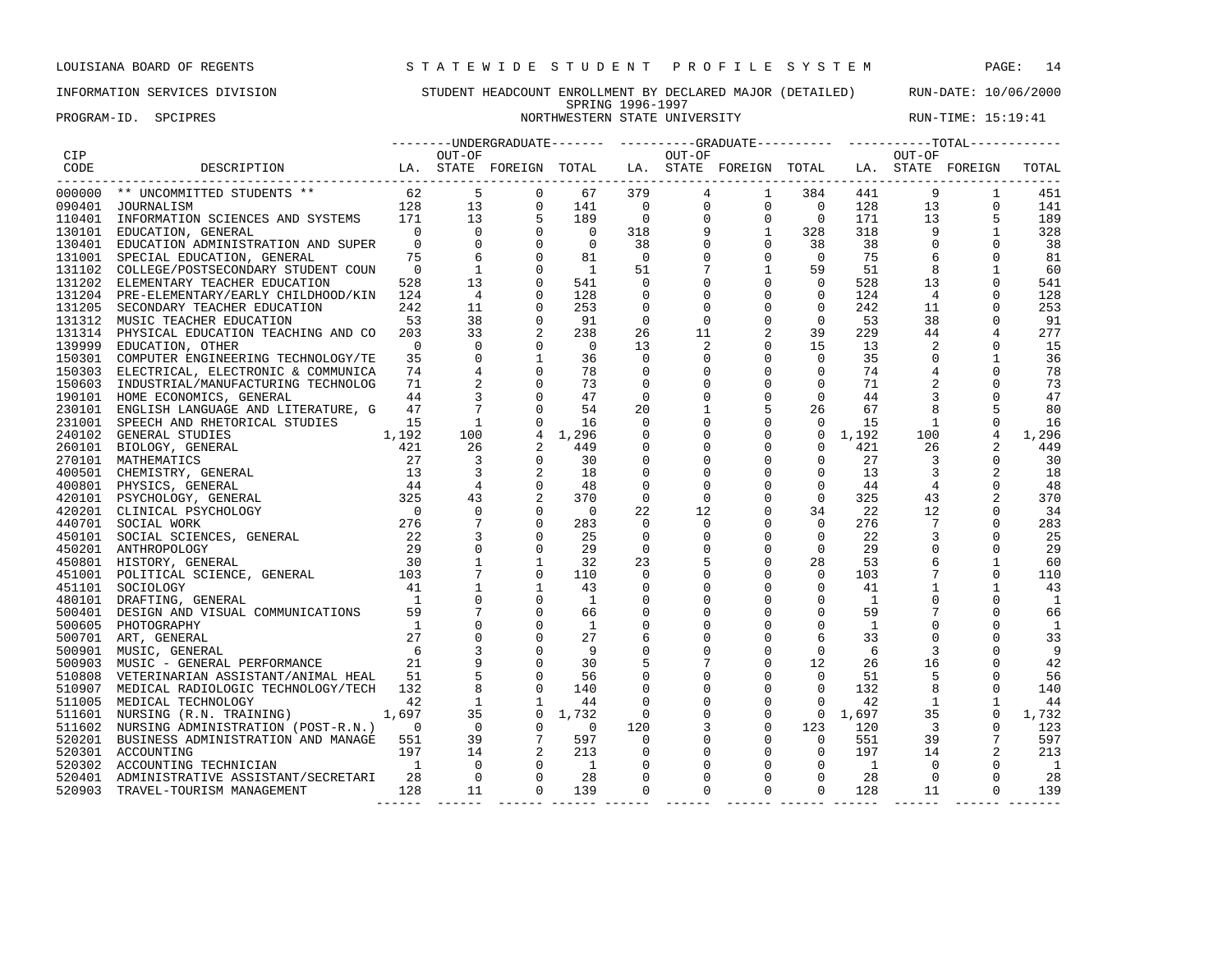|             | LOUISIANA BOARD OF REGENTS    |     |        |         |       |                  | STATEWIDE STUDENT PROFILE SYSTEM                          |         |       |     |        | PAGE:                | 15    |
|-------------|-------------------------------|-----|--------|---------|-------|------------------|-----------------------------------------------------------|---------|-------|-----|--------|----------------------|-------|
|             | INFORMATION SERVICES DIVISION |     |        |         |       | SPRING 1996-1997 | STUDENT HEADCOUNT ENROLLMENT BY DECLARED MAJOR (DETAILED) |         |       |     |        | RUN-DATE: 10/06/2000 |       |
| PROGRAM-ID. | SPCIPRES                      |     |        |         |       |                  | NORTHWESTERN STATE UNIVERSITY                             |         |       |     |        | RUN-TIME: 15:19:41   |       |
|             |                               |     |        |         |       |                  |                                                           |         |       |     |        |                      |       |
| CIP         |                               |     | OUT-OF |         |       |                  | OUT-OF                                                    |         |       |     | OUT-OF |                      |       |
| CODE        | DESCRIPTION                   | LA. | STATE  | FOREIGN | TOTAL | LA.              | STATE                                                     | FOREIGN | TOTAL | LA. | STATE  | FOREIGN              | TOTAL |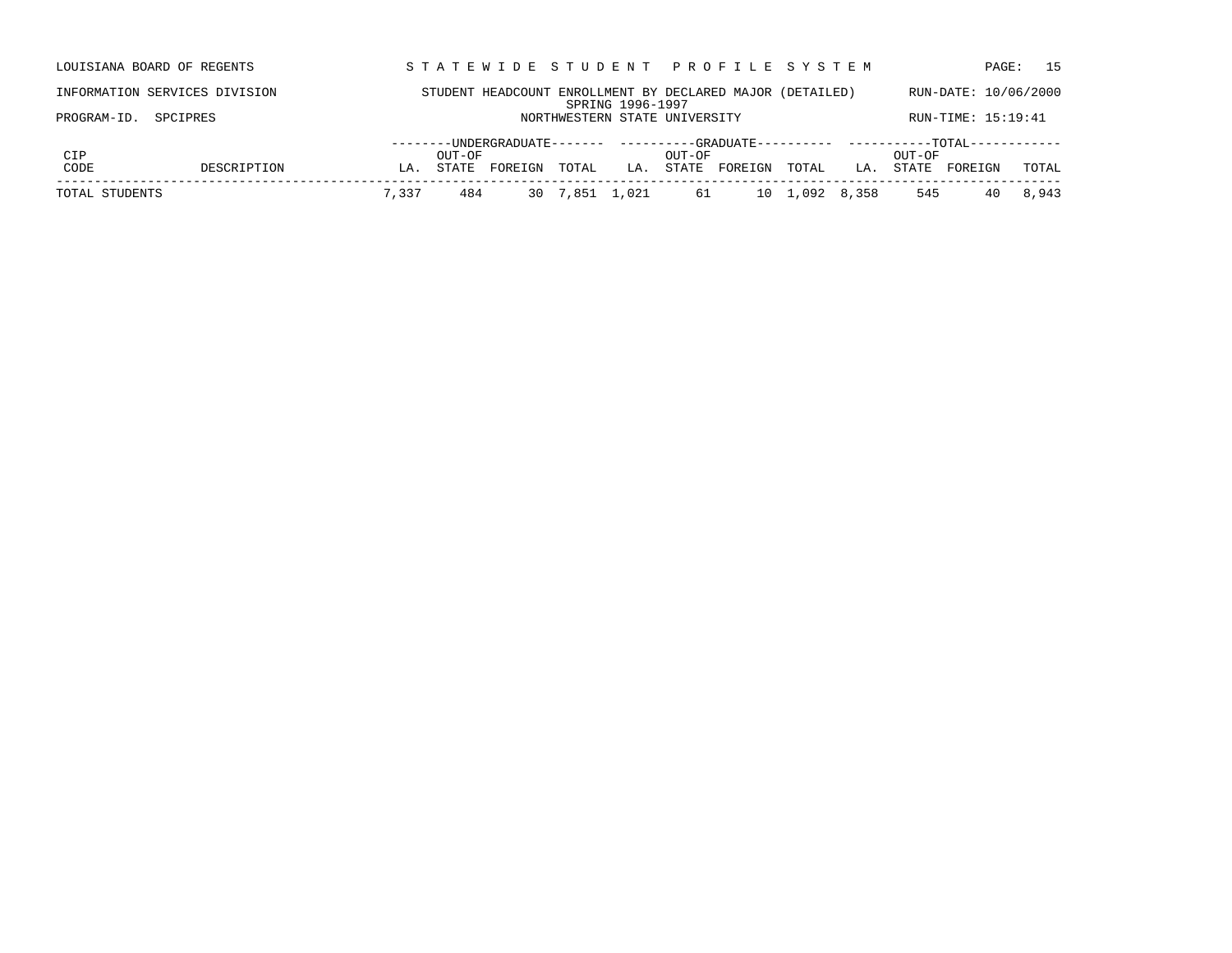### INFORMATION SERVICES DIVISION STUDENT HEADCOUNT ENROLLMENT BY DECLARED MAJOR (DETAILED) RUN-DATE: 10/06/2000 SPRING 1996-1997

PROGRAM-ID. SPCIPRES SOUTHEASTERN LA. UNIVERSITY SOUTHEASTERN AUNTERS RUN-TIME: 15:19:41

|      |                                                                                                  |        |  |             |              |                                                                                                                                                                                                                                                                                                              |                                          |                                                                                                                   |                 | ---------UNDERGRADUATE------- ---------GRADUATE---------- ----------TOTAL----------- |                         |
|------|--------------------------------------------------------------------------------------------------|--------|--|-------------|--------------|--------------------------------------------------------------------------------------------------------------------------------------------------------------------------------------------------------------------------------------------------------------------------------------------------------------|------------------------------------------|-------------------------------------------------------------------------------------------------------------------|-----------------|--------------------------------------------------------------------------------------|-------------------------|
| CIP  |                                                                                                  | OUT-OF |  |             | OUT-OF       |                                                                                                                                                                                                                                                                                                              |                                          |                                                                                                                   | OUT-OF          |                                                                                      |                         |
| CODE | DESCRIPTION                LA. STATE FOREIGN TOTAL   LA. STATE FOREIGN TOTAL   LA. STATE FOREIGN |        |  |             |              |                                                                                                                                                                                                                                                                                                              |                                          |                                                                                                                   |                 |                                                                                      | TOTAL                   |
|      |                                                                                                  |        |  |             |              | $\begin{array}{cccccccccccc} 783 & 5 & 3 & 791 & 2,842 & 28 & 7\\ 0 & 0 & 0 & 0 & 40 & 0 & 0\\ 0 & 0 & 0 & 0 & 263 & 8 & 3\\ 0 & 0 & 0 & 0 & 297 & 1 & 2\\ 65 & 1 & 0 & 66 & 65 & 1 & 0\\ 4 & 0 & 0 & 4 & 4 & 0 & 0\\ 153 & 15 & 0 & 168 & 275 & 18 & 0\\ 97 & 1 & 0 & 98 & 97 & 1 & 0\\ 32 & 0 & 0 & 32 & $ |                                          |                                                                                                                   |                 |                                                                                      |                         |
|      |                                                                                                  |        |  |             |              |                                                                                                                                                                                                                                                                                                              |                                          |                                                                                                                   |                 |                                                                                      | 2,877                   |
|      |                                                                                                  |        |  |             |              |                                                                                                                                                                                                                                                                                                              |                                          |                                                                                                                   |                 |                                                                                      | 40                      |
|      |                                                                                                  |        |  |             |              |                                                                                                                                                                                                                                                                                                              |                                          |                                                                                                                   |                 |                                                                                      | 274                     |
|      |                                                                                                  |        |  |             |              |                                                                                                                                                                                                                                                                                                              |                                          |                                                                                                                   |                 |                                                                                      | 300                     |
|      |                                                                                                  |        |  |             |              |                                                                                                                                                                                                                                                                                                              |                                          |                                                                                                                   |                 |                                                                                      | 66                      |
|      |                                                                                                  |        |  |             |              |                                                                                                                                                                                                                                                                                                              |                                          |                                                                                                                   |                 |                                                                                      | $\overline{4}$          |
|      |                                                                                                  |        |  |             |              |                                                                                                                                                                                                                                                                                                              |                                          |                                                                                                                   |                 |                                                                                      | 293                     |
|      |                                                                                                  |        |  |             |              |                                                                                                                                                                                                                                                                                                              |                                          |                                                                                                                   |                 |                                                                                      |                         |
|      |                                                                                                  |        |  |             |              |                                                                                                                                                                                                                                                                                                              |                                          | $\begin{array}{ccc} 0 & 160 \ 98 & 97 \ 32 & 1,335 \ 0 & 3 & 16 \ 0 & 34 \ 0 & 33 \ 0 & 85 \ 20 & 17 \end{array}$ |                 |                                                                                      | 161                     |
|      |                                                                                                  |        |  |             |              |                                                                                                                                                                                                                                                                                                              |                                          |                                                                                                                   |                 |                                                                                      | 98                      |
|      |                                                                                                  |        |  |             |              |                                                                                                                                                                                                                                                                                                              |                                          |                                                                                                                   |                 |                                                                                      | 1,348                   |
|      |                                                                                                  |        |  |             |              |                                                                                                                                                                                                                                                                                                              |                                          |                                                                                                                   |                 |                                                                                      | $\overline{\mathbf{3}}$ |
|      |                                                                                                  |        |  |             |              |                                                                                                                                                                                                                                                                                                              |                                          |                                                                                                                   |                 |                                                                                      | 16                      |
|      |                                                                                                  |        |  |             |              |                                                                                                                                                                                                                                                                                                              |                                          |                                                                                                                   |                 |                                                                                      | 34                      |
|      |                                                                                                  |        |  |             |              |                                                                                                                                                                                                                                                                                                              |                                          |                                                                                                                   |                 |                                                                                      | 36                      |
|      |                                                                                                  |        |  | $\mathbf 0$ | $\mathbf 0$  | $\mathsf{O}$                                                                                                                                                                                                                                                                                                 |                                          |                                                                                                                   | $\mathbf 0$     | $\mathbf 0$                                                                          | 85                      |
|      |                                                                                                  |        |  | 17          |              | $\mathbf{1}$                                                                                                                                                                                                                                                                                                 |                                          |                                                                                                                   | 2               | 1                                                                                    | 20                      |
|      |                                                                                                  |        |  | $\Omega$    |              | $\mathbf 0$                                                                                                                                                                                                                                                                                                  | $\Omega$                                 | 1                                                                                                                 | $\Omega$        | $\Omega$                                                                             | 1                       |
|      |                                                                                                  |        |  | 0           | $\mathbf 0$  | $\mathbf 0$                                                                                                                                                                                                                                                                                                  | $\overline{0}$                           | 46                                                                                                                | $\mathbf{1}$    | $\Omega$                                                                             | 47                      |
|      |                                                                                                  |        |  | $\mathbf 0$ | $\mathbf 0$  | $\mathbf 0$                                                                                                                                                                                                                                                                                                  | $\overline{0}$                           | 45                                                                                                                | 2               | $\Omega$                                                                             | 47                      |
|      |                                                                                                  |        |  | 19          | 3            | $\mathbf 0$                                                                                                                                                                                                                                                                                                  | 22                                       | 490                                                                                                               | 32              | $\overline{4}$                                                                       | 526                     |
|      |                                                                                                  |        |  | 14          | $\mathbf 0$  | $\mathbf{0}$                                                                                                                                                                                                                                                                                                 | 14                                       | 14                                                                                                                | $\mathbf{0}$    | $\mathbf 0$                                                                          | 14                      |
|      |                                                                                                  |        |  | $\mathbf 0$ | $\mathbf 0$  | $\mathbf 0$                                                                                                                                                                                                                                                                                                  | $\overline{0}$                           | 58                                                                                                                | $\overline{1}$  | $\mathbf 0$                                                                          | 59                      |
|      |                                                                                                  |        |  | $\mathbf 0$ | $\mathbf 0$  | $\mathsf{O}\xspace$                                                                                                                                                                                                                                                                                          | $\overline{0}$                           | 110                                                                                                               | 2               | $\Omega$                                                                             | 112                     |
|      |                                                                                                  |        |  | $\mathbf 0$ | $\mathbf 0$  | $\mathbf 0$                                                                                                                                                                                                                                                                                                  | $\overline{0}$                           | $\overline{4}$                                                                                                    | $\mathbf 0$     | $\Omega$                                                                             | $\overline{4}$          |
|      |                                                                                                  |        |  |             |              | 0                                                                                                                                                                                                                                                                                                            |                                          |                                                                                                                   | $\mathbf 0$     |                                                                                      |                         |
|      |                                                                                                  |        |  | 0           | $\mathbf 0$  |                                                                                                                                                                                                                                                                                                              | $\overline{0}$                           | 12                                                                                                                |                 | $\mathbf 0$                                                                          | 12                      |
|      |                                                                                                  |        |  | $\mathbf 0$ |              | 0                                                                                                                                                                                                                                                                                                            | $\overline{0}$                           | 28                                                                                                                | $\mathbf 0$     | $\Omega$                                                                             | 28                      |
|      |                                                                                                  |        |  | $\mathbf 0$ | $\mathbf 0$  | $\mathbf 0$                                                                                                                                                                                                                                                                                                  | $\circ$                                  | 412                                                                                                               | $\overline{4}$  | $\mathbf{1}$                                                                         | 417                     |
|      |                                                                                                  |        |  | 0           | $\Omega$     | $\mathbf 0$                                                                                                                                                                                                                                                                                                  | $\Omega$                                 | 10                                                                                                                | $\mathbf{1}$    | 1                                                                                    | 12                      |
|      |                                                                                                  |        |  | $\mathbf 0$ | $\Omega$     | $\mathbf 0$                                                                                                                                                                                                                                                                                                  | $\Omega$                                 | 23                                                                                                                | $\mathbf{1}$    | $\Omega$                                                                             | 24                      |
|      |                                                                                                  |        |  | $\mathbf 0$ | $\mathbf 0$  | $\mathbf 0$                                                                                                                                                                                                                                                                                                  | $\mathbf{0}$                             | 63                                                                                                                | $\mathbf 0$     | $\mathbf 0$                                                                          | 63                      |
|      |                                                                                                  |        |  | $\mathsf 0$ | $\mathbf 0$  | $\mathsf 0$                                                                                                                                                                                                                                                                                                  | $\mathbf{0}$                             | 45                                                                                                                | $\mathbb O$     | $\mathbf 0$                                                                          | 45                      |
|      |                                                                                                  |        |  | 32          | 2            | $\mathsf{O}$                                                                                                                                                                                                                                                                                                 |                                          | 148                                                                                                               | $\overline{4}$  | $\mathbf 0$                                                                          | 152                     |
|      |                                                                                                  |        |  | $\mathbf 0$ | $\mathbf 0$  | $\mathbf 0$                                                                                                                                                                                                                                                                                                  |                                          | 247                                                                                                               | $7\overline{ }$ | $\Omega$                                                                             | 254                     |
|      |                                                                                                  |        |  | 0           | $\mathbf 0$  | $\mathbf 0$                                                                                                                                                                                                                                                                                                  |                                          | 147                                                                                                               | -6              | $\Omega$                                                                             | 153                     |
|      |                                                                                                  |        |  | $\Omega$    | $\Omega$     | $\mathbf 0$                                                                                                                                                                                                                                                                                                  | $34$<br>0<br>0<br>0<br>0<br>40<br>0<br>0 | 77                                                                                                                | $\mathbf{1}$    | $\mathbf{1}$                                                                         | 79                      |
|      |                                                                                                  |        |  | 24          | 16           | $\mathbf{0}$                                                                                                                                                                                                                                                                                                 |                                          | 525                                                                                                               | 27              |                                                                                      | 555                     |
|      |                                                                                                  |        |  | $\mathbf 0$ | $\Omega$     | $\mathbf 0$                                                                                                                                                                                                                                                                                                  |                                          | 20                                                                                                                | 2               | $\Omega$                                                                             | 22                      |
|      |                                                                                                  |        |  | $\Omega$    | $\Omega$     | $\mathbf 0$                                                                                                                                                                                                                                                                                                  |                                          | 61                                                                                                                | 2               | $\overline{2}$                                                                       | 65                      |
|      |                                                                                                  |        |  | $\mathbf 0$ | $\mathbf{0}$ | 0                                                                                                                                                                                                                                                                                                            | $\overline{0}$                           | $\overline{7}$                                                                                                    | $\overline{1}$  | $\mathbf 0$                                                                          | - 8                     |
|      |                                                                                                  |        |  | 31          |              | $\mathbf 0$                                                                                                                                                                                                                                                                                                  | 36                                       | 390                                                                                                               | 15              | 2                                                                                    | 407                     |
|      |                                                                                                  |        |  | $\Omega$    | $\mathbf 0$  | $\mathbf 0$                                                                                                                                                                                                                                                                                                  | $\Omega$                                 | 505                                                                                                               | 8               | $\Omega$                                                                             | 513                     |
|      |                                                                                                  |        |  | $\mathbf 0$ | $\mathbf 0$  | $\mathbf 0$                                                                                                                                                                                                                                                                                                  | $\overline{0}$                           | 53                                                                                                                | $\overline{0}$  | $\mathbf 0$                                                                          | 53                      |
|      |                                                                                                  |        |  | $\mathbf 0$ | $\mathbf 0$  | $\mathbf 0$                                                                                                                                                                                                                                                                                                  | $\circ$                                  | 376                                                                                                               | 5               | $\mathbf 0$                                                                          |                         |
|      |                                                                                                  |        |  |             |              |                                                                                                                                                                                                                                                                                                              |                                          |                                                                                                                   |                 |                                                                                      | 381                     |
|      |                                                                                                  |        |  | 27          | 5            | $\mathbf 0$                                                                                                                                                                                                                                                                                                  | 32                                       | 165                                                                                                               | 12              | $\mathbf 0$                                                                          | 177                     |
|      |                                                                                                  |        |  | $\mathbf 0$ | $\Omega$     | 0                                                                                                                                                                                                                                                                                                            | $\overline{0}$                           | 78                                                                                                                | $\overline{0}$  | $\Omega$                                                                             | 78                      |
|      |                                                                                                  |        |  | 0           | $\mathbf 0$  | $\mathbf 0$                                                                                                                                                                                                                                                                                                  | $\mathbf 0$                              | 79                                                                                                                | 2               | $\Omega$                                                                             | 81                      |
|      |                                                                                                  |        |  | $\Omega$    |              | $\mathsf 0$                                                                                                                                                                                                                                                                                                  | $\Omega$                                 | 132                                                                                                               | 2               | $\Omega$                                                                             | 134                     |
|      |                                                                                                  |        |  | $\mathbf 0$ | 0            | $\mathbf 0$                                                                                                                                                                                                                                                                                                  | $\mathbf 0$                              | 29                                                                                                                | $\mathbf 0$     | $\mathbf 0$                                                                          | 29                      |
|      |                                                                                                  |        |  | $\Omega$    | $\Omega$     | $\Omega$                                                                                                                                                                                                                                                                                                     | $\Omega$                                 | $\overline{1}$                                                                                                    | $\Omega$        | $\Omega$                                                                             | 1                       |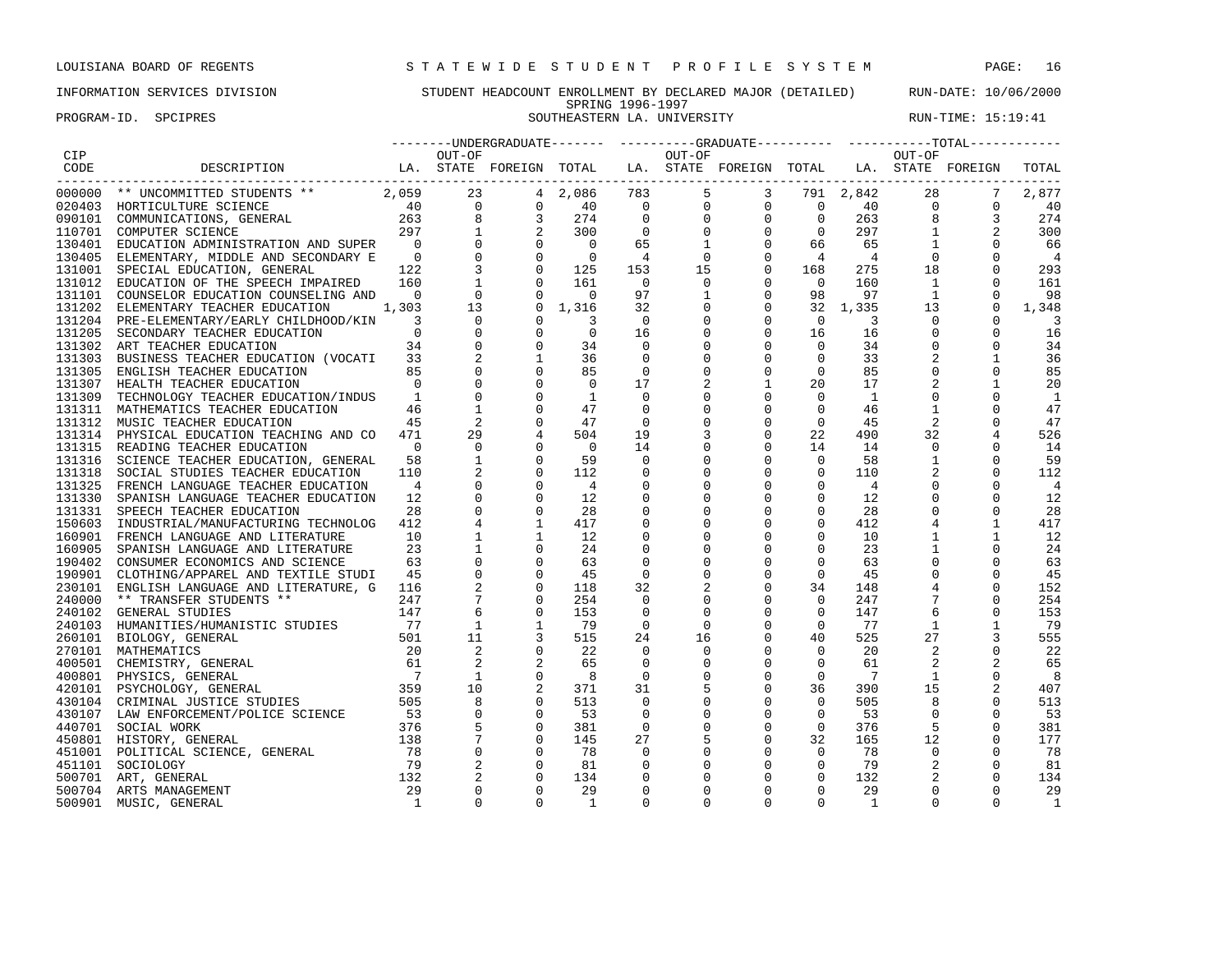PROGRAM-ID. SPCIPRES SOUTHEASTERN LA. UNIVERSITY RUN-TIME: 15:19:41

| CIP            |                                    |        | OUT-OF |         |                 |     | OUT-OF |         |          |              | OUT-OF |         |        |
|----------------|------------------------------------|--------|--------|---------|-----------------|-----|--------|---------|----------|--------------|--------|---------|--------|
| CODE           | DESCRIPTION                        | LA.    | STATE  | FOREIGN | TOTAL           | LA. | STATE  | FOREIGN | TOTAL    | LA.          | STATE  | FOREIGN | TOTAL  |
| 500903         | MUSIC - GENERAL PERFORMANCE        | 48     |        |         | 51              |     |        |         | 17       | 57           |        |         | 68     |
| 510201         | COMMUNICATION DISORDERS, GENERAL   |        |        |         |                 |     | 13     |         | 90       | 77           |        |         | 90     |
| 510908         | RESPIRATORY THERAPY TECHNICIAN     | 39     |        |         | 39              |     |        |         |          | 39           |        |         | 39     |
| 511601         | NURSING (R.N. TRAINING)            | 1,438  |        |         | ,444            |     |        |         | $\Omega$ | 1,438        |        |         | 1,444  |
| 511610         | NURSING, PSYCHIATRIC/MENTAL HEALTH |        |        |         |                 | 55  |        |         | 55       | 56           |        |         | 56     |
| 520201         | BUSINESS ADMINISTRATION AND MANAGE | 750    |        |         | 773             | 108 |        | 38      | 147      | 858          | 12     | 50      | 920    |
| 520204         | OFFICE SUPERVISION AND MANAGEMENT  | 158    |        |         | 158             |     |        |         | $\Omega$ | 158          |        |         | 158    |
| 520301         | ACCOUNTING                         | 641    |        |         | 654             |     |        |         |          | 641          |        |         | 654    |
| 520401         | ADMINISTRATIVE ASSISTANT/SECRETARI | 35     |        |         | 35              |     |        |         |          | 35           |        |         | 35     |
| 520601         | BUSINESS/MANAGERIAL ECONOMICS      | 34     |        |         | 35              |     |        |         |          | 34           |        |         | 35     |
| 520801         | FINANCE, GENERAL                   | 146    |        |         | 151             |     |        |         | $\Omega$ | 146          |        |         | 151    |
| 521401         | BUSINESS MARKETING AND MARKETING M | 370    |        | 16      | 394             |     |        |         |          | 370          |        | 16      | 394    |
| TOTAL STUDENTS |                                    | 12,313 | 198    |         | 59 12,570 1,563 |     | 72     | 47      |          | 1,682 13,876 | 270    | 106     | 14,252 |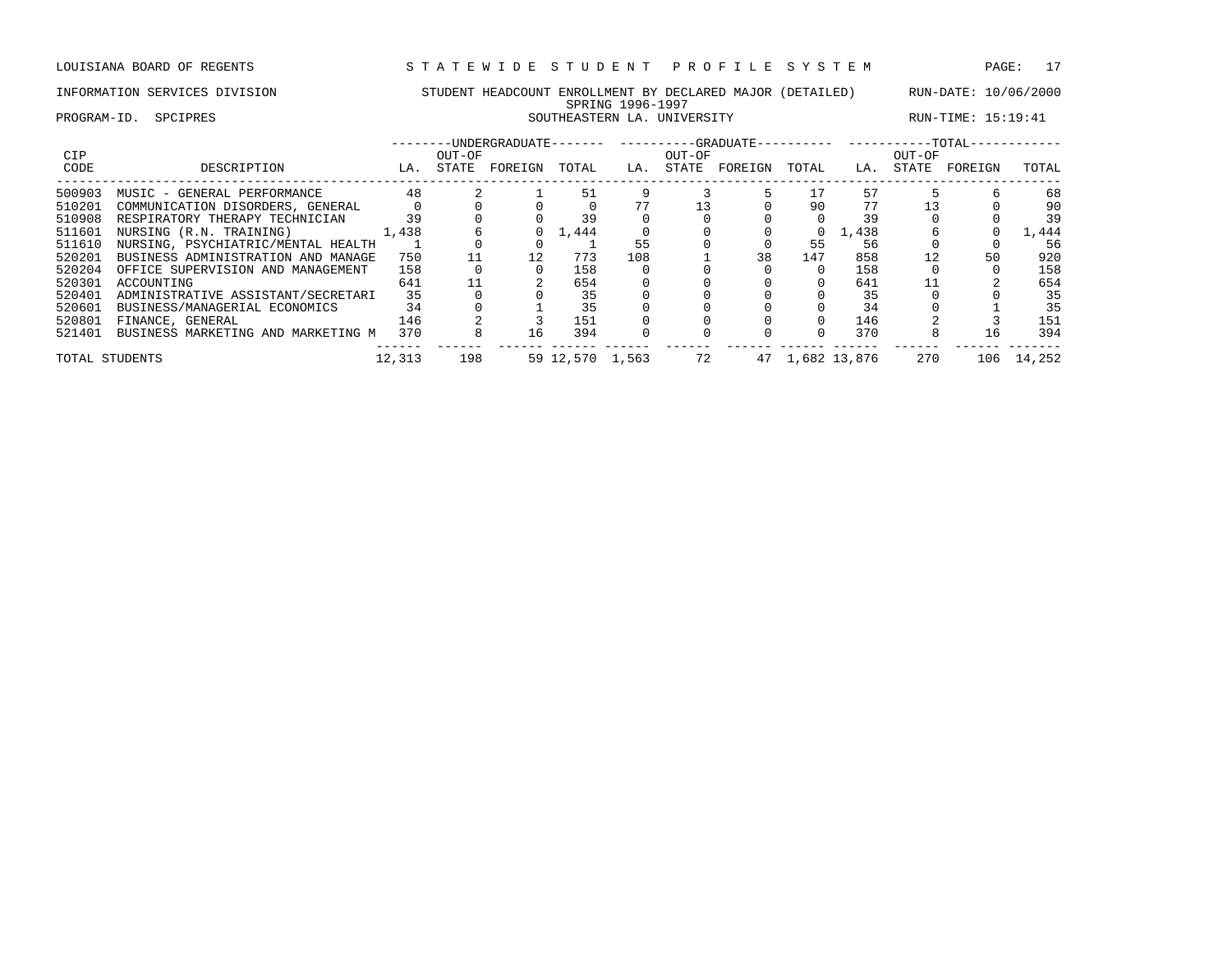PROGRAM-ID. SPCIPRES **EXAM-ID.** SPCIPRES UNIVERSITY OF LA. IN LAFAYETTE RUN-TIME: 15:19:41

### INFORMATION SERVICES DIVISION STUDENT HEADCOUNT ENROLLMENT BY DECLARED MAJOR (DETAILED) RUN-DATE: 10/06/2000 SPRING 1996-1997

| CIP    |                                                                                                                                                                                                                                           |                            |                 |                                                                                           |                            |                      |                             | $\begin{array}{cccccccc} \texttt{1} & \texttt{1} & \texttt{1} & \texttt{1} & \texttt{1} & \texttt{1} & \texttt{1} & \texttt{1} & \texttt{1} & \texttt{1} & \texttt{1} & \texttt{1} & \texttt{1} & \texttt{1} & \texttt{1} & \texttt{1} & \texttt{1} & \texttt{1} & \texttt{1} & \texttt{1} & \texttt{1} & \texttt{1} & \texttt{1} & \texttt{1} & \texttt{1} & \texttt{1} & \texttt{1} & \texttt{1} & \texttt{1} & \texttt{1} & \text$ |                    |                      |                          | $\begin{tabular}{ccc} \texttt{-----} \texttt{UNDERGRAPH} \texttt{---} \texttt{---} \texttt{---} \texttt{---} \texttt{---} \texttt{---} \texttt{---} \texttt{---} \texttt{---} \texttt{---} \texttt{---} \texttt{---} \texttt{---} \texttt{---} \texttt{---} \texttt{---} \texttt{---} \texttt{---} \texttt{---} \texttt{---} \texttt{---} \texttt{---} \texttt{---} \texttt{---} \texttt{---} \texttt{---} \texttt{---} \texttt{---} \texttt{---} \texttt{---} \texttt{---} \texttt{---} \texttt{---}$ |            |
|--------|-------------------------------------------------------------------------------------------------------------------------------------------------------------------------------------------------------------------------------------------|----------------------------|-----------------|-------------------------------------------------------------------------------------------|----------------------------|----------------------|-----------------------------|---------------------------------------------------------------------------------------------------------------------------------------------------------------------------------------------------------------------------------------------------------------------------------------------------------------------------------------------------------------------------------------------------------------------------------------|--------------------|----------------------|--------------------------|--------------------------------------------------------------------------------------------------------------------------------------------------------------------------------------------------------------------------------------------------------------------------------------------------------------------------------------------------------------------------------------------------------------------------------------------------------------------------------------------------------|------------|
| CODE   | DESCRIPTION LA. STATE FOREIGN TOTAL                                                                                                                                                                                                       |                            |                 |                                                                                           |                            |                      |                             | LA. STATE FOREIGN TOTAL LA. STATE FOREIGN                                                                                                                                                                                                                                                                                                                                                                                             |                    |                      |                          |                                                                                                                                                                                                                                                                                                                                                                                                                                                                                                        | TOTAL      |
|        | 000000 ** UNCOMMITTED STUDENTS ** 1,515 20 43 1,578<br>010101 AGRICULTURAL BUSINESS AND MANAGEME 46 1 3 50<br>020201 ANIMAL SCIENCES, GENERAL 55 1 0 56<br>020401 PLANT SCIENCES, GENERAL 17 0 1 18<br>020402 AGRONOMY AND CROP SCIENCE 5 |                            |                 |                                                                                           | 43 1,578 274               |                      |                             |                                                                                                                                                                                                                                                                                                                                                                                                                                       |                    |                      |                          | 23<br>48                                                                                                                                                                                                                                                                                                                                                                                                                                                                                               | 1,860      |
|        |                                                                                                                                                                                                                                           |                            |                 |                                                                                           |                            |                      |                             |                                                                                                                                                                                                                                                                                                                                                                                                                                       |                    |                      |                          | 3                                                                                                                                                                                                                                                                                                                                                                                                                                                                                                      | 50         |
|        |                                                                                                                                                                                                                                           |                            |                 |                                                                                           |                            |                      |                             |                                                                                                                                                                                                                                                                                                                                                                                                                                       |                    |                      |                          | $\mathbf 0$                                                                                                                                                                                                                                                                                                                                                                                                                                                                                            | 56         |
|        |                                                                                                                                                                                                                                           |                            |                 |                                                                                           |                            |                      |                             |                                                                                                                                                                                                                                                                                                                                                                                                                                       |                    |                      |                          | 1                                                                                                                                                                                                                                                                                                                                                                                                                                                                                                      | 18         |
|        |                                                                                                                                                                                                                                           |                            |                 |                                                                                           |                            |                      |                             |                                                                                                                                                                                                                                                                                                                                                                                                                                       |                    |                      |                          |                                                                                                                                                                                                                                                                                                                                                                                                                                                                                                        | 5          |
|        |                                                                                                                                                                                                                                           |                            |                 |                                                                                           |                            |                      |                             |                                                                                                                                                                                                                                                                                                                                                                                                                                       |                    |                      |                          |                                                                                                                                                                                                                                                                                                                                                                                                                                                                                                        |            |
|        | 030601 WILDLIFE AND WILDLANDS MANAGEMENT                                                                                                                                                                                                  | $\sim$ 1                   |                 | $\overline{0}$                                                                            |                            |                      |                             |                                                                                                                                                                                                                                                                                                                                                                                                                                       |                    |                      |                          |                                                                                                                                                                                                                                                                                                                                                                                                                                                                                                        | 1          |
|        | 039999 CONSERVATION AND RENEWABLE NATURAL 174                                                                                                                                                                                             |                            |                 | $\overline{0}$                                                                            |                            |                      |                             |                                                                                                                                                                                                                                                                                                                                                                                                                                       |                    |                      |                          | 0                                                                                                                                                                                                                                                                                                                                                                                                                                                                                                      | 177        |
|        | 040201 ARCHITECTURE                                                                                                                                                                                                                       | 180                        |                 | 16                                                                                        |                            |                      |                             |                                                                                                                                                                                                                                                                                                                                                                                                                                       |                    |                      |                          | 16                                                                                                                                                                                                                                                                                                                                                                                                                                                                                                     | 199        |
|        | 040301 CITY/URBAN, COMMUNITY AND REGIONAL                                                                                                                                                                                                 | $\overline{\phantom{a}}$   |                 | $\overline{0}$                                                                            | $\overline{1}$             | 0                    | $\Omega$                    | 0                                                                                                                                                                                                                                                                                                                                                                                                                                     | $\mathbf 0$        | 1                    |                          | $\mathbf 0$                                                                                                                                                                                                                                                                                                                                                                                                                                                                                            | -1         |
|        | 040501 INTERIOR ARCHITECTURE<br>$\begin{array}{cc} \cdot \cdot \cdot & -1 \\ \hline 71 \\ 0 \\ 61 \\ 47 \end{array}$                                                                                                                      |                            |                 | $\overline{0}$                                                                            | 71                         | $\mathbf 0$          | $\Omega$                    | $\mathbf 0$                                                                                                                                                                                                                                                                                                                                                                                                                           | $\overline{0}$     | 71                   | $\mathbf 0$              | $\mathbf 0$                                                                                                                                                                                                                                                                                                                                                                                                                                                                                            | 71         |
| 050199 | AREA STUDIES, OTHER                                                                                                                                                                                                                       |                            |                 | $\mathbf 0$                                                                               | $\overline{0}$             | $7\phantom{.0}$      |                             | $\overline{c}$                                                                                                                                                                                                                                                                                                                                                                                                                        | 10                 | 7                    |                          |                                                                                                                                                                                                                                                                                                                                                                                                                                                                                                        | 10         |
|        | 080102 FASHION MERCHANDISING                                                                                                                                                                                                              |                            |                 | $\mathbf{1}$                                                                              | 65                         | $\overline{0}$       | 0                           | $\mathbf 0$                                                                                                                                                                                                                                                                                                                                                                                                                           | $\overline{0}$     | 61                   |                          |                                                                                                                                                                                                                                                                                                                                                                                                                                                                                                        | 65         |
|        | 090101 COMMUNICATIONS, GENERAL                                                                                                                                                                                                            |                            |                 | $\mathbf 0$                                                                               | 47                         | 29                   |                             | 2                                                                                                                                                                                                                                                                                                                                                                                                                                     | 34                 | 76                   |                          |                                                                                                                                                                                                                                                                                                                                                                                                                                                                                                        | 81         |
| 090401 | JOURNALISM<br>248                                                                                                                                                                                                                         | 61                         | $\overline{1}$  |                                                                                           | 64                         | $\mathbf 0$          |                             | $\mathbf 0$                                                                                                                                                                                                                                                                                                                                                                                                                           | $\mathbf 0$        | 61                   | $\mathbf{1}$             |                                                                                                                                                                                                                                                                                                                                                                                                                                                                                                        | 64         |
| 090403 | MASS COMMUNICATIONS                                                                                                                                                                                                                       |                            | 10              |                                                                                           | 261                        | $\mathbf 0$          | $\mathbf 0$                 | $\overline{0}$                                                                                                                                                                                                                                                                                                                                                                                                                        | $\mathbf 0$        | 248                  | 10                       |                                                                                                                                                                                                                                                                                                                                                                                                                                                                                                        | 261        |
| 090501 | PUBLIC RELATIONS AND ORGANIZATIONA 107                                                                                                                                                                                                    |                            | $4\overline{ }$ | 1                                                                                         | 112                        | $\mathbf 0$          | 0                           | $\mathbf 0$                                                                                                                                                                                                                                                                                                                                                                                                                           | $\overline{0}$     | 107                  | $\overline{4}$           | 1                                                                                                                                                                                                                                                                                                                                                                                                                                                                                                      | 112        |
| 110701 | COMPUTER SCIENCE                                                                                                                                                                                                                          | 295                        | $7^{\circ}$     | 15                                                                                        | 317                        | 29                   | 6                           | 93                                                                                                                                                                                                                                                                                                                                                                                                                                    | 128                | 324                  | 13                       | 108                                                                                                                                                                                                                                                                                                                                                                                                                                                                                                    | 445        |
|        | 130301 CURRICULUM AND INSTRUCTION                                                                                                                                                                                                         | $\Omega$                   |                 | $\overline{0}$                                                                            | $\Omega$                   | 73                   |                             | $\mathbf{1}$                                                                                                                                                                                                                                                                                                                                                                                                                          | 76                 | 73                   | 2                        | 1                                                                                                                                                                                                                                                                                                                                                                                                                                                                                                      | 76         |
|        | 130401 EDUCATION ADMINISTRATION AND SUPER                                                                                                                                                                                                 | $\Omega$<br>$\overline{0}$ |                 |                                                                                           | $\Omega$<br>$\overline{0}$ | 47<br>$\overline{1}$ | $\mathbf{1}$<br>$\mathbf 0$ | $\Omega$<br>$\mathbf 0$                                                                                                                                                                                                                                                                                                                                                                                                               | 48<br><sup>1</sup> | 47<br>$\overline{1}$ | $\mathbf{1}$<br>$\Omega$ | $\Omega$                                                                                                                                                                                                                                                                                                                                                                                                                                                                                               | 48         |
| 131001 | 130405 ELEMENTARY, MIDDLE AND SECONDARY E                                                                                                                                                                                                 | 114                        |                 | $\begin{bmatrix} 0 & 0 & 0 \ 0 & 0 & 0 \ 3 & 0 & 0 \ 0 & 0 & 0 \ 0 & 0 & 0 \end{bmatrix}$ | 117                        | $\mathbf{0}$         |                             | $\mathbf{0}$                                                                                                                                                                                                                                                                                                                                                                                                                          | $\mathbf{0}$       | 114                  |                          | $\Omega$                                                                                                                                                                                                                                                                                                                                                                                                                                                                                               | - 1<br>117 |
|        | SPECIAL EDUCATION, GENERAL                                                                                                                                                                                                                | $\Omega$                   |                 |                                                                                           | $\overline{0}$             | 24                   | $\Omega$                    | $\mathbf{0}$                                                                                                                                                                                                                                                                                                                                                                                                                          | 24                 | 24                   |                          | $\Omega$                                                                                                                                                                                                                                                                                                                                                                                                                                                                                               | 24         |
|        | 131004 EDUCATION OF THE GIFTED AND TALENT                                                                                                                                                                                                 |                            |                 |                                                                                           |                            | $\overline{0}$       | $\Omega$                    | $\mathbf 0$                                                                                                                                                                                                                                                                                                                                                                                                                           | $\mathbf{0}$       | 3                    |                          |                                                                                                                                                                                                                                                                                                                                                                                                                                                                                                        |            |
| 131099 | SPECIAL EDUCATION, OTHER<br>131101 COUNSELOR EDUCATION COUNSELING AND                                                                                                                                                                     | $\Omega$                   |                 |                                                                                           | $\overline{0}$             | 60                   | $\Omega$                    | $\mathbf 0$                                                                                                                                                                                                                                                                                                                                                                                                                           | 60                 | 60                   | $\Omega$                 |                                                                                                                                                                                                                                                                                                                                                                                                                                                                                                        | 3<br>60    |
|        | 131202 ELEMENTARY TEACHER EDUCATION                                                                                                                                                                                                       | 853                        |                 |                                                                                           | 862                        | 19                   | $\Omega$                    | $\mathbf{1}$                                                                                                                                                                                                                                                                                                                                                                                                                          | 20                 | 872                  |                          |                                                                                                                                                                                                                                                                                                                                                                                                                                                                                                        | 882        |
| 131205 | SECONDARY TEACHER EDUCATION                                                                                                                                                                                                               | 294                        |                 |                                                                                           | 302                        | 15                   | 0                           | $\mathbf 0$                                                                                                                                                                                                                                                                                                                                                                                                                           | 15                 | 309                  |                          |                                                                                                                                                                                                                                                                                                                                                                                                                                                                                                        | 317        |
|        | 131301 AGRICULTURAL TEACHER EDUCATION (VO                                                                                                                                                                                                 | -1                         |                 |                                                                                           | $\overline{1}$             | $\mathbf 0$          |                             | $\mathbf 0$                                                                                                                                                                                                                                                                                                                                                                                                                           | $\mathbf 0$        | 1                    |                          |                                                                                                                                                                                                                                                                                                                                                                                                                                                                                                        | -1         |
| 131302 | ART TEACHER EDUCATION                                                                                                                                                                                                                     |                            |                 |                                                                                           | <sup>1</sup>               | $\mathbf 0$          | $\Omega$                    | 0                                                                                                                                                                                                                                                                                                                                                                                                                                     | $\mathbf{0}$       | 1                    |                          |                                                                                                                                                                                                                                                                                                                                                                                                                                                                                                        | -1         |
| 131303 | BUSINESS TEACHER EDUCATION (VOCATI                                                                                                                                                                                                        | 5                          |                 | $\Omega$                                                                                  | $\overline{5}$             | $\mathbf 0$          | $\Omega$                    | $\mathbf 0$                                                                                                                                                                                                                                                                                                                                                                                                                           | 0                  | 5                    |                          | n                                                                                                                                                                                                                                                                                                                                                                                                                                                                                                      | 5          |
| 131305 | ENGLISH TEACHER EDUCATION                                                                                                                                                                                                                 | 20                         |                 |                                                                                           | 20                         |                      |                             | $\Omega$                                                                                                                                                                                                                                                                                                                                                                                                                              | $\mathbf{0}$       | 20                   |                          |                                                                                                                                                                                                                                                                                                                                                                                                                                                                                                        | 20         |
|        | 131306 FOREIGN LANGUAGES TEACHER EDUCATIO                                                                                                                                                                                                 | $\overline{4}$             |                 |                                                                                           | $\overline{4}$             | 0                    |                             | $\Omega$                                                                                                                                                                                                                                                                                                                                                                                                                              | $\mathbf{0}$       | $\overline{4}$       | $\Omega$                 |                                                                                                                                                                                                                                                                                                                                                                                                                                                                                                        |            |
|        | 131308 HOME ECONOMICS TEACHER EDUCATION (                                                                                                                                                                                                 |                            |                 |                                                                                           |                            | $\mathbf 0$          |                             | $\Omega$                                                                                                                                                                                                                                                                                                                                                                                                                              | $\Omega$           |                      | $\Omega$                 |                                                                                                                                                                                                                                                                                                                                                                                                                                                                                                        |            |
|        | 131309 TECHNOLOGY TEACHER EDUCATION/INDUS                                                                                                                                                                                                 | $\mathbf{1}$               |                 |                                                                                           | 1                          |                      |                             | 0                                                                                                                                                                                                                                                                                                                                                                                                                                     |                    | 1                    |                          |                                                                                                                                                                                                                                                                                                                                                                                                                                                                                                        |            |
|        | 131311 MATHEMATICS TEACHER EDUCATION                                                                                                                                                                                                      | $5^{\circ}$                |                 |                                                                                           | 5                          | $\mathbf 0$          |                             | $\mathbf 0$                                                                                                                                                                                                                                                                                                                                                                                                                           | $\mathbf 0$        | -5                   | $\Omega$                 |                                                                                                                                                                                                                                                                                                                                                                                                                                                                                                        | 5          |
| 131312 | MUSIC TEACHER EDUCATION                                                                                                                                                                                                                   | 36                         |                 |                                                                                           | 38                         | 0                    | $\Omega$                    | 0                                                                                                                                                                                                                                                                                                                                                                                                                                     | $\mathsf{O}$       | 36                   |                          |                                                                                                                                                                                                                                                                                                                                                                                                                                                                                                        | 38         |
|        | 131314 PHYSICAL EDUCATION TEACHING AND CO                                                                                                                                                                                                 | 512                        | 13              |                                                                                           | 528                        | 0                    | $\Omega$                    | $\mathbf 0$                                                                                                                                                                                                                                                                                                                                                                                                                           | $\mathbf{0}$       | 512                  | 13                       |                                                                                                                                                                                                                                                                                                                                                                                                                                                                                                        | 528        |
| 131316 | SCIENCE TEACHER EDUCATION, GENERAL                                                                                                                                                                                                        | 6                          | $\Omega$        |                                                                                           | - 6                        | $\mathbf 0$          |                             | $\Omega$                                                                                                                                                                                                                                                                                                                                                                                                                              | $\Omega$           | 6                    | $\Omega$                 |                                                                                                                                                                                                                                                                                                                                                                                                                                                                                                        | 6          |
|        | 131318 SOCIAL STUDIES TEACHER EDUCATION                                                                                                                                                                                                   | 15                         | 1               | $\overline{0}$                                                                            | 16                         | $\mathbf 0$          | $\Omega$                    | $\mathbf 0$                                                                                                                                                                                                                                                                                                                                                                                                                           | $\mathbf 0$        | 15                   |                          | $\Omega$                                                                                                                                                                                                                                                                                                                                                                                                                                                                                               | 16         |
|        | 131399 TEACHER ED., SPECIFIC ACADEMIC & V                                                                                                                                                                                                 | 50                         |                 | $\mathbf 0$                                                                               | 50                         | 0                    |                             | $\mathbf 0$                                                                                                                                                                                                                                                                                                                                                                                                                           | $\mathbf 0$        | 50                   |                          | $\Omega$                                                                                                                                                                                                                                                                                                                                                                                                                                                                                               | 50         |
|        | 140301 AGRICULTURAL ENGINEERING                                                                                                                                                                                                           |                            |                 |                                                                                           | $\overline{1}$             | 0                    |                             | $\mathbf 0$                                                                                                                                                                                                                                                                                                                                                                                                                           | $\circ$            | <sup>1</sup>         | 0                        | $\Omega$                                                                                                                                                                                                                                                                                                                                                                                                                                                                                               | -1         |
|        | 140701 CHEMICAL ENGINEERING                                                                                                                                                                                                               | 89                         | $\overline{0}$  |                                                                                           | 96                         |                      | $\Omega$                    | 14                                                                                                                                                                                                                                                                                                                                                                                                                                    | 18                 | 93                   | 0                        | 21                                                                                                                                                                                                                                                                                                                                                                                                                                                                                                     | 114        |
|        | 140801 CIVIL ENGINEERING, GENERAL                                                                                                                                                                                                         |                            |                 |                                                                                           | 105                        | 7                    | $\mathbf{0}$                | 11                                                                                                                                                                                                                                                                                                                                                                                                                                    | 18                 | 103                  |                          | 18                                                                                                                                                                                                                                                                                                                                                                                                                                                                                                     | 123        |
|        | AL 96<br>126<br>140901 COMPUTER ENGINEERING                                                                                                                                                                                               |                            | $\frac{2}{1}$   | $\overline{4}$                                                                            | 131                        | 9                    | $\mathbf{1}$                | 43                                                                                                                                                                                                                                                                                                                                                                                                                                    | 53                 | 135                  |                          | 47                                                                                                                                                                                                                                                                                                                                                                                                                                                                                                     | 184        |
| 141001 | ELECTRICAL, ELECTRONICS AND COMMUN 135                                                                                                                                                                                                    |                            |                 | $\begin{array}{c} 13 \\ 16 \end{array}$                                                   | 150                        | $\mathbf 0$          | $\mathbf 0$                 | $\mathbf 0$                                                                                                                                                                                                                                                                                                                                                                                                                           | $\overline{0}$     | 135                  |                          | 13                                                                                                                                                                                                                                                                                                                                                                                                                                                                                                     | 150        |
|        | $\frac{221}{21}$<br>141901 MECHANICAL ENGINEERING                                                                                                                                                                                         |                            |                 |                                                                                           | 240                        | 5                    | $\mathbf{0}$                | 6                                                                                                                                                                                                                                                                                                                                                                                                                                     | 11                 | 226                  |                          | 22                                                                                                                                                                                                                                                                                                                                                                                                                                                                                                     | 251        |
|        | 142501 PETROLEUM ENGINEERING                                                                                                                                                                                                              | 21                         |                 | 15                                                                                        | 37                         | 3                    |                             | 5                                                                                                                                                                                                                                                                                                                                                                                                                                     | 8                  | 24                   |                          | 20                                                                                                                                                                                                                                                                                                                                                                                                                                                                                                     | 45         |
| 143001 | ENGINEERING/INDUSTRIAL MANAGEMENT                                                                                                                                                                                                         | $\bigcap$                  |                 | $\Omega$                                                                                  | $\Omega$                   |                      | $\Omega$                    | $\mathbf{1}$                                                                                                                                                                                                                                                                                                                                                                                                                          | 6                  | 5                    | $\Omega$                 | $\overline{1}$                                                                                                                                                                                                                                                                                                                                                                                                                                                                                         | 6          |

149999 ENGINEERING, OTHER 0 0 0 0 12 0 16 28 12 0 16 28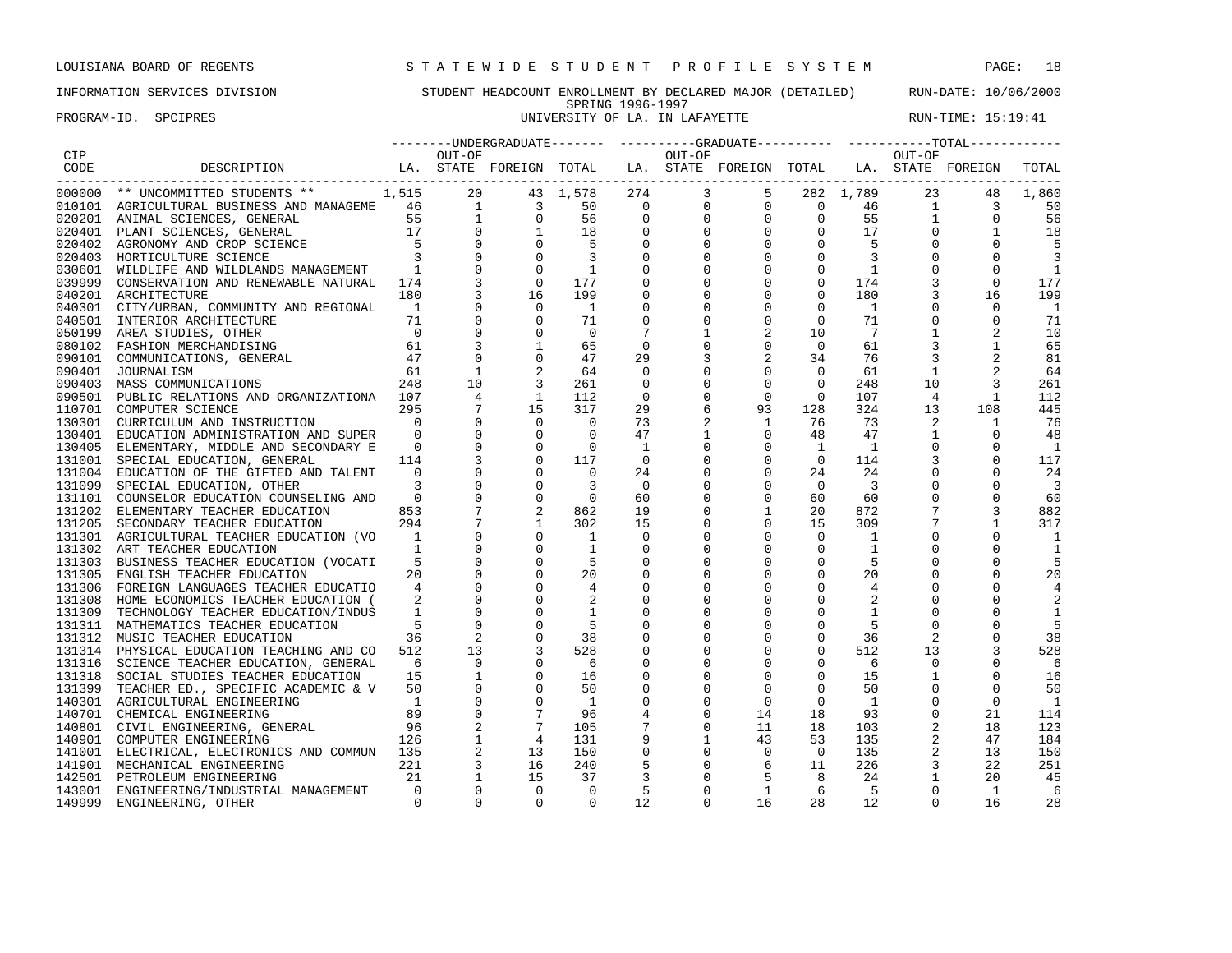## INFORMATION SERVICES DIVISION STUDENT HEADCOUNT ENROLLMENT BY DECLARED MAJOR (DETAILED) RUN-DATE: 10/06/2000 SPRING 1996-1997<br>UNIVERSITY OF LA. IN LAFAYETTE

PROGRAM-ID. SPCIPRES **EXAM-ID.** SPCIPRES SERVICE SERVICE SERVICE SERVICE SERVICE SERVICE SERVICE SERVICE: 15:19:41

|            |                                                                                                                                                                                                                                                                                                                                                                                                                                    |                 |                |                                                            |                          |                |                | --------UNDERGRADUATE------- ---------GRADUATE---------- ----------TOTAL---------- |                 |              |                |                |                |
|------------|------------------------------------------------------------------------------------------------------------------------------------------------------------------------------------------------------------------------------------------------------------------------------------------------------------------------------------------------------------------------------------------------------------------------------------|-----------------|----------------|------------------------------------------------------------|--------------------------|----------------|----------------|------------------------------------------------------------------------------------|-----------------|--------------|----------------|----------------|----------------|
| <b>CIP</b> |                                                                                                                                                                                                                                                                                                                                                                                                                                    |                 | OUT-OF         |                                                            |                          |                | OUT-OF         |                                                                                    |                 |              | OUT-OF         |                |                |
| CODE       | LA. STATE FOREIGN TOTAL LA. STATE FOREIGN TOTAL LA. STATE FOREIGN<br>DESCRIPTION                                                                                                                                                                                                                                                                                                                                                   |                 |                |                                                            |                          |                |                |                                                                                    |                 |              |                |                | TOTAL          |
|            |                                                                                                                                                                                                                                                                                                                                                                                                                                    |                 |                |                                                            |                          |                |                |                                                                                    |                 |              |                |                |                |
|            | 150603 INDUSTRIAL/MANUFACTURING TECHNOLOG                                                                                                                                                                                                                                                                                                                                                                                          |                 | 287            | 3                                                          | 294                      | $\overline{0}$ | $\overline{0}$ | $\overline{0}$                                                                     | $\overline{0}$  | 287          | $\overline{4}$ | 3              | 294            |
|            | 160901 FRENCH LANGUAGE AND LITERATURE                                                                                                                                                                                                                                                                                                                                                                                              | $\overline{0}$  |                | $\begin{array}{c} 4 \\ 0 \\ 0 \\ 0 \end{array}$<br>$\circ$ | $\overline{0}$           | 13             |                |                                                                                    | 16              | 13           | $\mathbf 0$    | 3              | 16             |
|            | 169999 FOREIGN LANGUAGES AND LITERATURES,                                                                                                                                                                                                                                                                                                                                                                                          | 26              |                | 2                                                          | 28                       | $\overline{0}$ |                |                                                                                    | $\overline{0}$  | 26           | $\mathbf{0}$   |                | 28             |
|            | 190101 HOME ECONOMICS, GENERAL                                                                                                                                                                                                                                                                                                                                                                                                     | $\bigcap$       |                | $\Omega$                                                   | $\overline{0}$           | 21             |                |                                                                                    | 22              | 21           | $\Omega$       | $\mathbf{1}$   | 22             |
|            | 190503 DIETETICS/HUMAN NUTRITIONAL SERVIC                                                                                                                                                                                                                                                                                                                                                                                          | 200             |                | 2                                                          | 207                      | $\overline{0}$ |                | $\begin{bmatrix} 0 & 0 & 0 \ 0 & 0 & 1 \ 0 & 0 & 0 \ 0 & 0 & 0 \end{bmatrix}$      | $\mathbf{0}$    | 200          |                | $\overline{2}$ | 207            |
| 190799     | INDIVIDUAL AND FAMILY DEVELOPMENT                                                                                                                                                                                                                                                                                                                                                                                                  | 275             |                |                                                            | 279                      | $\mathbf 0$    |                |                                                                                    | $\mathbf{0}$    | 275          |                | 2              | 279            |
|            |                                                                                                                                                                                                                                                                                                                                                                                                                                    | 10              | $\mathbf 0$    | $\Omega$                                                   | 10                       | $\Omega$       | $\Omega$       | $\Omega$                                                                           | $\circ$         | 10           | $\Omega$       | $\Omega$       |                |
| 200401     | INSTITUTIONAL FOOD WORKERS AND ADM                                                                                                                                                                                                                                                                                                                                                                                                 |                 |                | $\Omega$                                                   |                          | $\Omega$       |                |                                                                                    |                 |              |                |                | 10             |
| 220102     | PRE-LAW STUDIES                                                                                                                                                                                                                                                                                                                                                                                                                    | 91              |                |                                                            | 94                       |                | $\Omega$       | $\mathbf 0$                                                                        | $\mathbf 0$     | 91           | 3              | $\mathbf 0$    | 94             |
|            | 230101 ENGLISH LANGUAGE AND LITERATURE, G                                                                                                                                                                                                                                                                                                                                                                                          | 173             | 2              | 2                                                          | 177                      | 62             | 12             | $\mathbf{1}$                                                                       | 75              | 235          | 14             | 3              | 252            |
|            | 230501 ENGLISH CREATIVE WRITING                                                                                                                                                                                                                                                                                                                                                                                                    | $\Omega$        | $\mathbf 0$    | $\Omega$                                                   | $\overline{0}$           | 22             |                | $\mathbf{1}$                                                                       | 25              | 22           | 2              | $\mathbf{1}$   | 25             |
| 239999     | ENGLISH LANGUAGE AND LITERATURE/LE                                                                                                                                                                                                                                                                                                                                                                                                 | $\overline{0}$  | $\mathbf 0$    | $\mathbf 0$                                                | $\overline{0}$           | 8              | 5              | $\mathbf 0$                                                                        | 13              | 8            | 5              | $\mathbf 0$    | 13             |
| 240000     | ** TRANSFER STUDENTS **                                                                                                                                                                                                                                                                                                                                                                                                            | 151             | $\mathbf{1}$   | $\Omega$                                                   | 152                      | $\overline{0}$ | $\Omega$       | $\mathbf 0$                                                                        | $\overline{0}$  | 151          | 1              | $\Omega$       | 152            |
| 240102     | GENERAL STUDIES                                                                                                                                                                                                                                                                                                                                                                                                                    | 866             | 22             | 9                                                          | 897                      | $\overline{0}$ | $\Omega$       | $\mathbf 0$                                                                        | $\mathbf{0}$    | 866          | 22             | 9              | 897            |
|            | 260101 BIOLOGY, GENERAL                                                                                                                                                                                                                                                                                                                                                                                                            | 501             | 8              | 2                                                          | 511                      | 25             | 1              | 5                                                                                  | 31              | 526          | 9              |                | 542            |
| 260501     | MICROBIOLOGY/BACTERIOLOGY                                                                                                                                                                                                                                                                                                                                                                                                          | $\overline{52}$ | $\mathbf 0$    | $\Omega$                                                   | 52                       | $\Omega$       | $\Omega$       | $\mathbf 0$                                                                        | $\Omega$        | 52           | $\Omega$       | $\Omega$       | 52             |
| 260607     | MARINE/AQUATIC BIOLOGY                                                                                                                                                                                                                                                                                                                                                                                                             | $\overline{1}$  | $\mathbf 0$    | $\Omega$                                                   | $\overline{1}$           | $\Omega$       | $\Omega$       | $\mathbf 0$                                                                        | $\mathbf 0$     | 1            | $\Omega$       | $\Omega$       | $\mathbf{1}$   |
|            | 260699 MISCELLANEOUS BIOLOGICAL SPECIALIZ 14                                                                                                                                                                                                                                                                                                                                                                                       |                 | $\mathbf 0$    | $\mathbf{1}$                                               | 15                       | 27             | 1              | 9                                                                                  | 37              | 41           | $\mathbf{1}$   | 10             | 52             |
| 270101     | MATHEMATICS                                                                                                                                                                                                                                                                                                                                                                                                                        | 25              | $\mathbf 0$    |                                                            | 26                       | 13             | $\overline{a}$ | 22                                                                                 | 37              | 38           | 2              | 23             | 63             |
|            | 270501 MATHEMATICAL STATISTICS                                                                                                                                                                                                                                                                                                                                                                                                     | $\overline{0}$  | $\mathbf 1$    | $\mathbf 0$                                                | $\mathbf{1}$             | 5              | $\mathbf{0}$   | 6                                                                                  | 11              | 5            | $\mathbf{1}$   | 6              | 12             |
|            | 380101 PHILOSOPHY                                                                                                                                                                                                                                                                                                                                                                                                                  | 6               | $\mathbf 0$    | $\Omega$                                                   | 6                        | $\overline{0}$ | $\mathbf 0$    | $\mathbf 0$                                                                        | $\mathbf{0}$    | 6            | $\Omega$       | 0              | 6              |
|            | 400501 CHEMISTRY, GENERAL                                                                                                                                                                                                                                                                                                                                                                                                          | 39              | $\overline{2}$ |                                                            | 43                       | 2              | $\Omega$       | $\mathbf 0$                                                                        | 2               | 41           |                |                | 45             |
|            | 400601 GEOLOGY                                                                                                                                                                                                                                                                                                                                                                                                                     | 39              |                | $\Omega$                                                   | 41                       | 11             |                | 3                                                                                  | 17              | 50           | 5              |                | 58             |
|            |                                                                                                                                                                                                                                                                                                                                                                                                                                    |                 | $\mathbf 0$    | $\Omega$                                                   |                          |                |                | 2                                                                                  | $7\phantom{.0}$ |              | $\mathbf{1}$   |                | 19             |
| 400801     | $\begin{array}{@{}c@{\hspace{1em}}c@{\hspace{1em}}c@{\hspace{1em}}c@{\hspace{1em}}c@{\hspace{1em}}c@{\hspace{1em}}c@{\hspace{1em}}c@{\hspace{1em}}c@{\hspace{1em}}c@{\hspace{1em}}c@{\hspace{1em}}c@{\hspace{1em}}c@{\hspace{1em}}c@{\hspace{1em}}c@{\hspace{1em}}c@{\hspace{1em}}c@{\hspace{1em}}c@{\hspace{1em}}c@{\hspace{1em}}c@{\hspace{1em}}c@{\hspace{1em}}c@{\hspace{1em}}c@{\hspace{1em}}c@{\hspace{$<br>PHYSICS, GENERAL |                 |                |                                                            | 12                       | $\overline{4}$ |                |                                                                                    |                 | 16           |                |                |                |
|            | 420101 PSYCHOLOGY, GENERAL                                                                                                                                                                                                                                                                                                                                                                                                         |                 |                | $\overline{4}$                                             | 457                      | 33             |                | $\mathbf 0$                                                                        | 37              | 478          | 12             | 4              | 494            |
|            | 430104 CRIMINAL JUSTICE STUDIES                                                                                                                                                                                                                                                                                                                                                                                                    |                 | 16             | $\overline{4}$                                             | 426                      | $\mathbf 0$    | 0              | $\mathbf 0$                                                                        | $\Omega$        | 406          | 16             |                | 426            |
|            | 430107 LAW ENFORCEMENT/POLICE SCIENCE 78                                                                                                                                                                                                                                                                                                                                                                                           |                 | 1              |                                                            | 79                       | $\Omega$       | $\Omega$       | $\Omega$                                                                           | $\Omega$        | 78           | $\mathbf{1}$   | $\Omega$       | 79             |
|            | 450201 ANTHROPOLOGY                                                                                                                                                                                                                                                                                                                                                                                                                | 60              | $\mathbf{1}$   | $\Omega$                                                   | 61                       | $\overline{0}$ | $\Omega$       | $\mathbf 0$                                                                        | $\Omega$        | 60           | $\mathbf{1}$   | $\Omega$       | 61             |
|            | 450801 HISTORY, GENERAL                                                                                                                                                                                                                                                                                                                                                                                                            | 67              | 3              | $\Omega$                                                   | 70                       | 26             | $\Omega$       | $\mathbf{1}$                                                                       | 27              | 93           | 3              | $\mathbf{1}$   | 97             |
|            | 451001 POLITICAL SCIENCE, GENERAL 105                                                                                                                                                                                                                                                                                                                                                                                              |                 |                | 3                                                          | 110                      | $\mathbf 0$    | $\Omega$       | $\mathbf 0$                                                                        | $\mathbf 0$     | 105          | $\overline{2}$ | 3              | 110            |
| 451101     | SOCIOLOGY                                                                                                                                                                                                                                                                                                                                                                                                                          | 225             |                | $\mathbf{1}$                                               | 228                      | 0              | 0              | $\mathbf 0$                                                                        | $\mathbf{0}$    | 225          |                | $\mathbf{1}$   | 228            |
|            | 500402 GRAPHIC DESIGN, COMMERCIAL ART AND                                                                                                                                                                                                                                                                                                                                                                                          | 34              | $\mathbf 0$    | 1                                                          | 35                       | 0              | $\Omega$       | $\mathbf 0$                                                                        | $\mathbf 0$     | 34           | $\Omega$       | 1              | 35             |
| 500404     | INDUSTRIAL DESIGN                                                                                                                                                                                                                                                                                                                                                                                                                  | 65              | $\mathbf 0$    | $\Omega$                                                   | 65                       | $\Omega$       | $\Omega$       | $\Omega$                                                                           | $\Omega$        | 65           | $\Omega$       | $\Omega$       | 65             |
|            | 500701 ART, GENERAL                                                                                                                                                                                                                                                                                                                                                                                                                | 149             | 5              | $\overline{4}$                                             | 158                      | $\Omega$       | $\Omega$       | $\Omega$                                                                           | $\Omega$        | 149          | 5              | 4              | 158            |
|            | 500702 FINE/STUDIO ARTS                                                                                                                                                                                                                                                                                                                                                                                                            | 14              | $\mathsf 0$    |                                                            | 14                       | $\mathbf 0$    | $\Omega$       | $\mathbf 0$                                                                        | $\mathbf 0$     | 14           | $\mathbf 0$    | $\Omega$       | 14             |
| 500903     | MUSIC - GENERAL PERFORMANCE                                                                                                                                                                                                                                                                                                                                                                                                        | 76              | 4              | 1                                                          | 81                       | 9              | 2              | $\overline{4}$                                                                     | 15              | 85           | 6              | 5              | 96             |
|            | 510204 SPEECH-LANGUAGE PATHOLOGY AND AUDI                                                                                                                                                                                                                                                                                                                                                                                          | 160             |                | 1                                                          | 163                      | 44             | 10             | 5                                                                                  | 59              | 204          | 12             | 6              | 222            |
|            | 510701 HEALTH SYSTEM/HEALTH SERVICES ADMI                                                                                                                                                                                                                                                                                                                                                                                          | $\overline{0}$  | $\mathbf 0$    | $\Omega$                                                   | $\bigcirc$               | 27             | $\Omega$       | $\Omega$                                                                           | 27              | 27           | $\Omega$       | $\Omega$       | 27             |
|            | 510706 MEDICAL RECORDS ADMINISTRATION                                                                                                                                                                                                                                                                                                                                                                                              | 242             | $\mathbf{1}$   | $\mathbf 0$                                                | 243                      | $\overline{0}$ | 0              | $\mathbf 0$                                                                        | $\mathbf 0$     | 242          | $\mathbf{1}$   | $\mathbf 0$    | 243            |
|            |                                                                                                                                                                                                                                                                                                                                                                                                                                    |                 | $\mathbf{1}$   | $\Omega$                                                   | 110                      | $\mathbf 0$    |                | $\mathsf 0$                                                                        | $\mathbf 0$     | 109          | $\mathbf{1}$   | $\Omega$       |                |
|            | 510904 EMERGENCY MEDICAL TECHNOLOGY/TECHN 109                                                                                                                                                                                                                                                                                                                                                                                      |                 |                |                                                            |                          |                | 0              |                                                                                    |                 |              |                |                | 110            |
|            | 511101 PRE-DENTISTRY STUDIES                                                                                                                                                                                                                                                                                                                                                                                                       | $\sim$ 1        | $\mathbf 0$    | $\Omega$                                                   | $\overline{1}$           | $\mathbf 0$    | $\Omega$       | $\mathbf 0$                                                                        | $\mathbf 0$     | $\mathbf{1}$ | $\Omega$       | $\Omega$       | $\overline{1}$ |
|            |                                                                                                                                                                                                                                                                                                                                                                                                                                    |                 | $\mathbf 0$    | $\Omega$                                                   | $\overline{4}$           | $\Omega$       | $\Omega$       | $\mathbf 0$                                                                        | $\mathbf 0$     | 4            | $\Omega$       | $\Omega$       | $\overline{4}$ |
|            | 4<br>511601 NURSING (R.N. TRAINING)<br>511699 NURSING OTHER<br>511699 NURSING OTHER                                                                                                                                                                                                                                                                                                                                                |                 | 9              | $\mathbf{1}$                                               | 1,068                    | $\overline{0}$ | $\Omega$       | $\mathbf 0$                                                                        |                 | 0, 1, 058    | 9              | $\mathbf{1}$   | 1,068          |
|            |                                                                                                                                                                                                                                                                                                                                                                                                                                    |                 | $\mathbf{0}$   | $\Omega$                                                   | $\bigcirc$               | 31             | 0              | $\mathbf{1}$                                                                       | 32              | 31           | $\Omega$       | $\mathbf{1}$   | 32             |
| 520201     | BUSINESS ADMINISTRATION AND MANAGE 806                                                                                                                                                                                                                                                                                                                                                                                             |                 | 14             | 15                                                         | 835                      | 102            |                | 13                                                                                 | 117             | 908          | 16             | 28             | 952            |
| 520301     | ACCOUNTING                                                                                                                                                                                                                                                                                                                                                                                                                         | 548             | 4              | 8                                                          | 560                      | $\overline{0}$ | 0              | $\overline{0}$                                                                     | $\overline{0}$  | 548          |                | 8              | 560            |
| 520401     | ADMINISTRATIVE ASSISTANT/SECRETARI 1                                                                                                                                                                                                                                                                                                                                                                                               |                 | $\overline{0}$ | $\overline{0}$                                             | $\overline{\phantom{a}}$ | 0              | $\Omega$       | $\overline{0}$                                                                     | $\mathbf{0}$    | 1            | $\Omega$       | $\Omega$       | - 1            |
| 520501     | BUSINESS COMMUNICATIONS                                                                                                                                                                                                                                                                                                                                                                                                            |                 | $\mathbf 0$    | $\Omega$                                                   | $\overline{2}$           | $\mathbf 0$    | 0              | 0                                                                                  | $\mathbf{0}$    | 2            | $\Omega$       | $\Omega$       | -2             |
| 520601     | BUSINESS/MANAGERIAL ECONOMICS                                                                                                                                                                                                                                                                                                                                                                                                      | 36              | $\mathbf 0$    | 5                                                          | 41                       | $\Omega$       | $\Omega$       | $\Omega$                                                                           | $\mathbf 0$     | 36           | $\Omega$       | 5              | 41             |
| 520801     | FINANCE, GENERAL                                                                                                                                                                                                                                                                                                                                                                                                                   | 248             | 6              | 10                                                         | 264                      | $\Omega$       | $\Omega$       | $\Omega$                                                                           | $\Omega$        | 248          | 6              | 10             | 264            |
|            |                                                                                                                                                                                                                                                                                                                                                                                                                                    |                 |                |                                                            |                          |                |                |                                                                                    |                 |              |                |                |                |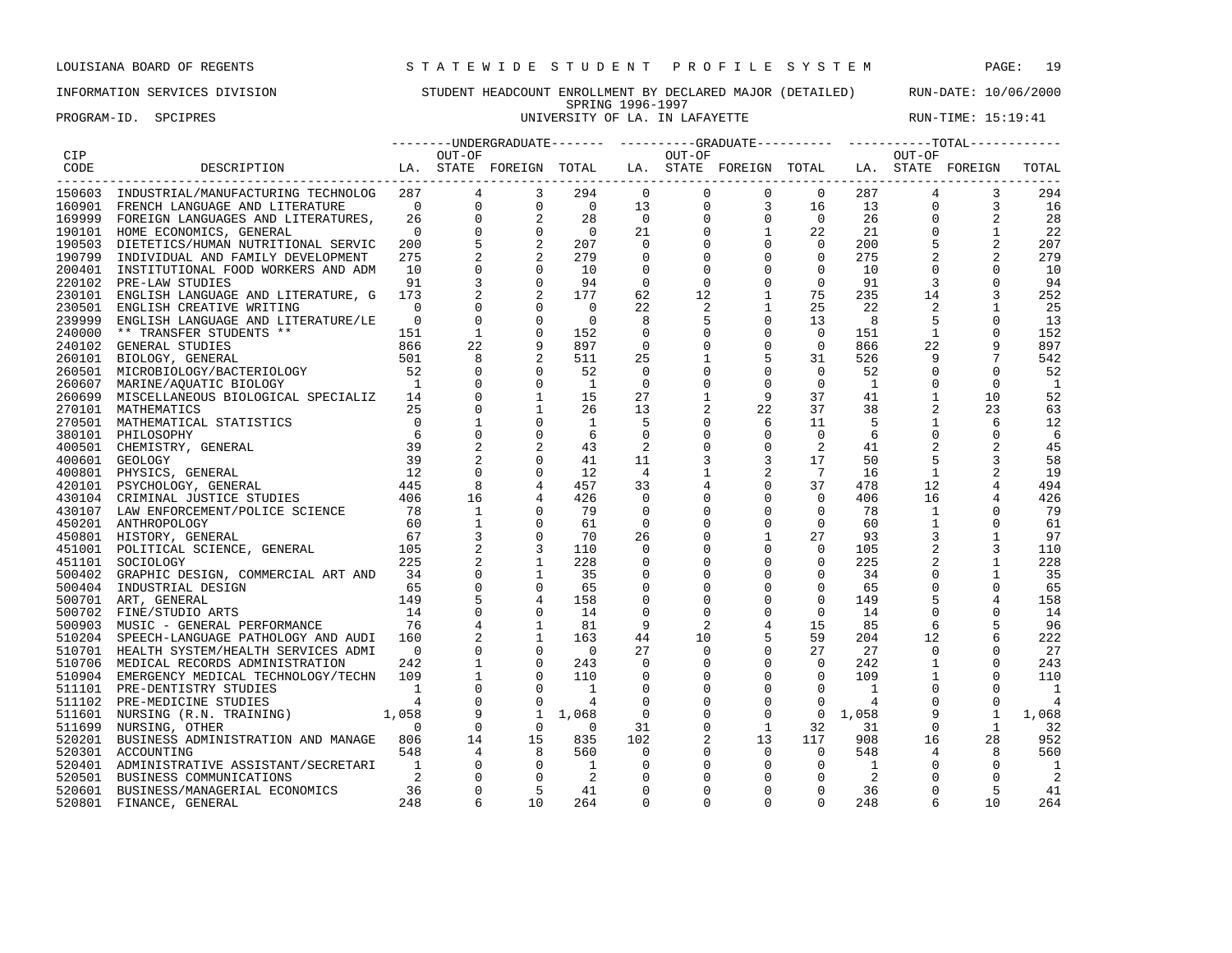LOUISIANA BOARD OF REGENTS STA TEWIDE STUDENT PROFILE SYSTEM PAGE: 20

### INFORMATION SERVICES DIVISION STUDENT HEADCOUNT ENROLLMENT BY DECLARED MAJOR (DETAILED) RUN-DATE: 10/06/2000 SPRING 1996-1997 PROGRAM-ID. SPCIPRES **EXECUTE:** 15:19:41 UNIVERSITY OF LA. IN LAFAYETTE RUN-TIME: 15:19:41

| CIP            |                                    |        | OUT-OF | -UNDERGRADUATE- |            |       | OUT-OF | -GRADUATE- |       |              | OUT-OF       | $-TOTAL-$ |        |
|----------------|------------------------------------|--------|--------|-----------------|------------|-------|--------|------------|-------|--------------|--------------|-----------|--------|
| CODE           | DESCRIPTION                        | LA.    | STATE  | FOREIGN         | TOTAL      | LA    | STATE  | FOREIGN    | TOTAL | LA.          | <b>STATE</b> | FOREIGN   | TOTAL  |
| 520805         | INSURANCE AND RISK MANAGEMENT      | 51     |        |                 | 51         |       |        |            |       | 51           |              |           | 51     |
| 520902         | HOTEL/MOTEL AND RESTAURANT MANAGEM | 68     |        |                 | 76         |       |        |            |       | 68           |              |           | 76     |
| 521001         | HUMAN RESOURCES MANAGEMENT         |        |        |                 |            |       |        |            |       |              |              |           |        |
| 521401         | BUSINESS MARKETING AND MARKETING M | 223    |        | 16              | 243        |       |        |            |       | 223          |              | 16        | 243    |
| 529999         | BUSINESS MANAGEMENT AND ADMINISTRA | 28     |        |                 | 29         |       |        |            |       | 28           |              |           | 29     |
| TOTAL STUDENTS |                                    | 13,578 | 233    |                 | 259 14,070 | 1,108 | 62     | 277        |       | 1,447 14,686 | 295          | 536       | 15,517 |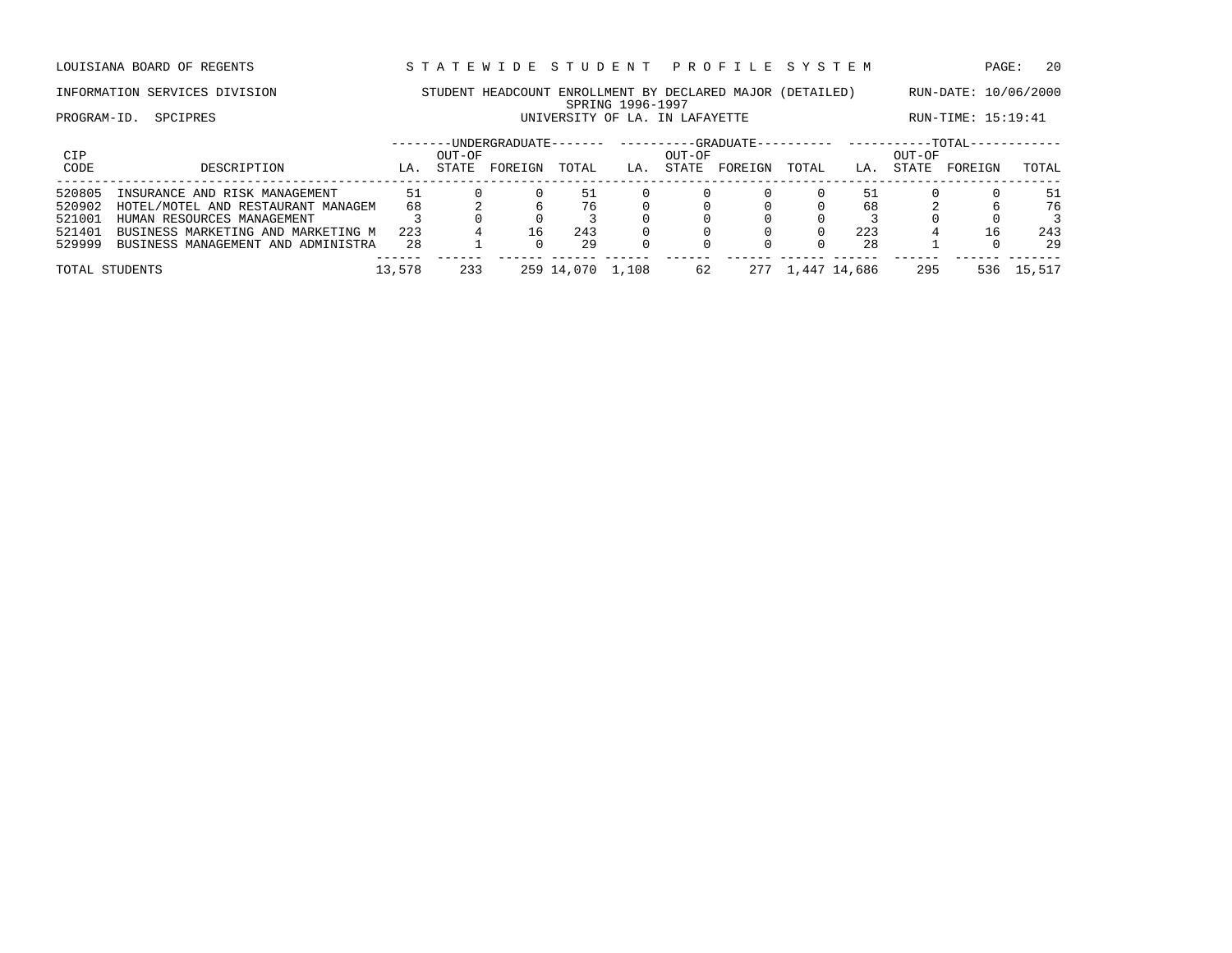LOUISIANA BOARD OF REGENTS STA TEWIDE STUDENT PROFILE SYSTEM PAGE: 21

### INFORMATION SERVICES DIVISION STUDENT HEADCOUNT ENROLLMENT BY DECLARED MAJOR (DETAILED) RUN-DATE: 10/06/2000 SPRING 1996-1997<br>L.S.U. AT ALEXANDRIA PROGRAM-ID. SPCIPRES **EXECUTE:** 15:19:41

| CIP<br>CODE | DESCRIPTION                        | LA.    | OUT-OF<br>STATE | -UNDERGRADUATE-<br>FOREIGN | TOTAL | LA. | OUT-OF<br><b>STATE</b> | --GRADUATE---<br>FOREIGN | --------- ---------<br>TOTAL | LA.   | OUT-OF<br><b>STATE</b> | $-TOTAL-$<br>FOREIGN | TOTAL         |
|-------------|------------------------------------|--------|-----------------|----------------------------|-------|-----|------------------------|--------------------------|------------------------------|-------|------------------------|----------------------|---------------|
| 000000      | UNCOMMITTED STUDENTS **<br>$***$   | 114    |                 |                            | 114   |     |                        |                          |                              | ⊥14   |                        |                      | 114           |
| 110301      | DATA PROCESSING TECHNOLOGY/TECHNIC | 47     |                 |                            |       |     |                        |                          |                              | 47    |                        |                      | 47            |
| 240000      | ** TRANSFER STUDENTS **            | ., 375 |                 |                            | L,390 |     |                        |                          | 0                            | 1,375 | 13                     |                      | $\perp$ , 390 |
| 511601      | NURSING (R.N. TRAINING)            | 655    |                 |                            | 656   |     |                        |                          |                              | 655   |                        |                      | 656           |
| 520401      | ADMINISTRATIVE ASSISTANT/SECRETARI | 10     |                 |                            | 10    |     |                        |                          |                              | 10    |                        |                      | 10            |
|             | TOTAL STUDENTS                     | 2,201  | 14              |                            | 2.217 |     |                        |                          | $\Omega$                     | 2,201 |                        |                      | 2,217         |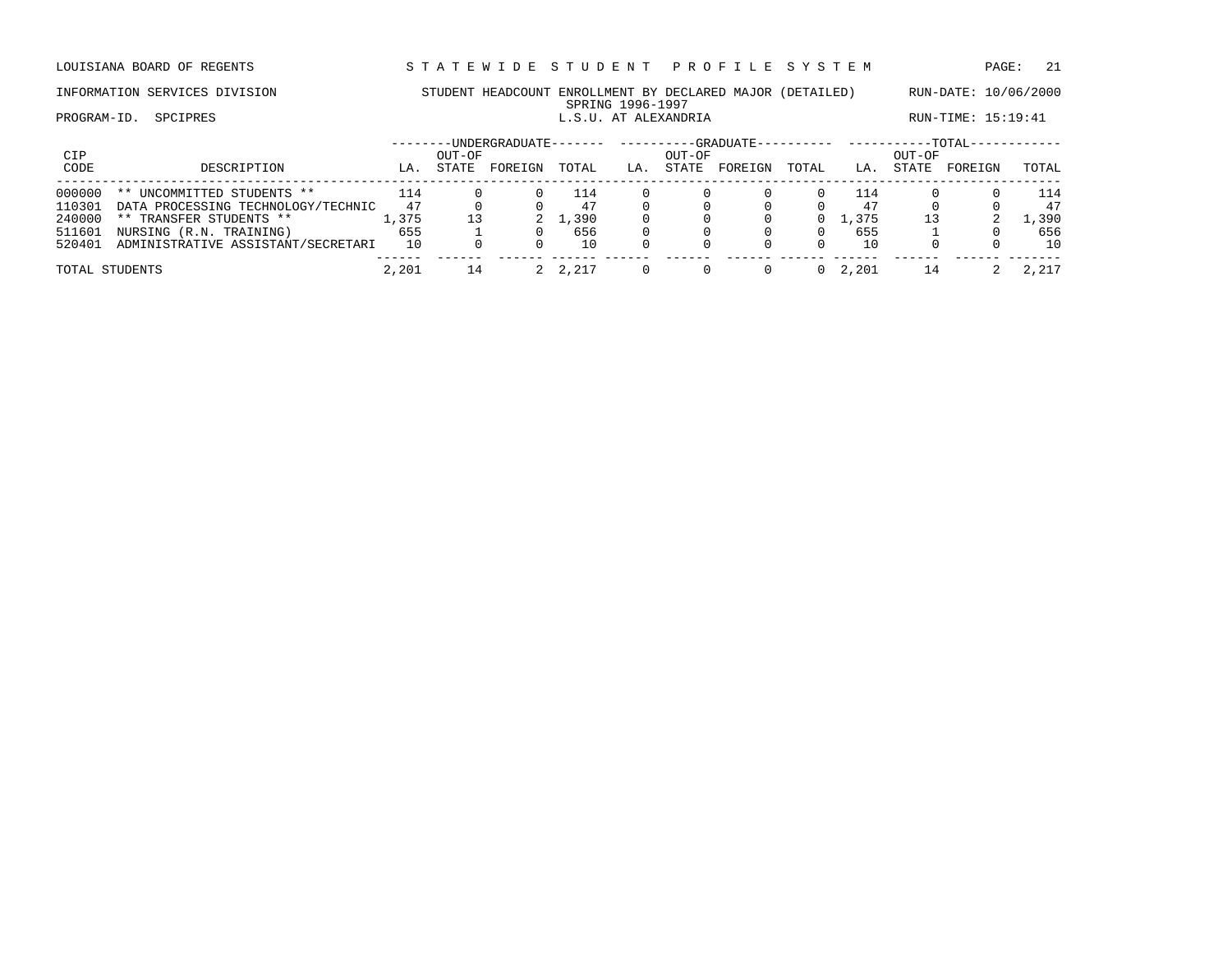PROGRAM-ID. SPCIPRES **EXECUTE:** 15:19:41

|        |                                                                                                                                                                            |                                           |                                                  |                                       |                            |                                        |                                                 |                         |                |                            |                          | --------UNDERGRADUATE------- ---------GRADUATE---------- -----------TOTAL----------- |                            |
|--------|----------------------------------------------------------------------------------------------------------------------------------------------------------------------------|-------------------------------------------|--------------------------------------------------|---------------------------------------|----------------------------|----------------------------------------|-------------------------------------------------|-------------------------|----------------|----------------------------|--------------------------|--------------------------------------------------------------------------------------|----------------------------|
| CIP    |                                                                                                                                                                            |                                           | OUT-OF                                           |                                       |                            |                                        | OUT-OF                                          |                         |                |                            | OUT-OF                   |                                                                                      |                            |
| CODE   | DESCRIPTION<br>-----------------------                                                                                                                                     |                                           |                                                  | LA. STATE FOREIGN TOTAL               |                            |                                        |                                                 | LA. STATE FOREIGN TOTAL |                |                            |                          | LA. STATE FOREIGN                                                                    | TOTAL                      |
|        | 000000 ** UNCOMMITTED STUDENTS ** 4,423                                                                                                                                    |                                           | 346                                              |                                       | 137 4,906                  | 508                                    | 31                                              | 89                      |                | 628 4,931                  | 377                      | 226                                                                                  | 5,534                      |
|        |                                                                                                                                                                            |                                           |                                                  |                                       | 90                         |                                        |                                                 |                         |                | 69                         | $\overline{4}$           | 17                                                                                   | 90                         |
|        |                                                                                                                                                                            |                                           |                                                  |                                       | $\overline{0}$             | $\begin{array}{c} 8 \\ 19 \end{array}$ |                                                 |                         |                | 8 <sup>8</sup>             | $\overline{\phantom{a}}$ | 19                                                                                   | 30                         |
|        |                                                                                                                                                                            |                                           |                                                  |                                       | 243                        |                                        |                                                 |                         |                | 205                        | 59                       | 24                                                                                   | 288                        |
|        |                                                                                                                                                                            |                                           |                                                  |                                       | $\overline{0}$             |                                        |                                                 | $\overline{0}$          | 6              | $4\overline{4}$            | 2                        | $\Omega$                                                                             | -6                         |
|        |                                                                                                                                                                            |                                           |                                                  |                                       | 33                         | 6                                      |                                                 | 28                      | 35             | 32                         | $\sim$ 3                 | 33                                                                                   | 68                         |
|        |                                                                                                                                                                            |                                           |                                                  |                                       | 68                         | $\overline{0}$                         |                                                 | $\Omega$                | $\bigcirc$     | 51                         | $\overline{9}$           | 8                                                                                    | 68                         |
|        |                                                                                                                                                                            |                                           |                                                  |                                       | 6                          | 24                                     | $\begin{array}{c} 2 \\ 1 \\ 0 \\ 1 \end{array}$ | 19                      | 44             | 29                         | 2                        | 19                                                                                   | 50                         |
|        |                                                                                                                                                                            |                                           |                                                  |                                       | 6                          | - 9                                    | $\mathbf 0$                                     | $7\overline{ }$         | 16             | 15                         | $\overline{0}$           | 7                                                                                    | 22                         |
| 030102 | ENVIRONMENTAL SCIENCE/STUDIES 158                                                                                                                                          |                                           | 22                                               | 5                                     | 185                        | 35                                     | 3                                               | 4                       | 42             | 193                        | 25                       | 9                                                                                    | 227                        |
| 030301 | FISHING AND FISHERIES SCIENCES AND                                                                                                                                         | $\overline{a}$                            | $\Omega$                                         |                                       | $\overline{0}$             | 10                                     | 10                                              | $\Omega$                | 20             | 10                         | 10                       | $\Omega$                                                                             | 20                         |
|        | 030501 FORESTRY, GENERAL                                                                                                                                                   | $\overline{0}$                            | $\mathbf{0}$                                     | $\overline{0}$                        | $\overline{0}$             | 8                                      |                                                 | 16                      | 32             | 8                          | 8                        | 16                                                                                   | 32                         |
| 030506 | FOREST MANAGEMENT                                                                                                                                                          | 86                                        |                                                  |                                       | 93                         | $\overline{0}$                         | $\Omega$                                        | $\overline{0}$          | $\overline{0}$ | 86                         | 5                        | 2                                                                                    | 93                         |
| 030601 | WILDLIFE AND WILDLANDS MANAGEMENT                                                                                                                                          | 119                                       |                                                  | $\Omega$                              | 128                        | 27                                     | 22                                              | 10                      | 59             | 146                        | 31                       | 10                                                                                   | 187                        |
|        | $\begin{array}{c} 230 \\ 150 \\ 101 \end{array}$<br>040201 ARCHITECTURE                                                                                                    |                                           | 48                                               | 19                                    | 297                        | 6                                      |                                                 | 6                       | 14             | 236                        | 50                       | 25                                                                                   | 311                        |
| 040501 | INTERIOR ARCHITECTURE                                                                                                                                                      |                                           | 19                                               | $\begin{array}{c} 7 \\ 9 \end{array}$ | 176                        | $\overline{0}$                         | $\overline{0}$                                  | $\mathbf{0}$            | $\Omega$       | 150                        | 19                       | 7                                                                                    | 176                        |
|        | 040601 LANDSCAPE ARCHITECTURE                                                                                                                                              |                                           | 23                                               |                                       | 133                        | 18                                     | 28                                              | $7\overline{ }$         | 53             | 119                        | 51                       | 16                                                                                   | 186                        |
| 050110 |                                                                                                                                                                            |                                           | $\overline{\phantom{0}}$                         | $\overline{0}$                        | $-5$                       | $\overline{0}$                         | $\Omega$                                        | $\mathbf 0$             | $\circ$        | 5                          | $\bigcirc$               | 0                                                                                    | - 5                        |
| 080102 | NUSSIAN AND SLAVIC AREA STUDIES<br>FASHION MERCHANDISING 66<br>ADVERTISING 1<br>JOURNALISM 1<br>BROADCAST JOURNALISM 3<br>MASS COMMUNICATIONS 603<br>FASHION MERCHANDISING |                                           | 11                                               | $\mathbf{1}$                          | 78                         | $\overline{0}$                         | $\Omega$                                        | $\mathbf 0$             | $\circ$        | 66                         | 11                       | 1                                                                                    | 78                         |
| 090201 |                                                                                                                                                                            |                                           | $\mathbf{0}$                                     |                                       | <sup>1</sup>               | $\mathbf 0$                            | $\mathbf 0$                                     | $\mathbf 0$             | $\circ$        | $\overline{1}$             | $\overline{0}$           | 0                                                                                    | <sup>1</sup>               |
| 090401 |                                                                                                                                                                            |                                           | $\Omega$                                         |                                       | $\Omega$                   | 54                                     | 11                                              | 8                       | 73             | 54                         | 11                       | 8                                                                                    | 73                         |
| 090402 |                                                                                                                                                                            |                                           | $\Omega$                                         | $\Omega$                              | $\overline{3}$             | $\Omega$                               | 0                                               | $\mathbf 0$             | $\mathbf 0$    | $\overline{3}$             | $\Omega$                 | $\Omega$                                                                             | $\overline{\mathbf{3}}$    |
| 090403 |                                                                                                                                                                            |                                           | 95                                               | 18                                    | 716                        | $\mathbf 0$                            | $\Omega$                                        | $\mathbf 0$             | $\overline{0}$ | 603                        | 95                       | 18                                                                                   | 716                        |
| 110401 | INFORMATION SCIENCES AND SYSTEMS                                                                                                                                           | $\overline{0}$                            | $\overline{0}$                                   | $\bigcirc$                            | $\overline{0}$             | 9                                      | $\mathbf 0$                                     | 83                      | 92             | 9                          | $\bigcirc$               | 83                                                                                   | 92                         |
| 110701 | COMPUTER SCIENCE                                                                                                                                                           | 245                                       | $\begin{array}{c} 17 \\ 0 \\ 0 \\ 0 \end{array}$ | 31                                    | 293                        | 21                                     | 2                                               | 32                      | 55             | 266                        | 19                       | 63                                                                                   | 348                        |
|        | 130101 EDUCATION, GENERAL                                                                                                                                                  |                                           |                                                  | $\Omega$                              | $\overline{0}$             | 267                                    | 11                                              | $\frac{3}{2}$           | 281            | 267                        | 11                       | 3                                                                                    | 281                        |
|        | 130301 CURRICULUM AND INSTRUCTION                                                                                                                                          | $\begin{matrix}0\\0\end{matrix}$          |                                                  | $\Omega$                              | $\Omega$                   | 92                                     | 10                                              | 9                       | 111            | 92                         | 10                       | 9                                                                                    | 111                        |
| 130401 | EDUCATION ADMINISTRATION AND SUPER                                                                                                                                         | $\overline{0}$                            |                                                  | $\overline{0}$                        | $\overline{0}$             | 99                                     | 5                                               |                         | 108            | 99                         | 5                        |                                                                                      | 108                        |
| 130601 | EDUCATIONAL EVALUATION AND RESEARC                                                                                                                                         | $\overline{0}$                            |                                                  | $\overline{0}$                        | $\overline{0}$             | $_{\rm 8}$                             |                                                 | 5                       | 14             | 8                          | $\mathbf{1}$             |                                                                                      | 14                         |
| 131101 | COUNSELOR EDUCATION COUNSELING AND                                                                                                                                         | $\overline{0}$                            | $\Omega$                                         | $\mathbf 0$                           | $\overline{0}$             | 15                                     |                                                 | $\mathbf 0$             | 15             | 15                         | $\mathbf 0$              | $\mathbf 0$                                                                          | 15                         |
|        | 131202 ELEMENTARY TEACHER EDUCATION                                                                                                                                        | 500                                       | 36                                               |                                       | 540                        | $\mathbf 0$                            |                                                 | $\mathbf 0$             | $\Omega$       | 500                        | 36                       |                                                                                      | 540                        |
|        | 131303 BUSINESS TEACHER EDUCATION (VOCATI                                                                                                                                  | $\overline{\phantom{a}}$                  | $\Omega$                                         |                                       | 2                          | $\mathbf 0$                            |                                                 |                         | $\mathbf 0$    | 2                          | $\Omega$                 |                                                                                      | 2                          |
|        | 131311 MATHEMATICS TEACHER EDUCATION                                                                                                                                       | $\sim$ 1                                  | $\Omega$                                         |                                       | $\overline{1}$             | $\mathbf 0$                            |                                                 |                         | $\mathbf 0$    | <sup>1</sup>               | $\Omega$                 | $\Omega$                                                                             | $\overline{1}$             |
|        | 131312 MUSIC TEACHER EDUCATION                                                                                                                                             | 59                                        | 49                                               |                                       | 108                        | 3                                      | 1                                               | $\mathbf 0$             | 4              | 62                         | 50                       | 0                                                                                    | 112                        |
|        | 131314 PHYSICAL EDUCATION TEACHING AND CO 490                                                                                                                              |                                           | 65                                               |                                       | 562                        | 63                                     | 17                                              | $7\phantom{.0}$         | 87             | 553                        | 82                       | 14                                                                                   | 649                        |
|        | 131318 SOCIAL STUDIES TEACHER EDUCATION                                                                                                                                    | $\overline{2}$                            | $\overline{0}$                                   |                                       | $\overline{\phantom{0}}^2$ | $\mathbf{0}$                           | 0                                               | $\mathbf 0$             | $\overline{0}$ | 2                          | $\mathbf 0$              | $\mathbf 0$                                                                          | $\overline{\phantom{0}}^2$ |
|        | 131399 TEACHER ED., SPECIFIC ACADEMIC & V                                                                                                                                  | 54                                        | $\mathbf{1}$                                     | $\mathbf 0$                           | 55                         | 87                                     |                                                 | 3                       | 94             | 141                        | 5                        | 3                                                                                    | 149                        |
|        | 140301 AGRICULTURAL ENGINEERING                                                                                                                                            | $\bigcirc$                                |                                                  | $\overline{0}$                        | $\overline{\phantom{0}}$   | 8                                      |                                                 | 2                       | 11             | 8                          | $\mathbf{1}$             | 2                                                                                    | 11                         |
|        | 140501 BIOENGINEERING AND BIOMEDICAL ENGI                                                                                                                                  | 80                                        | 9                                                |                                       | 91                         | $\overline{0}$                         | $\mathbf 0$                                     | $\mathbf 0$             | $\Omega$       | 80                         | 9                        | 2                                                                                    | 91                         |
|        | 140701 CHEMICAL ENGINEERING                                                                                                                                                | 398                                       | 54                                               | 16                                    | 468                        | 10                                     | 8                                               | 43                      | 61             | 408                        | 62                       | 59                                                                                   | 529                        |
|        | 140801 CIVIL ENGINEERING, GENERAL                                                                                                                                          |                                           | 37                                               | 22                                    | 364                        | 27                                     | 16                                              | 54                      | 97             | 332                        | 53                       | 76                                                                                   | 461                        |
| 140901 | COMPUTER ENGINEERING                                                                                                                                                       | $\begin{array}{r} 305 \\ 198 \end{array}$ | 22                                               | 26                                    | 246                        | $\overline{0}$                         | $\Omega$                                        | $\mathbf{0}$            | $\Omega$       | 198                        | 22                       | 26                                                                                   | 246                        |
|        | 141001 ELECTRICAL, ELECTRONICS AND COMMUN                                                                                                                                  | 307                                       | 29                                               | 24                                    | 360                        | 12                                     | 5                                               | 69                      | 86             | 319                        | 34                       | 93                                                                                   | 446                        |
|        | 141301 ENGINEERING SCIENCE                                                                                                                                                 | $\overline{0}$                            | $\overline{0}$                                   | $\overline{0}$                        | $\overline{0}$             | 25                                     | 5                                               | 47                      | 77             | 25                         | $-5$                     | 47                                                                                   | 77                         |
| 141401 | ENVIRONMENTAL/ENVIRONMENTAL HEALTH                                                                                                                                         | 77                                        | 11                                               | $\overline{\phantom{0}}^2$            | 90                         | $\overline{0}$                         | $\mathbf 0$                                     | $\overline{0}$          | $\overline{0}$ | 77                         | 11                       | -2                                                                                   | 90                         |
| 141701 | INDUSTRIAL/MANUFACTURING ENGINEERI                                                                                                                                         | 77                                        | $6^{\circ}$                                      | 29                                    | 112                        | 5                                      | 0                                               | 24                      | 29             | 82                         | 6                        | 53                                                                                   | 141                        |
| 141901 | MECHANICAL ENGINEERING                                                                                                                                                     | 401                                       | 38                                               | 36                                    | 475                        | 24                                     | 1                                               | 32                      | 57             | 425                        | 39                       | 68                                                                                   | 532                        |
|        | 142301 NUCLEAR ENGINEERING                                                                                                                                                 | $\overline{0}$                            | $\Omega$                                         | $\bigcirc$                            | $\overline{0}$             | 8                                      | 3                                               | 1                       | 12             | $\overline{\phantom{0}}$ 8 | $\overline{\mathbf{3}}$  | $\overline{1}$                                                                       | 12                         |
|        | 142501 PETROLEUM ENGINEERING                                                                                                                                               | 37                                        | 10                                               | 18                                    | 65                         | $7\phantom{.0}$                        | 3                                               | 8                       | 18             | 44                         | 13                       | 26                                                                                   | 83                         |
|        |                                                                                                                                                                            |                                           |                                                  |                                       |                            |                                        |                                                 |                         |                |                            |                          |                                                                                      |                            |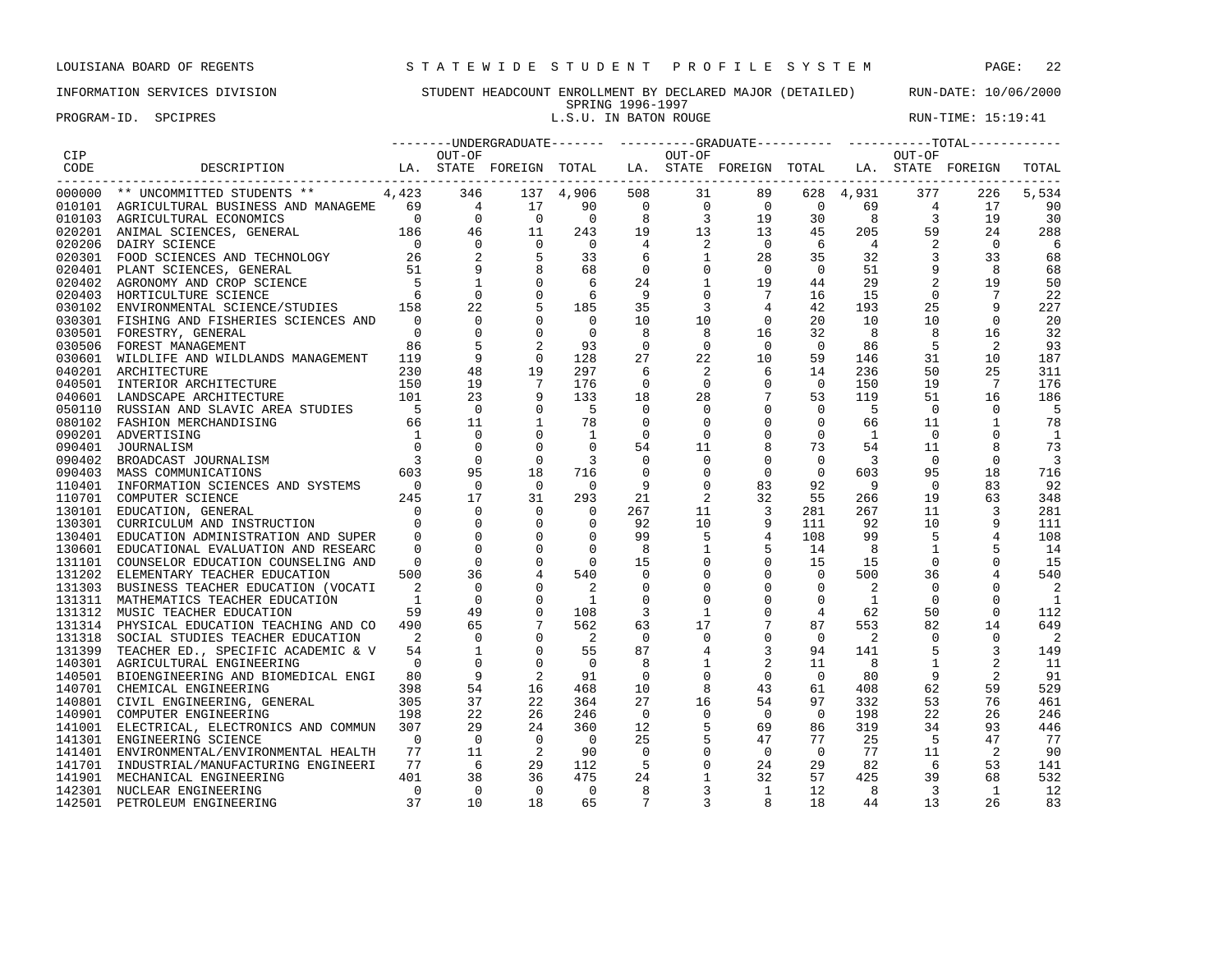PROGRAM-ID. SPCIPRES **EXECUTE:** 15:19:41

## INFORMATION SERVICES DIVISION STUDENT HEADCOUNT ENROLLMENT BY DECLARED MAJOR (DETAILED) RUN-DATE: 10/06/2000 SPRING 1996-1997<br>L.S.U. IN BATON ROUGE

|            |                                                                                                              |                          |                |                                                                   |                |                                       |                                                       |                          |                                                                                           |                 |                | --------UNDERGRADUATE------- ---------GRADUATE---------- -----------TOTAL----------- |                          |
|------------|--------------------------------------------------------------------------------------------------------------|--------------------------|----------------|-------------------------------------------------------------------|----------------|---------------------------------------|-------------------------------------------------------|--------------------------|-------------------------------------------------------------------------------------------|-----------------|----------------|--------------------------------------------------------------------------------------|--------------------------|
| <b>CIP</b> |                                                                                                              |                          | OUT-OF         |                                                                   |                |                                       | OUT-OF                                                |                          |                                                                                           |                 | OUT-OF         |                                                                                      |                          |
| CODE       | DESCRIPTION LA. STATE FOREIGN TOTAL LA. STATE FOREIGN TOTAL LA. STATE FOREIGN<br>___________________________ |                          |                |                                                                   |                |                                       |                                                       |                          |                                                                                           |                 |                |                                                                                      | TOTAL                    |
|            | 150101 ARCHITECTURAL ENGINEERING TECHNOLO                                                                    | 94                       |                |                                                                   | 106            | $\mathbf{0}$                          | $\mathbf 0$                                           | $\mathbf{0}$             | $\Omega$                                                                                  | 94              | 12             | $\mathbf 0$                                                                          | 106                      |
| 150603     | INDUSTRIAL/MANUFACTURING TECHNOLOG                                                                           | 19                       |                |                                                                   | 20             |                                       |                                                       | $\overline{0}$           | $0$ 19                                                                                    |                 | $\mathbf{1}$   | $\mathbf 0$                                                                          | 20                       |
|            | 160102 LINGUISTICS                                                                                           | $\overline{0}$           |                |                                                                   | $\overline{0}$ | $\begin{array}{c} 0 \\ 9 \end{array}$ | $\begin{bmatrix} 0 \\ 1 \\ 0 \\ 9 \\ 2 \end{bmatrix}$ | $4\overline{ }$          | $\begin{smallmatrix}1 & 4\\&0\end{smallmatrix}$<br>$\begin{array}{c} 14 \\ 0 \end{array}$ | 9               |                | $\begin{array}{c}\n1 \\ 1\n\end{array}$                                              | 14                       |
|            | 160501 GERMAN LANGUAGE AND LITERATURE                                                                        | 13                       |                |                                                                   | 18             | $\overline{0}$                        |                                                       | $\overline{0}$           |                                                                                           | 13              |                | $\mathbf{1}$                                                                         | 18                       |
| 160901     | FRENCH LANGUAGE AND LITERATURE                                                                               | 33                       |                |                                                                   | 39             | 14                                    |                                                       | $\mathbf{3}$             | 26                                                                                        | 47              | 13             |                                                                                      | 65                       |
| 160905     | SPANISH LANGUAGE AND LITERATURE                                                                              | 22                       |                |                                                                   | 28             | $-5$                                  |                                                       | 2                        | 9                                                                                         | 27              | 6              | 4                                                                                    | 37                       |
|            | 161203 LATIN LANGUAGE AND LITERATURE (ANC                                                                    | $7\phantom{.0}$          |                |                                                                   | $\overline{7}$ | $\mathbf 0$                           | 0                                                     | $\mathbf 0$              | $\Omega$                                                                                  | $7\phantom{.0}$ | $\Omega$       | $\mathbf 0$                                                                          | $7\phantom{.0}$          |
|            | 190101 HOME ECONOMICS, GENERAL                                                                               | $\Omega$                 |                | $\Omega$                                                          | $\Omega$       | 37                                    | 2                                                     | 12                       | 51                                                                                        | 37              | 2              | 12                                                                                   | 51                       |
|            | 190501 FOODS AND NUTRITION STUDIES, GENER                                                                    | $\mathbf{1}$             | $\Omega$       | $\Omega$                                                          | $\mathbf{1}$   | $\mathbf 0$                           | $\mathbf 0$                                           | $\mathbf 0$              | $\Omega$                                                                                  | $\overline{1}$  | $\Omega$       | $\Omega$                                                                             | $\overline{1}$           |
|            | 190503 DIETETICS/HUMAN NUTRITIONAL SERVIC                                                                    | 165                      | 13             | 4                                                                 | 182            | 0                                     | $\mathbf{0}$                                          | $\mathbf{0}$             | $\mathbf{0}$                                                                              | 165             | 13             | 4                                                                                    | 182                      |
| 190701     | INDIVIDUAL AND FAMILY DEVELOPMENT                                                                            | 143                      | - 5            |                                                                   | 149            | $\mathbf 0$                           | $\mathbf 0$                                           | $\mathbf 0$              | $\mathbf{0}$                                                                              | 143             | 5              | 1                                                                                    | 149                      |
| 220102     | PRE-LAW STUDIES                                                                                              | 54                       | $\overline{4}$ |                                                                   | 58             | $\mathbf 0$                           | $\mathbf{0}$                                          | $\mathbf 0$              | $\mathbf{0}$                                                                              | 54              | $\overline{4}$ | $\Omega$                                                                             | 58                       |
| 230101     | ENGLISH LANGUAGE AND LITERATURE, G                                                                           | 414                      | 58             | $\mathbf 0$                                                       | 472            | 56                                    | 52                                                    | 9                        | 117                                                                                       | 470             | 110            | 9                                                                                    | 589                      |
|            | 230301 COMPARATIVE LITERATURE                                                                                | $\overline{0}$           | $\mathbf 0$    | $\overline{0}$                                                    | $\overline{0}$ | 7                                     | 1                                                     | $\mathbf{1}$             | $\overline{9}$                                                                            | $\overline{7}$  | 1              | 1                                                                                    | - 9                      |
| 230501     | ENGLISH CREATIVE WRITING                                                                                     | $\Omega$                 | $\overline{0}$ | $\Omega$                                                          | $\overline{0}$ | 13                                    | 15                                                    | $\mathbf{1}$             | 29                                                                                        | 13              | 15             | 1                                                                                    | 29                       |
|            | 231001 SPEECH AND RHETORICAL STUDIES                                                                         | 45                       | 6              | $\Omega$                                                          | 51             | 22                                    | 20                                                    | $\mathbf{1}$             | 43                                                                                        | 67              | 26             | 1                                                                                    | 94                       |
|            | 240101 LIBERAL ARTS AND SCIENCES/LIBERAL                                                                     | 80                       | 12             | $\Omega$                                                          | 92             | $\Omega$                              | $\Omega$                                              | $\mathbf 0$              | $\Omega$                                                                                  | 80              | 12             | 0                                                                                    | 92                       |
| 240102     | <b>GENERAL STUDIES</b>                                                                                       | 665                      | 48             |                                                                   | 715            | $\overline{\phantom{0}}$              | $\mathbf 0$                                           | $\mathbf 0$              | $\mathbf{0}$                                                                              | 665             | 48             | $\overline{2}$                                                                       | 715                      |
|            | 240103 HUMANITIES/HUMANISTIC STUDIES                                                                         | $\overline{0}$           | $\mathbf 0$    | $\mathbf 0$                                                       | $\overline{0}$ | 38                                    | 1                                                     | $\mathbf 0$              | 39                                                                                        | 38              | <sup>1</sup>   | $\mathbf 0$                                                                          | 39                       |
|            |                                                                                                              | $\overline{0}$           | $\overline{0}$ | $\mathbf 0$                                                       | $\overline{0}$ | 110                                   | 21                                                    | 22                       | 153                                                                                       | 110             | 21             | 22                                                                                   | 153                      |
|            |                                                                                                              |                          | 35             | 6                                                                 | 243            | - 9                                   | $\overline{4}$                                        | 9                        | 22                                                                                        | 211             | 39             | 15                                                                                   | 265                      |
|            |                                                                                                              |                          | 3              | $\Omega$                                                          | 15             | -5                                    | 10                                                    | 8                        | 23                                                                                        | 17              | 13             | 8                                                                                    | 38                       |
|            |                                                                                                              |                          | $\Omega$       | $\Omega$                                                          | $\overline{0}$ | 12                                    | 4                                                     | 15                       | 31                                                                                        | 12              | $\overline{4}$ | 15                                                                                   | 31                       |
|            |                                                                                                              |                          | 20             | 8                                                                 | 506            | 11                                    | 8                                                     | 9                        | 28                                                                                        | 489             | 28             | 17                                                                                   | 534                      |
|            |                                                                                                              |                          | 46             | $\mathbf 0$                                                       | 441            | 14                                    | 22                                                    | $\overline{4}$           | 40                                                                                        | 409             | 68             | $\overline{4}$                                                                       | 481                      |
| 260702     | ENTOMOLOGY                                                                                                   | $\overline{0}$           | $\overline{0}$ | $\mathbf 0$                                                       | $\overline{0}$ | 15                                    | 14                                                    | 11                       | 40                                                                                        | 15              | 14             | 11                                                                                   | 40                       |
| 260706     | PHYSIOLOGY, HUMAN AND ANIMAL                                                                                 |                          | $\overline{0}$ | $\mathbf 0$                                                       | $\overline{0}$ | <sup>1</sup>                          | $\mathbf{1}$                                          | $\overline{0}$           | 2                                                                                         | <sup>1</sup>    | $\overline{1}$ | $\overline{0}$                                                                       | $\overline{2}$           |
|            | $\begin{array}{c} 0 \\ 59 \end{array}$<br>270101 MATHEMATICS                                                 | 59                       | 14             | 2                                                                 | 75             | 22                                    | 16                                                    | 21                       | 59                                                                                        | 81              | 30             | 23                                                                                   | 134                      |
|            | 270501 MATHEMATICAL STATISTICS                                                                               | $\overline{0}$           |                |                                                                   | $\Omega$       | 11                                    | 1                                                     | $7\phantom{.0}$          | 19                                                                                        | 11              | <sup>1</sup>   |                                                                                      | 19                       |
|            | 300101 BIOLOGICAL AND PHYSICAL SCIENCES                                                                      | $\overline{0}$           | $\mathbf 0$    | $\Omega$                                                          | $\overline{0}$ | 16                                    | 0                                                     | $\mathbf 0$              | 16                                                                                        | 16              | $\Omega$       | $\Omega$                                                                             | 16                       |
|            | 380101 PHILOSOPHY                                                                                            | 45                       |                | $\mathbf 0$                                                       | 54             | 10                                    | 2                                                     | $\mathbf 0$              | 12                                                                                        | 55              | 11             | $\Omega$                                                                             | 66                       |
|            | 380201 RELIGION/RELIGIOUS STUDIES                                                                            | $\overline{1}$           |                | $\mathbf 0$                                                       | $\mathbf{1}$   | $\overline{0}$                        | $\mathbf 0$                                           | $\mathbf 0$              | $\Omega$                                                                                  | 1               | $\Omega$       | $\Omega$                                                                             | $\overline{1}$           |
| 400501     | CHEMISTRY, GENERAL                                                                                           | 70                       |                | 2                                                                 | 80             | 36                                    | 48                                                    | 24                       | 108                                                                                       | 106             | 56             | 26                                                                                   | 188                      |
| 400601     | <b>GEOLOGY</b>                                                                                               | 24                       |                |                                                                   | 28             | 8                                     | 14                                                    | 19                       | 41                                                                                        | 32              | 16             | 21                                                                                   | 69                       |
| 400702     | OCEANOGRAPHY                                                                                                 | $\Omega$                 |                | $\mathbf 0$                                                       | $\Omega$       | 34                                    | 31                                                    | 8                        | 73                                                                                        | 34              | 31             | 8                                                                                    | 73                       |
| 400801     | PHYSICS, GENERAL                                                                                             | 52                       |                | 1                                                                 | 59             | $\overline{3}$                        | 22                                                    | 30                       | 55                                                                                        | 55              | 28             | 31                                                                                   | 114                      |
| 400806     | NUCLEAR PHYSICS                                                                                              | $\bigcirc$               | 0              | $\overline{0}$                                                    | $\overline{0}$ | 1                                     | $\overline{0}$                                        | 2                        | 3                                                                                         | 1               | $\overline{0}$ | 2                                                                                    | $\overline{\phantom{a}}$ |
| 420101     | PSYCHOLOGY, GENERAL                                                                                          | 674                      | 59             | 12                                                                | 745            | 58                                    | 71                                                    | $\overline{4}$           | 133                                                                                       | 732             | 130            | 16                                                                                   | 878                      |
|            | 430104 CRIMINAL JUSTICE STUDIES                                                                              | $\overline{\phantom{a}}$ | $\mathbf{0}$   | $\Omega$                                                          | 2              | $\mathbf 0$                           | $\Omega$                                              | $\mathsf{O}$             | $\Omega$                                                                                  | 2               | $\Omega$       | 0                                                                                    | - 2                      |
|            | 440401 PUBLIC ADMINISTRATION                                                                                 | $\Omega$                 | $\Omega$       | $\Omega$                                                          | $\Omega$       | 78                                    | 5                                                     | $\overline{2}$           | 85                                                                                        | 78              | 5              | $\overline{2}$                                                                       | 85                       |
| 440701     | SOCIAL WORK                                                                                                  | $\overline{0}$           | $\mathbf 0$    | $\mathbf 0$                                                       | $\overline{0}$ | 213                                   | 11                                                    | $\mathbf{1}$             | 225                                                                                       | 213             | 11             | $\mathbf 1$                                                                          | 225                      |
|            | 450201 ANTHROPOLOGY                                                                                          | 93                       | 8              | $\mathbf 0$                                                       | 101            | 24                                    | 22                                                    | 2                        | 48                                                                                        | 117             | 30             | 2                                                                                    | 149                      |
|            | 450601 ECONOMICS, GENERAL                                                                                    | 19                       | $\mathbf 0$    |                                                                   | 21             | $\overline{\mathbf{3}}$               | 6                                                     | 15                       | 24                                                                                        | 22              | 6              | 17                                                                                   | 45                       |
| 450701     | GEOGRAPHY                                                                                                    | 40                       | 8              | 3                                                                 | 51             | 31                                    | 46                                                    | 21                       | 98                                                                                        | 71              | 54             | 24                                                                                   | 149                      |
|            | $\frac{40}{305}$<br>450801 HISTORY, GENERAL                                                                  |                          |                |                                                                   | 327            | 35                                    | 26                                                    | $\overline{\phantom{a}}$ | 64                                                                                        | 340             | 46             | - 5                                                                                  | 391                      |
| 451001     | POLITICAL SCIENCE, GENERAL                                                                                   |                          |                | $\begin{array}{ccc} 20 & & 2 \\ 52 & & 7 \\ 22 & & 3 \end{array}$ | 382            | 30                                    | 17                                                    | $\overline{3}$           | 50                                                                                        | 353             | 69             | 10                                                                                   | 432                      |
| 451101     | SOCIOLOGY                                                                                                    | 223                      |                |                                                                   | 248            | 31                                    | 19                                                    | $\overline{4}$           | 54                                                                                        | 254             | 41             | 7                                                                                    | 302                      |
|            | 500402 GRAPHIC DESIGN, COMMERCIAL ART AND                                                                    | 45                       | $\overline{4}$ | $\overline{1}$                                                    | 50             | $\overline{0}$                        | $\overline{0}$                                        | $\mathbf 0$              | $\overline{0}$                                                                            | 45              | $\overline{4}$ | $\mathbf{1}$                                                                         | 50                       |
| 500501     | DRAMA/THEATER ARTS, GENERAL                                                                                  | 66                       | 11             | $\overline{1}$                                                    | 78             | 16                                    | 32                                                    | $\overline{1}$           | 49                                                                                        | 82              | 43             | $\overline{a}$                                                                       | 127                      |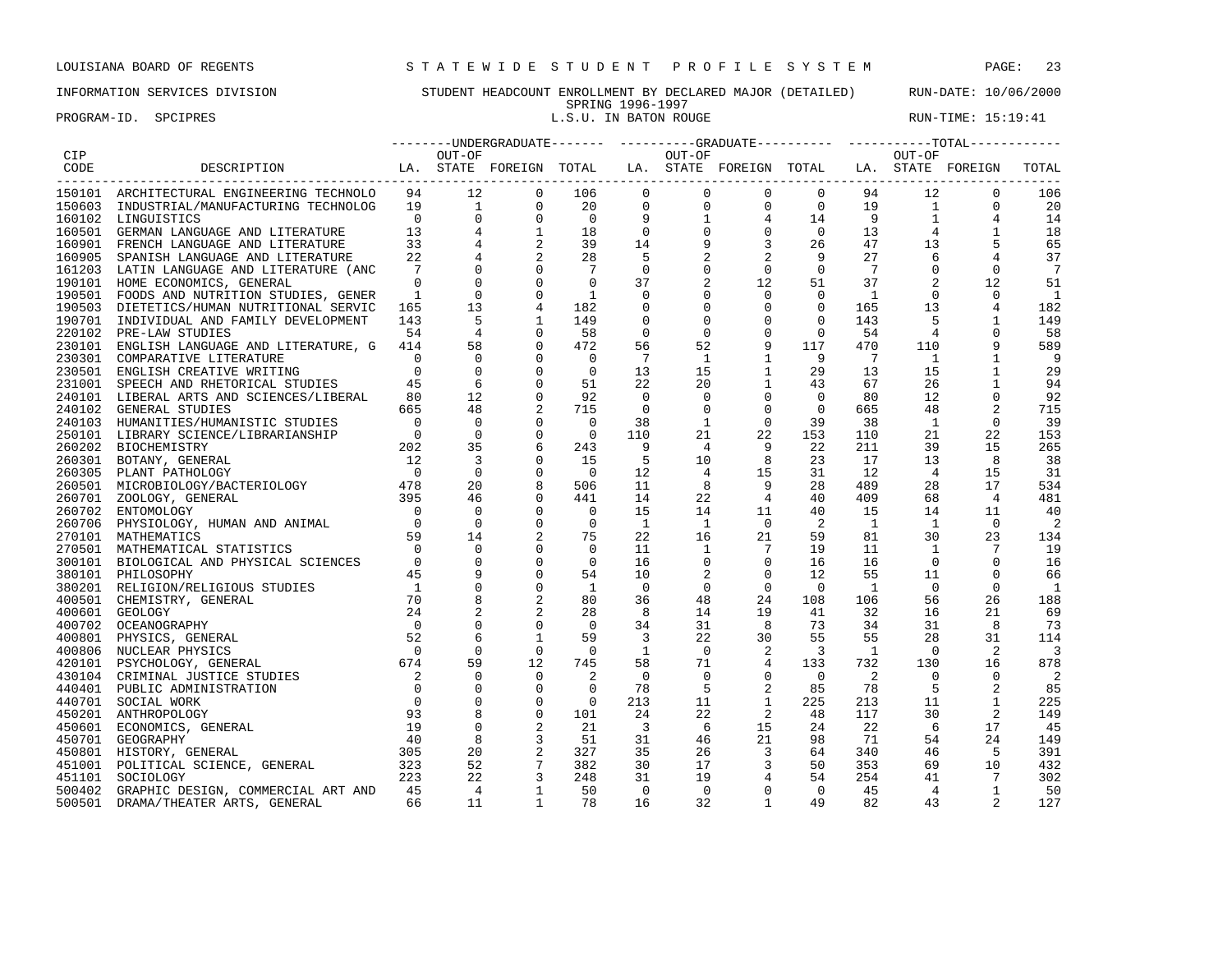## INFORMATION SERVICES DIVISION STUDENT HEADCOUNT ENROLLMENT BY DECLARED MAJOR (DETAILED) RUN-DATE: 10/06/2000

SPRING 1996-1997<br>L.S.U. IN BATON ROUGE PROGRAM-ID. SPCIPRES **EXECUTE:** 15:19:41

| <b>CIP</b>     |                                        |        | OUT-OF       |                         |     |                   | OUT-OF |                                           |          |       | OUT-OF | --------UNDERGRADUATE------- ---------GRADUATE---------- -----------TOTAL----------- |       |
|----------------|----------------------------------------|--------|--------------|-------------------------|-----|-------------------|--------|-------------------------------------------|----------|-------|--------|--------------------------------------------------------------------------------------|-------|
| CODE           | DESCRIPTION                            |        |              | LA. STATE FOREIGN TOTAL |     |                   |        | LA. STATE FOREIGN TOTAL                   |          |       |        | LA. STATE FOREIGN                                                                    | TOTAL |
| 500702         | FINE/STUDIO ARTS                       | 243    | 31           |                         | 278 | $12 \overline{ }$ | 26     |                                           | 39       | 255   | 57     |                                                                                      | 317   |
| 500703         | ART HISTORY, CRITICISM AND CONSERV     | $\cap$ |              |                         |     | 13                |        |                                           | 14       | 13    |        |                                                                                      | 14    |
| 500708         | PAINTING                               |        |              |                         | 14  |                   |        |                                           |          | 11    |        |                                                                                      | 14    |
| 500709         | SCULPTURE                              |        |              |                         |     |                   |        |                                           |          |       |        |                                                                                      |       |
| 500710         | PRINTMAKING                            |        |              |                         |     |                   |        |                                           |          |       |        |                                                                                      |       |
| 500711         | CERAMICS ARTS AND CERAMICS             |        |              |                         |     |                   |        |                                           |          |       |        |                                                                                      |       |
| 500903         | MUSIC - GENERAL PERFORMANCE            | 65     | 63           | 21                      | 149 | 44                | 63     | 31                                        | 138      | 109   | 126    | 52                                                                                   | 287   |
| 500905         | MUSICOLOGY AND ETHNOMUSICOLOGY         |        |              |                         |     |                   |        |                                           | 10       |       |        |                                                                                      | 10    |
| 510204         | SPEECH-LANGUAGE PATHOLOGY AND AUDI     | 244    | 22           |                         | 270 | 56                | 13     |                                           | 71       | 300   | 35     |                                                                                      | 341   |
| 511005         | MEDICAL TECHNOLOGY                     | 50     |              |                         | 56  |                   |        |                                           |          | 50    |        |                                                                                      | 56    |
| 511101         | PRE-DENTISTRY STUDIES                  | 51     |              |                         | 55  |                   |        |                                           |          | 51    |        |                                                                                      | 55    |
| 511102         | PRE-MEDICINE STUDIES                   | 351    | 28           |                         | 383 |                   |        |                                           |          | 351   | 2.8    |                                                                                      | 383   |
| 511199         | HEALTH AND MEDICAL PREPARATORY PRO     |        |              |                         |     |                   |        |                                           |          |       |        |                                                                                      |       |
| 512401         | VETERINARY MEDICINE (D.V.M.)           |        |              |                         |     | 210               | 85     |                                           | 296      | 210   | 85     |                                                                                      | 296   |
| 512501         | VETERINARY CLINICAL SCIENCES (M.S.     |        |              |                         |     | 27                | 13     | 21                                        | 61       | 27    | 13     | 21                                                                                   | 61    |
| 520201         | BUSINESS ADMINISTRATION AND MANAGE     | 827    | 70           | 38                      | 935 | 281               | 19     | 30                                        | 330      | 1,108 | 89     | 68                                                                                   | 1,265 |
| 520301         | ACCOUNTING                             | 563    | 49           |                         | 629 | 18                |        |                                           | 28       | 581   | 52     | 2.4                                                                                  | 657   |
| 520601         | BUSINESS/MANAGERIAL ECONOMICS          | 20     |              |                         | -23 |                   |        |                                           | $\Omega$ | 20    |        |                                                                                      | 23    |
| 520801         | FINANCE, GENERAL                       | 211    | 30           | 17                      | 258 | 17                |        | 19                                        | 39       | 228   | 33     | 36                                                                                   | 297   |
| 521101         | INTERNATIONAL BUSINESS                 | 98     | 20           | 26                      | 144 |                   |        |                                           | $\Omega$ | 98    | 20     | 26                                                                                   | 144   |
| 521401         | BUSINESS MARKETING AND MARKETING M 224 |        | 34           | 20                      | 278 | 12                |        |                                           | 28       | 236   | 42     | 28                                                                                   | 306   |
| TOTAL STUDENTS |                                        |        | 17,382 1,883 |                         |     |                   |        | 675 19,940 3,258 1,042 1,052 5,352 20,640 |          |       |        | 2,925 1,727 25,292                                                                   |       |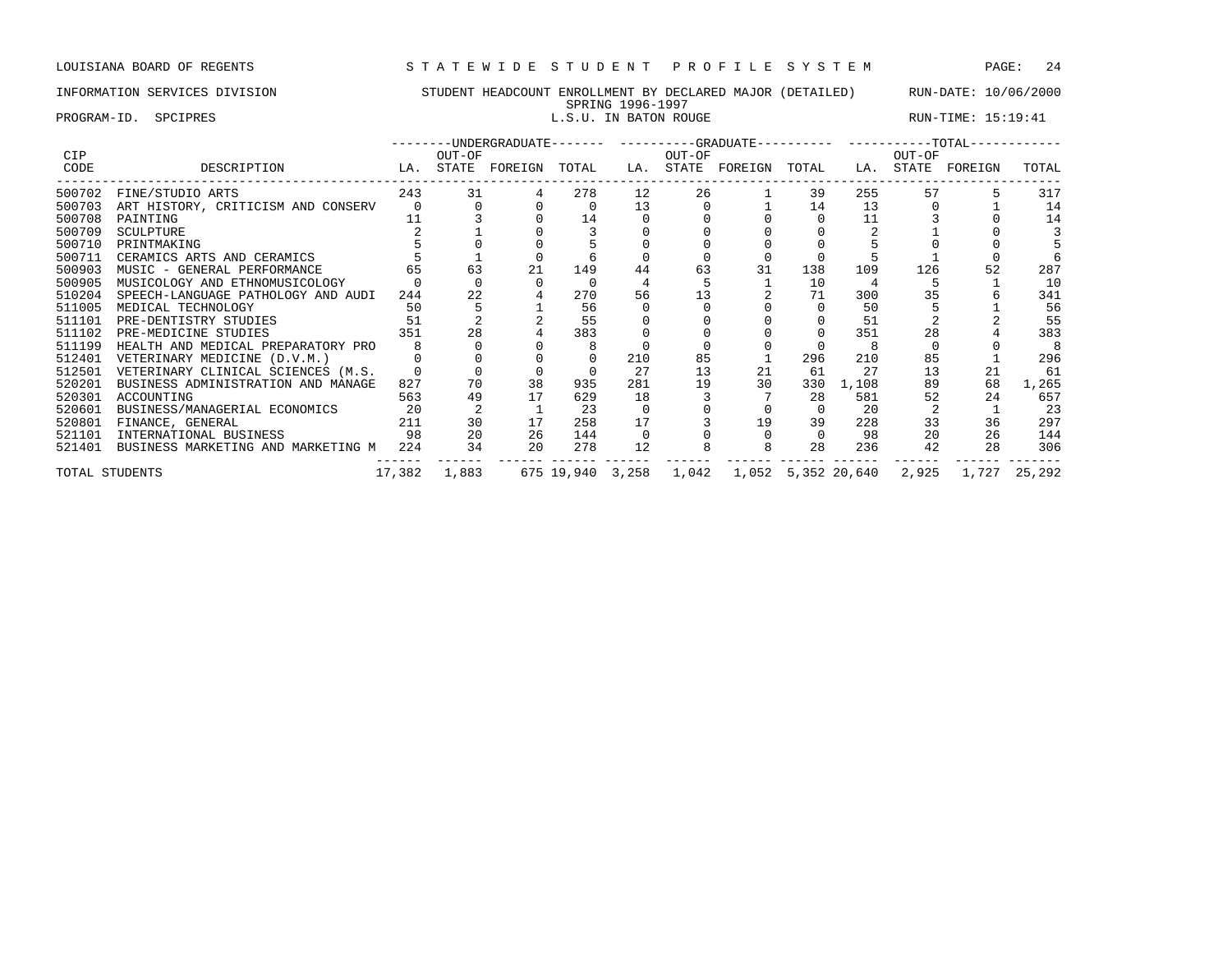## INFORMATION SERVICES DIVISION STUDENT HEADCOUNT ENROLLMENT BY DECLARED MAJOR (DETAILED) RUN-DATE: 10/06/2000

### PROGRAM-ID. SPCIPRES **EXECUTE:** 15:19:41

# SPRING 1996-1997<br>L.S.U. AT EUNICE

| <b>CIP</b>     |                                    |       | OUT-OF |         |         |     | OUT-OF |         | OUT-OF |                 |       |         |       |
|----------------|------------------------------------|-------|--------|---------|---------|-----|--------|---------|--------|-----------------|-------|---------|-------|
| CODE           | DESCRIPTION                        | LA.   | STATE  | FOREIGN | TOTAL   | LA. | STATE  | FOREIGN | TOTAL  | LA.             | STATE | FOREIGN | TOTAL |
| 000000         | ** UNCOMMITTED STUDENTS **         | 1,461 |        |         | 3 1,468 |     |        |         |        | $0 \quad 1,461$ |       |         | 1,468 |
| 240000         | ** TRANSFER STUDENTS **            |       |        |         |         |     |        |         |        |                 |       |         |       |
| 240102         | GENERAL STUDIES                    |       |        |         |         |     |        |         |        | 35              |       |         | 35    |
| 430107         | LAW ENFORCEMENT/POLICE SCIENCE     |       |        |         |         |     |        |         |        |                 |       |         |       |
| 430201         | FIRE PROTECTION AND SAFETY TECHNOL |       |        |         |         |     |        |         |        |                 |       |         |       |
| 439999         | PROTECTIVE SERVICES, OTHER         |       |        |         |         |     |        |         |        |                 |       |         |       |
| 510907         | MEDICAL RADIOLOGIC TECHNOLOGY/TECH | 132   |        |         | 132     |     |        |         |        | 132             |       |         | 132   |
| 510908         | RESPIRATORY THERAPY TECHNICIAN     | 61    |        |         | 61      |     |        |         |        | 61              |       |         | -61   |
| 511601         | NURSING (R.N. TRAINING)            | 436   |        |         | 437     |     |        |         |        | 436             |       |         | 437   |
| 520201         | BUSINESS ADMINISTRATION AND MANAGE | 141   |        |         | 141     |     |        |         |        | 141             |       |         | 141   |
| 520401         | ADMINISTRATIVE ASSISTANT/SECRETARI | 143   |        |         | 143     |     |        |         |        | 143             |       |         | 143   |
| 520408         | GENERAL OFFICE/CLERICAL AND TYPING |       |        |         |         |     |        |         |        |                 |       |         |       |
| TOTAL STUDENTS |                                    | 2,490 |        |         | 4 2,498 |     |        |         |        | $0 \quad 2.490$ |       |         | 2,498 |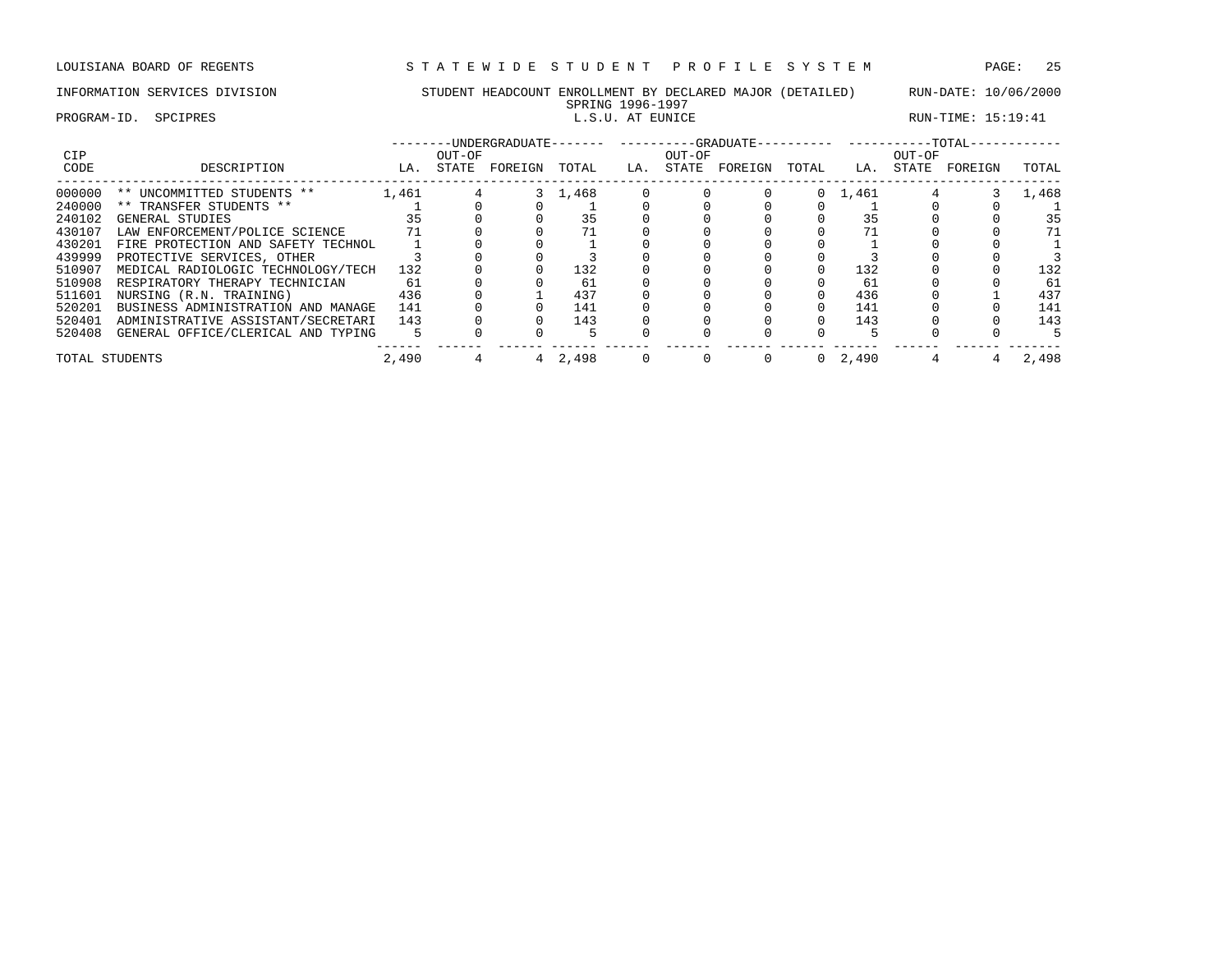PROGRAM-ID. SPCIPRES **EXECUTE:** 15:19:41

## INFORMATION SERVICES DIVISION STUDENT HEADCOUNT ENROLLMENT BY DECLARED MAJOR (DETAILED) RUN-DATE: 10/06/2000 SPRING 1996-1997<br>L.S.U. IN SHREVEPORT

|            |                                                                                                                                                                                                                                              |       | --------UNDERGRADUATE------- ---------GRADUATE---------- ----------TOTAL----------- |                |                         |                |              |                                                                                               |                                        |                      |                                                       |              |                         |  |
|------------|----------------------------------------------------------------------------------------------------------------------------------------------------------------------------------------------------------------------------------------------|-------|-------------------------------------------------------------------------------------|----------------|-------------------------|----------------|--------------|-----------------------------------------------------------------------------------------------|----------------------------------------|----------------------|-------------------------------------------------------|--------------|-------------------------|--|
| <b>CIP</b> |                                                                                                                                                                                                                                              |       | OUT-OF                                                                              |                |                         |                | OUT-OF       |                                                                                               |                                        |                      | OUT-OF                                                |              |                         |  |
| CODE       | -----------------------------                                                                                                                                                                                                                |       |                                                                                     |                |                         |                |              |                                                                                               |                                        |                      |                                                       |              | TOTAL                   |  |
|            | 000000 ** UNCOMMITTED STUDENTS ** 869                                                                                                                                                                                                        |       | 35                                                                                  | 2              | 906                     | 542            | $7^{\circ}$  |                                                                                               | $4\degree$                             | 553 1,411            | 42                                                    | -6           | 1,459                   |  |
|            |                                                                                                                                                                                                                                              |       |                                                                                     |                | 32 0                    |                | $\mathbf 0$  |                                                                                               |                                        |                      |                                                       | $\Omega$     | 32                      |  |
|            |                                                                                                                                                                                                                                              |       |                                                                                     |                | 41                      | $\overline{0}$ | $\mathbf 0$  |                                                                                               |                                        |                      | $\begin{array}{ccc} 31 & & 1 \\ 40 & & 1 \end{array}$ | $\Omega$     | 41                      |  |
|            |                                                                                                                                                                                                                                              |       |                                                                                     |                | 43                      | $\overline{0}$ | $\mathbf 0$  |                                                                                               |                                        | 42                   | $\overline{0}$                                        | $\mathbf{1}$ | 43                      |  |
|            |                                                                                                                                                                                                                                              |       |                                                                                     |                | $\overline{0}$          | 35             | 2            |                                                                                               |                                        | 37 35                | 2                                                     | $\Omega$     | 37                      |  |
|            |                                                                                                                                                                                                                                              |       |                                                                                     |                | 121                     | $\overline{0}$ | $\Omega$     |                                                                                               |                                        | 119                  | $\overline{1}$                                        | $\mathbf{1}$ | 121                     |  |
|            |                                                                                                                                                                                                                                              |       |                                                                                     |                | $\overline{0}$          | 27             | $\Omega$     | $\begin{bmatrix} 0 & 0 & 0 \\ 0 & 0 & 0 \\ 0 & 0 & 0 \\ 0 & 0 & 1 \\ 0 & 0 & 1 \end{bmatrix}$ |                                        | 27                   | $\Omega$                                              | $\Omega$     | 27                      |  |
|            |                                                                                                                                                                                                                                              |       |                                                                                     |                | $\Omega$                | 12             |              |                                                                                               |                                        | 12                   | $\mathbf{1}$                                          | $\Omega$     | 13                      |  |
|            |                                                                                                                                                                                                                                              |       |                                                                                     |                | 30                      | $\overline{0}$ |              | $\mathbf 0$                                                                                   | $\overline{0}$                         | 30                   | $\mathbf 0$                                           | 0            | 30                      |  |
|            |                                                                                                                                                                                                                                              |       |                                                                                     |                | 266                     | $\mathbf 0$    |              | $\mathbf 0$                                                                                   | $\overline{0}$                         | 262                  | $\overline{3}$                                        | $\mathbf{1}$ | 266                     |  |
|            |                                                                                                                                                                                                                                              |       |                                                                                     |                | $5^{\circ}$             | $\mathbf 0$    | $\mathbf 0$  | $\mathbf 0$                                                                                   | $\mathbf 0$                            | 5                    | $\Omega$                                              |              | - 5                     |  |
|            |                                                                                                                                                                                                                                              |       |                                                                                     |                | 14                      | $\mathbf 0$    |              | $\Omega$                                                                                      | $\Omega$                               | 13                   | $\mathbf{1}$                                          |              | 14                      |  |
|            |                                                                                                                                                                                                                                              |       |                                                                                     |                | 19                      | $\mathbf 0$    |              | 0                                                                                             | $\mathsf{O}$                           | 18                   |                                                       | 0            | 19                      |  |
|            |                                                                                                                                                                                                                                              |       |                                                                                     |                | 60                      | $\mathbf 0$    |              | $\mathbf 0$                                                                                   | $\mathbf{0}$                           | 56                   | $\overline{4}$                                        | $\Omega$     | 60                      |  |
|            |                                                                                                                                                                                                                                              |       |                                                                                     |                | 22                      | $\mathsf 0$    | $\mathbf{0}$ | $\mathbf 0$                                                                                   | $\mathbf{0}$                           | 22                   | $\mathbf 0$                                           | $\mathbf 0$  | 22                      |  |
|            |                                                                                                                                                                                                                                              |       | $\begin{array}{c}\n 22 \\  11 \\  2\n \end{array}$                                  |                | 13                      | $\mathbf 0$    | $\Omega$     | $\Omega$                                                                                      | $\Omega$                               | 11                   | $\overline{2}$                                        | $\Omega$     | 13                      |  |
|            |                                                                                                                                                                                                                                              |       |                                                                                     |                | $\overline{\mathbf{3}}$ |                | $\Omega$     |                                                                                               | $\Omega$                               | 2                    | $\mathbf{1}$                                          |              | 3                       |  |
|            | 131323 CHEMISTRY TEACHER EDUCATION 1<br>131325 FRENCH LANGUAGE TEACHER EDUCATION 1<br>1 ELECTRO FRACUER EDUCATION 1                                                                                                                          |       |                                                                                     |                | $\mathbf{1}$            |                |              | $\mathbf 0$                                                                                   | $\mathbf 0$                            | 1                    | $\mathbf 0$                                           |              | 1                       |  |
|            |                                                                                                                                                                                                                                              |       |                                                                                     |                | $\mathbf{1}$            |                |              |                                                                                               | $\mathbf 0$                            | $\mathbf{1}$         | $\Omega$                                              |              | 1                       |  |
|            | 160901 FRENCH LANGUAGE AND LITERATURE                                                                                                                                                                                                        |       |                                                                                     |                | $\sqrt{2}$              |                |              |                                                                                               | $\Omega$                               | 2                    | $\Omega$                                              |              | 2                       |  |
|            | 160905 SPANISH LANGUAGE AND LITERATURE                                                                                                                                                                                                       | -5    |                                                                                     |                |                         |                |              |                                                                                               | $\Omega$                               | 5                    | $\Omega$                                              |              | .5                      |  |
|            | 230101 ENGLISH LANGUAGE AND LITERATURE, G                                                                                                                                                                                                    | 42    |                                                                                     | $\overline{0}$ | 43                      | $\mathbf 0$    |              | $\mathbf 0$                                                                                   | $\mathbf 0$                            | 42                   | $\mathbf{1}$                                          | $\Omega$     | 43                      |  |
|            | 231001 SPEECH AND RHETORICAL STUDIES                                                                                                                                                                                                         |       |                                                                                     | $\Omega$       | $\overline{\mathbf{3}}$ | $\mathbf 0$    |              | $\Omega$                                                                                      | $\mathbf 0$                            | $\overline{3}$       | $\Omega$                                              | $\Omega$     | $\overline{\mathbf{3}}$ |  |
|            | STUDIES<br>STUDIES 138<br>STUDIES 128<br>240102 GENERAL STUDIES                                                                                                                                                                              |       |                                                                                     | $\mathbf 0$    | 139                     | $\mathbf 0$    | $\Omega$     | $\mathbf 0$                                                                                   | $\Omega$                               | 138                  | $\mathbf{1}$                                          | $\Omega$     | 139                     |  |
|            | 240103 HUMANITIES/HUMANISTIC STUDIES                                                                                                                                                                                                         |       |                                                                                     | $\mathbf 0$    | $\overline{0}$          | 35             | $\mathbf 0$  | $\Omega$                                                                                      | 35                                     | 35                   | $\Omega$                                              | $\Omega$     | 35                      |  |
|            | 260101 BIOLOGY, GENERAL                                                                                                                                                                                                                      |       |                                                                                     | $\mathbf 0$    | 137                     | $\Omega$       | $\Omega$     | $\Omega$                                                                                      | $\overline{0}$                         | 128                  | 9                                                     | $\Omega$     | 137                     |  |
|            |                                                                                                                                                                                                                                              |       |                                                                                     | <sup>1</sup>   | 63                      | $\mathbf 0$    |              | $\mathbf 0$                                                                                   | $\overline{0}$                         | 62                   | $\mathsf 0$                                           | $\mathbf{1}$ | 63                      |  |
|            |                                                                                                                                                                                                                                              |       |                                                                                     | $\overline{0}$ | 15                      | $\mathbf 0$    |              | $\mathbf 0$                                                                                   | $\mathbf 0$                            | 12                   | 3                                                     | $\Omega$     | 15                      |  |
|            |                                                                                                                                                                                                                                              |       |                                                                                     |                | 25                      | $\mathsf 0$    |              | $\mathbf 0$                                                                                   | $\overline{0}$                         | 24                   |                                                       | $\Omega$     | 25                      |  |
|            |                                                                                                                                                                                                                                              |       |                                                                                     | $\overline{0}$ | 12                      | $\mathbf 0$    | $\Omega$     | $\mathbf 0$                                                                                   | $\circ$                                | 12                   | $\Omega$                                              | $\Omega$     | 12                      |  |
|            |                                                                                                                                                                                                                                              |       |                                                                                     | 1              |                         | $\mathbf 0$    | $\Omega$     | $\Omega$                                                                                      | $\Omega$                               | 179                  |                                                       | $\mathbf{1}$ | 188                     |  |
|            |                                                                                                                                                                                                                                              |       |                                                                                     |                | 188                     |                |              | $\mathbf 0$                                                                                   |                                        | 92                   |                                                       | $\Omega$     |                         |  |
|            |                                                                                                                                                                                                                                              |       |                                                                                     | $\Omega$       | 100                     |                | $\mathbf 0$  | $\mathbf 0$                                                                                   | $\circ$<br>$\mathbf{0}$                |                      | $\Omega$                                              | $\Omega$     | 100                     |  |
|            |                                                                                                                                                                                                                                              |       | $\overline{0}$                                                                      | $\mathbf 0$    | $_{\rm 8}$              | $\mathbf 0$    |              |                                                                                               | $\mathbf 0$                            | 8                    | $\Omega$                                              | $\mathbf 0$  | 8<br>$\overline{3}$     |  |
|            | 160101 BIOLOGICAL SCIENCES/LIFE SCIENCES, CANADIO PRIDIDENTICS<br>170101 MATHEMATICS<br>1700501 CHEMISTRY, GENERAL 24<br>1700501 PHYSICS, GENERAL 12<br>120101 PSYCHOLOGY, GENERAL 179<br>179<br>1790501 PENININAL JUSTICE STUDIES 92<br>179 |       |                                                                                     |                | $\overline{3}$<br>37    |                |              | $\Omega$                                                                                      | $\mathbf 0$                            | $\overline{3}$<br>36 | $\mathbf{1}$                                          | $\Omega$     | 37                      |  |
|            |                                                                                                                                                                                                                                              |       |                                                                                     |                | 29                      |                |              |                                                                                               | $\mathbf 0$                            | 29                   | $\mathbf 0$                                           |              | 29                      |  |
|            |                                                                                                                                                                                                                                              |       |                                                                                     |                |                         |                |              | $\Omega$                                                                                      |                                        |                      | $\Omega$                                              |              |                         |  |
|            |                                                                                                                                                                                                                                              |       |                                                                                     |                | 38                      |                |              |                                                                                               | $\mathbf 0$                            | 38<br>37             |                                                       | $\Omega$     | 38                      |  |
|            |                                                                                                                                                                                                                                              |       |                                                                                     |                | 38                      |                |              |                                                                                               | $\mathbf{0}$                           |                      | $\mathbf{1}$                                          |              | 38                      |  |
|            |                                                                                                                                                                                                                                              |       |                                                                                     |                | 41                      | $\Omega$       | $\Omega$     | $\Omega$                                                                                      | $\Omega$                               | 39                   | 2                                                     | $\Omega$     | 41                      |  |
|            |                                                                                                                                                                                                                                              |       |                                                                                     |                | - 9                     | $\Omega$       |              | $\Omega$                                                                                      | $\Omega$                               | 9                    | $\Omega$                                              | $\Omega$     | - 9                     |  |
|            |                                                                                                                                                                                                                                              |       |                                                                                     |                | 278                     | 62             | 0            | $\mathbf{1}$                                                                                  | 63                                     | 335                  | 5                                                     | $\mathbf{1}$ | 341                     |  |
|            |                                                                                                                                                                                                                                              |       |                                                                                     |                | 221                     | $\mathbf 0$    | $\mathbf 0$  | $\mathbf{0}$                                                                                  | $\overline{0}$                         | 217                  | $\overline{4}$                                        | $\Omega$     | 221                     |  |
|            |                                                                                                                                                                                                                                              |       |                                                                                     |                | 10                      | $\overline{0}$ | $\Omega$     | $\mathbf 0$                                                                                   | $\overline{0}$                         | 10                   | $\mathbf 0$                                           | $\Omega$     | 10                      |  |
|            |                                                                                                                                                                                                                                              |       |                                                                                     |                | 56                      | $\mathbf 0$    | $\Omega$     | $\mathbf 0$                                                                                   | $\circ$                                | 55                   | <sup>1</sup>                                          | $\Omega$     | 56                      |  |
|            |                                                                                                                                                                                                                                              |       |                                                                                     |                | 72                      |                |              | $\overline{0}$                                                                                | $\overline{0}$<br>------ ------ ------ | 70                   | $\overline{\phantom{a}}$ 2                            | $\Omega$     | 72                      |  |
|            | TOTAL STUDENTS                                                                                                                                                                                                                               | 3,045 | 97                                                                                  |                | 7 3,149                 | 713            | 10           | 5 <sup>5</sup>                                                                                |                                        | 728 3,758            | 107                                                   | 12           | 3,877                   |  |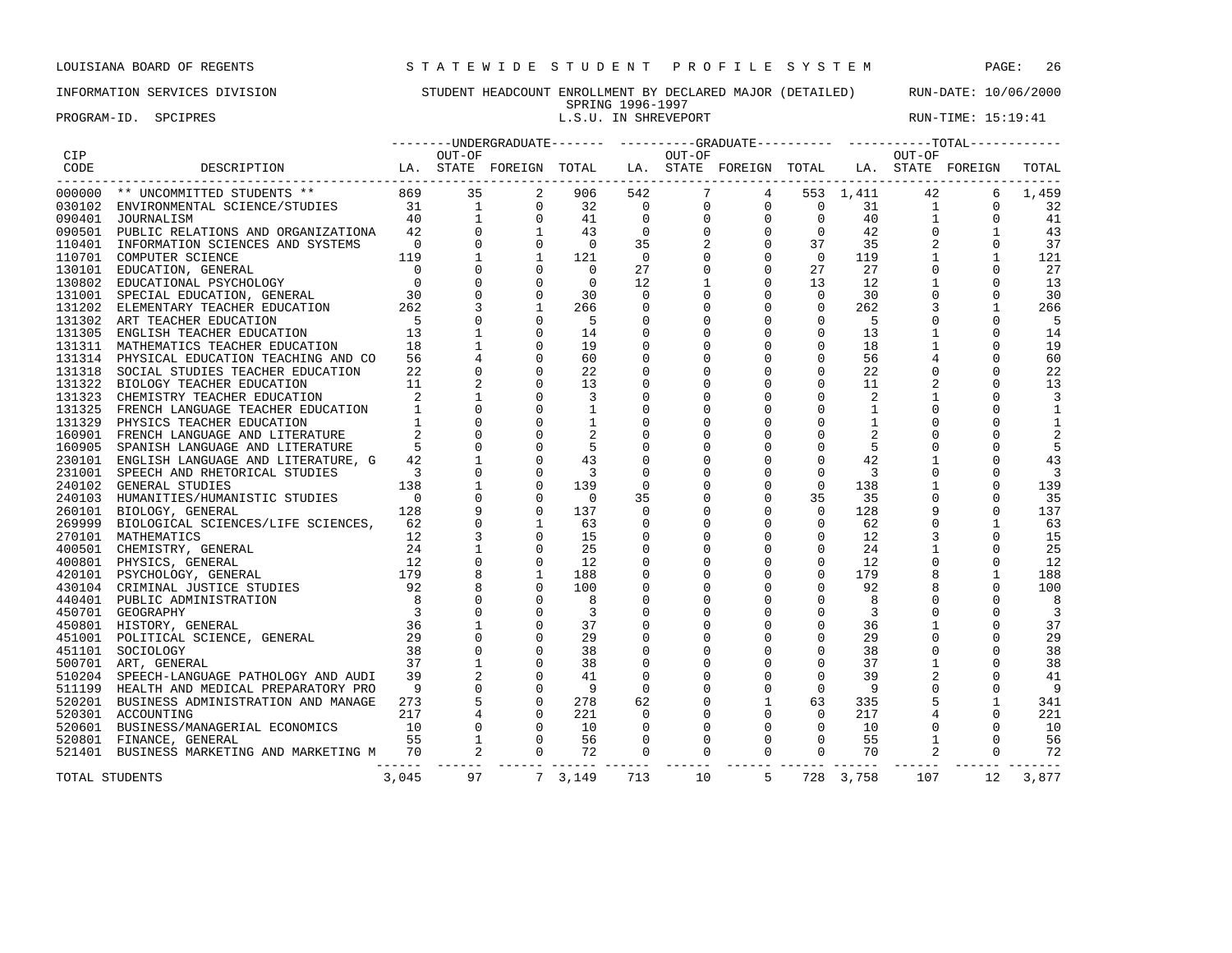PROGRAM-ID. SPCIPRES **EXECUTE:** 15:19:41

## INFORMATION SERVICES DIVISION STUDENT HEADCOUNT ENROLLMENT BY DECLARED MAJOR (DETAILED) RUN-DATE: 10/06/2000 SPRING 1996-1997<br>UNIVERSITY OF NEW ORLEANS

| CIP<br>OUT-OF<br>OUT-OF<br>OUT-OF<br>DESCRIPTION                      LA. STATE FOREIGN TOTAL   LA. STATE FOREIGN TOTAL  LA. STATE FOREIGN<br>CODE<br>TOTAL<br>--------<br>$\begin{tabular}{cccccccc} \texttt{C}-\texttt{C}-\texttt{C}-\texttt{C}-\texttt{C}-\texttt{C}-\texttt{C}-\texttt{C}-\texttt{C}-\texttt{C}-\texttt{C}-\texttt{C}-\texttt{C}-\texttt{C}-\texttt{C}-\texttt{C}-\texttt{C}-\texttt{C}-\texttt{C}-\texttt{C}-\texttt{C}-\texttt{C}-\texttt{C}-\texttt{C}-\texttt{C}-\texttt{C}-\texttt{C}-\texttt{C}-\texttt{C}-\texttt{C}-\texttt{C}-\texttt{C}-\texttt{C}-\texttt{C}-\texttt{C}-\$<br>3,990<br>115<br>$\overline{\phantom{a}}$<br>55<br>8<br>397<br>445<br>53<br>10<br>216<br>$\overline{3}$<br>146<br>$\overline{2}$<br>137<br>154<br>693<br>23<br>$\mathbf 0$<br>$\mathbf 0$<br>12<br>$\overline{0}$<br>12<br>$\mathbf{0}$<br>$\mathbf 0$<br>$\mathbf{1}$<br>$\mathbf 0$<br>$\overline{0}$<br>$\overline{4}$<br>$\overline{0}$<br>$-5$<br>89<br>39<br>212<br>36<br>167<br>$\Omega$<br>$\mathbf{1}$<br>19<br>26<br>1<br>27<br>$\Omega$<br>$\mathbf{0}$<br>$\mathbf{1}$<br>$\Omega$<br>$\Omega$<br>17<br>18<br>$\Omega$<br>$\mathbf 0$<br>$\mathbf 0$<br>$\begin{array}{c}0\\220\end{array}$<br>$\mathbf 0$<br>5<br>$\Omega$<br>5<br>- 5<br>131328 HISTORY TEACHER EDUCATION<br>$\overline{\phantom{0}}$<br>$\Omega$<br>- 5<br>$7\overline{ }$<br>$\mathbf 0$<br>3<br>$\mathbf 0$<br>$\mathbf{0}$<br>7<br>230<br>220<br>230<br>140801 CIVIL ENGINEERING, GENERAL<br>15<br>141001 ELECTRICAL, ELECTRONICS AND COMMUN 295<br>319<br>$\overline{0}$<br>$\mathbf 0$<br>295<br>9<br>15<br>319<br>$\mathbf{0}$<br>$\overline{0}$<br>$\overline{0}$<br>72<br>$\overline{a}$<br>60<br>$\overline{0}$<br>$\overline{0}$<br>134<br>72<br>60<br>134<br>141301 ENGINEERING SCIENCE<br>$\overline{3}$<br>23<br>$\mathbf{0}$<br>$\overline{\mathbf{3}}$<br>289<br>315<br>$\overline{0}$<br>$\Omega$<br>289<br>23<br>315<br>141901 MECHANICAL ENGINEERING<br>12<br>$\mathbf{0}$<br>12<br>22<br>$\mathbf 0$<br>$\circ$<br>22<br>108<br>142201 NAVAL ARCHITECTURE AND MARINE ENGI<br>74<br>108<br>$\mathbf 0$<br>74<br>2<br>$\mathbf 0$<br>$\overline{2}$<br>13<br><sup>1</sup><br>16<br>$\mathbf 0$<br>$\mathbf 0$<br>13<br>$\mathbf{1}$<br>16<br>160901 FRENCH LANGUAGE AND LITERATURE<br>$\overline{0}$<br>$\begin{array}{c} 1 \\ 1 \\ 0 \\ 2 \\ 7 \\ 7 \\ 2 \\ 1 \\ 2 \\ 1 \\ 1 \\ 2 \\ 1 \\ 1 \\ 2 \\ 1 \\ 2 \\ 3 \\ 4 \\ 5 \\ 6 \\ 7 \\ 9 \\ 1 \\ 2 \\ 4 \\ 1 \\ 4 \\ 1 \\ 2 \\ 3 \\ 4 \\ 5 \\ 4 \\ 6 \\ 7 \\ 9 \\ 1 \\ 1 \\ 2 \\ 4 \\ 1 \\ 4 \\ 1 \\ 2 \\ 3 \\ 4 \\ 4 \\ 5 \\ 4 \\ 5 \\ 4 \\ 6 \\ 7 \\ 9 \\ 1 \\ 1 \\ 1 \\ 2 \\ 3 \\ 4 \\ 4 \\ 5 \\ 4 \\ 5 \\ 5 \\ 6 \\ 7 \\ 9 \\ 1 \\ 1 \\$<br>$\overline{1}$<br>$\mathbf 0$<br>20<br>$\mathbf 0$<br>$\overline{0}$<br>20<br>$\mathbf{1}$<br>$\mathbf{1}$<br>22<br>160905 SPANISH LANGUAGE AND LITERATURE<br>22<br>$\overline{0}$<br>2<br>$\overline{0}$<br>$\overline{\mathbf{3}}$<br>24<br>$\overline{0}$<br>$\overline{0}$<br>19<br>3<br>19<br>24<br>160999 ROMANCE LANGUAGES AND LITERATURES,<br>22<br>$7\overline{ }$<br>79<br>230101 ENGLISH LANGUAGE AND LITERATURE, G 219<br>243<br>60<br>12<br>279<br>34<br>9<br>322<br>33<br>$\mathbf 0$<br>33<br>$\begin{array}{r} 2416 \\ 786 \\ 416 \\ 33 \\ 72\n\end{array}$<br>826<br>$\overline{0}$<br>$\Omega$<br>$\Omega$<br>786<br>7<br>826<br>240102 GENERAL STUDIES<br>17<br>20<br>440<br>18<br>3<br>4<br>25<br>434<br>11<br>465<br>260101 BIOLOGY, GENERAL<br>1<br>44<br>$\overline{1}$<br>19<br>$\mathbf 0$<br>11<br>30<br>60<br>13<br>74<br>270101 MATHEMATICS<br>36<br>$\mathbf 0$<br>$\mathbf 0$<br>$\Omega$<br>33<br>$\overline{3}$<br>$\overline{0}$<br>$\overline{0}$<br>36<br>380101 PHILOSOPHY<br>$7\phantom{.0}$<br>76<br>21<br>43<br>87<br>11<br>400501 CHEMISTRY, GENERAL<br>15<br>21<br>119<br>$\overline{1}$<br>$\mathbf 0$<br>$\overline{9}$<br>22<br>26<br>14<br>39<br>$\Omega$<br>48<br>400601 GEOLOGY<br>400603 GEOPHYSICS AND SEISMOLOGY 5<br>400603 GEOPHYSICS, GENERAL 22<br>420101 PSYCHOLOGY, GENERAL 4441<br>$\mathbf 0$<br>$\mathbf{1}$<br>$\mathbf 0$<br>6<br>$\mathbf 0$<br>$\overline{0}$<br>-5<br>$\overline{0}$<br>$\Omega$<br>-6<br>$\overline{0}$<br>$\mathbf 0$<br>2<br>$\mathbf{3}$<br>2<br>22<br>19<br>36<br>3<br>14<br>41<br>25<br>6<br>472<br>$\mathbf 0$<br>$\overline{0}$<br>441<br>25<br>472<br>$\overline{0}$<br>$\mathbf 0$<br>$\overline{0}$<br>$\mathbf 0$<br>$\mathbf{1}$<br>34<br>13<br>$\begin{array}{c}\n 1 \\  0 \\  47 \\  3\n \end{array}$<br>$\overline{0}$<br>20<br>13<br>20<br>1<br>34<br>429999 PSYCHOLOGY, OTHER<br>$\mathbf 0$<br>$\mathsf{O}$<br>$\mathbf{1}$<br>$\mathbf 0$<br>$\overline{0}$<br>45<br>$\mathbf 0$<br>46<br>45<br>46<br>440401 PUBLIC ADMINISTRATION<br>1<br>$\mathbf 0$<br>6<br>$\mathbf{1}$<br>$\overline{0}$<br>6<br>54<br>$\overline{0}$<br>47<br>$\mathbf{1}$<br>54<br>450201 ANTHROPOLOGY<br>$\mathbf 0$<br>$\Omega$<br>$\Omega$<br>$\overline{4}$<br>$\overline{0}$<br>$\overline{0}$<br>$\overline{3}$<br>$\mathbf{1}$<br>450601 ECONOMICS, GENERAL<br>$\mathbf 0$<br>4<br>$\mathbf 0$<br>$\overline{1}$<br>2<br>$\mathbf{1}$<br>15<br>$\mathbf{1}$<br>55<br>$\mathbf{1}$<br>58<br>450701 GEOGRAPHY<br>42<br>16<br>$\frac{170}{175}$<br>2<br>11<br>36<br>3<br>41<br>14<br>5<br>225<br>184<br>206<br>450801 HISTORY, GENERAL<br>450801 HISTORY, GENERAL<br>451001 POLITICAL SCIENCE, GENERAL (175)<br>151101 SOCIOLOGY (173)<br>$\frac{5}{8}$<br>9<br>19<br>$\mathbf{1}$<br>20<br>14<br>43<br>195<br>224<br>181<br>10<br>$\mathbf{1}$<br>9<br>183<br>40<br>$\overline{1}$<br>42<br>213<br>3<br>225<br>$\overline{0}$<br>8<br>$\bigcirc$<br>$\mathbf 0$<br>$4\overline{4}$<br>71<br>4<br>83<br>71<br>83<br>451201 URBAN AFFAIRS/STUDIES<br>$\overline{0}$<br>$\overline{0}$<br>6<br>$\mathbf 0$<br>42<br>38<br>$\frac{2}{0}$<br>38<br>86<br>44<br>6<br>88<br>500501 DRAMA/THEATER ARTS, GENERAL<br>$\overline{0}$<br>$\mathbf 0$<br>3<br>$7^{\circ}$<br>- 9<br>7<br>19<br>9<br>19<br>500702 FINE/STUDIO ARTS<br>$\bigcap$<br>500703 ART HISTORY, CRITICISM AND CONSERV 207<br>11<br>$\overline{4}$<br>$\mathbf 0$<br>222<br>$\overline{0}$<br>$\mathbf 0$<br>11<br>222<br>$\overline{0}$<br>207<br>6<br>$\overline{0}$<br>$\mathbf 0$<br>$\overline{0}$<br>7<br>$7\phantom{.0}$<br>6<br>18<br>31<br>$\Omega$<br>18<br>-31<br>500704 ARTS MANAGEMENT<br>$7\phantom{.0}$<br>70<br>18<br>95<br>10<br>5<br>21<br>24<br>12<br>500901 MUSIC, GENERAL<br>6<br>80<br>116 |  |  |  |  |  |  | --------UNDERGRADUATE------- -----------GRADUATE---------- -----------TOTAL----------- |  |  |  |  |
|-----------------------------------------------------------------------------------------------------------------------------------------------------------------------------------------------------------------------------------------------------------------------------------------------------------------------------------------------------------------------------------------------------------------------------------------------------------------------------------------------------------------------------------------------------------------------------------------------------------------------------------------------------------------------------------------------------------------------------------------------------------------------------------------------------------------------------------------------------------------------------------------------------------------------------------------------------------------------------------------------------------------------------------------------------------------------------------------------------------------------------------------------------------------------------------------------------------------------------------------------------------------------------------------------------------------------------------------------------------------------------------------------------------------------------------------------------------------------------------------------------------------------------------------------------------------------------------------------------------------------------------------------------------------------------------------------------------------------------------------------------------------------------------------------------------------------------------------------------------------------------------------------------------------------------------------------------------------------------------------------------------------------------------------------------------------------------------------------------------------------------------------------------------------------------------------------------------------------------------------------------------------------------------------------------------------------------------------------------------------------------------------------------------------------------------------------------------------------------------------------------------------------------------------------------------------------------------------------------------------------------------------------------------------------------------------------------------------------------------------------------------------------------------------------------------------------------------------------------------------------------------------------------------------------------------------------------------------------------------------------------------------------------------------------------------------------------------------------------------------------------------------------------------------------------------------------------------------------------------------------------------------------------------------------------------------------------------------------------------------------------------------------------------------------------------------------------------------------------------------------------------------------------------------------------------------------------------------------------------------------------------------------------------------------------------------------------------------------------------------------------------------------------------------------------------------------------------------------------------------------------------------------------------------------------------------------------------------------------------------------------------------------------------------------------------------------------------------------------------------------------------------------------------------------------------------------------------------------------------------------------------------------------------------------------------------------------------------------------------------------------------------------------------------------------------------------------------------------------------------------------------------------------------------------------------------------------------------------------------------------------------------------------------------------------------------------------------------------------------------------------------------------------------------------------------------------------------------------------------------------------------------------------------------------------------------------------------------------------------------------------------------------------------------------------------------------------------------------------------------------------------------------------------------------------------------------------------------------------------------------------------------------------------------------------------------------------------------------------------------------------------------------------------------------------------------------------------------------------------------------------------------------------------------------------------------------------------------------------------------------------------------------------------------------------------------------------------------------------------------------------------------------------------------------------------------------------------------------------------------------------------------------------------------------------------------------------------------------------------------------------------------------------------------------------------------------------------------------------------------------------------------------------------------------------------------------------------------------------------------------------------------------------------------------------------------------------------------------------------------------------------------------------------------------------------------------------------------------|--|--|--|--|--|--|----------------------------------------------------------------------------------------|--|--|--|--|
|                                                                                                                                                                                                                                                                                                                                                                                                                                                                                                                                                                                                                                                                                                                                                                                                                                                                                                                                                                                                                                                                                                                                                                                                                                                                                                                                                                                                                                                                                                                                                                                                                                                                                                                                                                                                                                                                                                                                                                                                                                                                                                                                                                                                                                                                                                                                                                                                                                                                                                                                                                                                                                                                                                                                                                                                                                                                                                                                                                                                                                                                                                                                                                                                                                                                                                                                                                                                                                                                                                                                                                                                                                                                                                                                                                                                                                                                                                                                                                                                                                                                                                                                                                                                                                                                                                                                                                                                                                                                                                                                                                                                                                                                                                                                                                                                                                                                                                                                                                                                                                                                                                                                                                                                                                                                                                                                                                                                                                                                                                                                                                                                                                                                                                                                                                                                                                                                                                                                                                                                                                                                                                                                                                                                                                                                                                                                                                                                                                                                       |  |  |  |  |  |  |                                                                                        |  |  |  |  |
|                                                                                                                                                                                                                                                                                                                                                                                                                                                                                                                                                                                                                                                                                                                                                                                                                                                                                                                                                                                                                                                                                                                                                                                                                                                                                                                                                                                                                                                                                                                                                                                                                                                                                                                                                                                                                                                                                                                                                                                                                                                                                                                                                                                                                                                                                                                                                                                                                                                                                                                                                                                                                                                                                                                                                                                                                                                                                                                                                                                                                                                                                                                                                                                                                                                                                                                                                                                                                                                                                                                                                                                                                                                                                                                                                                                                                                                                                                                                                                                                                                                                                                                                                                                                                                                                                                                                                                                                                                                                                                                                                                                                                                                                                                                                                                                                                                                                                                                                                                                                                                                                                                                                                                                                                                                                                                                                                                                                                                                                                                                                                                                                                                                                                                                                                                                                                                                                                                                                                                                                                                                                                                                                                                                                                                                                                                                                                                                                                                                                       |  |  |  |  |  |  |                                                                                        |  |  |  |  |
|                                                                                                                                                                                                                                                                                                                                                                                                                                                                                                                                                                                                                                                                                                                                                                                                                                                                                                                                                                                                                                                                                                                                                                                                                                                                                                                                                                                                                                                                                                                                                                                                                                                                                                                                                                                                                                                                                                                                                                                                                                                                                                                                                                                                                                                                                                                                                                                                                                                                                                                                                                                                                                                                                                                                                                                                                                                                                                                                                                                                                                                                                                                                                                                                                                                                                                                                                                                                                                                                                                                                                                                                                                                                                                                                                                                                                                                                                                                                                                                                                                                                                                                                                                                                                                                                                                                                                                                                                                                                                                                                                                                                                                                                                                                                                                                                                                                                                                                                                                                                                                                                                                                                                                                                                                                                                                                                                                                                                                                                                                                                                                                                                                                                                                                                                                                                                                                                                                                                                                                                                                                                                                                                                                                                                                                                                                                                                                                                                                                                       |  |  |  |  |  |  |                                                                                        |  |  |  |  |
|                                                                                                                                                                                                                                                                                                                                                                                                                                                                                                                                                                                                                                                                                                                                                                                                                                                                                                                                                                                                                                                                                                                                                                                                                                                                                                                                                                                                                                                                                                                                                                                                                                                                                                                                                                                                                                                                                                                                                                                                                                                                                                                                                                                                                                                                                                                                                                                                                                                                                                                                                                                                                                                                                                                                                                                                                                                                                                                                                                                                                                                                                                                                                                                                                                                                                                                                                                                                                                                                                                                                                                                                                                                                                                                                                                                                                                                                                                                                                                                                                                                                                                                                                                                                                                                                                                                                                                                                                                                                                                                                                                                                                                                                                                                                                                                                                                                                                                                                                                                                                                                                                                                                                                                                                                                                                                                                                                                                                                                                                                                                                                                                                                                                                                                                                                                                                                                                                                                                                                                                                                                                                                                                                                                                                                                                                                                                                                                                                                                                       |  |  |  |  |  |  |                                                                                        |  |  |  |  |
|                                                                                                                                                                                                                                                                                                                                                                                                                                                                                                                                                                                                                                                                                                                                                                                                                                                                                                                                                                                                                                                                                                                                                                                                                                                                                                                                                                                                                                                                                                                                                                                                                                                                                                                                                                                                                                                                                                                                                                                                                                                                                                                                                                                                                                                                                                                                                                                                                                                                                                                                                                                                                                                                                                                                                                                                                                                                                                                                                                                                                                                                                                                                                                                                                                                                                                                                                                                                                                                                                                                                                                                                                                                                                                                                                                                                                                                                                                                                                                                                                                                                                                                                                                                                                                                                                                                                                                                                                                                                                                                                                                                                                                                                                                                                                                                                                                                                                                                                                                                                                                                                                                                                                                                                                                                                                                                                                                                                                                                                                                                                                                                                                                                                                                                                                                                                                                                                                                                                                                                                                                                                                                                                                                                                                                                                                                                                                                                                                                                                       |  |  |  |  |  |  |                                                                                        |  |  |  |  |
|                                                                                                                                                                                                                                                                                                                                                                                                                                                                                                                                                                                                                                                                                                                                                                                                                                                                                                                                                                                                                                                                                                                                                                                                                                                                                                                                                                                                                                                                                                                                                                                                                                                                                                                                                                                                                                                                                                                                                                                                                                                                                                                                                                                                                                                                                                                                                                                                                                                                                                                                                                                                                                                                                                                                                                                                                                                                                                                                                                                                                                                                                                                                                                                                                                                                                                                                                                                                                                                                                                                                                                                                                                                                                                                                                                                                                                                                                                                                                                                                                                                                                                                                                                                                                                                                                                                                                                                                                                                                                                                                                                                                                                                                                                                                                                                                                                                                                                                                                                                                                                                                                                                                                                                                                                                                                                                                                                                                                                                                                                                                                                                                                                                                                                                                                                                                                                                                                                                                                                                                                                                                                                                                                                                                                                                                                                                                                                                                                                                                       |  |  |  |  |  |  |                                                                                        |  |  |  |  |
|                                                                                                                                                                                                                                                                                                                                                                                                                                                                                                                                                                                                                                                                                                                                                                                                                                                                                                                                                                                                                                                                                                                                                                                                                                                                                                                                                                                                                                                                                                                                                                                                                                                                                                                                                                                                                                                                                                                                                                                                                                                                                                                                                                                                                                                                                                                                                                                                                                                                                                                                                                                                                                                                                                                                                                                                                                                                                                                                                                                                                                                                                                                                                                                                                                                                                                                                                                                                                                                                                                                                                                                                                                                                                                                                                                                                                                                                                                                                                                                                                                                                                                                                                                                                                                                                                                                                                                                                                                                                                                                                                                                                                                                                                                                                                                                                                                                                                                                                                                                                                                                                                                                                                                                                                                                                                                                                                                                                                                                                                                                                                                                                                                                                                                                                                                                                                                                                                                                                                                                                                                                                                                                                                                                                                                                                                                                                                                                                                                                                       |  |  |  |  |  |  |                                                                                        |  |  |  |  |
|                                                                                                                                                                                                                                                                                                                                                                                                                                                                                                                                                                                                                                                                                                                                                                                                                                                                                                                                                                                                                                                                                                                                                                                                                                                                                                                                                                                                                                                                                                                                                                                                                                                                                                                                                                                                                                                                                                                                                                                                                                                                                                                                                                                                                                                                                                                                                                                                                                                                                                                                                                                                                                                                                                                                                                                                                                                                                                                                                                                                                                                                                                                                                                                                                                                                                                                                                                                                                                                                                                                                                                                                                                                                                                                                                                                                                                                                                                                                                                                                                                                                                                                                                                                                                                                                                                                                                                                                                                                                                                                                                                                                                                                                                                                                                                                                                                                                                                                                                                                                                                                                                                                                                                                                                                                                                                                                                                                                                                                                                                                                                                                                                                                                                                                                                                                                                                                                                                                                                                                                                                                                                                                                                                                                                                                                                                                                                                                                                                                                       |  |  |  |  |  |  |                                                                                        |  |  |  |  |
|                                                                                                                                                                                                                                                                                                                                                                                                                                                                                                                                                                                                                                                                                                                                                                                                                                                                                                                                                                                                                                                                                                                                                                                                                                                                                                                                                                                                                                                                                                                                                                                                                                                                                                                                                                                                                                                                                                                                                                                                                                                                                                                                                                                                                                                                                                                                                                                                                                                                                                                                                                                                                                                                                                                                                                                                                                                                                                                                                                                                                                                                                                                                                                                                                                                                                                                                                                                                                                                                                                                                                                                                                                                                                                                                                                                                                                                                                                                                                                                                                                                                                                                                                                                                                                                                                                                                                                                                                                                                                                                                                                                                                                                                                                                                                                                                                                                                                                                                                                                                                                                                                                                                                                                                                                                                                                                                                                                                                                                                                                                                                                                                                                                                                                                                                                                                                                                                                                                                                                                                                                                                                                                                                                                                                                                                                                                                                                                                                                                                       |  |  |  |  |  |  |                                                                                        |  |  |  |  |
|                                                                                                                                                                                                                                                                                                                                                                                                                                                                                                                                                                                                                                                                                                                                                                                                                                                                                                                                                                                                                                                                                                                                                                                                                                                                                                                                                                                                                                                                                                                                                                                                                                                                                                                                                                                                                                                                                                                                                                                                                                                                                                                                                                                                                                                                                                                                                                                                                                                                                                                                                                                                                                                                                                                                                                                                                                                                                                                                                                                                                                                                                                                                                                                                                                                                                                                                                                                                                                                                                                                                                                                                                                                                                                                                                                                                                                                                                                                                                                                                                                                                                                                                                                                                                                                                                                                                                                                                                                                                                                                                                                                                                                                                                                                                                                                                                                                                                                                                                                                                                                                                                                                                                                                                                                                                                                                                                                                                                                                                                                                                                                                                                                                                                                                                                                                                                                                                                                                                                                                                                                                                                                                                                                                                                                                                                                                                                                                                                                                                       |  |  |  |  |  |  |                                                                                        |  |  |  |  |
|                                                                                                                                                                                                                                                                                                                                                                                                                                                                                                                                                                                                                                                                                                                                                                                                                                                                                                                                                                                                                                                                                                                                                                                                                                                                                                                                                                                                                                                                                                                                                                                                                                                                                                                                                                                                                                                                                                                                                                                                                                                                                                                                                                                                                                                                                                                                                                                                                                                                                                                                                                                                                                                                                                                                                                                                                                                                                                                                                                                                                                                                                                                                                                                                                                                                                                                                                                                                                                                                                                                                                                                                                                                                                                                                                                                                                                                                                                                                                                                                                                                                                                                                                                                                                                                                                                                                                                                                                                                                                                                                                                                                                                                                                                                                                                                                                                                                                                                                                                                                                                                                                                                                                                                                                                                                                                                                                                                                                                                                                                                                                                                                                                                                                                                                                                                                                                                                                                                                                                                                                                                                                                                                                                                                                                                                                                                                                                                                                                                                       |  |  |  |  |  |  |                                                                                        |  |  |  |  |
|                                                                                                                                                                                                                                                                                                                                                                                                                                                                                                                                                                                                                                                                                                                                                                                                                                                                                                                                                                                                                                                                                                                                                                                                                                                                                                                                                                                                                                                                                                                                                                                                                                                                                                                                                                                                                                                                                                                                                                                                                                                                                                                                                                                                                                                                                                                                                                                                                                                                                                                                                                                                                                                                                                                                                                                                                                                                                                                                                                                                                                                                                                                                                                                                                                                                                                                                                                                                                                                                                                                                                                                                                                                                                                                                                                                                                                                                                                                                                                                                                                                                                                                                                                                                                                                                                                                                                                                                                                                                                                                                                                                                                                                                                                                                                                                                                                                                                                                                                                                                                                                                                                                                                                                                                                                                                                                                                                                                                                                                                                                                                                                                                                                                                                                                                                                                                                                                                                                                                                                                                                                                                                                                                                                                                                                                                                                                                                                                                                                                       |  |  |  |  |  |  |                                                                                        |  |  |  |  |
|                                                                                                                                                                                                                                                                                                                                                                                                                                                                                                                                                                                                                                                                                                                                                                                                                                                                                                                                                                                                                                                                                                                                                                                                                                                                                                                                                                                                                                                                                                                                                                                                                                                                                                                                                                                                                                                                                                                                                                                                                                                                                                                                                                                                                                                                                                                                                                                                                                                                                                                                                                                                                                                                                                                                                                                                                                                                                                                                                                                                                                                                                                                                                                                                                                                                                                                                                                                                                                                                                                                                                                                                                                                                                                                                                                                                                                                                                                                                                                                                                                                                                                                                                                                                                                                                                                                                                                                                                                                                                                                                                                                                                                                                                                                                                                                                                                                                                                                                                                                                                                                                                                                                                                                                                                                                                                                                                                                                                                                                                                                                                                                                                                                                                                                                                                                                                                                                                                                                                                                                                                                                                                                                                                                                                                                                                                                                                                                                                                                                       |  |  |  |  |  |  |                                                                                        |  |  |  |  |
|                                                                                                                                                                                                                                                                                                                                                                                                                                                                                                                                                                                                                                                                                                                                                                                                                                                                                                                                                                                                                                                                                                                                                                                                                                                                                                                                                                                                                                                                                                                                                                                                                                                                                                                                                                                                                                                                                                                                                                                                                                                                                                                                                                                                                                                                                                                                                                                                                                                                                                                                                                                                                                                                                                                                                                                                                                                                                                                                                                                                                                                                                                                                                                                                                                                                                                                                                                                                                                                                                                                                                                                                                                                                                                                                                                                                                                                                                                                                                                                                                                                                                                                                                                                                                                                                                                                                                                                                                                                                                                                                                                                                                                                                                                                                                                                                                                                                                                                                                                                                                                                                                                                                                                                                                                                                                                                                                                                                                                                                                                                                                                                                                                                                                                                                                                                                                                                                                                                                                                                                                                                                                                                                                                                                                                                                                                                                                                                                                                                                       |  |  |  |  |  |  |                                                                                        |  |  |  |  |
|                                                                                                                                                                                                                                                                                                                                                                                                                                                                                                                                                                                                                                                                                                                                                                                                                                                                                                                                                                                                                                                                                                                                                                                                                                                                                                                                                                                                                                                                                                                                                                                                                                                                                                                                                                                                                                                                                                                                                                                                                                                                                                                                                                                                                                                                                                                                                                                                                                                                                                                                                                                                                                                                                                                                                                                                                                                                                                                                                                                                                                                                                                                                                                                                                                                                                                                                                                                                                                                                                                                                                                                                                                                                                                                                                                                                                                                                                                                                                                                                                                                                                                                                                                                                                                                                                                                                                                                                                                                                                                                                                                                                                                                                                                                                                                                                                                                                                                                                                                                                                                                                                                                                                                                                                                                                                                                                                                                                                                                                                                                                                                                                                                                                                                                                                                                                                                                                                                                                                                                                                                                                                                                                                                                                                                                                                                                                                                                                                                                                       |  |  |  |  |  |  |                                                                                        |  |  |  |  |
|                                                                                                                                                                                                                                                                                                                                                                                                                                                                                                                                                                                                                                                                                                                                                                                                                                                                                                                                                                                                                                                                                                                                                                                                                                                                                                                                                                                                                                                                                                                                                                                                                                                                                                                                                                                                                                                                                                                                                                                                                                                                                                                                                                                                                                                                                                                                                                                                                                                                                                                                                                                                                                                                                                                                                                                                                                                                                                                                                                                                                                                                                                                                                                                                                                                                                                                                                                                                                                                                                                                                                                                                                                                                                                                                                                                                                                                                                                                                                                                                                                                                                                                                                                                                                                                                                                                                                                                                                                                                                                                                                                                                                                                                                                                                                                                                                                                                                                                                                                                                                                                                                                                                                                                                                                                                                                                                                                                                                                                                                                                                                                                                                                                                                                                                                                                                                                                                                                                                                                                                                                                                                                                                                                                                                                                                                                                                                                                                                                                                       |  |  |  |  |  |  |                                                                                        |  |  |  |  |
|                                                                                                                                                                                                                                                                                                                                                                                                                                                                                                                                                                                                                                                                                                                                                                                                                                                                                                                                                                                                                                                                                                                                                                                                                                                                                                                                                                                                                                                                                                                                                                                                                                                                                                                                                                                                                                                                                                                                                                                                                                                                                                                                                                                                                                                                                                                                                                                                                                                                                                                                                                                                                                                                                                                                                                                                                                                                                                                                                                                                                                                                                                                                                                                                                                                                                                                                                                                                                                                                                                                                                                                                                                                                                                                                                                                                                                                                                                                                                                                                                                                                                                                                                                                                                                                                                                                                                                                                                                                                                                                                                                                                                                                                                                                                                                                                                                                                                                                                                                                                                                                                                                                                                                                                                                                                                                                                                                                                                                                                                                                                                                                                                                                                                                                                                                                                                                                                                                                                                                                                                                                                                                                                                                                                                                                                                                                                                                                                                                                                       |  |  |  |  |  |  |                                                                                        |  |  |  |  |
|                                                                                                                                                                                                                                                                                                                                                                                                                                                                                                                                                                                                                                                                                                                                                                                                                                                                                                                                                                                                                                                                                                                                                                                                                                                                                                                                                                                                                                                                                                                                                                                                                                                                                                                                                                                                                                                                                                                                                                                                                                                                                                                                                                                                                                                                                                                                                                                                                                                                                                                                                                                                                                                                                                                                                                                                                                                                                                                                                                                                                                                                                                                                                                                                                                                                                                                                                                                                                                                                                                                                                                                                                                                                                                                                                                                                                                                                                                                                                                                                                                                                                                                                                                                                                                                                                                                                                                                                                                                                                                                                                                                                                                                                                                                                                                                                                                                                                                                                                                                                                                                                                                                                                                                                                                                                                                                                                                                                                                                                                                                                                                                                                                                                                                                                                                                                                                                                                                                                                                                                                                                                                                                                                                                                                                                                                                                                                                                                                                                                       |  |  |  |  |  |  |                                                                                        |  |  |  |  |
|                                                                                                                                                                                                                                                                                                                                                                                                                                                                                                                                                                                                                                                                                                                                                                                                                                                                                                                                                                                                                                                                                                                                                                                                                                                                                                                                                                                                                                                                                                                                                                                                                                                                                                                                                                                                                                                                                                                                                                                                                                                                                                                                                                                                                                                                                                                                                                                                                                                                                                                                                                                                                                                                                                                                                                                                                                                                                                                                                                                                                                                                                                                                                                                                                                                                                                                                                                                                                                                                                                                                                                                                                                                                                                                                                                                                                                                                                                                                                                                                                                                                                                                                                                                                                                                                                                                                                                                                                                                                                                                                                                                                                                                                                                                                                                                                                                                                                                                                                                                                                                                                                                                                                                                                                                                                                                                                                                                                                                                                                                                                                                                                                                                                                                                                                                                                                                                                                                                                                                                                                                                                                                                                                                                                                                                                                                                                                                                                                                                                       |  |  |  |  |  |  |                                                                                        |  |  |  |  |
|                                                                                                                                                                                                                                                                                                                                                                                                                                                                                                                                                                                                                                                                                                                                                                                                                                                                                                                                                                                                                                                                                                                                                                                                                                                                                                                                                                                                                                                                                                                                                                                                                                                                                                                                                                                                                                                                                                                                                                                                                                                                                                                                                                                                                                                                                                                                                                                                                                                                                                                                                                                                                                                                                                                                                                                                                                                                                                                                                                                                                                                                                                                                                                                                                                                                                                                                                                                                                                                                                                                                                                                                                                                                                                                                                                                                                                                                                                                                                                                                                                                                                                                                                                                                                                                                                                                                                                                                                                                                                                                                                                                                                                                                                                                                                                                                                                                                                                                                                                                                                                                                                                                                                                                                                                                                                                                                                                                                                                                                                                                                                                                                                                                                                                                                                                                                                                                                                                                                                                                                                                                                                                                                                                                                                                                                                                                                                                                                                                                                       |  |  |  |  |  |  |                                                                                        |  |  |  |  |
|                                                                                                                                                                                                                                                                                                                                                                                                                                                                                                                                                                                                                                                                                                                                                                                                                                                                                                                                                                                                                                                                                                                                                                                                                                                                                                                                                                                                                                                                                                                                                                                                                                                                                                                                                                                                                                                                                                                                                                                                                                                                                                                                                                                                                                                                                                                                                                                                                                                                                                                                                                                                                                                                                                                                                                                                                                                                                                                                                                                                                                                                                                                                                                                                                                                                                                                                                                                                                                                                                                                                                                                                                                                                                                                                                                                                                                                                                                                                                                                                                                                                                                                                                                                                                                                                                                                                                                                                                                                                                                                                                                                                                                                                                                                                                                                                                                                                                                                                                                                                                                                                                                                                                                                                                                                                                                                                                                                                                                                                                                                                                                                                                                                                                                                                                                                                                                                                                                                                                                                                                                                                                                                                                                                                                                                                                                                                                                                                                                                                       |  |  |  |  |  |  |                                                                                        |  |  |  |  |
|                                                                                                                                                                                                                                                                                                                                                                                                                                                                                                                                                                                                                                                                                                                                                                                                                                                                                                                                                                                                                                                                                                                                                                                                                                                                                                                                                                                                                                                                                                                                                                                                                                                                                                                                                                                                                                                                                                                                                                                                                                                                                                                                                                                                                                                                                                                                                                                                                                                                                                                                                                                                                                                                                                                                                                                                                                                                                                                                                                                                                                                                                                                                                                                                                                                                                                                                                                                                                                                                                                                                                                                                                                                                                                                                                                                                                                                                                                                                                                                                                                                                                                                                                                                                                                                                                                                                                                                                                                                                                                                                                                                                                                                                                                                                                                                                                                                                                                                                                                                                                                                                                                                                                                                                                                                                                                                                                                                                                                                                                                                                                                                                                                                                                                                                                                                                                                                                                                                                                                                                                                                                                                                                                                                                                                                                                                                                                                                                                                                                       |  |  |  |  |  |  |                                                                                        |  |  |  |  |
|                                                                                                                                                                                                                                                                                                                                                                                                                                                                                                                                                                                                                                                                                                                                                                                                                                                                                                                                                                                                                                                                                                                                                                                                                                                                                                                                                                                                                                                                                                                                                                                                                                                                                                                                                                                                                                                                                                                                                                                                                                                                                                                                                                                                                                                                                                                                                                                                                                                                                                                                                                                                                                                                                                                                                                                                                                                                                                                                                                                                                                                                                                                                                                                                                                                                                                                                                                                                                                                                                                                                                                                                                                                                                                                                                                                                                                                                                                                                                                                                                                                                                                                                                                                                                                                                                                                                                                                                                                                                                                                                                                                                                                                                                                                                                                                                                                                                                                                                                                                                                                                                                                                                                                                                                                                                                                                                                                                                                                                                                                                                                                                                                                                                                                                                                                                                                                                                                                                                                                                                                                                                                                                                                                                                                                                                                                                                                                                                                                                                       |  |  |  |  |  |  |                                                                                        |  |  |  |  |
|                                                                                                                                                                                                                                                                                                                                                                                                                                                                                                                                                                                                                                                                                                                                                                                                                                                                                                                                                                                                                                                                                                                                                                                                                                                                                                                                                                                                                                                                                                                                                                                                                                                                                                                                                                                                                                                                                                                                                                                                                                                                                                                                                                                                                                                                                                                                                                                                                                                                                                                                                                                                                                                                                                                                                                                                                                                                                                                                                                                                                                                                                                                                                                                                                                                                                                                                                                                                                                                                                                                                                                                                                                                                                                                                                                                                                                                                                                                                                                                                                                                                                                                                                                                                                                                                                                                                                                                                                                                                                                                                                                                                                                                                                                                                                                                                                                                                                                                                                                                                                                                                                                                                                                                                                                                                                                                                                                                                                                                                                                                                                                                                                                                                                                                                                                                                                                                                                                                                                                                                                                                                                                                                                                                                                                                                                                                                                                                                                                                                       |  |  |  |  |  |  |                                                                                        |  |  |  |  |
|                                                                                                                                                                                                                                                                                                                                                                                                                                                                                                                                                                                                                                                                                                                                                                                                                                                                                                                                                                                                                                                                                                                                                                                                                                                                                                                                                                                                                                                                                                                                                                                                                                                                                                                                                                                                                                                                                                                                                                                                                                                                                                                                                                                                                                                                                                                                                                                                                                                                                                                                                                                                                                                                                                                                                                                                                                                                                                                                                                                                                                                                                                                                                                                                                                                                                                                                                                                                                                                                                                                                                                                                                                                                                                                                                                                                                                                                                                                                                                                                                                                                                                                                                                                                                                                                                                                                                                                                                                                                                                                                                                                                                                                                                                                                                                                                                                                                                                                                                                                                                                                                                                                                                                                                                                                                                                                                                                                                                                                                                                                                                                                                                                                                                                                                                                                                                                                                                                                                                                                                                                                                                                                                                                                                                                                                                                                                                                                                                                                                       |  |  |  |  |  |  |                                                                                        |  |  |  |  |
|                                                                                                                                                                                                                                                                                                                                                                                                                                                                                                                                                                                                                                                                                                                                                                                                                                                                                                                                                                                                                                                                                                                                                                                                                                                                                                                                                                                                                                                                                                                                                                                                                                                                                                                                                                                                                                                                                                                                                                                                                                                                                                                                                                                                                                                                                                                                                                                                                                                                                                                                                                                                                                                                                                                                                                                                                                                                                                                                                                                                                                                                                                                                                                                                                                                                                                                                                                                                                                                                                                                                                                                                                                                                                                                                                                                                                                                                                                                                                                                                                                                                                                                                                                                                                                                                                                                                                                                                                                                                                                                                                                                                                                                                                                                                                                                                                                                                                                                                                                                                                                                                                                                                                                                                                                                                                                                                                                                                                                                                                                                                                                                                                                                                                                                                                                                                                                                                                                                                                                                                                                                                                                                                                                                                                                                                                                                                                                                                                                                                       |  |  |  |  |  |  |                                                                                        |  |  |  |  |
|                                                                                                                                                                                                                                                                                                                                                                                                                                                                                                                                                                                                                                                                                                                                                                                                                                                                                                                                                                                                                                                                                                                                                                                                                                                                                                                                                                                                                                                                                                                                                                                                                                                                                                                                                                                                                                                                                                                                                                                                                                                                                                                                                                                                                                                                                                                                                                                                                                                                                                                                                                                                                                                                                                                                                                                                                                                                                                                                                                                                                                                                                                                                                                                                                                                                                                                                                                                                                                                                                                                                                                                                                                                                                                                                                                                                                                                                                                                                                                                                                                                                                                                                                                                                                                                                                                                                                                                                                                                                                                                                                                                                                                                                                                                                                                                                                                                                                                                                                                                                                                                                                                                                                                                                                                                                                                                                                                                                                                                                                                                                                                                                                                                                                                                                                                                                                                                                                                                                                                                                                                                                                                                                                                                                                                                                                                                                                                                                                                                                       |  |  |  |  |  |  |                                                                                        |  |  |  |  |
|                                                                                                                                                                                                                                                                                                                                                                                                                                                                                                                                                                                                                                                                                                                                                                                                                                                                                                                                                                                                                                                                                                                                                                                                                                                                                                                                                                                                                                                                                                                                                                                                                                                                                                                                                                                                                                                                                                                                                                                                                                                                                                                                                                                                                                                                                                                                                                                                                                                                                                                                                                                                                                                                                                                                                                                                                                                                                                                                                                                                                                                                                                                                                                                                                                                                                                                                                                                                                                                                                                                                                                                                                                                                                                                                                                                                                                                                                                                                                                                                                                                                                                                                                                                                                                                                                                                                                                                                                                                                                                                                                                                                                                                                                                                                                                                                                                                                                                                                                                                                                                                                                                                                                                                                                                                                                                                                                                                                                                                                                                                                                                                                                                                                                                                                                                                                                                                                                                                                                                                                                                                                                                                                                                                                                                                                                                                                                                                                                                                                       |  |  |  |  |  |  |                                                                                        |  |  |  |  |
|                                                                                                                                                                                                                                                                                                                                                                                                                                                                                                                                                                                                                                                                                                                                                                                                                                                                                                                                                                                                                                                                                                                                                                                                                                                                                                                                                                                                                                                                                                                                                                                                                                                                                                                                                                                                                                                                                                                                                                                                                                                                                                                                                                                                                                                                                                                                                                                                                                                                                                                                                                                                                                                                                                                                                                                                                                                                                                                                                                                                                                                                                                                                                                                                                                                                                                                                                                                                                                                                                                                                                                                                                                                                                                                                                                                                                                                                                                                                                                                                                                                                                                                                                                                                                                                                                                                                                                                                                                                                                                                                                                                                                                                                                                                                                                                                                                                                                                                                                                                                                                                                                                                                                                                                                                                                                                                                                                                                                                                                                                                                                                                                                                                                                                                                                                                                                                                                                                                                                                                                                                                                                                                                                                                                                                                                                                                                                                                                                                                                       |  |  |  |  |  |  |                                                                                        |  |  |  |  |
|                                                                                                                                                                                                                                                                                                                                                                                                                                                                                                                                                                                                                                                                                                                                                                                                                                                                                                                                                                                                                                                                                                                                                                                                                                                                                                                                                                                                                                                                                                                                                                                                                                                                                                                                                                                                                                                                                                                                                                                                                                                                                                                                                                                                                                                                                                                                                                                                                                                                                                                                                                                                                                                                                                                                                                                                                                                                                                                                                                                                                                                                                                                                                                                                                                                                                                                                                                                                                                                                                                                                                                                                                                                                                                                                                                                                                                                                                                                                                                                                                                                                                                                                                                                                                                                                                                                                                                                                                                                                                                                                                                                                                                                                                                                                                                                                                                                                                                                                                                                                                                                                                                                                                                                                                                                                                                                                                                                                                                                                                                                                                                                                                                                                                                                                                                                                                                                                                                                                                                                                                                                                                                                                                                                                                                                                                                                                                                                                                                                                       |  |  |  |  |  |  |                                                                                        |  |  |  |  |
|                                                                                                                                                                                                                                                                                                                                                                                                                                                                                                                                                                                                                                                                                                                                                                                                                                                                                                                                                                                                                                                                                                                                                                                                                                                                                                                                                                                                                                                                                                                                                                                                                                                                                                                                                                                                                                                                                                                                                                                                                                                                                                                                                                                                                                                                                                                                                                                                                                                                                                                                                                                                                                                                                                                                                                                                                                                                                                                                                                                                                                                                                                                                                                                                                                                                                                                                                                                                                                                                                                                                                                                                                                                                                                                                                                                                                                                                                                                                                                                                                                                                                                                                                                                                                                                                                                                                                                                                                                                                                                                                                                                                                                                                                                                                                                                                                                                                                                                                                                                                                                                                                                                                                                                                                                                                                                                                                                                                                                                                                                                                                                                                                                                                                                                                                                                                                                                                                                                                                                                                                                                                                                                                                                                                                                                                                                                                                                                                                                                                       |  |  |  |  |  |  |                                                                                        |  |  |  |  |
|                                                                                                                                                                                                                                                                                                                                                                                                                                                                                                                                                                                                                                                                                                                                                                                                                                                                                                                                                                                                                                                                                                                                                                                                                                                                                                                                                                                                                                                                                                                                                                                                                                                                                                                                                                                                                                                                                                                                                                                                                                                                                                                                                                                                                                                                                                                                                                                                                                                                                                                                                                                                                                                                                                                                                                                                                                                                                                                                                                                                                                                                                                                                                                                                                                                                                                                                                                                                                                                                                                                                                                                                                                                                                                                                                                                                                                                                                                                                                                                                                                                                                                                                                                                                                                                                                                                                                                                                                                                                                                                                                                                                                                                                                                                                                                                                                                                                                                                                                                                                                                                                                                                                                                                                                                                                                                                                                                                                                                                                                                                                                                                                                                                                                                                                                                                                                                                                                                                                                                                                                                                                                                                                                                                                                                                                                                                                                                                                                                                                       |  |  |  |  |  |  |                                                                                        |  |  |  |  |
|                                                                                                                                                                                                                                                                                                                                                                                                                                                                                                                                                                                                                                                                                                                                                                                                                                                                                                                                                                                                                                                                                                                                                                                                                                                                                                                                                                                                                                                                                                                                                                                                                                                                                                                                                                                                                                                                                                                                                                                                                                                                                                                                                                                                                                                                                                                                                                                                                                                                                                                                                                                                                                                                                                                                                                                                                                                                                                                                                                                                                                                                                                                                                                                                                                                                                                                                                                                                                                                                                                                                                                                                                                                                                                                                                                                                                                                                                                                                                                                                                                                                                                                                                                                                                                                                                                                                                                                                                                                                                                                                                                                                                                                                                                                                                                                                                                                                                                                                                                                                                                                                                                                                                                                                                                                                                                                                                                                                                                                                                                                                                                                                                                                                                                                                                                                                                                                                                                                                                                                                                                                                                                                                                                                                                                                                                                                                                                                                                                                                       |  |  |  |  |  |  |                                                                                        |  |  |  |  |
|                                                                                                                                                                                                                                                                                                                                                                                                                                                                                                                                                                                                                                                                                                                                                                                                                                                                                                                                                                                                                                                                                                                                                                                                                                                                                                                                                                                                                                                                                                                                                                                                                                                                                                                                                                                                                                                                                                                                                                                                                                                                                                                                                                                                                                                                                                                                                                                                                                                                                                                                                                                                                                                                                                                                                                                                                                                                                                                                                                                                                                                                                                                                                                                                                                                                                                                                                                                                                                                                                                                                                                                                                                                                                                                                                                                                                                                                                                                                                                                                                                                                                                                                                                                                                                                                                                                                                                                                                                                                                                                                                                                                                                                                                                                                                                                                                                                                                                                                                                                                                                                                                                                                                                                                                                                                                                                                                                                                                                                                                                                                                                                                                                                                                                                                                                                                                                                                                                                                                                                                                                                                                                                                                                                                                                                                                                                                                                                                                                                                       |  |  |  |  |  |  |                                                                                        |  |  |  |  |
|                                                                                                                                                                                                                                                                                                                                                                                                                                                                                                                                                                                                                                                                                                                                                                                                                                                                                                                                                                                                                                                                                                                                                                                                                                                                                                                                                                                                                                                                                                                                                                                                                                                                                                                                                                                                                                                                                                                                                                                                                                                                                                                                                                                                                                                                                                                                                                                                                                                                                                                                                                                                                                                                                                                                                                                                                                                                                                                                                                                                                                                                                                                                                                                                                                                                                                                                                                                                                                                                                                                                                                                                                                                                                                                                                                                                                                                                                                                                                                                                                                                                                                                                                                                                                                                                                                                                                                                                                                                                                                                                                                                                                                                                                                                                                                                                                                                                                                                                                                                                                                                                                                                                                                                                                                                                                                                                                                                                                                                                                                                                                                                                                                                                                                                                                                                                                                                                                                                                                                                                                                                                                                                                                                                                                                                                                                                                                                                                                                                                       |  |  |  |  |  |  |                                                                                        |  |  |  |  |
|                                                                                                                                                                                                                                                                                                                                                                                                                                                                                                                                                                                                                                                                                                                                                                                                                                                                                                                                                                                                                                                                                                                                                                                                                                                                                                                                                                                                                                                                                                                                                                                                                                                                                                                                                                                                                                                                                                                                                                                                                                                                                                                                                                                                                                                                                                                                                                                                                                                                                                                                                                                                                                                                                                                                                                                                                                                                                                                                                                                                                                                                                                                                                                                                                                                                                                                                                                                                                                                                                                                                                                                                                                                                                                                                                                                                                                                                                                                                                                                                                                                                                                                                                                                                                                                                                                                                                                                                                                                                                                                                                                                                                                                                                                                                                                                                                                                                                                                                                                                                                                                                                                                                                                                                                                                                                                                                                                                                                                                                                                                                                                                                                                                                                                                                                                                                                                                                                                                                                                                                                                                                                                                                                                                                                                                                                                                                                                                                                                                                       |  |  |  |  |  |  |                                                                                        |  |  |  |  |
|                                                                                                                                                                                                                                                                                                                                                                                                                                                                                                                                                                                                                                                                                                                                                                                                                                                                                                                                                                                                                                                                                                                                                                                                                                                                                                                                                                                                                                                                                                                                                                                                                                                                                                                                                                                                                                                                                                                                                                                                                                                                                                                                                                                                                                                                                                                                                                                                                                                                                                                                                                                                                                                                                                                                                                                                                                                                                                                                                                                                                                                                                                                                                                                                                                                                                                                                                                                                                                                                                                                                                                                                                                                                                                                                                                                                                                                                                                                                                                                                                                                                                                                                                                                                                                                                                                                                                                                                                                                                                                                                                                                                                                                                                                                                                                                                                                                                                                                                                                                                                                                                                                                                                                                                                                                                                                                                                                                                                                                                                                                                                                                                                                                                                                                                                                                                                                                                                                                                                                                                                                                                                                                                                                                                                                                                                                                                                                                                                                                                       |  |  |  |  |  |  |                                                                                        |  |  |  |  |
|                                                                                                                                                                                                                                                                                                                                                                                                                                                                                                                                                                                                                                                                                                                                                                                                                                                                                                                                                                                                                                                                                                                                                                                                                                                                                                                                                                                                                                                                                                                                                                                                                                                                                                                                                                                                                                                                                                                                                                                                                                                                                                                                                                                                                                                                                                                                                                                                                                                                                                                                                                                                                                                                                                                                                                                                                                                                                                                                                                                                                                                                                                                                                                                                                                                                                                                                                                                                                                                                                                                                                                                                                                                                                                                                                                                                                                                                                                                                                                                                                                                                                                                                                                                                                                                                                                                                                                                                                                                                                                                                                                                                                                                                                                                                                                                                                                                                                                                                                                                                                                                                                                                                                                                                                                                                                                                                                                                                                                                                                                                                                                                                                                                                                                                                                                                                                                                                                                                                                                                                                                                                                                                                                                                                                                                                                                                                                                                                                                                                       |  |  |  |  |  |  |                                                                                        |  |  |  |  |
|                                                                                                                                                                                                                                                                                                                                                                                                                                                                                                                                                                                                                                                                                                                                                                                                                                                                                                                                                                                                                                                                                                                                                                                                                                                                                                                                                                                                                                                                                                                                                                                                                                                                                                                                                                                                                                                                                                                                                                                                                                                                                                                                                                                                                                                                                                                                                                                                                                                                                                                                                                                                                                                                                                                                                                                                                                                                                                                                                                                                                                                                                                                                                                                                                                                                                                                                                                                                                                                                                                                                                                                                                                                                                                                                                                                                                                                                                                                                                                                                                                                                                                                                                                                                                                                                                                                                                                                                                                                                                                                                                                                                                                                                                                                                                                                                                                                                                                                                                                                                                                                                                                                                                                                                                                                                                                                                                                                                                                                                                                                                                                                                                                                                                                                                                                                                                                                                                                                                                                                                                                                                                                                                                                                                                                                                                                                                                                                                                                                                       |  |  |  |  |  |  |                                                                                        |  |  |  |  |
|                                                                                                                                                                                                                                                                                                                                                                                                                                                                                                                                                                                                                                                                                                                                                                                                                                                                                                                                                                                                                                                                                                                                                                                                                                                                                                                                                                                                                                                                                                                                                                                                                                                                                                                                                                                                                                                                                                                                                                                                                                                                                                                                                                                                                                                                                                                                                                                                                                                                                                                                                                                                                                                                                                                                                                                                                                                                                                                                                                                                                                                                                                                                                                                                                                                                                                                                                                                                                                                                                                                                                                                                                                                                                                                                                                                                                                                                                                                                                                                                                                                                                                                                                                                                                                                                                                                                                                                                                                                                                                                                                                                                                                                                                                                                                                                                                                                                                                                                                                                                                                                                                                                                                                                                                                                                                                                                                                                                                                                                                                                                                                                                                                                                                                                                                                                                                                                                                                                                                                                                                                                                                                                                                                                                                                                                                                                                                                                                                                                                       |  |  |  |  |  |  |                                                                                        |  |  |  |  |
|                                                                                                                                                                                                                                                                                                                                                                                                                                                                                                                                                                                                                                                                                                                                                                                                                                                                                                                                                                                                                                                                                                                                                                                                                                                                                                                                                                                                                                                                                                                                                                                                                                                                                                                                                                                                                                                                                                                                                                                                                                                                                                                                                                                                                                                                                                                                                                                                                                                                                                                                                                                                                                                                                                                                                                                                                                                                                                                                                                                                                                                                                                                                                                                                                                                                                                                                                                                                                                                                                                                                                                                                                                                                                                                                                                                                                                                                                                                                                                                                                                                                                                                                                                                                                                                                                                                                                                                                                                                                                                                                                                                                                                                                                                                                                                                                                                                                                                                                                                                                                                                                                                                                                                                                                                                                                                                                                                                                                                                                                                                                                                                                                                                                                                                                                                                                                                                                                                                                                                                                                                                                                                                                                                                                                                                                                                                                                                                                                                                                       |  |  |  |  |  |  |                                                                                        |  |  |  |  |
|                                                                                                                                                                                                                                                                                                                                                                                                                                                                                                                                                                                                                                                                                                                                                                                                                                                                                                                                                                                                                                                                                                                                                                                                                                                                                                                                                                                                                                                                                                                                                                                                                                                                                                                                                                                                                                                                                                                                                                                                                                                                                                                                                                                                                                                                                                                                                                                                                                                                                                                                                                                                                                                                                                                                                                                                                                                                                                                                                                                                                                                                                                                                                                                                                                                                                                                                                                                                                                                                                                                                                                                                                                                                                                                                                                                                                                                                                                                                                                                                                                                                                                                                                                                                                                                                                                                                                                                                                                                                                                                                                                                                                                                                                                                                                                                                                                                                                                                                                                                                                                                                                                                                                                                                                                                                                                                                                                                                                                                                                                                                                                                                                                                                                                                                                                                                                                                                                                                                                                                                                                                                                                                                                                                                                                                                                                                                                                                                                                                                       |  |  |  |  |  |  |                                                                                        |  |  |  |  |
|                                                                                                                                                                                                                                                                                                                                                                                                                                                                                                                                                                                                                                                                                                                                                                                                                                                                                                                                                                                                                                                                                                                                                                                                                                                                                                                                                                                                                                                                                                                                                                                                                                                                                                                                                                                                                                                                                                                                                                                                                                                                                                                                                                                                                                                                                                                                                                                                                                                                                                                                                                                                                                                                                                                                                                                                                                                                                                                                                                                                                                                                                                                                                                                                                                                                                                                                                                                                                                                                                                                                                                                                                                                                                                                                                                                                                                                                                                                                                                                                                                                                                                                                                                                                                                                                                                                                                                                                                                                                                                                                                                                                                                                                                                                                                                                                                                                                                                                                                                                                                                                                                                                                                                                                                                                                                                                                                                                                                                                                                                                                                                                                                                                                                                                                                                                                                                                                                                                                                                                                                                                                                                                                                                                                                                                                                                                                                                                                                                                                       |  |  |  |  |  |  |                                                                                        |  |  |  |  |
|                                                                                                                                                                                                                                                                                                                                                                                                                                                                                                                                                                                                                                                                                                                                                                                                                                                                                                                                                                                                                                                                                                                                                                                                                                                                                                                                                                                                                                                                                                                                                                                                                                                                                                                                                                                                                                                                                                                                                                                                                                                                                                                                                                                                                                                                                                                                                                                                                                                                                                                                                                                                                                                                                                                                                                                                                                                                                                                                                                                                                                                                                                                                                                                                                                                                                                                                                                                                                                                                                                                                                                                                                                                                                                                                                                                                                                                                                                                                                                                                                                                                                                                                                                                                                                                                                                                                                                                                                                                                                                                                                                                                                                                                                                                                                                                                                                                                                                                                                                                                                                                                                                                                                                                                                                                                                                                                                                                                                                                                                                                                                                                                                                                                                                                                                                                                                                                                                                                                                                                                                                                                                                                                                                                                                                                                                                                                                                                                                                                                       |  |  |  |  |  |  |                                                                                        |  |  |  |  |
|                                                                                                                                                                                                                                                                                                                                                                                                                                                                                                                                                                                                                                                                                                                                                                                                                                                                                                                                                                                                                                                                                                                                                                                                                                                                                                                                                                                                                                                                                                                                                                                                                                                                                                                                                                                                                                                                                                                                                                                                                                                                                                                                                                                                                                                                                                                                                                                                                                                                                                                                                                                                                                                                                                                                                                                                                                                                                                                                                                                                                                                                                                                                                                                                                                                                                                                                                                                                                                                                                                                                                                                                                                                                                                                                                                                                                                                                                                                                                                                                                                                                                                                                                                                                                                                                                                                                                                                                                                                                                                                                                                                                                                                                                                                                                                                                                                                                                                                                                                                                                                                                                                                                                                                                                                                                                                                                                                                                                                                                                                                                                                                                                                                                                                                                                                                                                                                                                                                                                                                                                                                                                                                                                                                                                                                                                                                                                                                                                                                                       |  |  |  |  |  |  |                                                                                        |  |  |  |  |
|                                                                                                                                                                                                                                                                                                                                                                                                                                                                                                                                                                                                                                                                                                                                                                                                                                                                                                                                                                                                                                                                                                                                                                                                                                                                                                                                                                                                                                                                                                                                                                                                                                                                                                                                                                                                                                                                                                                                                                                                                                                                                                                                                                                                                                                                                                                                                                                                                                                                                                                                                                                                                                                                                                                                                                                                                                                                                                                                                                                                                                                                                                                                                                                                                                                                                                                                                                                                                                                                                                                                                                                                                                                                                                                                                                                                                                                                                                                                                                                                                                                                                                                                                                                                                                                                                                                                                                                                                                                                                                                                                                                                                                                                                                                                                                                                                                                                                                                                                                                                                                                                                                                                                                                                                                                                                                                                                                                                                                                                                                                                                                                                                                                                                                                                                                                                                                                                                                                                                                                                                                                                                                                                                                                                                                                                                                                                                                                                                                                                       |  |  |  |  |  |  |                                                                                        |  |  |  |  |
|                                                                                                                                                                                                                                                                                                                                                                                                                                                                                                                                                                                                                                                                                                                                                                                                                                                                                                                                                                                                                                                                                                                                                                                                                                                                                                                                                                                                                                                                                                                                                                                                                                                                                                                                                                                                                                                                                                                                                                                                                                                                                                                                                                                                                                                                                                                                                                                                                                                                                                                                                                                                                                                                                                                                                                                                                                                                                                                                                                                                                                                                                                                                                                                                                                                                                                                                                                                                                                                                                                                                                                                                                                                                                                                                                                                                                                                                                                                                                                                                                                                                                                                                                                                                                                                                                                                                                                                                                                                                                                                                                                                                                                                                                                                                                                                                                                                                                                                                                                                                                                                                                                                                                                                                                                                                                                                                                                                                                                                                                                                                                                                                                                                                                                                                                                                                                                                                                                                                                                                                                                                                                                                                                                                                                                                                                                                                                                                                                                                                       |  |  |  |  |  |  |                                                                                        |  |  |  |  |
|                                                                                                                                                                                                                                                                                                                                                                                                                                                                                                                                                                                                                                                                                                                                                                                                                                                                                                                                                                                                                                                                                                                                                                                                                                                                                                                                                                                                                                                                                                                                                                                                                                                                                                                                                                                                                                                                                                                                                                                                                                                                                                                                                                                                                                                                                                                                                                                                                                                                                                                                                                                                                                                                                                                                                                                                                                                                                                                                                                                                                                                                                                                                                                                                                                                                                                                                                                                                                                                                                                                                                                                                                                                                                                                                                                                                                                                                                                                                                                                                                                                                                                                                                                                                                                                                                                                                                                                                                                                                                                                                                                                                                                                                                                                                                                                                                                                                                                                                                                                                                                                                                                                                                                                                                                                                                                                                                                                                                                                                                                                                                                                                                                                                                                                                                                                                                                                                                                                                                                                                                                                                                                                                                                                                                                                                                                                                                                                                                                                                       |  |  |  |  |  |  |                                                                                        |  |  |  |  |
|                                                                                                                                                                                                                                                                                                                                                                                                                                                                                                                                                                                                                                                                                                                                                                                                                                                                                                                                                                                                                                                                                                                                                                                                                                                                                                                                                                                                                                                                                                                                                                                                                                                                                                                                                                                                                                                                                                                                                                                                                                                                                                                                                                                                                                                                                                                                                                                                                                                                                                                                                                                                                                                                                                                                                                                                                                                                                                                                                                                                                                                                                                                                                                                                                                                                                                                                                                                                                                                                                                                                                                                                                                                                                                                                                                                                                                                                                                                                                                                                                                                                                                                                                                                                                                                                                                                                                                                                                                                                                                                                                                                                                                                                                                                                                                                                                                                                                                                                                                                                                                                                                                                                                                                                                                                                                                                                                                                                                                                                                                                                                                                                                                                                                                                                                                                                                                                                                                                                                                                                                                                                                                                                                                                                                                                                                                                                                                                                                                                                       |  |  |  |  |  |  |                                                                                        |  |  |  |  |

511005 MEDICAL TECHNOLOGY 27 2 0 29 0 0 0 0 27 2 0 29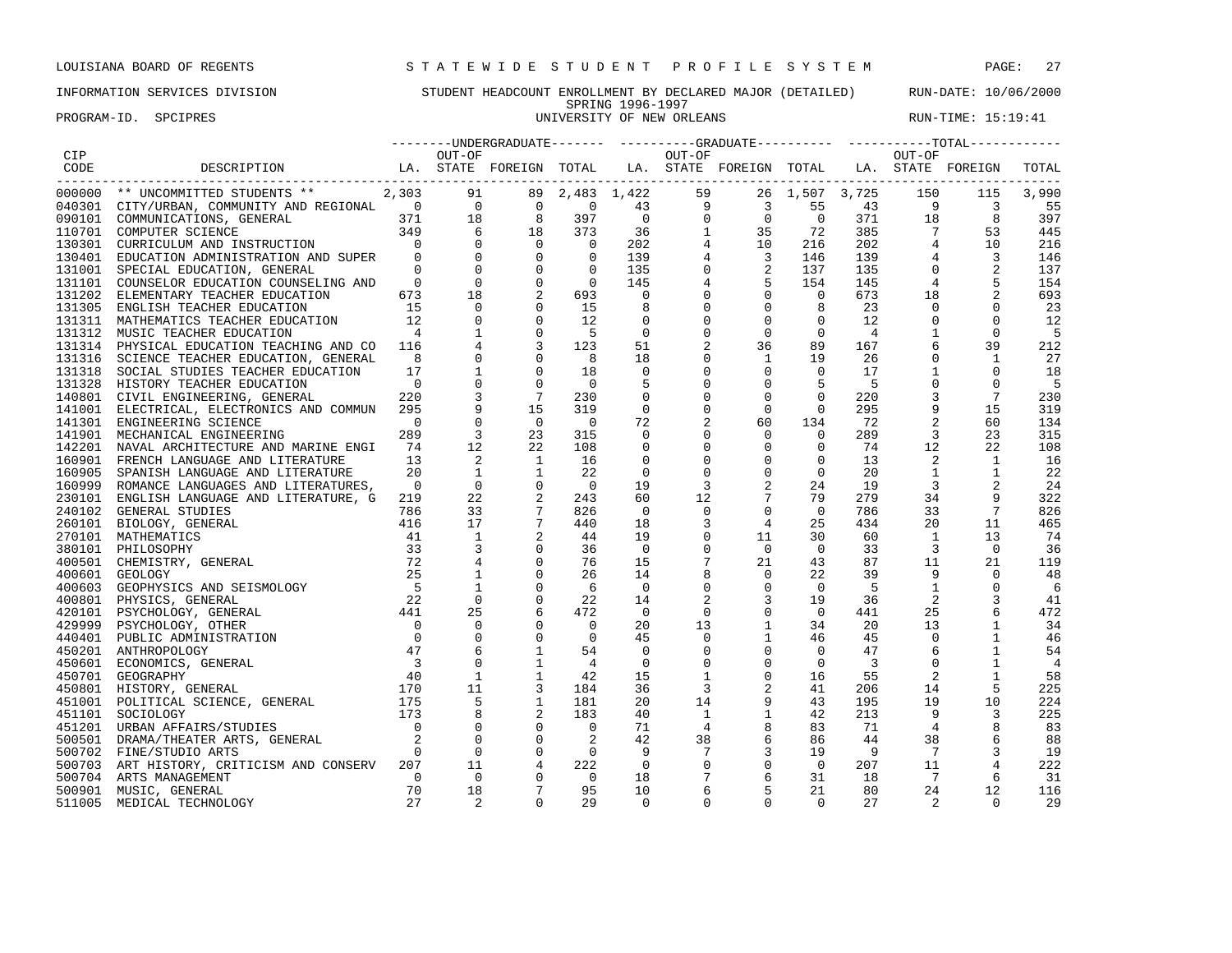LOUISIANA BOARD OF REGENTS STA TEWIDE STUDENT PROFILE SYSTEM PAGE: 28

PROGRAM-ID. SPCIPRES **EXECUTE:** 15:19:41

## INFORMATION SERVICES DIVISION STUDENT HEADCOUNT ENROLLMENT BY DECLARED MAJOR (DETAILED) RUN-DATE: 10/06/2000 SPRING 1996-1997<br>UNIVERSITY OF NEW ORLEANS

| <b>CIP</b>     |                                    |        | OUT-OF | --UNDERGRADUATE------- |            |       | OUT-OF | ----------GRADUATE-- |          | $-TOTAL-$<br>OUT-OF |       |         |        |  |
|----------------|------------------------------------|--------|--------|------------------------|------------|-------|--------|----------------------|----------|---------------------|-------|---------|--------|--|
| CODE           | DESCRIPTION                        | LA.    | STATE  | FOREIGN                | TOTAL      | LA.   | STATE  | FOREIGN              | TOTAL    | LA.                 | STATE | FOREIGN | TOTAL  |  |
| 520201         | BUSINESS ADMINISTRATION AND MANAGE | 923    | 17     | 39                     | 979        | 467   | 18     | 75                   | 560      | 1,390               | 35    | 114     | 1,539  |  |
| 520301         | ACCOUNTING                         | 671    |        |                        | 686        | 26    |        |                      | 32       | 697                 |       | 12      | 718    |  |
| 520601         | BUSINESS/MANAGERIAL ECONOMICS      | 27     |        |                        | 34         |       |        | 26                   | 41       | 38                  |       | 32      | 75     |  |
| 520801         | FINANCE, GENERAL                   | 186    |        |                        | 210        |       |        |                      |          | 186                 |       | 17      | 210    |  |
| 520901         | HOSPITALITY/ADMINISTRATION MANAGEM | 277    |        | 26                     | 316        |       |        |                      |          | 277                 | 13    | 26      | 316    |  |
| 521201         | MANAGEMENT INFO. SYSTEMS & BUSINES | 110    |        |                        | 115        |       |        |                      | $\Omega$ | 110                 |       |         | 115    |  |
| 521401         | BUSINESS MARKETING AND MARKETING M | 264    |        | 15                     | 285        |       |        |                      |          | 264                 |       | 15      | 285    |  |
| 521501         | REAL ESTATE                        |        |        |                        |            |       |        |                      |          |                     |       |         |        |  |
| 521601         | TAXATION                           |        |        |                        |            | 17    |        |                      | 20       | 17                  |       |         | 20     |  |
| TOTAL STUDENTS |                                    | 10,212 | 394    |                        | 344 10,950 | 3,282 | 237    | 380                  |          | 3,899 13,494        | 631   | 724     | 14,849 |  |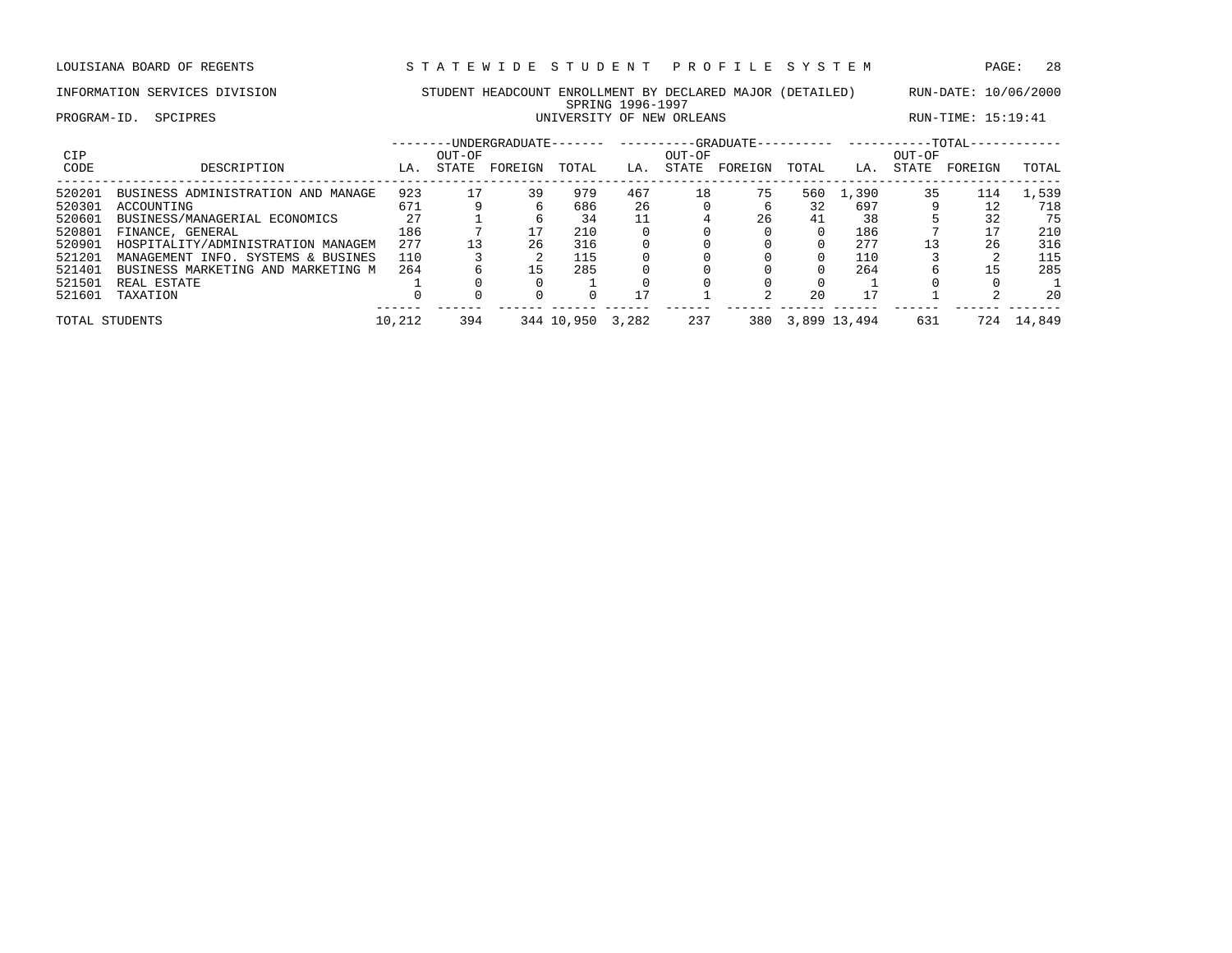LOUISIANA BOARD OF REGENTS STA TEWIDE STUDENT PROFILE SYSTEM PAGE: 29

### INFORMATION SERVICES DIVISION STUDENT HEADCOUNT ENROLLMENT BY DECLARED MAJOR (DETAILED) RUN-DATE: 10/06/2000 SPRING 1996-1997<br>L.S.U. LAW CENTER PROGRAM-ID. SPCIPRES **EXECUTER** L.S.U. LAW CENTER L.S.U. LAW CENTER RUN-TIME: 15:19:41

| CIP                                                                   |    | OUT-OF       | -UNDERGRADUATE- |       |     | OUT-OF | -GRADUATE- |       | -TOTAL-<br>OUT-OF |       |         |       |  |
|-----------------------------------------------------------------------|----|--------------|-----------------|-------|-----|--------|------------|-------|-------------------|-------|---------|-------|--|
| CODE<br>DESCRIPTION                                                   | LA | <b>STATE</b> | FOREIGN         | TOTAL | LA  | STATE  | FOREIGN    | TOTAL | LA.               | STATE | FOREIGN | TOTAL |  |
| 000000<br>** UNCOMMITTED STUDENTS **<br>220101<br>LAW $(LL.B., J.D.)$ |    |              |                 |       | 535 | 50     | 10         | 595   | 535               | 50    | 10      | 595   |  |
| TOTAL STUDENTS                                                        |    |              |                 |       | 542 | לל     |            | 608   | 542               | לל    |         | 608   |  |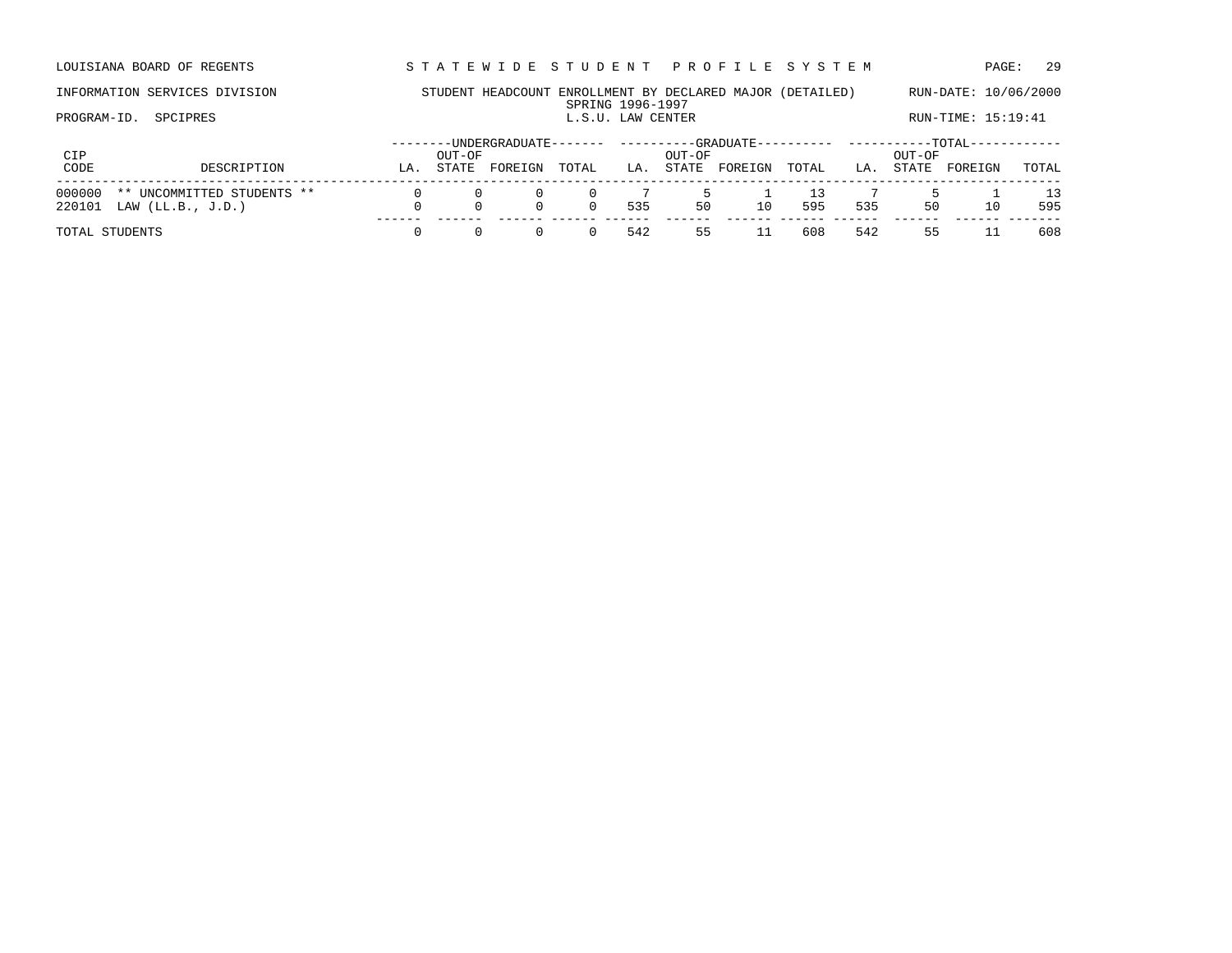PROGRAM-ID. SPCIPRES SOUTHERN U. IN BATON ROUGE SOUTHERN U. IN BATON ROUGE RUN-TIME: 15:19:41

|            |                                                                                                                                                                                                                                            |                            |                                |                                                            |                          |                | --------UNDERGRADUATE------- ---------GRADUATE---------- -----------TOTAL----------- |                                                                                  |                                                                       |                |                 |                |                |
|------------|--------------------------------------------------------------------------------------------------------------------------------------------------------------------------------------------------------------------------------------------|----------------------------|--------------------------------|------------------------------------------------------------|--------------------------|----------------|--------------------------------------------------------------------------------------|----------------------------------------------------------------------------------|-----------------------------------------------------------------------|----------------|-----------------|----------------|----------------|
| <b>CIP</b> |                                                                                                                                                                                                                                            |                            | OUT-OF                         |                                                            |                          |                | OUT-OF                                                                               |                                                                                  |                                                                       |                | OUT-OF          |                |                |
| CODE       | DESCRIPTION                      LA. STATE FOREIGN TOTAL   LA. STATE FOREIGN TOTAL   LA. STATE FOREIGN                                                                                                                                     |                            |                                |                                                            |                          |                |                                                                                      |                                                                                  |                                                                       |                |                 |                | TOTAL          |
| 000000     | ** UNCOMMITTED STUDENTS **<br>AGRICULTURAL ECONOMICS 58 15<br>ANIMAL SCIENCES, GENERAL 57 12<br>PLANT SCIENCES, GENERAL 11 0                                                                                                               |                            |                                | 8                                                          | 907                      | 297            | 23                                                                                   | $\overline{\mathbf{a}}$                                                          |                                                                       | 322 1,066      | 153             | 10             | 1,229          |
|            | 010103 AGRICULTURAL ECONOMICS                                                                                                                                                                                                              |                            |                                | $\mathbf{1}$                                               | 74                       | $\overline{0}$ |                                                                                      | $\begin{matrix} 0 & 0 & 0 & 58 \\ 0 & 0 & 0 & 57 \\ 0 & 0 & 0 & 11 \end{matrix}$ |                                                                       |                | 15              | $\overline{1}$ | 74             |
|            | 020201 ANIMAL SCIENCES, GENERAL                                                                                                                                                                                                            |                            |                                | $\mathbf 0$                                                | 69                       | $\mathbf{0}$   |                                                                                      |                                                                                  | $\begin{bmatrix} 0 & 0 & 57 \\ 0 & 0 & 11 \\ 0 & 0 & 2 \end{bmatrix}$ | 57             | 12              | $\mathbf 0$    | 69             |
|            | 020401 PLANT SCIENCES, GENERAL                                                                                                                                                                                                             |                            | $\overline{0}$                 | $\mathbf 0$                                                | 11                       | $\mathbf 0$    |                                                                                      |                                                                                  |                                                                       |                | $\overline{0}$  | $\Omega$       | 11             |
|            | 020501 SOIL SCIENCES                                                                                                                                                                                                                       | $\overline{2}$             | $\overline{1}$                 | $\overline{0}$                                             | $\overline{3}$           | $\mathbf 0$    | $\Omega$                                                                             |                                                                                  |                                                                       |                | $\overline{1}$  | 0              | $\overline{3}$ |
|            | 030102 ENVIRONMENTAL SCIENCE/STUDIES                                                                                                                                                                                                       |                            | $\overline{0}$                 | $\mathbf 0$                                                | $\overline{0}$           |                |                                                                                      | $\overline{a}$                                                                   | 12                                                                    | 9              | <sup>1</sup>    |                | 12             |
|            | 030599 FORESTRY AND RELATED SCIENCES, OTH                                                                                                                                                                                                  | 27                         | $\overline{\phantom{a}}$       | $\mathbf 0$                                                | 29                       |                | $\mathbf 0$                                                                          | $\mathbf 0$                                                                      | $\overline{0}$                                                        | 27             | 2               |                | 29             |
|            | 040201 ARCHITECTURE                                                                                                                                                                                                                        | 71                         | 38                             |                                                            | 112                      | $\mathbf 0$    | $\Omega$                                                                             | $\mathbf 0$                                                                      | $\overline{0}$                                                        | 71             | 38              | 3              | 112            |
|            | 090401 JOURNALISM                                                                                                                                                                                                                          | 15                         | $\overline{4}$                 |                                                            | -21                      | $\mathbf 0$    |                                                                                      | $\mathbf 0$                                                                      | $\overline{0}$                                                        | 15             | 4               | 2              | -21            |
|            | 090403 MASS COMMUNICATIONS                                                                                                                                                                                                                 | $\overline{0}$             | $\Omega$                       | $\Omega$                                                   | $\overline{0}$           | 13             |                                                                                      | 2                                                                                | 19                                                                    | 13             | $4\overline{ }$ | 2              | 19             |
|            | 090701 RADIO AND TELEVISION BROADCASTING 106                                                                                                                                                                                               |                            | 66                             | <sup>1</sup>                                               | 173                      | $\overline{0}$ | $\Omega$                                                                             | $\mathbf 0$                                                                      | $\bigcirc$                                                            | 106            | 66              | 1              | 173            |
|            | 110701 COMPUTER SCIENCE                                                                                                                                                                                                                    | 267                        | 76                             | 15                                                         | 358                      | 35             | $7\phantom{.0}$                                                                      | 27                                                                               | 69                                                                    | 302            | 83              | 42             | 427            |
|            | 130405 ELEMENTARY, MIDDLE AND SECONDARY E                                                                                                                                                                                                  | $\overline{0}$             | $\Omega$                       |                                                            | $\overline{0}$           | 84             | $7\phantom{.0}\phantom{.0}7$                                                         | $\mathbf{1}$                                                                     | 92                                                                    | 84             | $7\overline{ }$ | 1              | 92             |
|            | 131001 SPECIAL EDUCATION, GENERAL                                                                                                                                                                                                          | 10                         | $\overline{3}$                 | $\begin{bmatrix} 0 \\ 0 \\ 0 \\ 0 \\ \vdots \end{bmatrix}$ | 13                       | 81             | 21                                                                                   | 2                                                                                | 104                                                                   | 91             | 24              | 2              | 117            |
|            | 131101 COUNSELOR EDUCATION COUNSELING AND                                                                                                                                                                                                  | $\overline{0}$             | $\overline{0}$                 |                                                            | $\overline{0}$           | 64             | 4                                                                                    | $\mathbf 0$                                                                      | 68                                                                    | 64             | $\overline{4}$  | $\mathbf 0$    | 68             |
|            | 131202 ELEMENTARY TEACHER EDUCATION                                                                                                                                                                                                        | 282                        | 64                             |                                                            | 349                      | 35             | $\mathbf{1}$                                                                         | $\overline{0}$                                                                   | 36                                                                    | 317            | 65              |                | 385            |
|            | 131204 PRE-ELEMENTARY/EARLY CHILDHOOD/KIN                                                                                                                                                                                                  | 10                         | $\overline{3}$                 | $\mathbf 0$                                                | 13                       | $\overline{0}$ | $\mathbf 0$                                                                          | $\mathbf 0$                                                                      | $\overline{0}$                                                        | 10             | $\overline{3}$  | 0              | 13             |
|            | 131205 SECONDARY TEACHER EDUCATION                                                                                                                                                                                                         | 193                        | 59                             | $\mathbf 0$                                                | 252                      | 13             | 2                                                                                    | $\mathbf 0$                                                                      | 15                                                                    | 206            | 61              | $\mathbf 0$    | 267            |
|            | 131301 AGRICULTURAL TEACHER EDUCATION (VO                                                                                                                                                                                                  | 29                         | $\overline{3}$                 | 1                                                          | 33                       | $\mathbf 0$    | $\mathbf 0$                                                                          | $\mathbf 0$                                                                      | $\mathbf 0$                                                           | 29             | 3               | $\mathbf{1}$   | 33             |
|            | 131303 BUSINESS TEACHER EDUCATION (VOCATI                                                                                                                                                                                                  | 18                         | 1                              | $\overline{0}$                                             | 19                       | $\mathbf 0$    | $\Omega$                                                                             | $\mathbf 0$                                                                      | $\circ$                                                               | 18             | $\mathbf{1}$    | $\mathbf 0$    | 19             |
|            | 140801 CIVIL ENGINEERING, GENERAL                                                                                                                                                                                                          | 78                         | 34                             |                                                            | 115                      | $\mathbf 0$    |                                                                                      | $\mathbf 0$                                                                      | $\mathbf{0}$                                                          | 78             | 34              | 3              | 115            |
|            | 141001 ELECTRICAL, ELECTRONICS AND COMMUN 300                                                                                                                                                                                              |                            | 95                             | 10                                                         | 405                      | $\mathsf 0$    | $\mathbf 0$                                                                          | $\mathsf{O}$                                                                     | $\mathsf{O}$                                                          | 300            | 95              | 10             | 405            |
|            | 141901 MECHANICAL ENGINEERING                                                                                                                                                                                                              | 199                        | 67                             | $\overline{5}$                                             | 271                      | 0              | $\Omega$                                                                             | $\mathsf{O}$                                                                     | $\mathbf{0}$                                                          | 199            | 67              | 5              | 271            |
|            | 150303 ELECTRICAL, ELECTRONIC & COMMUNICA 45                                                                                                                                                                                               |                            | 9                              | $\mathbf{1}$                                               | 55                       |                | $\Omega$                                                                             | $\mathbf 0$                                                                      | $\Omega$                                                              | 45             | 9               | $\mathbf{1}$   | 55             |
|            | 150805 MECHANICAL ENGINEERING/MECHANICAL                                                                                                                                                                                                   | 8                          |                                | $\overline{0}$                                             | 9                        | $\mathbf 0$    | $\Omega$                                                                             | 0                                                                                | $\mathbf 0$                                                           | 8              | $\mathbf{1}$    | $\Omega$       |                |
|            | 160901 FRENCH LANGUAGE AND LITERATURE                                                                                                                                                                                                      |                            | $\mathbf{0}$                   | 1                                                          | $\overline{3}$           | $\mathbf 0$    |                                                                                      | $\mathbf 0$                                                                      | $\mathbf 0$                                                           | 2              | $\mathbf 0$     |                | 3              |
| 160905     | SPANISH LANGUAGE AND LITERATURE                                                                                                                                                                                                            |                            | $\Omega$                       | $\mathbf{1}$                                               | $\overline{3}$           |                |                                                                                      | $\mathbf 0$                                                                      | $\mathbf 0$                                                           | $\mathbf 0$    | 2               | $\mathbf{1}$   | 3              |
|            | 190501 FOODS AND NUTRITION STUDIES, GENER                                                                                                                                                                                                  |                            | $\frac{43}{50}$<br>$5^{\circ}$ | $\mathbf{1}$                                               | 49                       | $\mathbf 0$    | $\Omega$                                                                             | $\mathbf 0$                                                                      | $\mathbf 0$                                                           | 43             | 5               | 1              | 49             |
|            | 190706 CHILD GROWTH, CARE AND DEVELOPMENT                                                                                                                                                                                                  |                            | 10                             |                                                            | 60                       | $\Omega$       | $\Omega$                                                                             | $\mathbf 0$                                                                      | $\mathbf 0$                                                           | 50             | 10              |                | 60             |
|            | 190901 CLOTHING/APPAREL AND TEXTILE STUDI                                                                                                                                                                                                  | 16                         | $7\phantom{0}$                 | $\mathbf 0$                                                | 23                       | $\Omega$       | $\Omega$                                                                             | $\mathbf 0$                                                                      | $\Omega$                                                              | 16             | $\overline{7}$  | $\Omega$       | 23             |
|            | 220101 LAW (LL.B., J.D.)                                                                                                                                                                                                                   | $\overline{0}$             | $\mathbf{0}$                   | $\mathbf 0$                                                | $\overline{0}$           | 278            | 47                                                                                   | $\mathbf{0}$                                                                     | 325                                                                   | 278            | 47              | $\Omega$       | 325            |
|            | 230101 ENGLISH LANGUAGE AND LITERATURE, G                                                                                                                                                                                                  | 55                         | 32                             | $\mathbf 0$                                                | 87                       | $\Omega$       | 0                                                                                    | $\mathbf 0$                                                                      | $\overline{0}$                                                        | 55             | 32              | $\mathbf 0$    | 87             |
|            | 231001 SPEECH AND RHETORICAL STUDIES                                                                                                                                                                                                       | $\overline{\phantom{a}}$ 3 | $\overline{1}$                 | $\mathbf 0$                                                | $\overline{4}$           | $\overline{0}$ | $\mathbf 0$                                                                          | $\mathbf 0$                                                                      | $\overline{0}$                                                        | $\overline{3}$ | $\overline{1}$  | 0              | $\overline{4}$ |
|            | 260101 BIOLOGY, GENERAL                                                                                                                                                                                                                    |                            | 105                            | 5                                                          | 433                      | 12             | 5                                                                                    | $\mathbf{1}$                                                                     | 18                                                                    | 335            | 110             | 6              | 451            |
|            | $\frac{32}{32}$<br>270101 MATHEMATICS                                                                                                                                                                                                      |                            | 12                             | 3                                                          | 47                       | 14             | 1                                                                                    | $\mathbf 0$                                                                      | 15                                                                    | - 46           | 13              | 3              | 62             |
|            | 310502 ADAPTED PHYSICAL EDUCATION/THERAPE 93                                                                                                                                                                                               |                            | 23                             | $\mathbf 0$                                                | 116                      | 30             | 4                                                                                    | $\mathbf{0}$                                                                     | 34                                                                    | 123            | 27              | $\Omega$       | 150            |
|            |                                                                                                                                                                                                                                            |                            | 21                             |                                                            | 128                      | $\overline{3}$ | $\mathbf{1}$                                                                         | $\overline{4}$                                                                   | 8 <sup>8</sup>                                                        | 107            | 22              |                | 136            |
|            |                                                                                                                                                                                                                                            |                            | 14                             | $\mathbf{1}$                                               | 38                       | 5              | 2                                                                                    | 5                                                                                | 12                                                                    | 28             | 16              |                | 50             |
|            |                                                                                                                                                                                                                                            |                            | 86                             | 5                                                          | 353                      | $\mathbf 0$    | $\mathbf 0$                                                                          | $\mathsf{O}\xspace$                                                              | $\overline{0}$                                                        | 262            | 86              |                | 353            |
|            |                                                                                                                                                                                                                                            |                            | $\overline{0}$                 | $\mathbf 0$                                                | $\overline{0}$           | 44             | 5                                                                                    | $\mathbf 0$                                                                      | 49                                                                    | 44             | 5               | $\mathbf 0$    | -49            |
|            |                                                                                                                                                                                                                                            |                            | 35                             | $\mathbf 0$                                                | 159                      | $\overline{0}$ | $\mathbf 0$                                                                          | $\mathbf 0$                                                                      | $\bigcirc$                                                            | 124            | 35              | $\Omega$       | 159            |
|            |                                                                                                                                                                                                                                            |                            | $\overline{0}$                 | $\mathbf 0$                                                | $\overline{0}$           | 114            | 22                                                                                   | $7\overline{ }$                                                                  | 143                                                                   | 114            | 22              | 7              | 143            |
|            |                                                                                                                                                                                                                                            |                            | $\overline{0}$                 | $\mathbf 0$                                                | $\overline{\phantom{0}}$ | $\overline{7}$ | 2                                                                                    | 3                                                                                | 12                                                                    | $\overline{7}$ | 2               | 3              | 12             |
|            |                                                                                                                                                                                                                                            |                            | 34                             | 2                                                          |                          | $\overline{0}$ | $\mathbf 0$                                                                          | $\mathbf 0$                                                                      | $\overline{0}$                                                        |                |                 |                |                |
|            | 310502 ADAPTED PHYSICAL EDUCATION/THERAPE 93<br>400801 CHEMISTRY, GENERAL 104<br>400801 PHYSICS, GENERAL 23<br>420101 PSYCHOLOGY, GENERAL 262<br>420101 PSYCHOLOGY, GENERAL 262<br>430107 LAW ENFORCEMENT/POLICE SCIENCE 124<br>440401 PUB |                            | $\overline{0}$                 | $\mathbf 0$                                                | 249<br>$\overline{0}$    |                |                                                                                      |                                                                                  |                                                                       | 213            | 34              | 2              | 249            |
|            |                                                                                                                                                                                                                                            |                            | 15                             | $\mathbf 0$                                                | 50                       | 43<br>$\Omega$ | 11<br>$\Omega$                                                                       | $\mathbf{1}$<br>$\mathbf 0$                                                      | 55<br>$\overline{0}$                                                  | 43<br>35       | 11<br>15        | 1<br>0         | 55<br>50       |
|            |                                                                                                                                                                                                                                            |                            | 74                             |                                                            | 229                      |                | $\Omega$                                                                             | $\mathbf{0}$                                                                     | $\overline{0}$                                                        |                | 74              |                |                |
|            |                                                                                                                                                                                                                                            |                            | 29                             | $\overline{4}$                                             |                          | 0              |                                                                                      | $\mathbf 0$                                                                      | $\mathbf 0$                                                           | 151            |                 | 4              | 229            |
| 451101     | SOCIOLOGY                                                                                                                                                                                                                                  | 96<br>$\overline{9}$       |                                | $\mathbf 0$                                                | 125                      | $\mathbf 0$    | 0                                                                                    |                                                                                  |                                                                       | 96             | 29              | $\mathbf 0$    | 125            |
| 500501     | DRAMA/THEATER ARTS, GENERAL                                                                                                                                                                                                                |                            | 11                             | $\Omega$                                                   | 20                       | $\Omega$       | $\Omega$                                                                             | $\Omega$                                                                         | $\Omega$                                                              | 9              | 11              | $\Omega$       | 20             |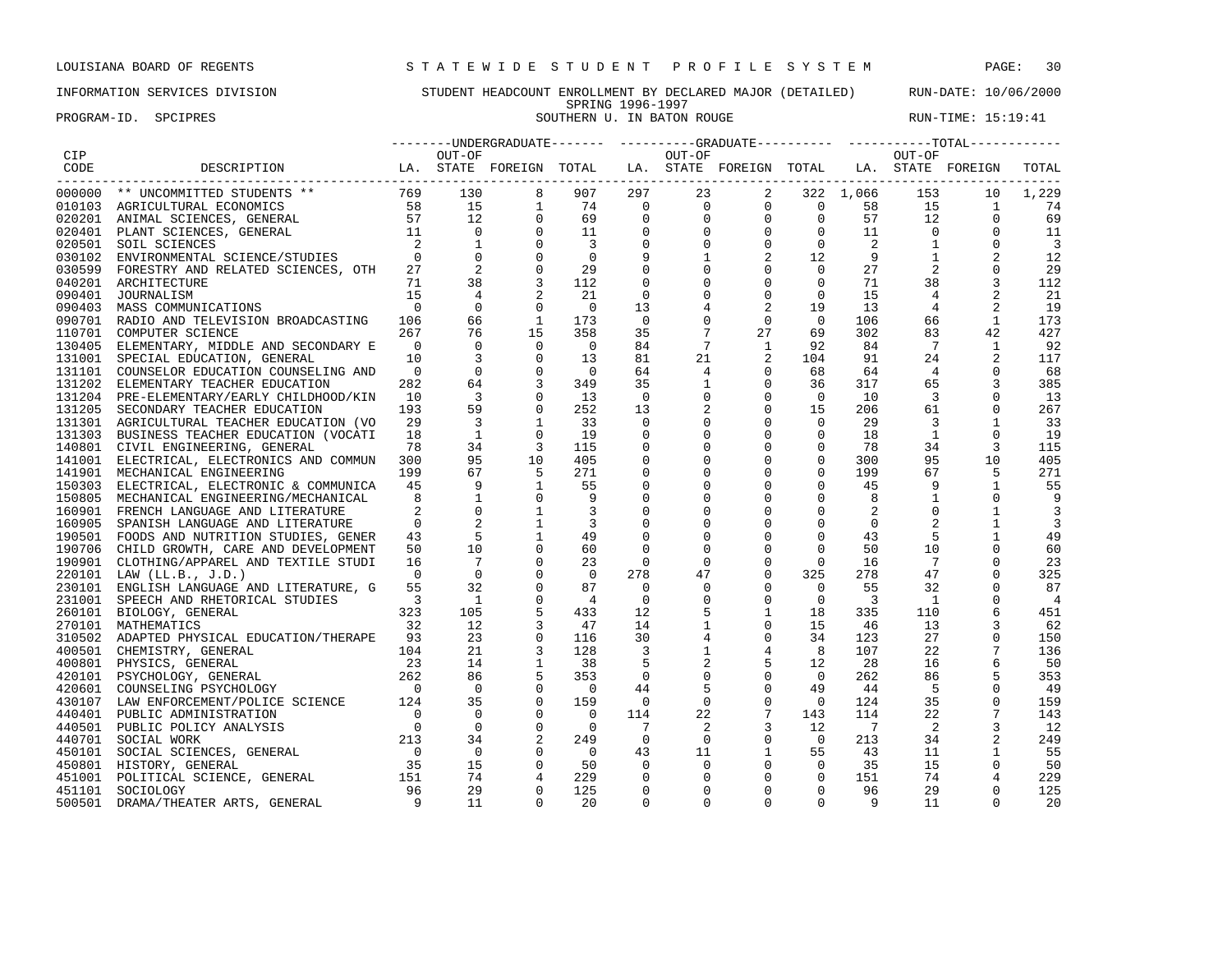PROGRAM-ID. SPCIPRES SOUTHERN U. IN BATON ROUGE SOUTHERN U. IN BATON ROUGE RUN-TIME: 15:19:41

| <b>CIP</b> |                                    |       | OUT-OF |         |             |     | OUT-OF | -UNDERGRADUATE-------    ---------GRADUATE---------    ---------TOTAL- |             |     | OUT-OF |         |       |
|------------|------------------------------------|-------|--------|---------|-------------|-----|--------|------------------------------------------------------------------------|-------------|-----|--------|---------|-------|
| CODE       | DESCRIPTION                        | LA.   | STATE  | FOREIGN | TOTAL       | LA. | STATE  | FOREIGN                                                                | TOTAL       | LA. | STATE  | FOREIGN | TOTAL |
| 500701     | ART, GENERAL                       | 33    | 10     |         | 46          |     |        |                                                                        |             | 33  | 10     |         | 46    |
| 500901     | MUSIC, GENERAL                     |       |        |         | 13          |     |        |                                                                        |             |     |        |         | 13    |
| 500903     | MUSIC - GENERAL PERFORMANCE        | 50    | 20     |         | 70          |     |        |                                                                        |             | 50  | 20     |         | 70    |
| 510204     | SPEECH-LANGUAGE PATHOLOGY AND AUDI | 87    | 20     |         | 107         |     |        |                                                                        |             | 87  | 20     |         | 107   |
| 511102     | PRE-MEDICINE STUDIES               | 10    |        |         | 12          |     |        |                                                                        |             | 10  |        |         | 12    |
| 511599     | MENTAL HEALTH SERVICES, OTHER      |       |        |         |             | 66  | 14     |                                                                        | 80          | 66  | 14     |         | 80    |
| 511601     | NURSING (R.N. TRAINING)            | 877   | 107    | 16      | 1,000       |     |        |                                                                        | $\Omega$    | 877 | 107    | 16      | 1,000 |
| 511605     | NURSING, FAMILY PRACTICE (POST-R.N |       |        |         |             | 37  | 10     |                                                                        | 49          | 37  | 10     |         | 49    |
| 512399     | REHABILITATION/THERAPEUTIC SERVICE | 139   | 15     |         | 155         |     |        |                                                                        |             | 139 | 15     |         | 155   |
| 520201     | BUSINESS ADMINISTRATION AND MANAGE | 314   | 135    |         | 454         |     |        |                                                                        |             | 314 | 135    |         | 454   |
| 520301     | ACCOUNTING                         | 298   | 83     |         | 385         | 14  |        |                                                                        | 19          | 312 | 87     |         | 404   |
| 520601     | BUSINESS/MANAGERIAL ECONOMICS      | 33    | 21     |         | 56          |     |        |                                                                        |             | 33  | 21     |         | 56    |
| 521401     | BUSINESS MARKETING AND MARKETING M | 112   | 89     |         | 204         |     |        |                                                                        |             | 112 | 89     |         | 204   |
|            | TOTAL STUDENTS                     | 6,150 | 1,706  | 113     | 7,969 1,298 |     | 198    | 60                                                                     | 1,556 7,448 |     | 1,904  | 173     | 9,525 |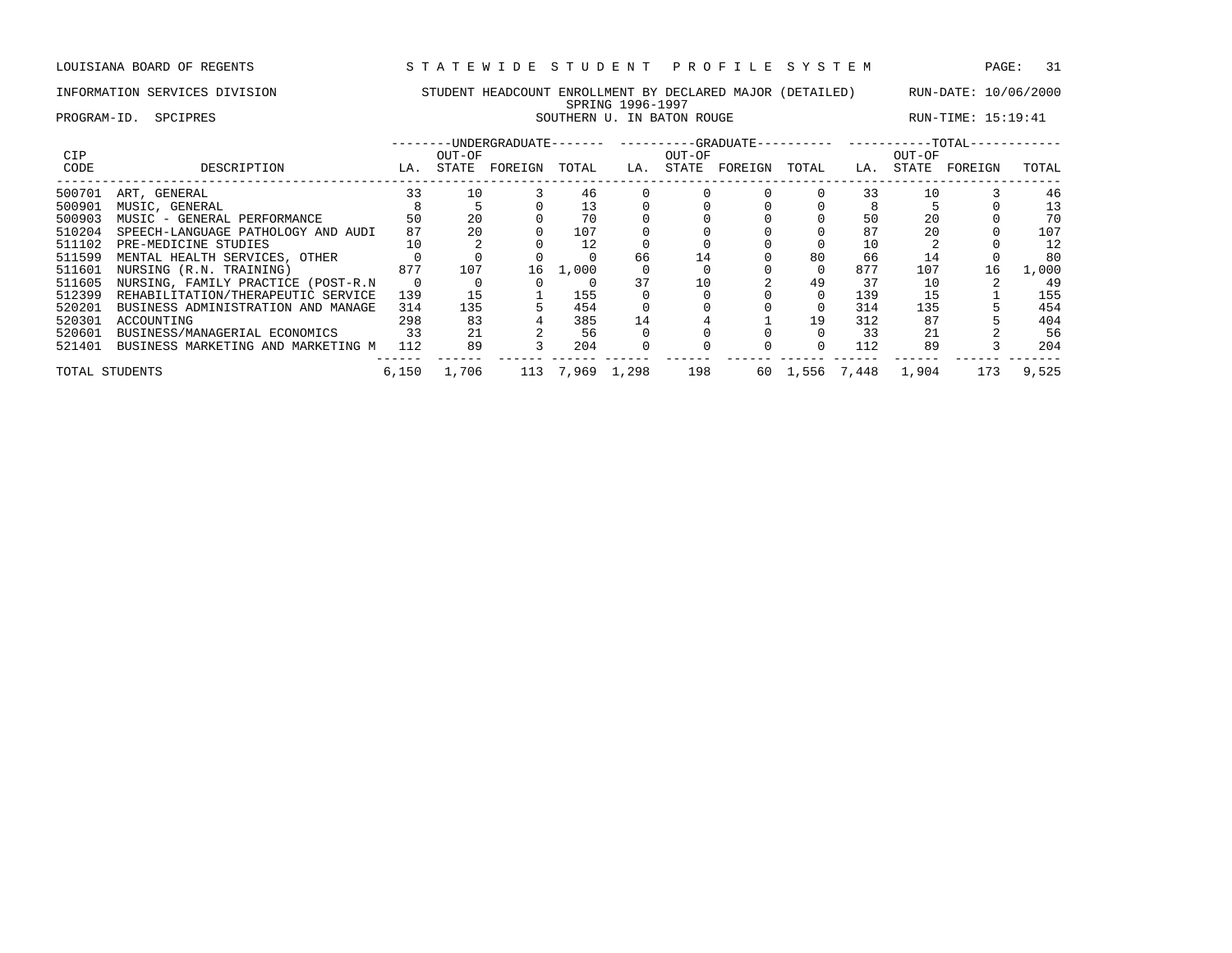PROGRAM-ID. SPCIPRES SOUTHERN U. IN NEW ORLEANS RUN-TIME: 15:19:41

## INFORMATION SERVICES DIVISION STUDENT HEADCOUNT ENROLLMENT BY DECLARED MAJOR (DETAILED) RUN-DATE: 10/06/2000 SPRING 1996-1997<br>SOUTHERN U. IN NEW ORLEANS

| <b>CIP</b>     |                                                                                  |                 | OUT-OF                                                  |                |                |                | OUT-OF      |              |                | --------UNDERGRADUATE------- ---------GRADUATE---------- -----------TOTAL-----------<br>OUT-OF |                |          |                |  |
|----------------|----------------------------------------------------------------------------------|-----------------|---------------------------------------------------------|----------------|----------------|----------------|-------------|--------------|----------------|------------------------------------------------------------------------------------------------|----------------|----------|----------------|--|
| CODE           | LA. STATE FOREIGN TOTAL LA. STATE FOREIGN TOTAL LA. STATE FOREIGN<br>DESCRIPTION |                 |                                                         |                |                |                |             |              |                |                                                                                                |                |          | TOTAL          |  |
|                | 2,038<br>000000 ** UNCOMMITTED STUDENTS **                                       |                 | 50                                                      |                | 25 2,113       | $\overline{0}$ | $\mathbf 0$ | 0            |                | $0\quad 2,038$                                                                                 | 50             | 25       | 2,113          |  |
| 090401         | JOURNALISM                                                                       |                 | 17 0                                                    | $\overline{0}$ | 17             |                | $\mathbf 0$ | $\mathbf{0}$ | $\overline{0}$ | 17                                                                                             | $\overline{0}$ | $\Omega$ | 17             |  |
| 110701         | COMPUTER SCIENCE                                                                 |                 |                                                         |                | 94             | $\Omega$       |             | $\mathbf 0$  | $\overline{0}$ | 88                                                                                             | 2              |          | 94             |  |
| 131202         | ELEMENTARY TEACHER EDUCATION                                                     |                 | $\begin{array}{c cc}\n 88 & 2 \\ 424 & 10\n\end{array}$ | $\Omega$       | 434            | $\mathbf 0$    |             | $\mathbf 0$  | $\overline{0}$ | 424                                                                                            | 10             |          | 434            |  |
|                | 131302 ART TEACHER EDUCATION                                                     | $\overline{1}$  | $\mathbf 0$                                             |                | $\overline{1}$ |                |             | $\mathbf 0$  | 0              | $\mathbf{1}$                                                                                   | $\circ$        |          | $\overline{1}$ |  |
| 131303         | BUSINESS TEACHER EDUCATION (VOCATI                                               | 16              | $\mathbf{0}$                                            | $\Omega$       | 16             | $\mathbf 0$    |             | $\mathbf 0$  | $\mathbf{0}$   | 16                                                                                             | $\mathbf 0$    | $\Omega$ | 16             |  |
| 131305         | ENGLISH TEACHER EDUCATION                                                        | 24              |                                                         |                | 25             |                |             |              | $\Omega$       | 2.4                                                                                            |                |          | 25             |  |
| 131311         | MATHEMATICS TEACHER EDUCATION                                                    | 23              |                                                         |                | 25             |                |             |              | $\Omega$       | 23                                                                                             |                |          | 25             |  |
| 131312         | MUSIC TEACHER EDUCATION                                                          | 22              |                                                         |                | 24             | $\mathbf 0$    |             |              | $\mathbf{0}$   | 22                                                                                             |                |          | 24             |  |
|                | 131314 PHYSICAL EDUCATION TEACHING AND CO                                        | 19              |                                                         |                | 21             |                |             |              | $\mathbf 0$    | 19                                                                                             |                |          | 21             |  |
|                | 131316 SCIENCE TEACHER EDUCATION, GENERAL                                        | 13              |                                                         |                | 13             | $\mathbf 0$    |             |              | $\mathbf 0$    | 13                                                                                             |                |          | 13             |  |
|                | 131318 SOCIAL STUDIES TEACHER EDUCATION                                          | 11              |                                                         |                | 12             | $\Omega$       |             |              | $\Omega$       | 11                                                                                             |                |          | 12             |  |
| 131325         | FRENCH LANGUAGE TEACHER EDUCATION                                                | <sup>1</sup>    |                                                         |                | $\mathbf{1}$   |                |             |              | $\Omega$       | 1                                                                                              |                |          | -1             |  |
| 131330         | SPANISH LANGUAGE TEACHER EDUCATION                                               | 3               |                                                         |                | $\overline{3}$ |                |             |              | $\Omega$       |                                                                                                |                |          |                |  |
| 140804         | TRANSPORTATION AND HIGHWAY ENGINEE                                               |                 |                                                         |                | $\overline{3}$ | $\mathbf 0$    |             |              | $\Omega$       |                                                                                                |                |          |                |  |
|                | 150101 ARCHITECTURAL ENGINEERING TECHNOLO                                        | $\mathbf{1}$    |                                                         | 2              |                |                |             |              | $\mathbf 0$    | $\mathbf{1}$                                                                                   |                |          |                |  |
|                | 150303 ELECTRICAL, ELECTRONIC & COMMUNICA                                        | 18              |                                                         | 22             | 43             | 0              |             | $\mathbf 0$  | $\mathbf 0$    | 18                                                                                             |                | 22       | 43             |  |
| 230101         | ENGLISH LANGUAGE AND LITERATURE, G                                               | 20              |                                                         |                | 22             |                |             |              | $\mathbf{0}$   | 20                                                                                             |                |          | 22             |  |
| 260101         | BIOLOGY, GENERAL                                                                 | 175             | 5                                                       |                | 181            |                |             |              | $\Omega$       | 175                                                                                            |                |          | 181            |  |
| 270101         | MATHEMATICS                                                                      | 45              |                                                         | $\Omega$       | 46             | 0              |             | $\Omega$     | $\Omega$       | 45                                                                                             |                |          | 46             |  |
| 400501         | $\begin{array}{c} 13 \\ 14 \end{array}$<br>CHEMISTRY, GENERAL                    |                 |                                                         |                | 16             |                |             |              | 0              | 13                                                                                             |                |          | 16             |  |
| 400801         | PHYSICS, GENERAL                                                                 |                 |                                                         | 2              | 17             |                |             | $\Omega$     | $\mathbf{0}$   | 14                                                                                             |                |          | 17             |  |
| 420101         | $\frac{1}{137}$<br>PSYCHOLOGY, GENERAL                                           |                 |                                                         | $\Omega$       | 141            | $\Omega$       |             |              | $\Omega$       | 137                                                                                            |                |          | 141            |  |
|                | 430104 CRIMINAL JUSTICE STUDIES 196                                              |                 |                                                         |                | 202            |                |             | $\mathbf{0}$ | 1              | 197                                                                                            |                |          | 203            |  |
| 440701         | 162<br>SOCIAL WORK                                                               |                 |                                                         | $\Omega$       | 164            | 295            |             |              | 299            | 457                                                                                            |                |          | 463            |  |
| 450801         | GENERAL<br>HISTORY, GENERAL                                                      | $\frac{11}{27}$ |                                                         | $\mathbf 0$    | 11             | $\overline{0}$ |             | $\mathsf{O}$ | $\overline{0}$ | 11                                                                                             |                |          | 11             |  |
| 451001         | POLITICAL SCIENCE, GENERAL                                                       |                 |                                                         |                | 27             |                |             | $\mathbf 0$  | $\circ$        | 27                                                                                             | $\mathbf 0$    |          | 27             |  |
| 451101         | SOCIOLOGY                                                                        | 15              |                                                         |                | 17             | $\Omega$       |             | $\Omega$     | $\Omega$       | 15                                                                                             | $\mathbf{1}$   |          | 17             |  |
| 451201         | URBAN AFFAIRS/STUDIES                                                            | 14              |                                                         |                | 15             |                |             |              | $\mathbf{0}$   | 14                                                                                             |                |          | 15             |  |
| 500701         | ART, GENERAL                                                                     | 12              |                                                         |                | 13             |                |             |              | $\Omega$       | 12                                                                                             |                |          | 13             |  |
| 511501         | ALCOHOL/DRUG ABUSE COUNSELING                                                    | 56              |                                                         |                | 59             | $\mathbf 0$    |             | $\mathbf 0$  | $\mathbf{0}$   | 56                                                                                             |                |          | 59             |  |
| 520201         | BUSINESS ADMINISTRATION AND MANAGE                                               | 207             | 3                                                       | 6              | 216            | $\mathbf 0$    |             |              | $\overline{0}$ | 207                                                                                            |                |          | 216            |  |
|                | 520301 ACCOUNTING                                                                | 92              |                                                         | $\Omega$       | 93             | $\mathbf 0$    |             |              | $\mathbf{0}$   | 92                                                                                             |                |          | 93             |  |
|                | 520401 ADMINISTRATIVE ASSISTANT/SECRETARI                                        | 22              |                                                         |                | 23             | $\overline{0}$ |             |              | $\overline{0}$ | 22                                                                                             |                |          | 23             |  |
| 520601         | BUSINESS/MANAGERIAL ECONOMICS                                                    | $6\overline{6}$ | $\mathbf 0$                                             | $\overline{0}$ | 6              |                |             |              | $\overline{0}$ | $6\overline{6}$                                                                                | $\Omega$       | $\Omega$ | 6              |  |
| TOTAL STUDENTS |                                                                                  | 3,945           | 101                                                     |                | 71 4,117       | 296            | 3           | 1            |                | 300 4,241                                                                                      | 104            | 72       | 4,417          |  |